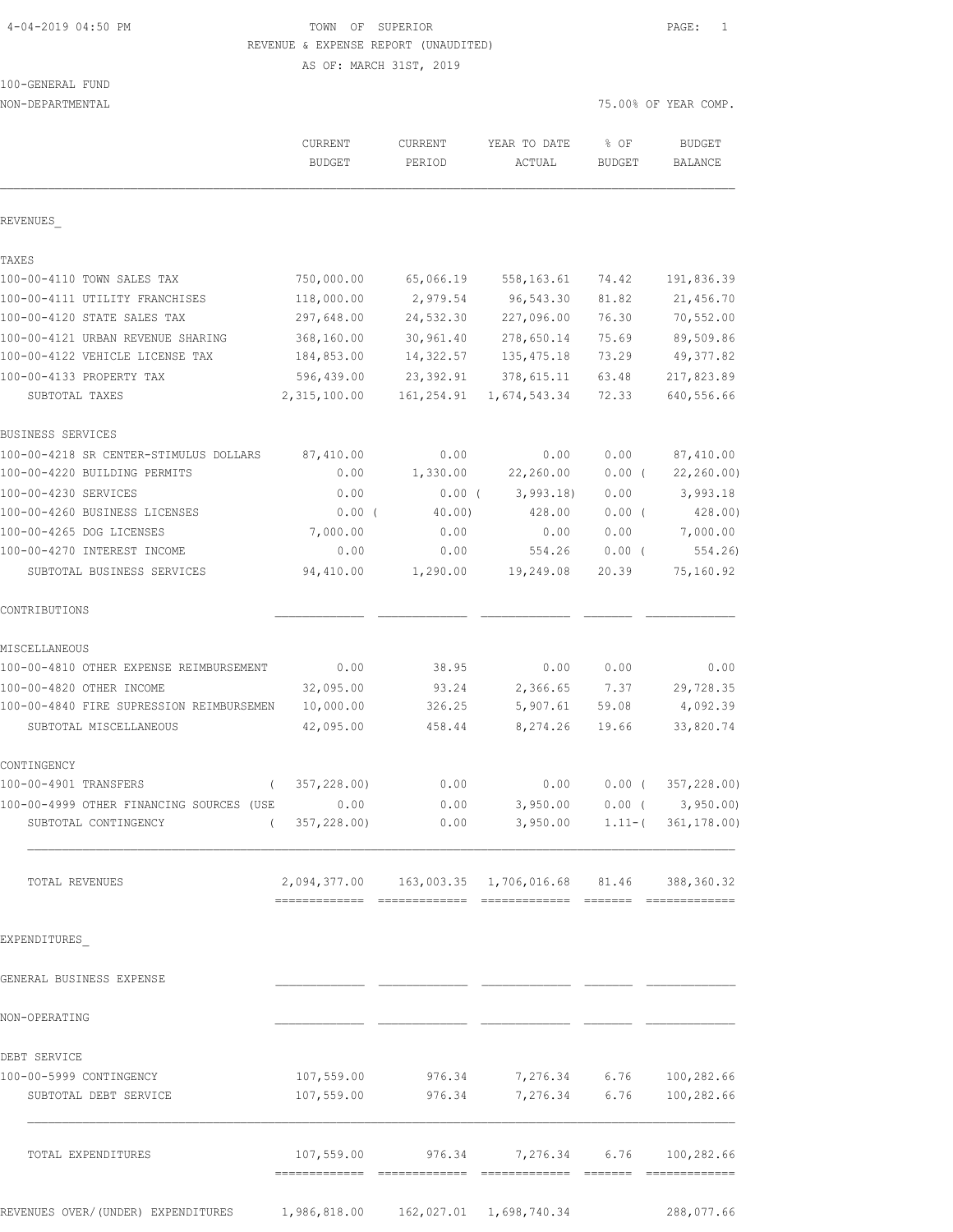|                                         | AS OF: MARCH 31ST, 2019  |                   |                        |                         |                             |  |
|-----------------------------------------|--------------------------|-------------------|------------------------|-------------------------|-----------------------------|--|
| 100-GENERAL FUND<br>MAYOR AND COUNCIL   |                          |                   |                        | 75.00% OF YEAR COMP.    |                             |  |
|                                         | CURRENT<br><b>BUDGET</b> | CURRENT<br>PERIOD | YEAR TO DATE<br>ACTUAL | $8$ OF<br><b>BUDGET</b> | BUDGET<br><b>BALANCE</b>    |  |
|                                         |                          |                   |                        |                         |                             |  |
| EXPENDITURES                            |                          |                   |                        |                         |                             |  |
| PERSONEL                                |                          |                   |                        |                         |                             |  |
| SUPPLIES                                |                          |                   |                        |                         |                             |  |
| 100-01-5299 OPERATING SUPPLIES          | 0.00                     | 0.00              | 85.56                  | $0.00$ (                | 85.56)                      |  |
| SUBTOTAL SUPPLIES                       | 0.00                     | 0.00              | 85.56                  | $0.00$ (                | 85.56)                      |  |
| UTILITIES                               |                          |                   |                        |                         |                             |  |
| 100-01-5350 TELEPHONE                   | 4,500.00                 | 243.61            |                        | 3,023.62 67.19          | 1,476.38                    |  |
| SUBTOTAL UTILITIES                      | 4,500.00                 | 243.61            | 3,023.62               | 67.19                   | 1,476.38                    |  |
| GENERAL BUSINESS EXPENSE                |                          |                   |                        |                         |                             |  |
| 100-01-5410 ADVERTISING                 | 10,000.00                | 2,516.88          | 7,037.95 70.38         |                         | 2,962.05                    |  |
| 100-01-5420 DUES & SUBSCRIPTIONS        | 6,500.00                 | 0.00              | 6,802.27               | $104.65$ (              | 302.27)                     |  |
| 100-01-5425 CONFERENCES & TRAINING      | 7,000.00                 | 596.20            | 12,197.88              | $174.26$ (              | 5,197.88)                   |  |
| 100-01-5430 PRINTING                    | 0.00                     | 57.68             | 57.68                  | $0.00$ (                | 57.68)                      |  |
| 100-01-5470 TRAVEL                      | 0.00                     | 0.00              |                        |                         | $1,352.75$ 0.00 ( 1,352.75) |  |
| SUBTOTAL GENERAL BUSINESS EXPENSE       | 23,500.00                | 3,170.76          | 27,448.53              |                         | $116.80$ ( 3,948.53)        |  |
| PROFESSIONAL SERVICES                   |                          |                   |                        |                         |                             |  |
| 100-01-5550 OTHER PROFESSIONAL SERVICES | 0.00                     | 0.00              |                        |                         | $3,700.15$ 0.00 ( 3,700.15) |  |
| SUBTOTAL PROFESSIONAL SERVICES          | 0.00                     | 0.00              | 3,700.15               | $0.00$ (                | 3,700.15                    |  |
| TOTAL EXPENDITURES                      | 28,000.00                |                   | 3,414.37 34,257.86     | $122.35$ (              | 6, 257.86                   |  |

REVENUES OVER/(UNDER) EXPENDITURES (28,000.00)(3,414.37)(34,257.86) 6,257.86

 4-04-2019 04:50 PM TOWN OF SUPERIOR PAGE: 2 REVENUE & EXPENSE REPORT (UNAUDITED)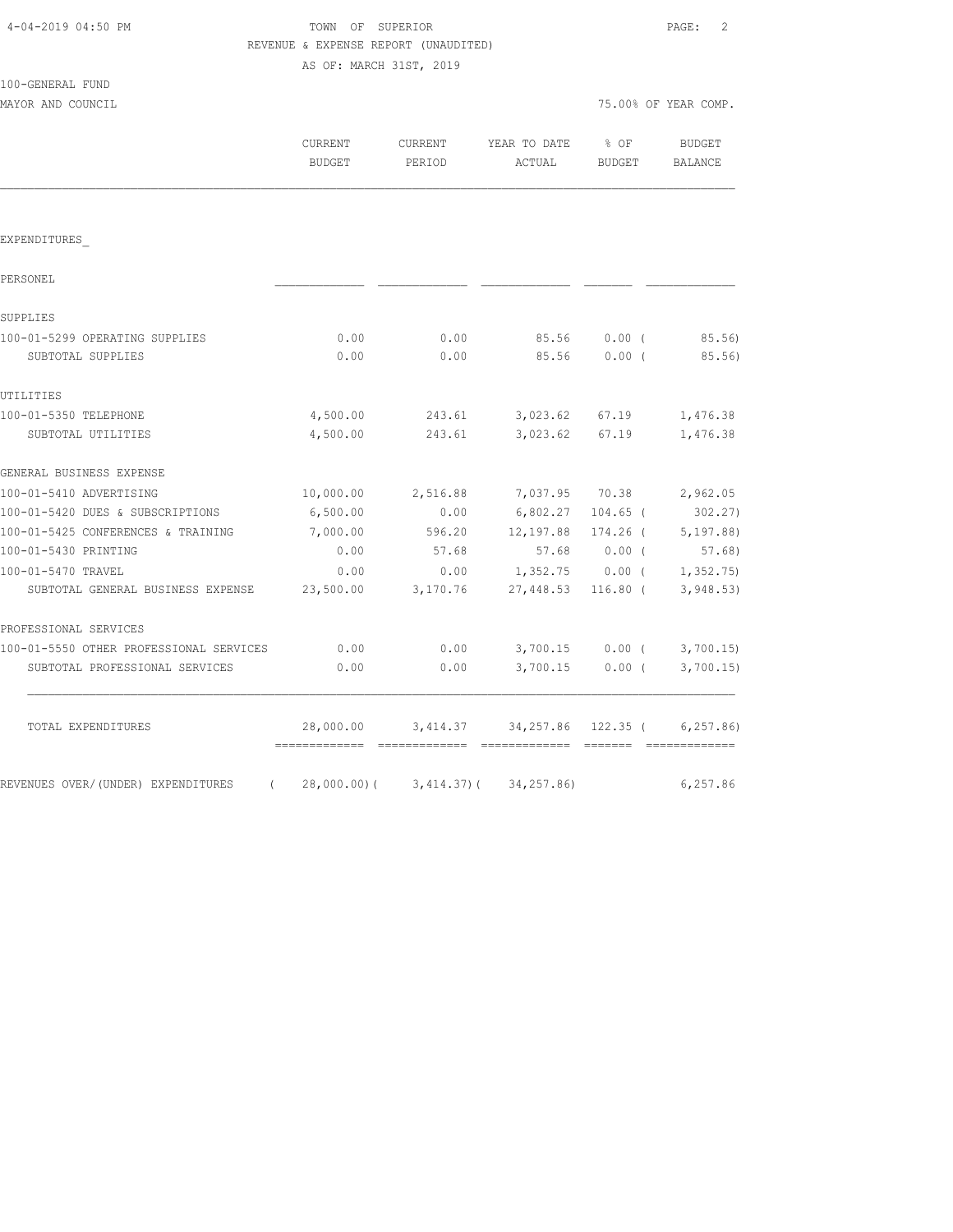# 4-04-2019 04:50 PM TOWN OF SUPERIOR PAGE: 3 REVENUE & EXPENSE REPORT (UNAUDITED)

| 100-GENERAL<br>FUND |  |
|---------------------|--|
|---------------------|--|

| TOWN MANAGER                         |                                          |                   |                                          |                       | 75.00% OF YEAR COMP.     |  |
|--------------------------------------|------------------------------------------|-------------------|------------------------------------------|-----------------------|--------------------------|--|
|                                      | CURRENT<br><b>BUDGET</b>                 | CURRENT<br>PERIOD | YEAR TO DATE<br>ACTUAL                   | % OF<br><b>BUDGET</b> | BUDGET<br><b>BALANCE</b> |  |
| EXPENDITURES                         |                                          |                   |                                          |                       |                          |  |
| PERSONEL                             |                                          |                   |                                          |                       |                          |  |
| 100-02-5100 SALARIES                 | 71,482.00                                | 4,929.90          | 46,834.05                                | 65.52                 | 24,647.95                |  |
| 100-02-5151 FICA                     | 4,432.00                                 | 305.66            | 2,903.77                                 | 65.52                 | 1,528.23                 |  |
| 100-02-5152 MEDICARE                 | 1,036.00                                 | 71.48             | 679.06                                   | 65.55                 | 356.94                   |  |
| 100-02-5153 STATE UNEMPLOYMENT       | 119.00                                   | 0.00              | 50.19                                    | 42.18                 | 68.81                    |  |
| 100-02-5154 WORKERS COMP INSURANCE   | 205.00                                   | 0.00              | 0.00                                     | 0.00                  | 205.00                   |  |
| 100-02-5161 ARIZONA STATE RETIREMENT | 8,435.00                                 | 581.72            | 5,526.34 65.52                           |                       | 2,908.66                 |  |
| 100-02-5162 LIFE INSURANCE           | 64.00                                    | 6.70              | 67.00                                    | $104.69$ (            | 3.00)                    |  |
| 100-02-5163 HEALTH INSURANCE         | 13,032.00                                | 1,346.15          | 12, 115.35 92.97                         |                       | 916.65                   |  |
| 100-02-5164 DENTAL INSURANCE         | 296.00                                   | 30.81             |                                          | 308.10 104.09 (       | 12.10                    |  |
| SUBTOTAL PERSONEL                    | 99,101.00                                | 7,272.42          | 68,483.86                                | 69.11                 | 30,617.14                |  |
| SUPPLIES                             |                                          |                   |                                          |                       |                          |  |
| 100-02-5299 OPERATING SUPPLIES       | 0.00                                     | 0.00              | 289.81                                   | $0.00$ (              | 289.81)                  |  |
| SUBTOTAL SUPPLIES                    | 0.00                                     | 0.00              | 289.81                                   | $0.00$ (              | 289.81)                  |  |
| UTILITIES                            |                                          |                   |                                          |                       |                          |  |
| 100-02-5350 TELEPHONE                | 0.00                                     | 55.83             | 526.56                                   | $0.00$ (              | 526.56                   |  |
| SUBTOTAL UTILITIES                   | 0.00                                     | 55.83             | 526.56                                   | $0.00$ (              | 526.56)                  |  |
| GENERAL BUSINESS EXPENSE             |                                          |                   |                                          |                       |                          |  |
| 100-02-5420 DUES & SUBSCRIPTIONS     | 0.00                                     | 0.00              |                                          | 225.00 0.00 (         | 225.00)                  |  |
| 100-02-5425 CONFERENCE & TRAINING    | 2,000.00                                 | 0.00              | 1,163.09                                 | 58.15                 | 836.91                   |  |
| 100-02-5470 TRAVEL                   | 1,000.00                                 | 0.00              | 0.00                                     | 0.00                  | 1,000.00                 |  |
| SUBTOTAL GENERAL BUSINESS EXPENSE    | 3,000.00                                 | 0.00              | 1,388.09                                 | 46.27                 | 1,611.91                 |  |
| REPAIR/MAINTENANCE                   |                                          |                   |                                          |                       |                          |  |
| 100-02-5641 VEHICLE FUEL             | 0.00                                     | 0.00              | 68.92                                    | 0.00(                 | 68.92)                   |  |
| SUBTOTAL REPAIR/MAINTENANCE          | 0.00                                     | 0.00              | 68.92                                    | $0.00$ (              | 68.92)                   |  |
| DEBT SERVICE                         |                                          |                   |                                          |                       |                          |  |
| 100-02-5999 CONTINGENCY FUND         | 0.00                                     | 0.00              | 158.88                                   | $0.00$ (              | 158.88)                  |  |
| SUBTOTAL DEBT SERVICE                | 0.00                                     | 0.00              | 158.88                                   | $0.00$ (              | 158.88)                  |  |
| TOTAL EXPENDITURES                   |                                          |                   | $102, 101.00$ 7, 328.25 70, 916.12 69.46 |                       | 31, 184.88               |  |
|                                      |                                          |                   |                                          |                       |                          |  |
| REVENUES OVER/(UNDER) EXPENDITURES   | $(102, 101.00) (7, 328.25) (70, 916.12)$ |                   |                                          | $\sqrt{2}$            | 31,184.88)               |  |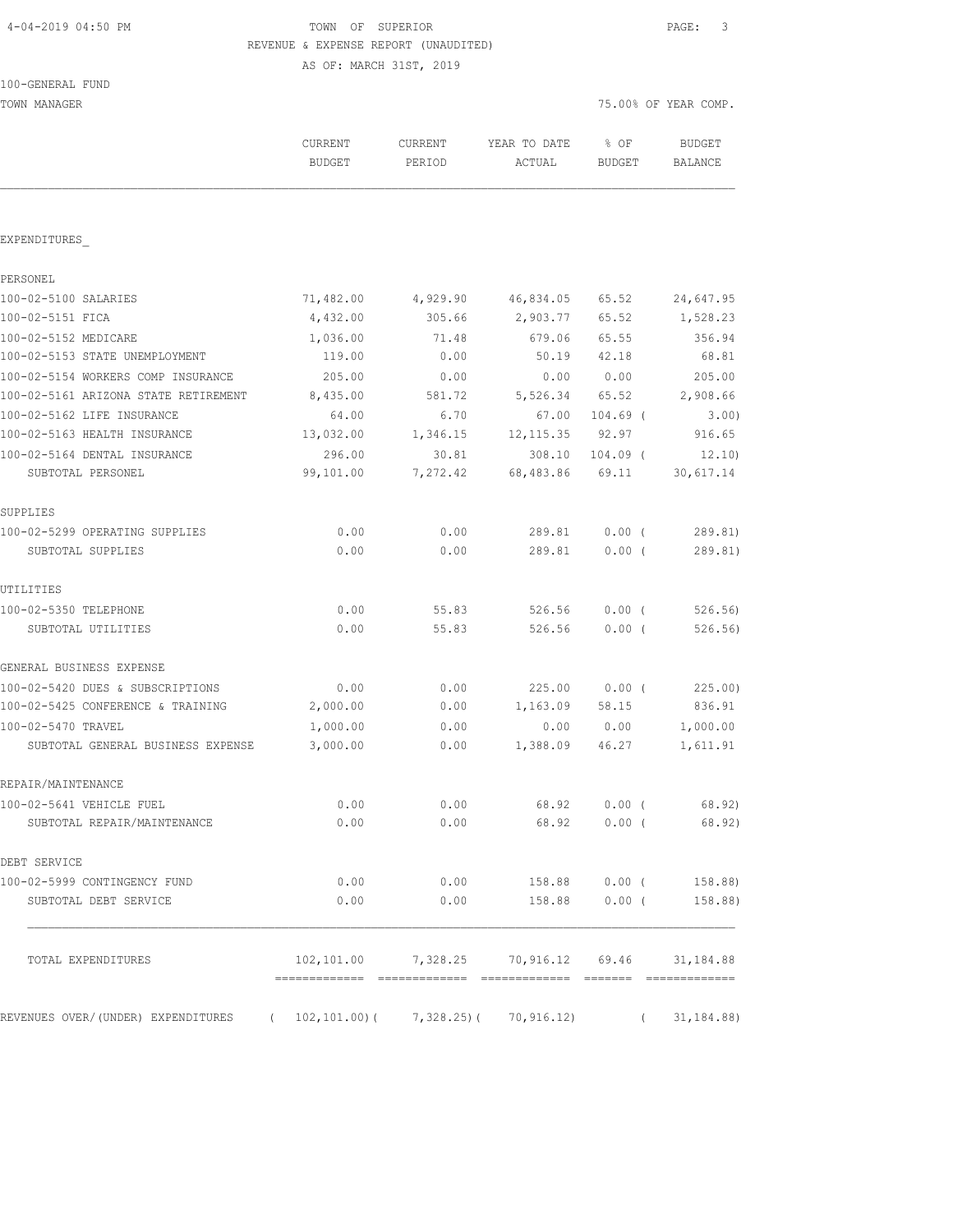| 4-04-2019 04:50 PM                                                          | TOWN OF SUPERIOR |                         |                                      |                                                  |       | PAGE:<br>$\frac{4}{3}$ |  |
|-----------------------------------------------------------------------------|------------------|-------------------------|--------------------------------------|--------------------------------------------------|-------|------------------------|--|
|                                                                             |                  |                         | REVENUE & EXPENSE REPORT (UNAUDITED) |                                                  |       |                        |  |
|                                                                             |                  | AS OF: MARCH 31ST, 2019 |                                      |                                                  |       |                        |  |
| 100-GENERAL FUND                                                            |                  |                         |                                      |                                                  |       |                        |  |
| TOWN ATTORNEY                                                               |                  |                         |                                      |                                                  |       | 75.00% OF YEAR COMP.   |  |
|                                                                             |                  |                         |                                      |                                                  |       |                        |  |
|                                                                             |                  | <b>CURRENT</b>          | CURRENT                              | YEAR TO DATE % OF BUDGET                         |       |                        |  |
|                                                                             |                  | BUDGET                  | PERIOD                               | ACTUAL BUDGET BALANCE                            |       |                        |  |
|                                                                             |                  |                         |                                      |                                                  |       |                        |  |
|                                                                             |                  |                         |                                      |                                                  |       |                        |  |
| EXPENDITURES                                                                |                  |                         |                                      |                                                  |       |                        |  |
| PERSONEL                                                                    |                  |                         |                                      |                                                  |       |                        |  |
|                                                                             |                  |                         |                                      |                                                  |       |                        |  |
| SUPPLIES                                                                    |                  |                         |                                      |                                                  |       |                        |  |
| PROFESSIONAL SERVICES                                                       |                  |                         |                                      |                                                  |       |                        |  |
| 100-03-5540 LEGAL SERVICES                                                  |                  |                         |                                      | 63,000.00   0.00   47,552.30   75.48   15,447.70 |       |                        |  |
| SUBTOTAL PROFESSIONAL SERVICES                                              |                  | 63,000.00               | 0.00                                 | 47,552.30                                        | 75.48 | 15,447.70              |  |
|                                                                             |                  |                         |                                      |                                                  |       |                        |  |
| TOTAL EXPENDITURES                                                          |                  |                         |                                      | 63,000.00   0.00   47,552.30   75.48   15,447.70 |       |                        |  |
|                                                                             |                  |                         |                                      |                                                  |       |                        |  |
| REVENUES OVER/(UNDER) EXPENDITURES (63,000.00) 0.00 (47,552.30) (15,447.70) |                  |                         |                                      |                                                  |       |                        |  |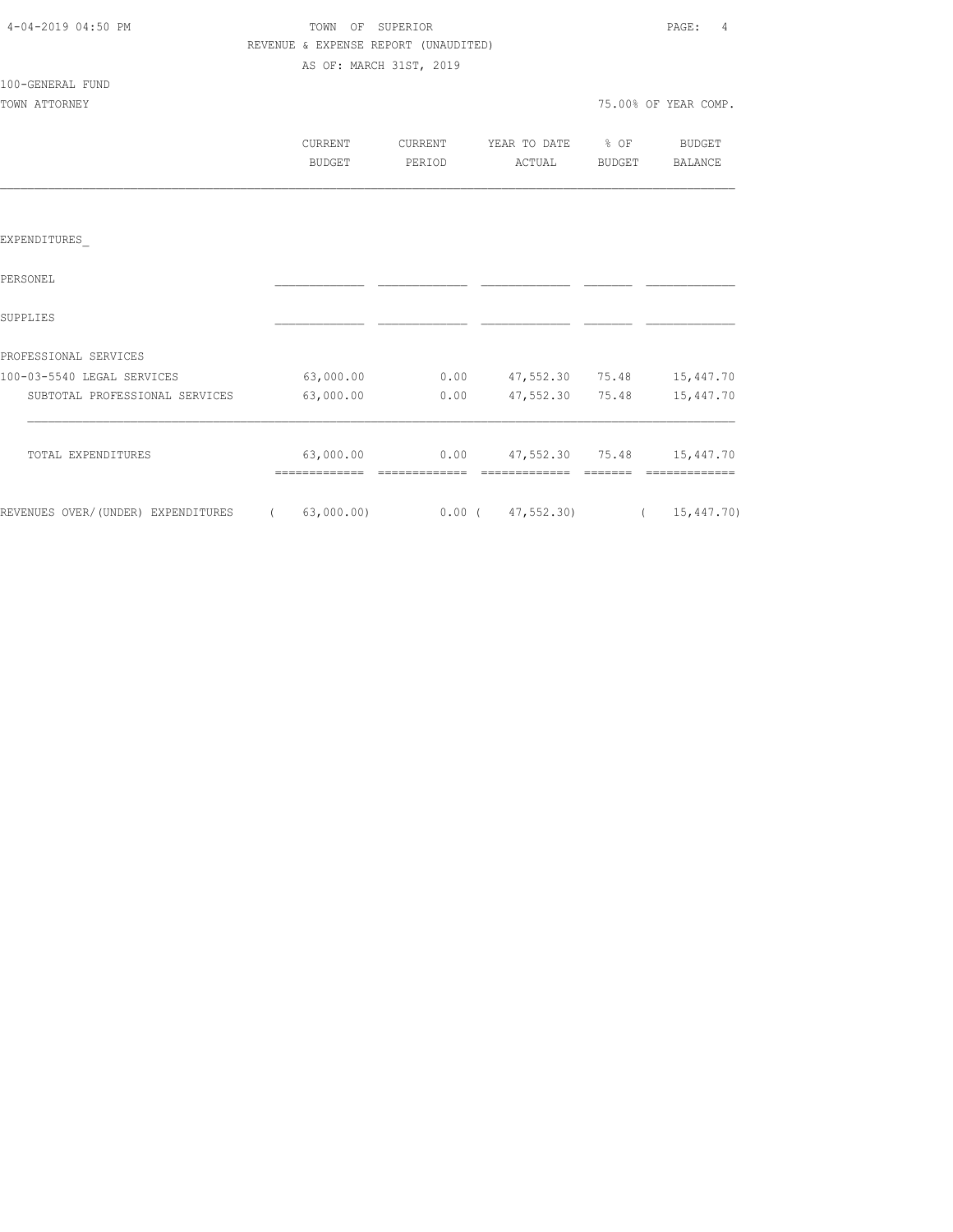## 4-04-2019 04:50 PM TOWN OF SUPERIOR PAGE: 5 REVENUE & EXPENSE REPORT (UNAUDITED)

|  | 100-GENERAL FUND |  |
|--|------------------|--|
|  |                  |  |

| CURRENT<br>YEAR TO DATE<br>% OF<br>CURRENT<br>BUDGET<br>PERIOD<br>ACTUAL<br>BUDGET<br>REVENUES<br>BUSINESS SERVICES<br>100-04-4250 FINES<br>0.00<br>11.96<br>62.31<br>$0.00$ (<br>100-04-4251 MFTG - MAGISTRATE COURT<br>0.00<br>28.79<br>$0.00$ (<br>223.98<br>SUBTOTAL BUSINESS SERVICES<br>0.00<br>40.75<br>286.29<br>0.00(<br>0.00<br>40.75<br>286.29<br>$0.00$ (<br>TOTAL REVENUES<br>EXPENDITURES<br>PERSONEL<br>100-04-5100 SALARIES<br>13,240.00<br>9,259.20 69.93<br>985.60<br>100-04-5151 FICA<br>821.00<br>61.10<br>69.92<br>574.08<br>100-04-5152 MEDICARE<br>192.00<br>69.94<br>14.30<br>134.29<br>100-04-5153 STATE UNEMPLOYMENT<br>447.00<br>8.58<br>133.68<br>29.91<br>100-04-5154 WORKERS COMP INSURANCE<br>192.00<br>0.00<br>224.71<br>$117.04$ (<br>100-04-5161 ARIZONA STATE RETIREMENT<br>1,562.00<br>20.76<br>751.81<br>48.13<br>SUBTOTAL PERSONEL<br>16,454.00<br>1,090.34<br>11,077.77<br>67.33<br>SUPPLIES<br>100-04-5210 OFFICE SUPPLIES<br>886.00<br>0.00<br>0.00 0.00<br>100-04-5299 OPERATING SUPPLIES<br>4,000.00<br>591.80<br>4,046.88<br>$101.17$ (<br>4,886.00<br>591.80<br>4,046.88 82.83<br>SUBTOTAL SUPPLIES<br>GENERAL BUSINESS EXPENSE<br>100-04-5471 AUDIT & ACCOUNTING<br>1,500.00<br>0.00<br>1,536.37 102.42 (<br>SUBTOTAL GENERAL BUSINESS EXPENSE<br>1,500.00<br>0.00<br>1,536.37<br>102.42 (<br>PROFESSIONAL SERVICES<br>CAPITAL OUTLAY<br>0.00<br>100-04-5720 OFFICE EQUIPMENT<br>1,000.00<br>750.00<br>75.00<br>1,000.00<br>0.00<br>750.00<br>75.00<br>SUBTOTAL CAPITAL OUTLAY<br>23,840.00<br>1,682.14 17,411.02 73.03<br>TOTAL EXPENDITURES | MAGISTRATE |  |  | 75.00% OF YEAR COMP. |
|---------------------------------------------------------------------------------------------------------------------------------------------------------------------------------------------------------------------------------------------------------------------------------------------------------------------------------------------------------------------------------------------------------------------------------------------------------------------------------------------------------------------------------------------------------------------------------------------------------------------------------------------------------------------------------------------------------------------------------------------------------------------------------------------------------------------------------------------------------------------------------------------------------------------------------------------------------------------------------------------------------------------------------------------------------------------------------------------------------------------------------------------------------------------------------------------------------------------------------------------------------------------------------------------------------------------------------------------------------------------------------------------------------------------------------------------------------------------------------------------------------------------------------------------------------------------------------------------|------------|--|--|----------------------|
|                                                                                                                                                                                                                                                                                                                                                                                                                                                                                                                                                                                                                                                                                                                                                                                                                                                                                                                                                                                                                                                                                                                                                                                                                                                                                                                                                                                                                                                                                                                                                                                             |            |  |  | BUDGET<br>BALANCE    |
|                                                                                                                                                                                                                                                                                                                                                                                                                                                                                                                                                                                                                                                                                                                                                                                                                                                                                                                                                                                                                                                                                                                                                                                                                                                                                                                                                                                                                                                                                                                                                                                             |            |  |  |                      |
|                                                                                                                                                                                                                                                                                                                                                                                                                                                                                                                                                                                                                                                                                                                                                                                                                                                                                                                                                                                                                                                                                                                                                                                                                                                                                                                                                                                                                                                                                                                                                                                             |            |  |  |                      |
|                                                                                                                                                                                                                                                                                                                                                                                                                                                                                                                                                                                                                                                                                                                                                                                                                                                                                                                                                                                                                                                                                                                                                                                                                                                                                                                                                                                                                                                                                                                                                                                             |            |  |  | 62.31)               |
|                                                                                                                                                                                                                                                                                                                                                                                                                                                                                                                                                                                                                                                                                                                                                                                                                                                                                                                                                                                                                                                                                                                                                                                                                                                                                                                                                                                                                                                                                                                                                                                             |            |  |  | 223.98               |
|                                                                                                                                                                                                                                                                                                                                                                                                                                                                                                                                                                                                                                                                                                                                                                                                                                                                                                                                                                                                                                                                                                                                                                                                                                                                                                                                                                                                                                                                                                                                                                                             |            |  |  | 286.29               |
|                                                                                                                                                                                                                                                                                                                                                                                                                                                                                                                                                                                                                                                                                                                                                                                                                                                                                                                                                                                                                                                                                                                                                                                                                                                                                                                                                                                                                                                                                                                                                                                             |            |  |  | 286.29               |
|                                                                                                                                                                                                                                                                                                                                                                                                                                                                                                                                                                                                                                                                                                                                                                                                                                                                                                                                                                                                                                                                                                                                                                                                                                                                                                                                                                                                                                                                                                                                                                                             |            |  |  |                      |
|                                                                                                                                                                                                                                                                                                                                                                                                                                                                                                                                                                                                                                                                                                                                                                                                                                                                                                                                                                                                                                                                                                                                                                                                                                                                                                                                                                                                                                                                                                                                                                                             |            |  |  |                      |
|                                                                                                                                                                                                                                                                                                                                                                                                                                                                                                                                                                                                                                                                                                                                                                                                                                                                                                                                                                                                                                                                                                                                                                                                                                                                                                                                                                                                                                                                                                                                                                                             |            |  |  | 3,980.80             |
|                                                                                                                                                                                                                                                                                                                                                                                                                                                                                                                                                                                                                                                                                                                                                                                                                                                                                                                                                                                                                                                                                                                                                                                                                                                                                                                                                                                                                                                                                                                                                                                             |            |  |  | 246.92               |
|                                                                                                                                                                                                                                                                                                                                                                                                                                                                                                                                                                                                                                                                                                                                                                                                                                                                                                                                                                                                                                                                                                                                                                                                                                                                                                                                                                                                                                                                                                                                                                                             |            |  |  | 57.71                |
|                                                                                                                                                                                                                                                                                                                                                                                                                                                                                                                                                                                                                                                                                                                                                                                                                                                                                                                                                                                                                                                                                                                                                                                                                                                                                                                                                                                                                                                                                                                                                                                             |            |  |  | 313.32               |
|                                                                                                                                                                                                                                                                                                                                                                                                                                                                                                                                                                                                                                                                                                                                                                                                                                                                                                                                                                                                                                                                                                                                                                                                                                                                                                                                                                                                                                                                                                                                                                                             |            |  |  | 32.71)               |
|                                                                                                                                                                                                                                                                                                                                                                                                                                                                                                                                                                                                                                                                                                                                                                                                                                                                                                                                                                                                                                                                                                                                                                                                                                                                                                                                                                                                                                                                                                                                                                                             |            |  |  | 810.19               |
|                                                                                                                                                                                                                                                                                                                                                                                                                                                                                                                                                                                                                                                                                                                                                                                                                                                                                                                                                                                                                                                                                                                                                                                                                                                                                                                                                                                                                                                                                                                                                                                             |            |  |  | 5,376.23             |
|                                                                                                                                                                                                                                                                                                                                                                                                                                                                                                                                                                                                                                                                                                                                                                                                                                                                                                                                                                                                                                                                                                                                                                                                                                                                                                                                                                                                                                                                                                                                                                                             |            |  |  |                      |
|                                                                                                                                                                                                                                                                                                                                                                                                                                                                                                                                                                                                                                                                                                                                                                                                                                                                                                                                                                                                                                                                                                                                                                                                                                                                                                                                                                                                                                                                                                                                                                                             |            |  |  | 886.00               |
|                                                                                                                                                                                                                                                                                                                                                                                                                                                                                                                                                                                                                                                                                                                                                                                                                                                                                                                                                                                                                                                                                                                                                                                                                                                                                                                                                                                                                                                                                                                                                                                             |            |  |  | 46.88)               |
|                                                                                                                                                                                                                                                                                                                                                                                                                                                                                                                                                                                                                                                                                                                                                                                                                                                                                                                                                                                                                                                                                                                                                                                                                                                                                                                                                                                                                                                                                                                                                                                             |            |  |  | 839.12               |
|                                                                                                                                                                                                                                                                                                                                                                                                                                                                                                                                                                                                                                                                                                                                                                                                                                                                                                                                                                                                                                                                                                                                                                                                                                                                                                                                                                                                                                                                                                                                                                                             |            |  |  |                      |
|                                                                                                                                                                                                                                                                                                                                                                                                                                                                                                                                                                                                                                                                                                                                                                                                                                                                                                                                                                                                                                                                                                                                                                                                                                                                                                                                                                                                                                                                                                                                                                                             |            |  |  | 36.37)               |
|                                                                                                                                                                                                                                                                                                                                                                                                                                                                                                                                                                                                                                                                                                                                                                                                                                                                                                                                                                                                                                                                                                                                                                                                                                                                                                                                                                                                                                                                                                                                                                                             |            |  |  | 36.37)               |
|                                                                                                                                                                                                                                                                                                                                                                                                                                                                                                                                                                                                                                                                                                                                                                                                                                                                                                                                                                                                                                                                                                                                                                                                                                                                                                                                                                                                                                                                                                                                                                                             |            |  |  |                      |
|                                                                                                                                                                                                                                                                                                                                                                                                                                                                                                                                                                                                                                                                                                                                                                                                                                                                                                                                                                                                                                                                                                                                                                                                                                                                                                                                                                                                                                                                                                                                                                                             |            |  |  |                      |
|                                                                                                                                                                                                                                                                                                                                                                                                                                                                                                                                                                                                                                                                                                                                                                                                                                                                                                                                                                                                                                                                                                                                                                                                                                                                                                                                                                                                                                                                                                                                                                                             |            |  |  | 250.00               |
|                                                                                                                                                                                                                                                                                                                                                                                                                                                                                                                                                                                                                                                                                                                                                                                                                                                                                                                                                                                                                                                                                                                                                                                                                                                                                                                                                                                                                                                                                                                                                                                             |            |  |  | 250.00               |
|                                                                                                                                                                                                                                                                                                                                                                                                                                                                                                                                                                                                                                                                                                                                                                                                                                                                                                                                                                                                                                                                                                                                                                                                                                                                                                                                                                                                                                                                                                                                                                                             |            |  |  | 6,428.98             |
| REVENUES OVER/(UNDER) EXPENDITURES<br>$23,840.00$ ( 1,641.39) ( 17,124.73)<br>$\left($                                                                                                                                                                                                                                                                                                                                                                                                                                                                                                                                                                                                                                                                                                                                                                                                                                                                                                                                                                                                                                                                                                                                                                                                                                                                                                                                                                                                                                                                                                      |            |  |  | 6, 715.27)           |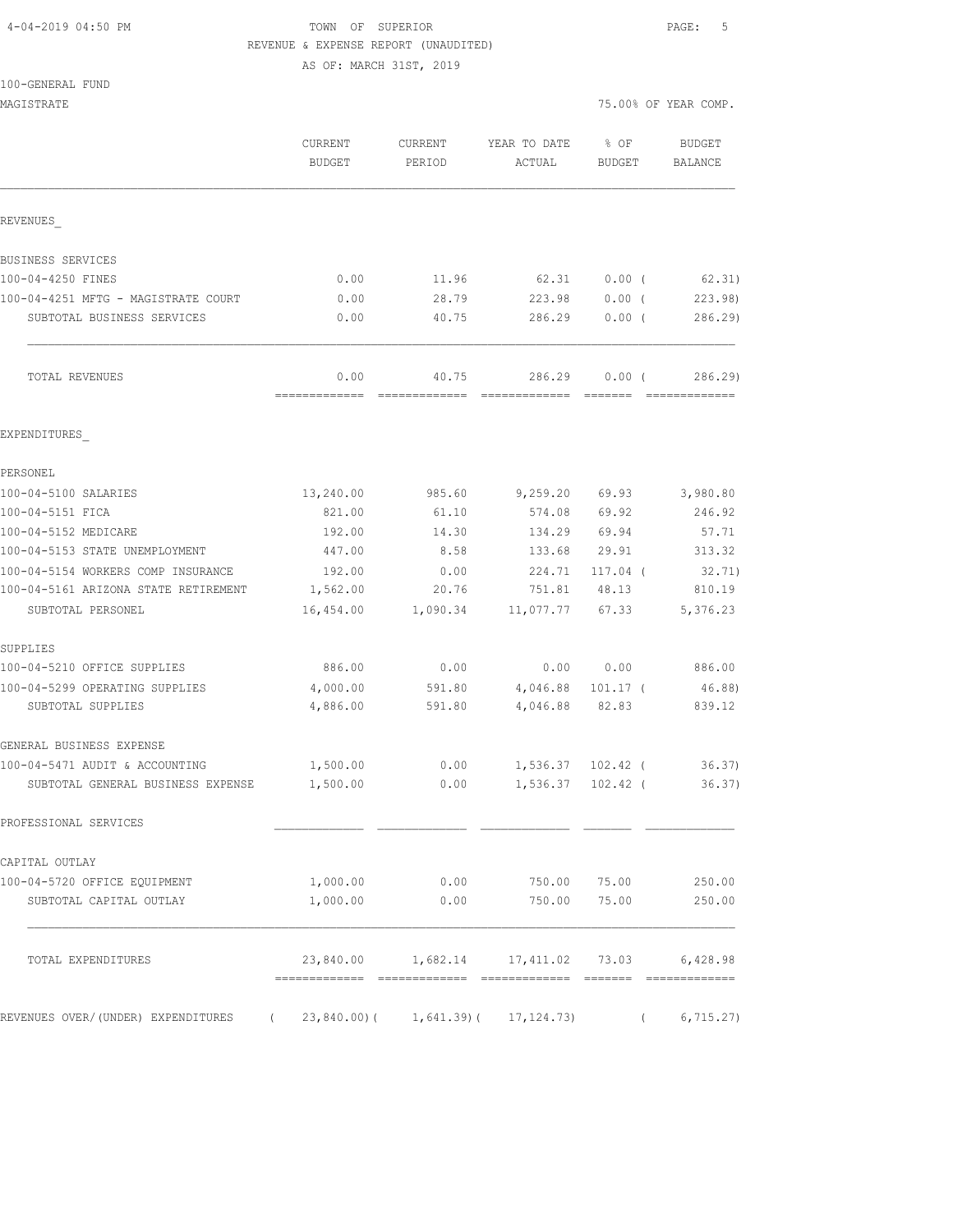### 4-04-2019 04:50 PM TOWN OF SUPERIOR PAGE: 6 REVENUE & EXPENSE REPORT (UNAUDITED) AS OF: MARCH 31ST, 2019

100-GENERAL FUND

|                                          | CURRENT<br><b>BUDGET</b> | CURRENT<br>PERIOD | YEAR TO DATE<br>ACTUAL                  | % OF<br>BUDGET | <b>BUDGET</b><br>BALANCE    |
|------------------------------------------|--------------------------|-------------------|-----------------------------------------|----------------|-----------------------------|
| REVENUES                                 |                          |                   |                                         |                |                             |
| BUSINESS SERVICES                        |                          |                   |                                         |                |                             |
| 100-05-4240 ADMIN FEES (FAX/COPY/NOTARY) | 0.00                     | 34.50             | 300.50                                  | $0.00$ (       | 300.50                      |
| SUBTOTAL BUSINESS SERVICES               | 0.00                     | 34.50             | 300.50                                  | $0.00$ (       | 300.50)                     |
| <b>GRANTS</b>                            |                          |                   |                                         |                |                             |
| 100-05-4601 CC CONVENIENCE FEE           | 0.00                     | 131.74            | 990.31                                  | $0.00$ (       | 990.31)                     |
| SUBTOTAL GRANTS                          | 0.00                     | 131.74            | 990.31                                  | $0.00$ (       | 990.31)                     |
| <b>TOTAL REVENUES</b>                    | 0.00                     | 166.24            |                                         |                | $1,290.81$ 0.00 ( 1,290.81) |
| EXPENDITURES                             |                          |                   |                                         |                |                             |
| PERSONEL                                 |                          |                   |                                         |                |                             |
| 100-05-5100 SALARIES                     | 98,567.00                |                   | 7,112.60 81,595.14 82.78                |                | 16,971.86                   |
| 100-05-5101 OVERTIME                     | 0.00                     | 158.40            | 1,151.91                                | $0.00$ (       | 1,151.91)                   |
| 100-05-5151 FICA                         | 6,111.00                 | 432.57            | 4,968.23 81.30                          |                | 1,142.77                    |
| 100-05-5152 MEDICARE                     | 1,429.00                 | 101.17            | 1,161.93                                | 81.31          | 267.07                      |
| 100-05-5153 STATE UNEMPLOYMENT           | 358.00                   | 30.00             | 269.71                                  | 75.34          | 88.29                       |
| 100-05-5154 WORKERS COMP INSURANCE       | 283.00                   | 0.00              | 228.73                                  | 80.82          | 54.27                       |
| 100-05-5161 ARIZONA STATE RETIREMENT     | 11,631.00                |                   | 857.99 8,434.77 72.52 3,196.23          |                |                             |
| 100-05-5162 LIFE INSURANCE               | 193.00                   | 20.10             | 250.65                                  | 129.87 (       | 57.65)                      |
| 100-05-5163 HEALTH INSURANCE             | 17,296.00 (              |                   | 1,292.10) 14,008.10                     | 80.99          | 3,287.90                    |
| 100-05-5164 DENTAL INSURANCE             | 887.00                   | 92.43             | 1,078.35                                | 121.57 (       | 191.35)                     |
| SUBTOTAL PERSONEL                        | 136,755.00               |                   | 7,513.16 113,147.52 82.74               |                | 23,607.48                   |
| SUPPLIES                                 |                          |                   |                                         |                |                             |
| 100-05-5210 OFFICE SUPPLIES              | 10,000.00                |                   | 1,016.62  13,277.59  132.78  (3,277.59) |                |                             |
| 100-05-5299 OPERATING SUPPLIES           | 5,000.00                 |                   | 487.35 9,199.61 183.99 (                |                | 4,199.61)                   |
| SUBTOTAL SUPPLIES                        | 15,000.00                | 1,503.97          | 22,477.20                               | 149.85 (       | 7,477.20                    |
| UTILITIES                                |                          |                   |                                         |                |                             |
| 100-05-5310 ELECTRICITY                  | 18,910.00                | 1,345.54          | 17,979.62                               | 95.08          | 930.38                      |
| 100-05-5320 GAS                          | 1,200.00                 | 113.32            | 835.12                                  | 69.59          | 364.88                      |
| 100-05-5350 TELEPHONE                    | 4,000.00                 | 236.24            | 2,471.79                                | 61.79          | 1,528.21                    |
| 100-05-5360 WATER                        | 2,300.00                 | 109.99            | 1,717.16                                | 74.66          | 582.84                      |
| 100-05-5380 SECURITY                     | 1,230.00                 | 0.00              | 0.00                                    | 0.00           | 1,230.00                    |
| SUBTOTAL UTILITIES                       | 27,640.00                | 1,805.09          | 23,003.69                               | 83.23          | 4,636.31                    |
| GENERAL BUSINESS EXPENSE                 |                          |                   |                                         |                |                             |
| 100-05-5410 ADVERTISING                  | 6,000.00                 | 61.16             | 4,564.53                                | 76.08          | 1,435.47                    |
| 100-05-5420 DUES & SUBSCRIPTIONS         | 9,000.00                 | 412.12            | 5,922.31                                | 65.80          | 3,077.69                    |
| 100-05-5425 CONFERENCES & TRAINING       | 0.00                     | 50.00             | 2,741.97                                | $0.00$ (       | 2,741.97)                   |
| 100-05-5430 PRINTING                     | 5,120.00                 | 2,078.09          | 5,575.79                                | $108.90$ (     | 455.79)                     |
| 100-05-5440 ELECTIONS                    | 5,000.00                 | 0.00              | 1,240.50                                | 24.81          | 3,759.50                    |
| 100-05-5460 POSTAGE                      | 6,000.00                 | 301.70            | 2,063.12                                | 34.39          | 3,936.88                    |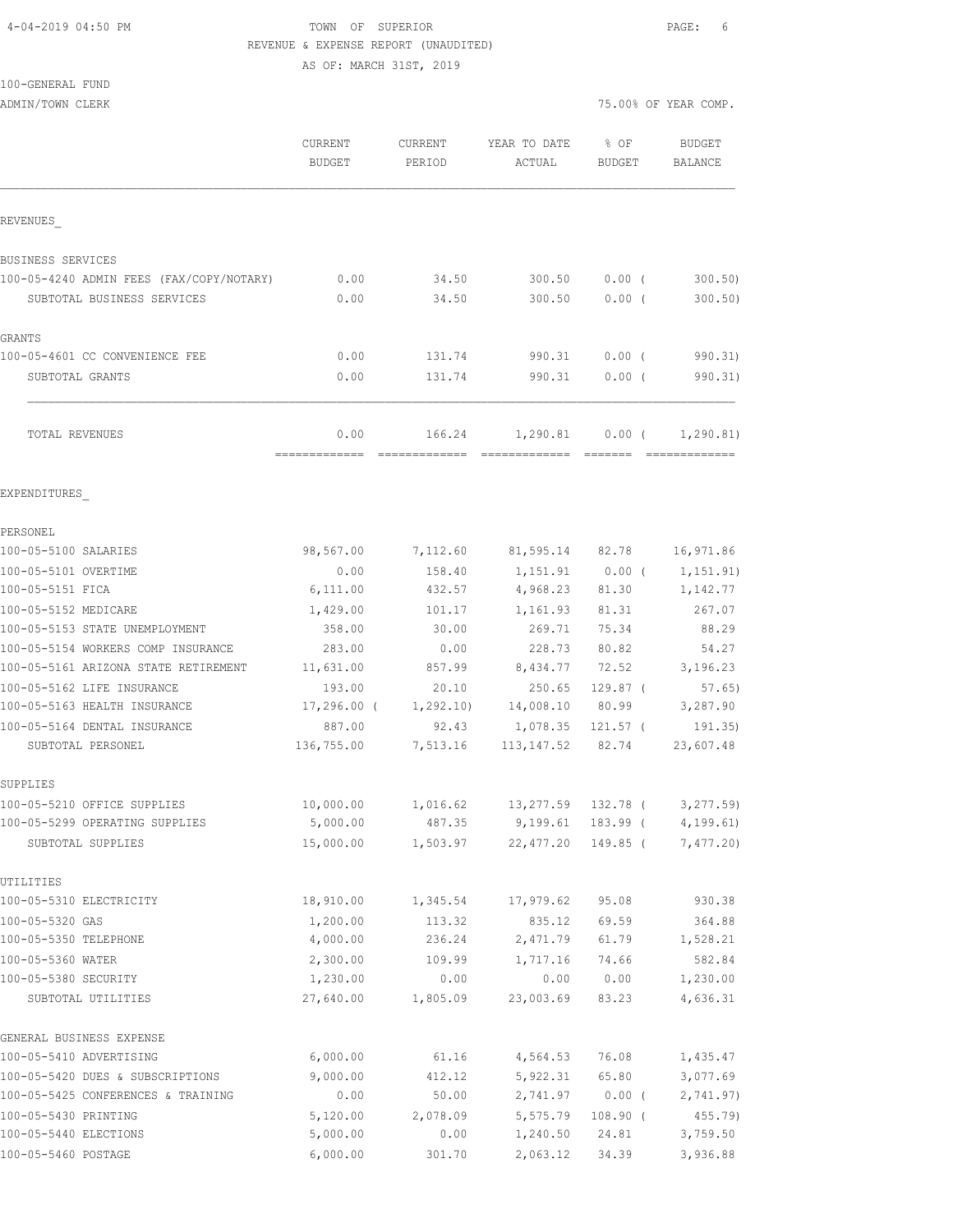## 4-04-2019 04:50 PM TOWN OF SUPERIOR PAGE: 7 REVENUE & EXPENSE REPORT (UNAUDITED) AS OF: MARCH 31ST, 2019

100-GENERAL FUND

ADMIN/TOWN CLERK **2008** OF YEAR COMP.

|                                                | CURRENT<br><b>BUDGET</b>         | CURRENT<br>PERIOD | YEAR TO DATE<br>ACTUAL                                                                                                                                                                                                                                                                                                                                                                                                                                                                                                                                                          | % OF<br><b>BUDGET</b> | <b>BUDGET</b><br><b>BALANCE</b> |
|------------------------------------------------|----------------------------------|-------------------|---------------------------------------------------------------------------------------------------------------------------------------------------------------------------------------------------------------------------------------------------------------------------------------------------------------------------------------------------------------------------------------------------------------------------------------------------------------------------------------------------------------------------------------------------------------------------------|-----------------------|---------------------------------|
| 100-05-5471 AUDIT & ACCOUNTING                 | 0.00                             | 0.00              | 1,536.37                                                                                                                                                                                                                                                                                                                                                                                                                                                                                                                                                                        | $0.00$ (              | 1, 536.37)                      |
| 100-05-5480 GENERAL INSURANCE                  | 12,820.00                        | 3,388.62          | 12,923.69                                                                                                                                                                                                                                                                                                                                                                                                                                                                                                                                                                       | $100.81$ (            | 103.69)                         |
| 100-05-5491 FINANCE/BANK FEES                  | 3,000.00                         | 0.00              | 3,681.86                                                                                                                                                                                                                                                                                                                                                                                                                                                                                                                                                                        | $122.73$ (            | 681.86)                         |
| SUBTOTAL GENERAL BUSINESS EXPENSE              | 46,940.00                        | 6,291.69          | 40,250.14                                                                                                                                                                                                                                                                                                                                                                                                                                                                                                                                                                       | 85.75                 | 6,689.86                        |
| PROFESSIONAL SERVICES                          |                                  |                   |                                                                                                                                                                                                                                                                                                                                                                                                                                                                                                                                                                                 |                       |                                 |
| 100-05-5520 CONTRACT                           | 0.00                             | 800.00            | 8,356.35                                                                                                                                                                                                                                                                                                                                                                                                                                                                                                                                                                        | $0.00$ (              | 8,356.35)                       |
| 100-05-5550 OTHER PROFESSIONAL SERVICES        | 80,000.00                        | 8,751.83          | 100,757.03                                                                                                                                                                                                                                                                                                                                                                                                                                                                                                                                                                      | $125.95$ (            | 20, 757.03                      |
| 100-05-5590 AUDIT & ACCOUNTING                 | 1,545.00                         | 0.00              | 0.00                                                                                                                                                                                                                                                                                                                                                                                                                                                                                                                                                                            | 0.00                  | 1,545.00                        |
| SUBTOTAL PROFESSIONAL SERVICES                 | 81,545.00                        | 9,551.83          | 109, 113.38                                                                                                                                                                                                                                                                                                                                                                                                                                                                                                                                                                     | 133.81 (              | 27, 568.38                      |
| REPAIR/MAINTENANCE                             |                                  |                   |                                                                                                                                                                                                                                                                                                                                                                                                                                                                                                                                                                                 |                       |                                 |
| 100-05-5640 AUTO & TRUCK REPAIRS               | 0.00                             | 315.54            | 375.54                                                                                                                                                                                                                                                                                                                                                                                                                                                                                                                                                                          | $0.00$ (              | 375.54)                         |
| 100-05-5641 GAS & OIL                          | 500.00                           | 42.52             | 442.54                                                                                                                                                                                                                                                                                                                                                                                                                                                                                                                                                                          | 88.51                 | 57.46                           |
| 100-05-5650 OTHER EQUIPMENT REPAIRS            | 4,000.00                         | 0.00              | 0.00                                                                                                                                                                                                                                                                                                                                                                                                                                                                                                                                                                            | 0.00                  | 4,000.00                        |
| SUBTOTAL REPAIR/MAINTENANCE                    | 4,500.00                         | 358.06            | 818.08                                                                                                                                                                                                                                                                                                                                                                                                                                                                                                                                                                          | 18.18                 | 3,681.92                        |
| CAPITAL OUTLAY                                 |                                  |                   |                                                                                                                                                                                                                                                                                                                                                                                                                                                                                                                                                                                 |                       |                                 |
| 100-05-5710 BUILDING                           | 9,000.00                         | 333.33            | 3,333.30                                                                                                                                                                                                                                                                                                                                                                                                                                                                                                                                                                        | 37.04                 | 5,666.70                        |
| 100-05-5720 OFFICE EQUIPMENT                   | 5,000.00                         | 0.00              | 4,551.28                                                                                                                                                                                                                                                                                                                                                                                                                                                                                                                                                                        | 91.03                 | 448.72                          |
| 100-05-5750 OTHER EQUIP/SMALL TOOLS            | 0.00                             | 0.00              | 51.84                                                                                                                                                                                                                                                                                                                                                                                                                                                                                                                                                                           | $0.00$ (              | 51.84)                          |
| 100-05-5780 COMPUTER/INCODE SOFTWARE           | 32,539.00                        | 719.97            | 9,633.86                                                                                                                                                                                                                                                                                                                                                                                                                                                                                                                                                                        | 29.61                 | 22,905.14                       |
| SUBTOTAL CAPITAL OUTLAY                        | 46,539.00                        | 1,053.30          | 17,570.28                                                                                                                                                                                                                                                                                                                                                                                                                                                                                                                                                                       | 37.75                 | 28,968.72                       |
| DEBT SERVICE                                   |                                  |                   |                                                                                                                                                                                                                                                                                                                                                                                                                                                                                                                                                                                 |                       |                                 |
| 100-05-5900 DEBT SERVICE: PRINCIPAL            | 0.00                             | 182.25            | 1,286.28                                                                                                                                                                                                                                                                                                                                                                                                                                                                                                                                                                        | $0.00$ (              | 1,286.28)                       |
| 100-05-5901 DEBT SERVCE INTEREST               | 0.00                             | 60.99             | 649.90                                                                                                                                                                                                                                                                                                                                                                                                                                                                                                                                                                          | $0.00$ (              | 649.90)                         |
| SUBTOTAL DEBT SERVICE                          | 0.00                             | 243.24            | 1,936.18                                                                                                                                                                                                                                                                                                                                                                                                                                                                                                                                                                        | 0.00(                 | 1,936.18                        |
| TOTAL EXPENDITURES                             | 358,919.00                       | 28,320.34         | 328,316.47                                                                                                                                                                                                                                                                                                                                                                                                                                                                                                                                                                      | 91.47                 | 30,602.53                       |
| REVENUES OVER/(UNDER) EXPENDITURES<br>$\left($ | -------------<br>$358, 919.00$ ( | 28, 154.10(       | $\begin{array}{cccccc} \multicolumn{2}{c}{{\color{red}{{\color{magenta}\boldsymbol{\mathsf{G}}}}}{{\color{magenta}\boldsymbol{\mathsf{G}}}}} & \multicolumn{2}{c}{{\color{magenta}\boldsymbol{\mathsf{G}}}}} & \multicolumn{2}{c}{{\color{magenta}\boldsymbol{\mathsf{G}}}}} & \multicolumn{2}{c}{{\color{magenta}\boldsymbol{\mathsf{G}}}}} & \multicolumn{2}{c}{{\color{magenta}\boldsymbol{\mathsf{G}}}}} & \multicolumn{2}{c}{{\color{magenta}\boldsymbol{\mathsf{G}}}}} & \multicolumn{2}{c}{{\color{magenta}\boldsymbol{\mathsf{G}}}}} & \multicolumn{2}{c$<br>327,025.66 | $\left($              | 31,893.34)                      |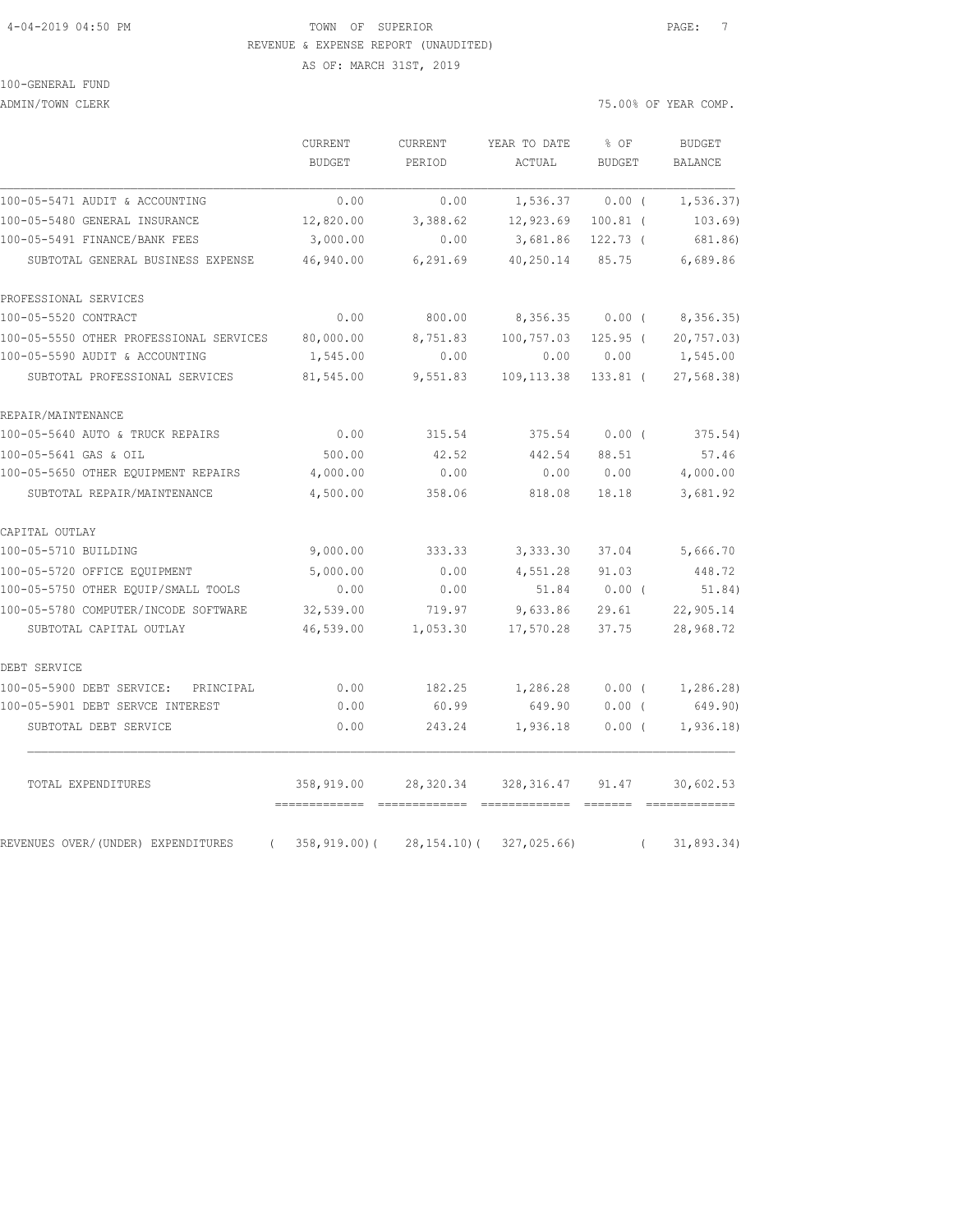| 4-04-2019 04:50 PM                      | TOWN OF SUPERIOR<br>REVENUE & EXPENSE REPORT (UNAUDITED) |                                                      |                        |                       | PAGE:<br>8           |  |
|-----------------------------------------|----------------------------------------------------------|------------------------------------------------------|------------------------|-----------------------|----------------------|--|
|                                         | AS OF: MARCH 31ST, 2019                                  |                                                      |                        |                       |                      |  |
| 100-GENERAL FUND                        |                                                          |                                                      |                        |                       |                      |  |
| FINANCE                                 |                                                          |                                                      |                        |                       | 75.00% OF YEAR COMP. |  |
|                                         | CURRENT<br><b>BUDGET</b>                                 | CURRENT<br>PERIOD                                    | YEAR TO DATE<br>ACTUAL | % OF<br><b>BUDGET</b> | BUDGET<br>BALANCE    |  |
| REVENUES                                |                                                          |                                                      |                        |                       |                      |  |
| GRANTS                                  |                                                          |                                                      |                        |                       |                      |  |
|                                         |                                                          |                                                      |                        |                       |                      |  |
| EXPENDITURES                            |                                                          |                                                      |                        |                       |                      |  |
| PERSONEL                                |                                                          |                                                      |                        |                       |                      |  |
| SUPPLIES                                |                                                          |                                                      |                        |                       |                      |  |
| 100-06-5299 OPERATING SUPPLIES          | 0.00                                                     | 85.00                                                | 2,347.15               | $0.00$ (              | 2,347.15             |  |
| SUBTOTAL SUPPLIES                       | 0.00                                                     | 85.00                                                | 2,347.15               | $0.00$ (              | 2, 347.15            |  |
| UTILITIES                               |                                                          |                                                      |                        |                       |                      |  |
| GENERAL BUSINESS EXPENSE                |                                                          |                                                      |                        |                       |                      |  |
| 100-06-5471 AUDIT & ACCOUNTING          | 0.00                                                     | 0.00                                                 | 1,536.37               | $0.00$ (              | 1, 536.37)           |  |
| 100-06-5480 GENERAL INSURANCE           | 12,820.00                                                | 0.00                                                 | 0.00                   | 0.00                  | 12,820.00            |  |
| 100-06-5491 FINANCE/BANK FEES           | 0.00                                                     | 520.50                                               | 7,218.16               | $0.00$ (              | 7,218.16)            |  |
| SUBTOTAL GENERAL BUSINESS EXPENSE       | 12,820.00                                                | 520.50                                               | 8,754.53               | 68.29                 | 4,065.47             |  |
| PROFESSIONAL SERVICES                   |                                                          |                                                      |                        |                       |                      |  |
| 100-06-5550 OTHER PROFESSIONAL SERVICES | 46,000.00                                                | 0.00                                                 | 35,081.25              | 76.26                 | 10,918.75            |  |
| 100-06-5590 AUDIT & ACCOUNTING          | 1,545.00                                                 | 0.00                                                 | 0.00                   | 0.00                  | 1,545.00             |  |
| SUBTOTAL PROFESSIONAL SERVICES          | 47,545.00                                                | 0.00                                                 | 35,081.25              | 73.79                 | 12,463.75            |  |
| CAPITAL OUTLAY                          |                                                          |                                                      |                        |                       |                      |  |
| TOTAL EXPENDITURES                      |                                                          | $60,365.00$ $605.50$ $46,182.93$ $76.51$ $14,182.07$ |                        |                       |                      |  |
| REVENUES OVER/(UNDER) EXPENDITURES (    |                                                          | 60,365.00)(605.50)(46,182.93)                        |                        |                       | (14, 182.07)         |  |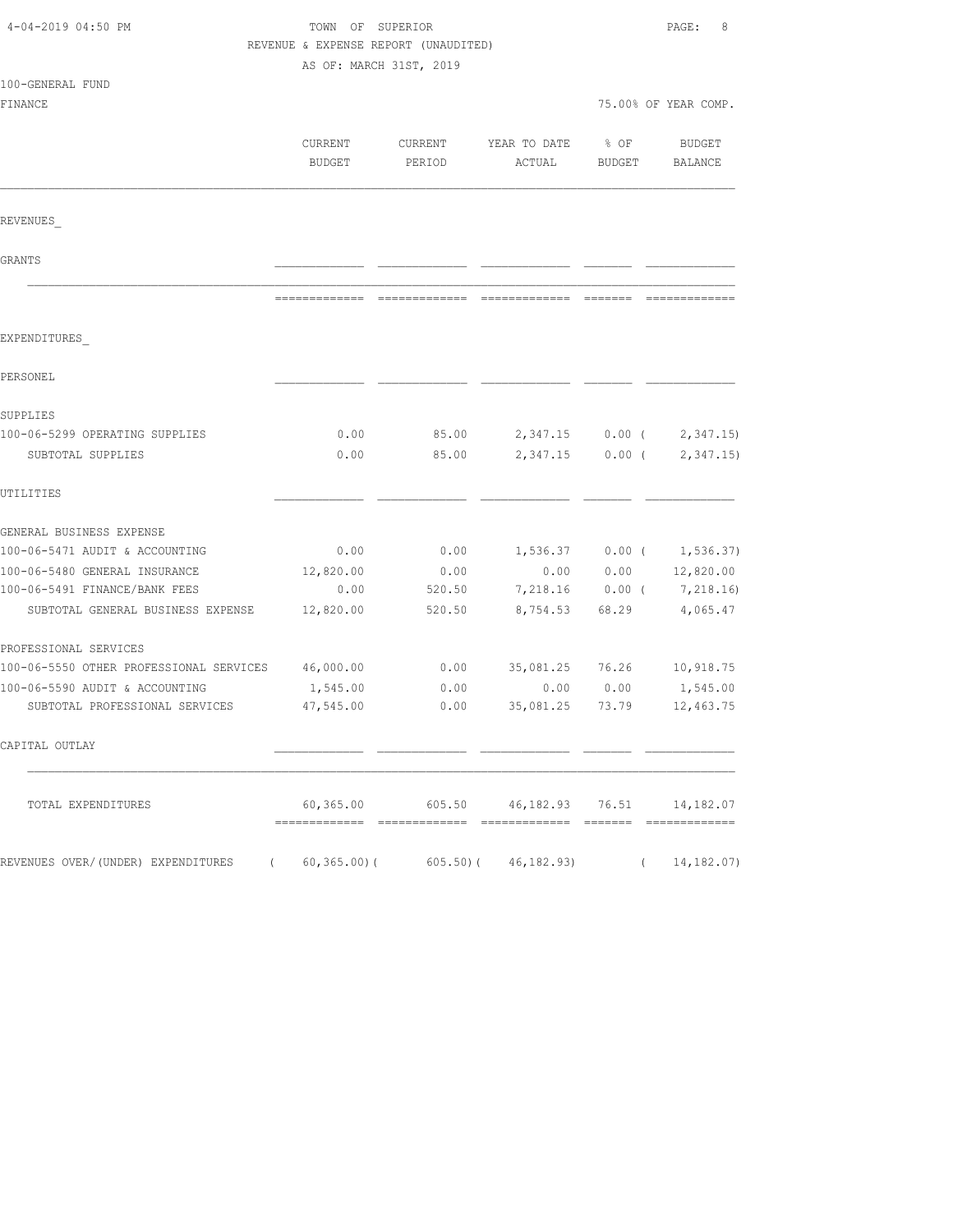## 4-04-2019 04:50 PM TOWN OF SUPERIOR PAGE: 9 REVENUE & EXPENSE REPORT (UNAUDITED)

AS OF: MARCH 31ST, 2019

#### 100-GENERAL FUND

| POLICE                                                     |                          |                          |                        |                       | 75.00% OF YEAR COMP.     |
|------------------------------------------------------------|--------------------------|--------------------------|------------------------|-----------------------|--------------------------|
|                                                            | CURRENT<br><b>BUDGET</b> | <b>CURRENT</b><br>PERIOD | YEAR TO DATE<br>ACTUAL | % OF<br><b>BUDGET</b> | <b>BUDGET</b><br>BALANCE |
| REVENUES                                                   |                          |                          |                        |                       |                          |
| BUSINESS SERVICES                                          |                          |                          |                        |                       |                          |
| 100-07-4230 PD SERVICES-IMPOUND/FING PRI                   | 10,000.00                | 379.00                   | 3,825.00               | 38.25                 | 6, 175.00                |
| 100-07-4231 K-9 REVENUE                                    | 0.00                     | 0.00                     | 20.00                  | $0.00$ (              | 20.00                    |
| 100-07-4250 TRAFFIC FINES                                  | 14,000.00                | 2,587.03                 | 10,977.08              | 78.41                 | 3,022.92                 |
| SUBTOTAL BUSINESS SERVICES                                 | 24,000.00                | 2,966.03                 | 14,822.08              | 61.76                 | 9,177.92                 |
| CONTRIBUTIONS                                              |                          |                          |                        |                       |                          |
| TOTAL REVENUES                                             | 24,000.00                | 2,966.03                 | 14,822.08              | 61.76                 | 9,177.92                 |
| EXPENDITURES                                               |                          |                          |                        |                       |                          |
| PERSONEL                                                   |                          |                          |                        |                       |                          |
| 100-07-5100 SALARIES                                       | 417,491.00               | 32,044.20                | 296,140.09             | 70.93                 | 121,350.91               |
| 100-07-5101 OVERTIME                                       | 30,000.00                | 1,913.22                 | 15, 416.22             | 51.39                 | 14,583.78                |
| 100-07-5151 FICA                                           | 2,431.00                 | 372.39                   | 3,023.63               | 124.38 (              | 592.63)                  |
| 100-07-5152 MEDICARE                                       | 5,879.00                 | 466.75                   | 4,285.42               | 72.89                 | 1,593.58                 |
| 100-07-5153 STATE UNEMPLOYMENT                             | 1,267.00                 | 29.21                    | 752.43                 | 59.39                 | 514.57                   |
| 100-07-5154 WORKERS COMP INSURANCE                         | 25,849.00                | 0.00                     | 20,917.73              | 80.92                 | 4,931.27                 |
| 100-07-5160 PUBLIC SAFETY RETIREMENT                       | 88,398.00                | 8,279.56                 | 81,919.86              | 92.67                 | 6,478.14                 |
| 100-07-5161 ARIZONA STATE RETIREMENT                       | 10,063.00                | 473.92                   | 4,183.70               | 41.58                 | 5,879.30                 |
| 100-07-5162 LIFE INSURANCE<br>100-07-5163 HEALTH INSURANCE | 683.00                   | 60.30                    | 614.10                 | 89.91                 | 68.90                    |
| 100-07-5164 DENTAL INSURANCE                               | 61,280.00<br>3,143.00    | 6,273.33<br>246.48       | 52, 555.24<br>2,464.80 | 85.76<br>78.42        | 8,724.76<br>678.20       |
| SUBTOTAL PERSONEL                                          | 646,484.00               | 50,159.36                | 482, 273.22            | 74.60                 | 164,210.78               |
| SUPPLIES                                                   |                          |                          |                        |                       |                          |
| 100-07-5210 OFFICE SUPPLIES                                | 3,500.00                 | 0.00                     | 0.00                   | 0.00                  | 3,500.00                 |
| 100-07-5227 K9 FOOD & MEDICAL SUPPLIES                     | 2,000.00                 | 0.00                     | 873.99                 | 43.70                 | 1,126.01                 |
| 100-07-5299 OPERATING SUPPLIES                             | 0.00                     | 158.54                   | 562.49                 | $0.00$ (              | 562.49)                  |
| SUBTOTAL SUPPLIES                                          | 5,500.00                 | 158.54                   | 1,436.48               | 26.12                 | 4,063.52                 |
| UTILITIES                                                  |                          |                          |                        |                       |                          |
| 100-07-5310 ELECTRICITY                                    | 4,900.00                 | 36.90                    | 1,800.23               | 36.74                 | 3,099.77                 |
| 100-07-5320 GAS                                            | 200.00                   | 405.51                   | 1,148.60               | $574.30$ (            | 948.60)                  |
| 100-07-5350 TELEPHONE                                      | 14,000.00                | 567.69                   | 15,183.74              | $108.46$ (            | 1,183.74)                |
| 100-07-5360 WATER                                          | 1,000.00                 | 109.98                   | 761.38                 | 76.14                 | 238.62                   |
| SUBTOTAL UTILITIES                                         | 20,100.00                | 1,120.08                 | 18,893.95              | 94.00                 | 1,206.05                 |
| GENERAL BUSINESS EXPENSE                                   |                          |                          |                        |                       |                          |
| 100-07-5410 ADVERTISING                                    | 500.00                   | 0.00                     | 264.26                 | 52.85                 | 235.74                   |
| 100-07-5420 DUES & SUBSCRIPTIONS                           | 500.00                   | 100.00                   | 900.00                 | $180.00$ (            | 400.00)                  |
| 100-07-5430 PRINTING                                       | 0.00                     | 0.00                     | 562.43                 | $0.00$ (              | 562.43)                  |
| 100-07-5460 POSTAGE                                        | 500.00                   | 58.02                    | 396.75                 | 79.35                 | 103.25                   |

100-07-5471 AUDIT & ACCOUNTING 1,545.00 0.00 1,536.37 99.44 8.63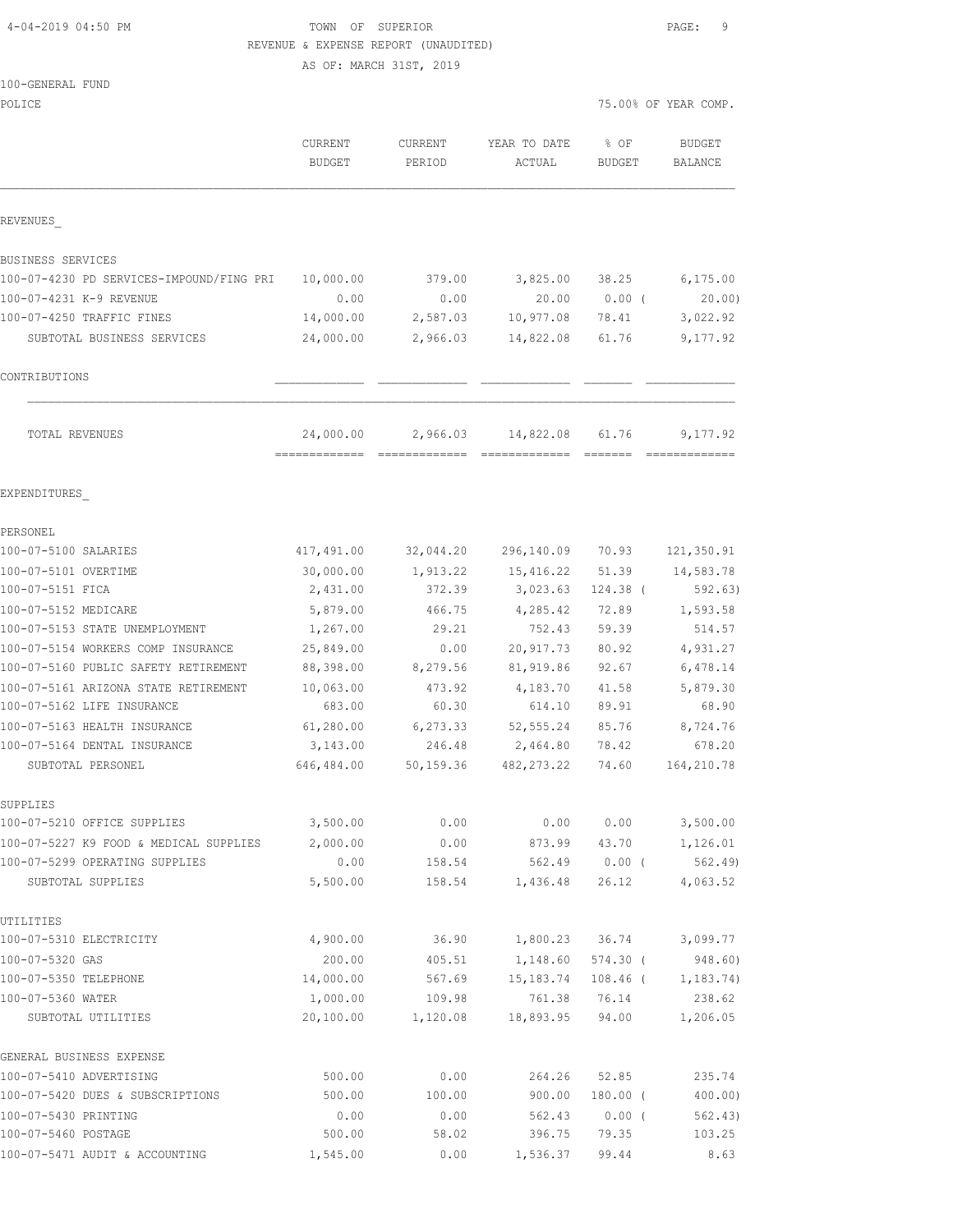#### 4-04-2019 04:50 PM TOWN OF SUPERIOR PAGE: 10 REVENUE & EXPENSE REPORT (UNAUDITED)

AS OF: MARCH 31ST, 2019

100-GENERAL FUND

POLICE 75.00% OF YEAR COMP.

|                                                  | <b>CURRENT</b><br>BUDGET | <b>CURRENT</b><br>PERIOD | YEAR TO DATE<br>ACTUAL                | % OF<br><b>BUDGET</b> | BUDGET<br><b>BALANCE</b> |
|--------------------------------------------------|--------------------------|--------------------------|---------------------------------------|-----------------------|--------------------------|
| 100-07-5480 GENERAL INSURANCE                    | 12,820.00                | 3,388.62                 | 10,252.49                             | 79.97                 | 2,567.51                 |
| SUBTOTAL GENERAL BUSINESS EXPENSE                | 15,865.00                | 3,546.64                 | 13,912.30                             | 87.69                 | 1,952.70                 |
| PROFESSIONAL SERVICES                            |                          |                          |                                       |                       |                          |
| 100-07-5520 CONTRACTUAL SERVICES                 | 75,000.00                | 0.00                     | 57,100.32                             | 76.13                 | 17,899.68                |
| 100-07-5530 Animal Control                       | 17,112.00                | 0.00                     |                                       | 7,453.09 43.55        | 9,658.91                 |
| 100-07-5550 OTHER PROFESSIONAL SERVICES          | 2,000.00                 | 2,700.00                 | 6,878.00                              | 343.90 (              | 4,878.00)                |
| SUBTOTAL PROFESSIONAL SERVICES                   | 94,112.00                | 2,700.00                 | 71,431.41                             | 75.90                 | 22,680.59                |
| REPAIR/MAINTENANCE                               |                          |                          |                                       |                       |                          |
| 100-07-5640 AUTO & TRUCK REPAIRS                 | 0.00                     | 0.00                     | 25.00                                 | 0.00(                 | 25.00)                   |
| 100-07-5641 GAS & OIL                            | 12,000.00                | 1,451.27                 | 16,083.36                             | 134.03 (              | 4,083.36)                |
| SUBTOTAL REPAIR/MAINTENANCE                      | 12,000.00                | 1,451.27                 | 16,108.36 134.24 (                    |                       | 4, 108.36                |
| CAPITAL OUTLAY                                   |                          |                          |                                       |                       |                          |
| TOTAL EXPENDITURES                               | 794,061.00               |                          | 59,135.89 604,055.72 76.07            |                       | 190,005.28               |
| REVENUES OVER/(UNDER) EXPENDITURES<br>$\sqrt{2}$ |                          |                          | $770,061,00$ (56,169.86) (589,233.64) |                       | (180, 827, 36)           |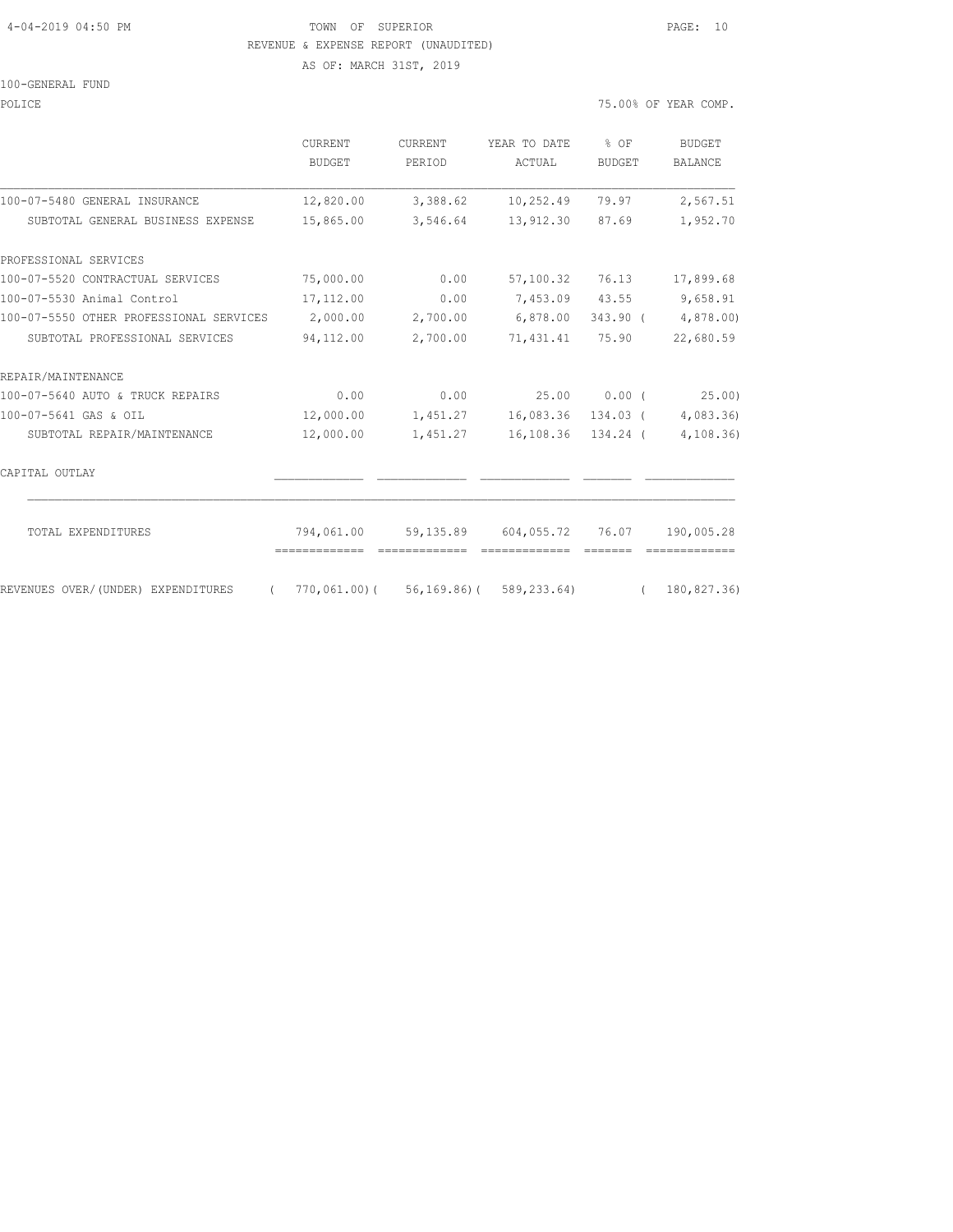| 4-04-2019 04:50 PM |  |  |
|--------------------|--|--|
|--------------------|--|--|

100-GENERAL FUND

## TOWN OF SUPERIOR **PAGE:** 11 REVENUE & EXPENSE REPORT (UNAUDITED)

| FIRE                                                |                          |                   |                        |                       | 75.00% OF YEAR COMP.     |
|-----------------------------------------------------|--------------------------|-------------------|------------------------|-----------------------|--------------------------|
|                                                     | CURRENT<br><b>BUDGET</b> | CURRENT<br>PERIOD | YEAR TO DATE<br>ACTUAL | % OF<br><b>BUDGET</b> | <b>BUDGET</b><br>BALANCE |
| REVENUES                                            |                          |                   |                        |                       |                          |
| BUSINESS SERVICES                                   |                          |                   |                        |                       |                          |
| GRANTS                                              |                          |                   |                        |                       |                          |
| 100-08-4600 FIRE DEPT REVENUE                       | 0.00                     | 0.00              | 0.25                   | $0.00$ (              | 0.25)                    |
| 100-08-4601 PUBLIC EDUCATION                        | 0.00                     | 0.00              | 50.00                  | $0.00$ (              | 50.00                    |
| SUBTOTAL GRANTS                                     | 0.00                     | 0.00              | 50.25                  | $0.00$ (              | 50.25)                   |
| CONTRIBUTIONS                                       |                          |                   |                        |                       |                          |
| TOTAL REVENUES                                      | 0.00<br>-------------    | 0.00              | 50.25                  | 0.00(                 | 50, 25)                  |
| EXPENDITURES                                        |                          |                   |                        |                       |                          |
| PERSONEL                                            |                          |                   |                        |                       |                          |
| 100-08-5100 SALARIES                                | 59,655.00                | 4,583.15          | 44,433.50              | 74.48                 | 15,221.50                |
| 100-08-5101 OVERTIME                                | 4,500.00                 | 622.53            | 4,001.91               | 88.93                 | 498.09                   |
| 100-08-5151 FICA                                    | 3,757.00                 | 280.87            | 2,613.35               | 69.56                 | 1,143.65                 |
| 100-08-5152 MEDICARE                                | 879.00                   | 65.69             | 611.20                 | 69.53                 | 267.80                   |
| 100-08-5153 STATE UNEMPLOYMENT                      | 403.00                   | 25.48             | 243.94                 | 60.53                 | 159.06                   |
| 100-08-5154 WORKERS COMP INSURANCE                  | 2,839.00                 | 0.00              | 0.00                   | 0.00                  | 2,839.00                 |
| 100-08-5160 PUBLIC SAFETY RETIREMENT                | 7,350.00                 | 388.65            | 4,387.98               | 59.70                 | 2,962.02                 |
| 100-08-5162 LIFE INSURANCE                          | 105.00                   | 8.04              | 111.29                 | $105.99$ (            | 6.29                     |
| 100-08-5163 HEALTH INSURANCE                        | 5,045.00                 | 636.05            | 5,034.72               | 99.80                 | 10.28                    |
| 100-08-5164 DENTAL INSURANCE                        | 481.00                   | 36.98             | 714.80                 | 148.61 (              | 233.80)                  |
| SUBTOTAL PERSONEL                                   | 85,014.00                | 6,647.44          | 62, 152.69             | 73.11                 | 22,861.31                |
| SUPPLIES                                            |                          |                   |                        |                       |                          |
| 100-08-5210 OFFICE SUPPLIES                         | 250.00                   | 0.00              | 35.88                  | 14.35                 | 214.12                   |
| 100-08-5215 PUBLIC EDUCATION                        | 0.00                     | 0.00              | 601.16                 | $0.00$ (              | 601.16)                  |
| 100-08-5225 SAFETY SUPPLIES/EQUIPMENT               | 0.00                     | 0.00              | 1,325.42               | $0.00$ (              | 1, 325.42)               |
| 100-08-5299 OPERATING SUPPLIES<br>SUBTOTAL SUPPLIES | 3,000.00<br>3,250.00     | 0.00<br>0.00      | 2,680.62<br>4,643.08   | 89.35<br>142.86 (     | 319.38<br>1, 393.08      |
| UTILITIES                                           |                          |                   |                        |                       |                          |
| 100-08-5310 ELECTRICITY                             | 2,783.00                 | 184.86            | 2,140.11               | 76.90                 | 642.89                   |
| 100-08-5350 TELEPHONE                               | 1,163.00                 | 92.05             | 992.79                 | 85.36                 | 170.21                   |
| 100-08-5360 WATER                                   | 811.00                   | 81.51             | 664.67                 | 81.96                 | 146.33                   |
| SUBTOTAL UTILITIES                                  | 4,757.00                 | 358.42            | 3,797.57               | 79.83                 | 959.43                   |
| GENERAL BUSINESS EXPENSE                            |                          |                   |                        |                       |                          |
| 100-08-5410 ADVERTISING                             | 1,200.00                 | 0.00              | 62.50                  | 5.21                  | 1,137.50                 |
| 100-08-5420 DUES & SUBSCRIPTIONS                    | 600.00                   | 0.00              | 250.00                 | 41.67                 | 350.00                   |
| 100-08-5430 PRINTING                                | 700.00                   | 0.00              | 0.00                   | 0.00                  | 700.00                   |
| 100-08-5460 POSTAGE                                 | 400.00                   | 58.02             | 396.75                 | 99.19                 | 3.25                     |
| 100-08-5471 AUDIT                                   | 1,545.00                 | 0.00              | 1,536.37               | 99.44                 | 8.63                     |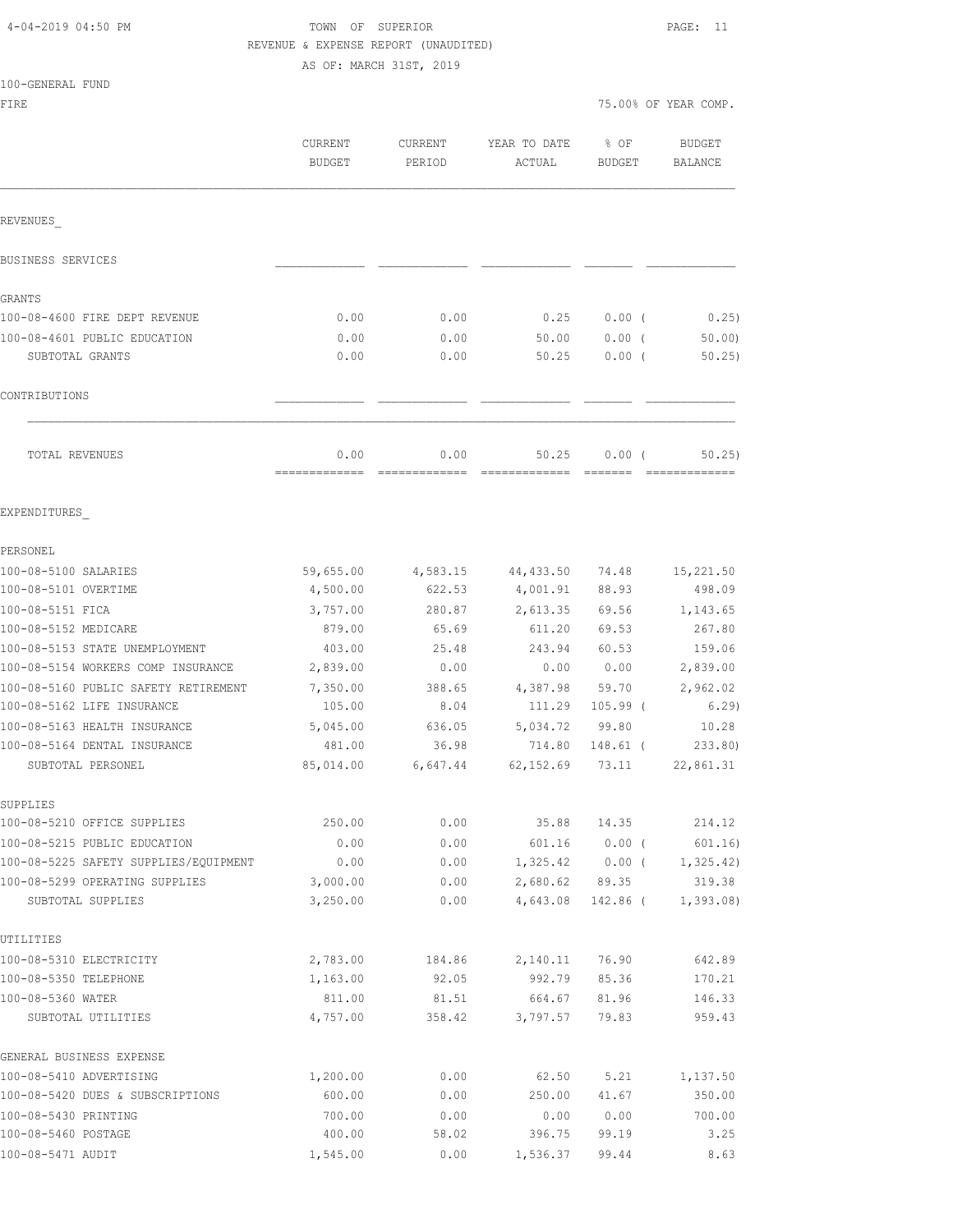#### 4-04-2019 04:50 PM TOWN OF SUPERIOR PAGE: 12 REVENUE & EXPENSE REPORT (UNAUDITED)

AS OF: MARCH 31ST, 2019

#### 100-GENERAL FUND

FIRE 75.00% OF YEAR COMP.

|                                                  | <b>CURRENT</b><br>BUDGET | <b>CURRENT</b><br>PERIOD | YEAR TO DATE % OF<br>ACTUAL                 | BUDGET            | <b>BUDGET</b><br><b>BALANCE</b> |
|--------------------------------------------------|--------------------------|--------------------------|---------------------------------------------|-------------------|---------------------------------|
| 100-08-5480 GENERAL INSURANCE                    | 6,410.00                 | 1,694.32                 |                                             | 5, 126. 27 79. 97 | 1,283.73                        |
| SUBTOTAL GENERAL BUSINESS EXPENSE                | 10,855.00                | 1,752.34                 | 7,371.89 67.91                              |                   | 3,483.11                        |
| PROFESSIONAL SERVICES                            |                          |                          |                                             |                   |                                 |
| 100-08-5550 OTHER PROFESSIONAL SERVICES 3,000.00 |                          | 0.00                     |                                             |                   | $9,662.99$ 322.10 ( 6,662.99)   |
| SUBTOTAL PROFESSIONAL SERVICES                   | 3,000.00                 | 0.00                     |                                             |                   | $9,662.99$ 322.10 (6,662.99)    |
| REPAIR/MAINTENANCE                               |                          |                          |                                             |                   |                                 |
| 100-08-5641 GAS & OIL                            | 2,125.00                 |                          | 253.84 2,272.05 106.92 (                    |                   | 147.05)                         |
| SUBTOTAL REPAIR/MAINTENANCE                      | 2,125.00                 |                          | 253.84 2,272.05 106.92 (                    |                   | 147.05)                         |
| CAPITAL OUTLAY                                   |                          |                          |                                             |                   |                                 |
| 100-08-5710 BUILDING                             | 0.00                     | 0.00                     | 457.15                                      | 0.00(             | 457.15)                         |
| SUBTOTAL CAPITAL OUTLAY                          | 0.00                     | 0.00                     | 457.15                                      | 0.00(             | 457.15)                         |
| DEBT SERVICE                                     |                          |                          |                                             |                   |                                 |
| 100-08-5900 DEBT SVC- PRINCIPAL                  | 0.00                     | 85.01                    | 611.71                                      | $0.00$ (          | 611.71)                         |
| 100-08-5901 DEBT SVC INTEREST                    | 0.00                     | 28.70                    | 303.58                                      | $0.00$ (          | 303.58                          |
| SUBTOTAL DEBT SERVICE                            | 0.00                     | 113.71                   | 915.29                                      | 0.00(             | 915.29                          |
| TOTAL EXPENDITURES                               |                          |                          | 109,001.00 9,125.75 91,272.71 83.74         |                   | 17,728.29                       |
| REVENUES OVER/(UNDER) EXPENDITURES<br>$\left($   |                          |                          | $109,001.00$ ( $9,125.75$ ) ( $91,222.46$ ) | $\left($          | 17,778.54)                      |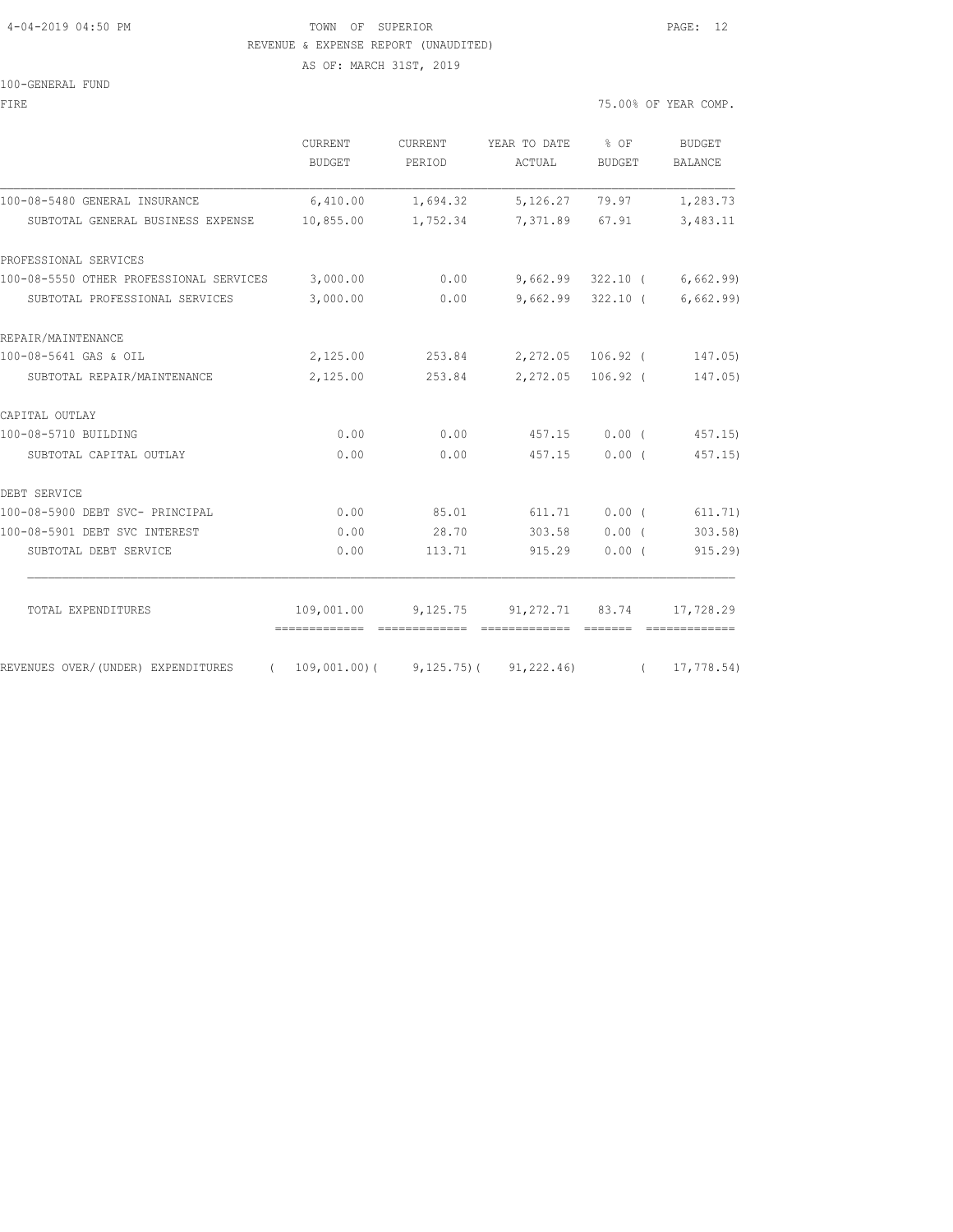| 4-04-2019 04:50 PM |  |  |
|--------------------|--|--|
|--------------------|--|--|

# TOWN OF SUPERIOR **PAGE:** 13 REVENUE & EXPENSE REPORT (UNAUDITED)

| TOO-GEMEKAT LOMD                                                      |                          |                   |                                                    |                   |                          |
|-----------------------------------------------------------------------|--------------------------|-------------------|----------------------------------------------------|-------------------|--------------------------|
| PW-STREETS/BLDG MAINT                                                 |                          |                   |                                                    |                   | 75.00% OF YEAR COMP.     |
|                                                                       | CURRENT<br><b>BUDGET</b> | CURRENT<br>PERIOD | YEAR TO DATE<br>ACTUAL                             | % OF<br>BUDGET    | <b>BUDGET</b><br>BALANCE |
| REVENUES                                                              |                          |                   |                                                    |                   |                          |
| GRANTS                                                                |                          |                   |                                                    |                   |                          |
| MISCELLANEOUS                                                         |                          |                   |                                                    |                   |                          |
| 100-09-4820 OTHER INCOME                                              | 0.00                     | 0.00              | 4,000.00                                           | $0.00$ (          | 4,000.00)                |
| SUBTOTAL MISCELLANEOUS                                                | 0.00                     | 0.00              | 4,000.00                                           | $0.00$ (          | 4,000.00)                |
| TOTAL REVENUES                                                        | 0.00                     | 0.00              | 4,000.00<br>====================================== | $0.00$ (          | 4,000.00)                |
| EXPENDITURES                                                          |                          |                   |                                                    |                   |                          |
| PERSONEL                                                              |                          |                   |                                                    |                   |                          |
| 100-09-5100 SALARIES                                                  | 52,692.00                | 4,232.20          | 39,940.53                                          | 75.80             | 12,751.47                |
| 100-09-5101 OVERTIME                                                  | 2,000.00                 | 212.33            | 1,081.43                                           | 54.07             | 918.57                   |
| 100-09-5120 INMATE LABOR                                              | 3,000.00                 | 337.50            | 3,459.00                                           | $115.30$ (        | 459.00)                  |
| 100-09-5151 FICA                                                      | 3,267.00                 | 271.17            | 2,503.84                                           | 76.64             | 763.16                   |
| 100-09-5152 MEDICARE                                                  | 764.00                   | 63.42             | 585.57                                             | 76.65             | 178.43                   |
| 100-09-5153 STATE UNEMPLOYMENT                                        | 335.00                   | 29.69             | 120.76                                             | 36.05             | 214.24                   |
| 100-09-5154 WORKERS COMP INSURANCE                                    | 1,565.00                 | 0.00              | 1,584.73                                           | $101.26$ (        | 19.73)                   |
| 100-09-5161 ARIZONA STATE RETIREMENT                                  | 4,103.00                 | 373.41            | 5,818.53                                           | 141.81 (          | 1,715.53)                |
| 100-09-5162 LIFE INSURANCE                                            | 60.00                    | 26.80             | 357.85                                             | 596.42 (          | 297.85)                  |
| 100-09-5163 HEALTH INSURANCE                                          | 4,324.00                 | 636.05            | 6,124.45                                           | 141.64 (          | 1,800.45                 |
| 100-09-5164 DENTAL INSURANCE                                          | 462.00                   | 61.62             | 616.20                                             | 133.38 (          | 154.20)                  |
| SUBTOTAL PERSONEL                                                     | 72,572.00                | 6,244.19          | 62,192.89                                          | 85.70             | 10,379.11                |
| SUPPLIES                                                              |                          |                   | 67.73                                              | $0.00$ (          | 67.73)                   |
| 100-09-5220 MEDICAL SUPPLIES<br>100-09-5225 SAFETY SUPPLIES/EQUIPMENT | 0.00                     | 0.00              |                                                    |                   |                          |
| 100-09-5230 SANITATION SUPPLIES                                       | 200.00<br>14,000.00      | 0.00<br>0.00      | 1,310.08<br>8,353.77                               | 655.04 (<br>59.67 | 1,110.08)<br>5,646.23    |
| 100-09-5240 CHEMICAL SUPPLIES                                         | 0.00                     | 0.00              | 354.68                                             | $0.00$ (          | 354.68)                  |
| 100-09-5299 OPERATING SUPPLIES                                        | 8,000.00                 | 29.22             | 7,694.46                                           | 96.18             | 305.54                   |
| SUBTOTAL SUPPLIES                                                     | 22,200.00                | 29.22             | 17,780.72                                          | 80.09             | 4,419.28                 |
| UTILITIES                                                             |                          |                   |                                                    |                   |                          |
| 100-09-5310 ELECTRICITY                                               | 5,390.00                 | 593.35            | 4,944.40                                           | 91.73             | 445.60                   |
| 100-09-5330 REFUSE                                                    | 0.00                     | 393.58            | 4,375.05                                           | $0.00$ (          | 4, 375.05                |
| 100-09-5350 TELEPHONE                                                 | 450.00                   | 50.00             | 500.00                                             | $111.11$ (        | 50.00                    |
| 100-09-5360 WATER                                                     | 4,870.00                 | 228.27            | 1,938.39                                           | 39.80             | 2,931.61                 |
| 100-09-5380 SECURITY                                                  | 825.00                   | 0.00              | 0.00                                               | 0.00              | 825.00                   |
| SUBTOTAL UTILITIES                                                    | 11,535.00                | 1,265.20          | 11,757.84                                          | $101.93$ (        | 222.84)                  |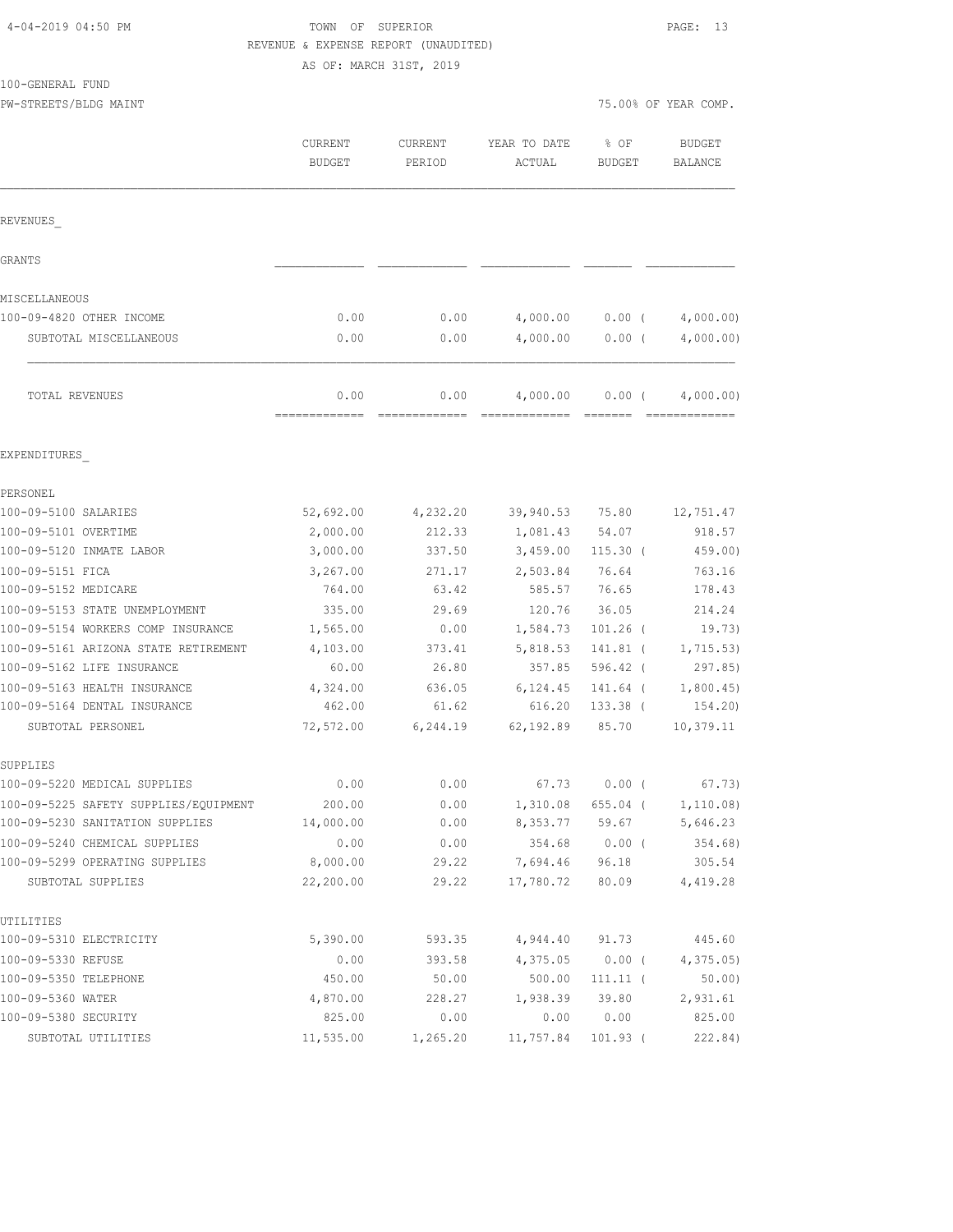## 4-04-2019 04:50 PM TOWN OF SUPERIOR PAGE: 14 REVENUE & EXPENSE REPORT (UNAUDITED)

AS OF: MARCH 31ST, 2019

100-GENERAL FUND

PW-STREETS/BLDG MAINT **2000** MAINT 25.00% OF YEAR COMP.

|                                         | <b>CURRENT</b><br>BUDGET                   | <b>CURRENT</b><br>PERIOD | YEAR TO DATE<br>ACTUAL                                                 | $%$ OF<br><b>BUDGET</b> | <b>BUDGET</b><br>BALANCE |
|-----------------------------------------|--------------------------------------------|--------------------------|------------------------------------------------------------------------|-------------------------|--------------------------|
|                                         |                                            |                          |                                                                        |                         |                          |
| GENERAL BUSINESS EXPENSE                |                                            |                          |                                                                        |                         |                          |
| 100-09-5410 ADVERTISING                 | 955.00                                     | 0.00                     | 0.00                                                                   | 0.00                    | 955.00                   |
| 100-09-5425 CONFERENCES & TRAINING      | 2,000.00                                   | 0.00                     | 0.00                                                                   | 0.00                    | 2,000.00                 |
| 100-09-5450 UNIFORMS                    | 2,000.00                                   | 519.70                   | 4,941.17                                                               | 247.06 (                | 2,941.17                 |
| 100-09-5460 POSTAGE                     | 100.00                                     | 0.00                     | 0.00                                                                   | 0.00                    | 100.00                   |
| 100-09-5471 AUDIT & ACCOUNTING          | 1,545.00                                   | 0.00                     | 1,536.37                                                               | 99.44                   | 8.63                     |
| 100-09-5480 GENERAL INSURANCE           | 12,820.00                                  | 3,388.62                 | 10,252.49                                                              | 79.97                   | 2,567.51                 |
| SUBTOTAL GENERAL BUSINESS EXPENSE       | 19,420.00                                  | 3,908.32                 | 16,730.03                                                              | 86.15                   | 2,689.97                 |
| PROFESSIONAL SERVICES                   |                                            |                          |                                                                        |                         |                          |
| 100-09-5520 CONTRACTUAL SERVICESL       | 0.00                                       | 636.89                   | 10,009.25                                                              | $0.00$ (                | 10,009.25                |
| 100-09-5550 OTHER PROFESSIONAL SERVICES | 6,000.00                                   | 0.00                     | 2,366.59                                                               | 39.44                   | 3,633.41                 |
| SUBTOTAL PROFESSIONAL SERVICES          | 6,000.00                                   | 636.89                   | 12,375.84                                                              | $206.26$ (              | 6, 375.84)               |
| REPAIR/MAINTENANCE                      |                                            |                          |                                                                        |                         |                          |
| 100-09-5610 PARK & BLDG IMPROVEMENTS    | 2,980.00                                   | 7,254.84                 | 19,340.40                                                              | 649.01 (                | 16, 360.40               |
| 100-09-5640 AUTO & TRUCK REPAIRS        | 5,000.00                                   | 240.15                   | 5,323.85                                                               | $106.48$ (              | 323.85                   |
| 100-09-5641 GAS & OIL                   | 1,000.00                                   | 0.00                     | 275.97                                                                 | 27.60                   | 724.03                   |
| 100-09-5642 TIRES & TUBES               | 0.00                                       | 0.00                     | 278.10                                                                 | 0.00(                   | 278.10)                  |
| 100-09-5643 INMATE FUEL                 | 500.00                                     | 0.00                     | 333.51                                                                 | 66.70                   | 166.49                   |
| 100-09-5650 OTHER EQUIPMENT REPAIRS     | 8,000.00                                   | 0.00                     | 5,962.71                                                               | 74.53                   | 2,037.29                 |
| 100-09-5670 STREET & SIDEWALK REPAIR    | 0.00                                       | 0.00                     | 1,750.00                                                               | $0.00$ (                | 1,750.00                 |
| SUBTOTAL REPAIR/MAINTENANCE             | 17,480.00                                  | 7,494.99                 | 33, 264.54                                                             | $190.30$ (              | 15,784.54)               |
| CAPITAL OUTLAY                          |                                            |                          |                                                                        |                         |                          |
| 100-09-5710 BUILDING                    | 0.00                                       | 0.00                     | 10,296.45                                                              | $0.00$ (                | 10, 296.45)              |
| 100-09-5711 MAGMA BUILDING              | 2,000.00                                   | 0.00                     | 0.00                                                                   | 0.00                    | 2,000.00                 |
| 100-09-5712 ROOSEVELT BUILDING          | 5,000.00                                   | 0.00                     | 0.00                                                                   | 0.00                    | 5,000.00                 |
| 100-09-5750 OTHER EOUIP/SMALL TOOLS     | 5,000.00                                   | 0.00                     | 10, 111.68                                                             | $202.23$ (              | 5, 111.68                |
| SUBTOTAL CAPITAL OUTLAY                 | 12,000.00                                  | 0.00                     | 20,408.13                                                              | $170.07$ (              | 8,408.13)                |
| DEBT SERVICE                            |                                            |                          |                                                                        |                         |                          |
| 100-09-5900 DEBT SVC - PRINCIPAL        | 0.00                                       | 0.00                     | 1,596.96 0.00 (                                                        |                         | 1,596.96)                |
| 100-09-5901 DEBT SVC - INTEREST         | 0.00                                       | 0.00                     |                                                                        | 377.73 0.00 (           | 377.73)                  |
| SUBTOTAL DEBT SERVICE                   | 0.00                                       |                          | $0.00$ 1,974.69 0.00 ( 1,974.69)                                       |                         |                          |
| TOTAL EXPENDITURES                      |                                            |                          | 161, 207.00    19, 578.81    176, 484.68    109.48    (    15, 277.68) |                         |                          |
| REVENUES OVER/(UNDER) EXPENDITURES      | $(161, 207.00) (19, 578.81) (172, 484.68)$ |                          |                                                                        |                         | 11,277.68                |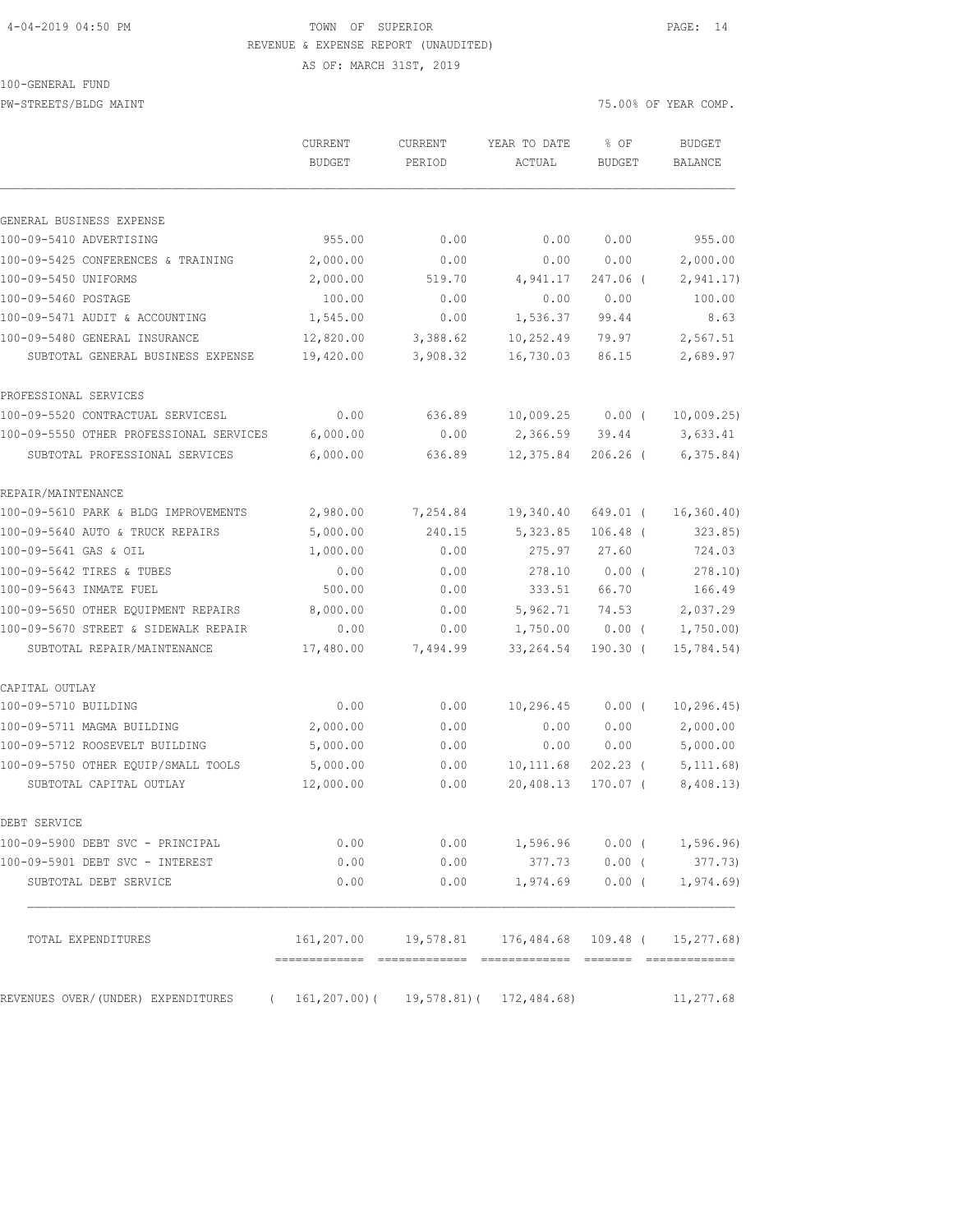| 4-04-2019 04:50 PM                 | TOWN OF SUPERIOR<br>REVENUE & EXPENSE REPORT (UNAUDITED) |                         |              |        | PAGE: 15             |  |
|------------------------------------|----------------------------------------------------------|-------------------------|--------------|--------|----------------------|--|
|                                    |                                                          | AS OF: MARCH 31ST, 2019 |              |        |                      |  |
| 100-GENERAL FUND                   |                                                          |                         |              |        |                      |  |
| PW-BLDG REGS/ZONING                |                                                          |                         |              |        | 75.00% OF YEAR COMP. |  |
|                                    | CURRENT                                                  | CURRENT                 | YEAR TO DATE | % OF   | <b>BUDGET</b>        |  |
|                                    | <b>BUDGET</b>                                            | PERIOD                  | ACTUAL       | BUDGET | BALANCE              |  |
| REVENUES                           |                                                          |                         |              |        |                      |  |
| BUSINESS SERVICES                  |                                                          |                         |              |        |                      |  |
| 100-10-4240 FEES                   | 10,000.00                                                | 0.00                    | 0.00         | 0.00   | 10,000.00            |  |
| SUBTOTAL BUSINESS SERVICES         | 10,000.00                                                | 0.00                    | 0.00         | 0.00   | 10,000.00            |  |
| TOTAL REVENUES                     | 10,000.00                                                | 0.00                    | 0.00         | 0.00   | 10,000.00            |  |
| EXPENDITURES                       |                                                          |                         |              |        |                      |  |
| PERSONEL                           |                                                          |                         |              |        |                      |  |
| SUPPLIES                           |                                                          |                         |              |        |                      |  |
| UTILITIES                          |                                                          |                         |              |        |                      |  |
| GENERAL BUSINESS EXPENSE           |                                                          |                         |              |        |                      |  |
| PROFESSIONAL SERVICES              |                                                          |                         |              |        |                      |  |
| REPAIR/MAINTENANCE                 |                                                          |                         |              |        |                      |  |
| CAPITAL OUTLAY                     |                                                          |                         |              |        |                      |  |
|                                    |                                                          |                         |              |        |                      |  |
| REVENUES OVER/(UNDER) EXPENDITURES | 10,000.00                                                | 0.00                    | 0.00         |        | 10,000.00            |  |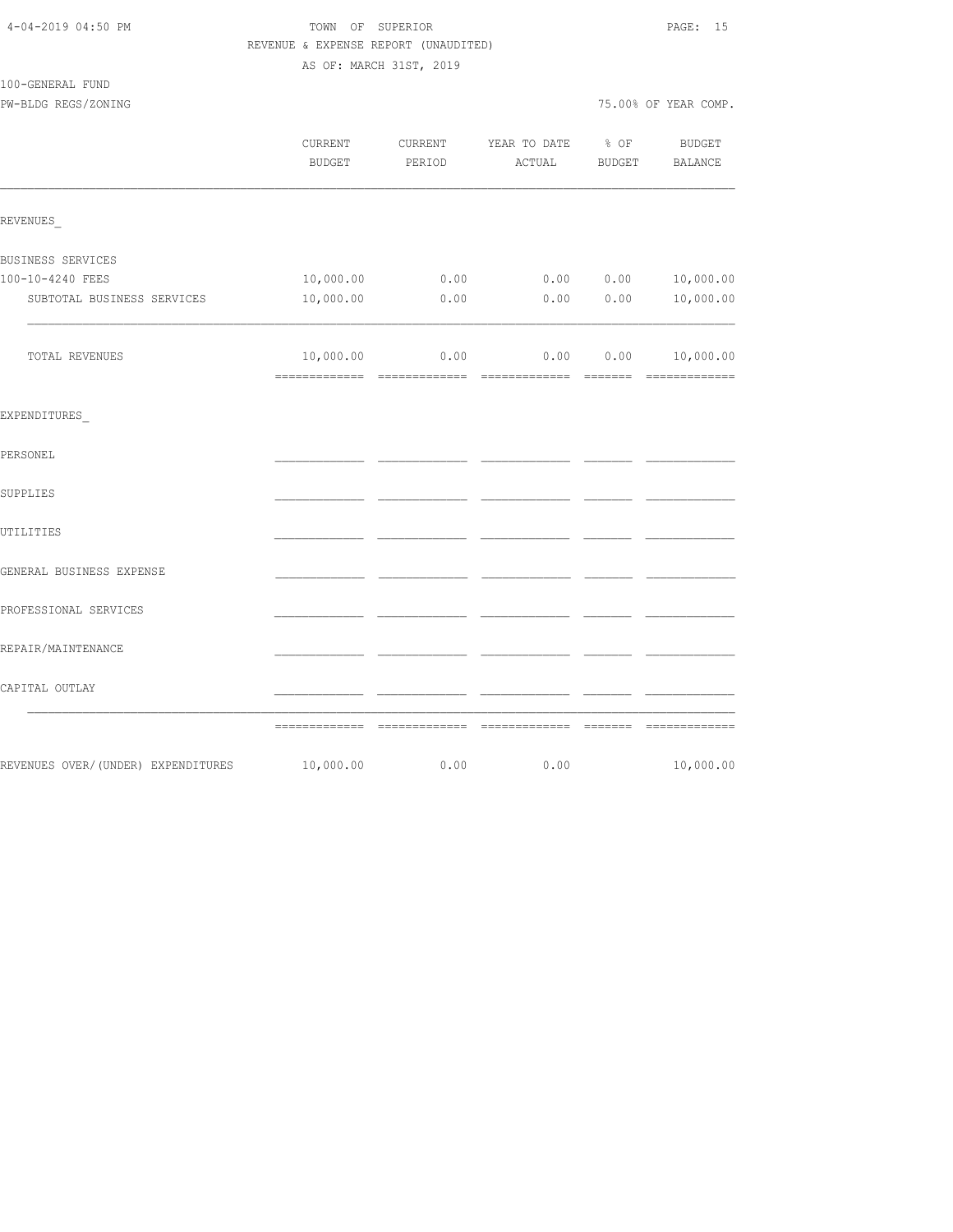## TOWN OF SUPERIOR **PAGE:** 16 REVENUE & EXPENSE REPORT (UNAUDITED)

AS OF: MARCH 31ST, 2019

| 100-GENERAL FUND |  |
|------------------|--|
|                  |  |

|                                                                      | <b>CURRENT</b><br><b>BUDGET</b> | <b>CURRENT</b><br>PERIOD | YEAR TO DATE<br>ACTUAL | % OF<br><b>BUDGET</b>    | <b>BUDGET</b><br>BALANCE |
|----------------------------------------------------------------------|---------------------------------|--------------------------|------------------------|--------------------------|--------------------------|
| REVENUES                                                             |                                 |                          |                        |                          |                          |
| BUSINESS SERVICES                                                    |                                 |                          |                        |                          |                          |
| 100-11-4240 POOL SWIM/POOL RENTAL                                    | 2,000.00                        | 0.00                     | 734.00                 | 36.70                    | 1,266.00                 |
| SUBTOTAL BUSINESS SERVICES                                           | 2,000.00                        | 0.00                     | 734.00                 | 36.70                    | 1,266.00                 |
| TOTAL REVENUES                                                       | 2,000.00                        | 0.00                     | 734.00                 | 36.70                    | 1,266.00                 |
| EXPENDITURES                                                         |                                 |                          |                        |                          |                          |
| PERSONEL                                                             |                                 |                          |                        |                          |                          |
| 100-11-5100 SALARIES                                                 | 19,200.00                       | 0.00                     | 15,957.00              | 83.11                    | 3,243.00                 |
| 100-11-5151 FICA                                                     | 1,250.00                        | 0.00                     | 989.33                 | 79.15                    | 260.67                   |
| 100-11-5152 MEDICARE                                                 | 292.00                          | 0.00                     | 231.37                 | 79.24                    | 60.63                    |
| 100-11-5153 STATE UNEMPLOYMENT<br>100-11-5154 WORKERS COMP INSURANCE | 149.00<br>413.00                | 0.00<br>0.00             | 339.88<br>492.73       | $228.11$ (<br>$119.31$ ( | 190.88<br>79.73)         |
| SUBTOTAL PERSONEL                                                    | 21,304.00                       | 0.00                     | 18,010.31              | 84.54                    | 3,293.69                 |
|                                                                      |                                 |                          |                        |                          |                          |
| SUPPLIES                                                             |                                 |                          |                        |                          |                          |
| 100-11-5240 CHEMICAL SUPPLIES                                        | 1,900.00                        | 0.00                     | 1,079.33               | 56.81                    | 820.67                   |
| 100-11-5299 OPERATING SUPPLIES                                       | 2,000.00                        | 0.00                     | 1,426.78               | 71.34                    | 573.22                   |
| SUBTOTAL SUPPLIES                                                    | 3,900.00                        | 0.00                     | 2,506.11               | 64.26                    | 1,393.89                 |
| UTILITIES                                                            |                                 |                          |                        |                          |                          |
| 100-11-5310 ELECTRICITY                                              | 6,860.00                        | 483.64                   | 6,718.45               | 97.94                    | 141.55                   |
| 100-11-5350 TELEPHONE                                                | 453.00                          | 0.00                     | 0.00                   | 0.00                     | 453.00                   |
| 100-11-5360 WATER                                                    | 5,666.00                        | 258.47                   | 2,505.95               | 44.23                    | 3,160.05                 |
| SUBTOTAL UTILITIES                                                   | 12,979.00                       | 742.11                   | 9,224.40               | 71.07                    | 3,754.60                 |
| GENERAL BUSINESS EXPENSE                                             |                                 |                          |                        |                          |                          |
| 100-11-5410 ADVERTISING                                              | 100.00                          | 1,045.26                 |                        | 1,045.26 1,045.26 (      | 945.26)                  |
| 100-11-5420 DUES & SUBSCRIPTIONS                                     | 200.00                          | 0.00                     |                        | 192.00 96.00             | 8.00                     |
| 100-11-5425 CONFERENCES & TRAINING                                   | 500.00                          | 0.00                     |                        | 0.00 0.00                | 500.00                   |
| 100-11-5450 UNIFORMS                                                 | 250.00                          | 0.00                     |                        | 0.00 0.00                | 250.00                   |
| SUBTOTAL GENERAL BUSINESS EXPENSE                                    | 1,050.00                        | 1,045.26                 |                        | $1,237.26$ 117.83 (      | 187.26)                  |
| PROFESSIONAL SERVICES                                                |                                 |                          |                        |                          |                          |
| 100-11-5550 OTHER PROFESSIONAL SERVICES 6,000.00                     |                                 | 550.00                   |                        | 4,950.00 82.50           | 1,050.00                 |
| SUBTOTAL PROFESSIONAL SERVICES                                       | 6,000.00                        | 550.00                   | 4,950.00               | 82.50                    | 1,050.00                 |
| REPAIR/MAINTENANCE                                                   |                                 |                          |                        |                          |                          |
| 100-11-5610 PARK & BLDG IMPROVEMENTS                                 | 0.00                            | $0.00$ (                 |                        | 938.04) 0.00             | 938.04                   |
| 100-11-5650 OTHER EQUIPMENT REPAIRS                                  | 8,000.00                        | 0.00                     | 0.00                   | 0.00                     | 8,000.00                 |
| SUBTOTAL REPAIR/MAINTENANCE                                          | 8,000.00                        | $0.00$ (                 | 938.04)                | $11.73-$                 | 8,938.04                 |
| TOTAL EXPENDITURES                                                   | 53,233.00                       | 2,337.37                 |                        | 34,990.04 65.73          | 18,242.96                |

REVENUES OVER/(UNDER) EXPENDITURES ( 51,233.00)( 2,337.37)( 34,256.04) ( 16,976.96)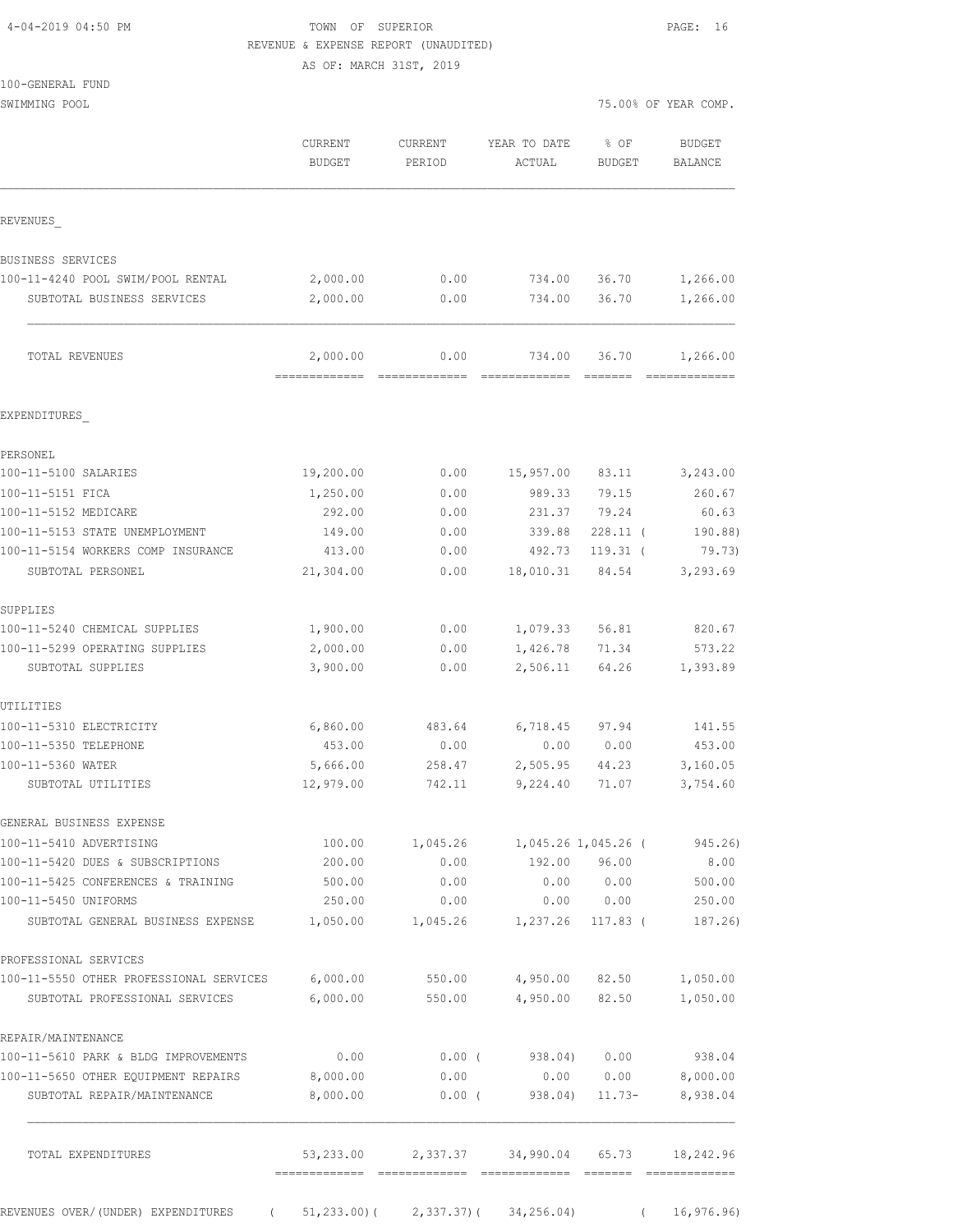# 4-04-2019 04:50 PM TOWN OF SUPERIOR PAGE: 17 REVENUE & EXPENSE REPORT (UNAUDITED)

| 100-GENERAL FUND |  |
|------------------|--|
|------------------|--|

| RECREATION                                       |                          |                   |                        |                       | 75.00% OF YEAR COMP.    |
|--------------------------------------------------|--------------------------|-------------------|------------------------|-----------------------|-------------------------|
|                                                  | CURRENT<br><b>BUDGET</b> | CURRENT<br>PERIOD | YEAR TO DATE<br>ACTUAL | % OF<br><b>BUDGET</b> | BUDGET<br>BALANCE       |
| REVENUES                                         |                          |                   |                        |                       |                         |
| BUSINESS SERVICES                                |                          |                   |                        |                       |                         |
| 100-12-4220 PARK RENTAL                          | 0.00                     | 0.00              | 770.00                 | $0.00$ (              | 770.00)                 |
| 100-12-4240 RECREATION ACTIVITY FEES             | 0.00                     | 0.00              | 370.00                 | $0.00$ (              | 370.00)                 |
| SUBTOTAL BUSINESS SERVICES                       | 0.00                     | 0.00              | 1,140.00               | $0.00$ (              | 1,140.00)               |
| MISCELLANEOUS                                    |                          |                   |                        |                       |                         |
| 100-12-4820 OTHER INCOME                         | 0.00                     | 0.00              | 180.00                 | $0.00$ (              | 180.00)                 |
| SUBTOTAL MISCELLANEOUS                           | 0.00                     | 0.00              | 180.00                 | 0.00(                 | 180.00)                 |
| TOTAL REVENUES                                   | 0.00                     | 0.00              | 1,320.00               |                       | $0.00$ ( $1,320.00$ )   |
| EXPENDITURES                                     |                          |                   |                        |                       |                         |
| PERSONEL                                         |                          |                   |                        |                       |                         |
| SUPPLIES                                         |                          |                   |                        |                       |                         |
| 100-12-5299 OPERATING SUPPLIES                   | 12,500.00                | 0.00              |                        | 5,275.95 42.21        | 7,224.05                |
| SUBTOTAL SUPPLIES                                | 12,500.00                | 0.00              | 5,275.95               | 42.21                 | 7,224.05                |
| UTILITIES                                        |                          |                   |                        |                       |                         |
| GENERAL BUSINESS EXPENSE                         |                          |                   |                        |                       |                         |
| 100-12-5425 CONFERENCES & TRAINING               | 0.00                     | 0.00              | 455.00                 | $0.00$ (              | 455.00)                 |
| 100-12-5450 UNIFORMS                             | 0.00                     | 0.00              | 250.07                 | $0.00$ (              | 250.07)                 |
| SUBTOTAL GENERAL BUSINESS EXPENSE                | 0.00                     | 0.00              | 705.07                 | $0.00$ (              | 705.07)                 |
| PROFESSIONAL SERVICES                            |                          |                   |                        |                       |                         |
| 100-12-5520 CONTRACTUAL SERVICES                 | 0.00                     |                   | $0.00$ 1,250.00        |                       | $0.00$ ( $1,250.00$ )   |
| 100-12-5550 OTHER PROFESSIONAL SERVICES          | 0.00                     | 0.00              | 300.00                 | $0.00$ (              | 300.00)                 |
| SUBTOTAL PROFESSIONAL SERVICES                   | 0.00                     | 0.00              | 1,550.00               | $0.00$ (              | 1,550.00                |
| TOTAL EXPENDITURES                               | 12,500.00                | 0.00              |                        |                       | 7,531.02 60.25 4,968.98 |
| REVENUES OVER/(UNDER) EXPENDITURES<br>$\sqrt{2}$ | 12,500.00)               | $0.00$ (          | 6, 211.02)             | $\left($              | 6, 288.98)              |
|                                                  |                          |                   |                        |                       |                         |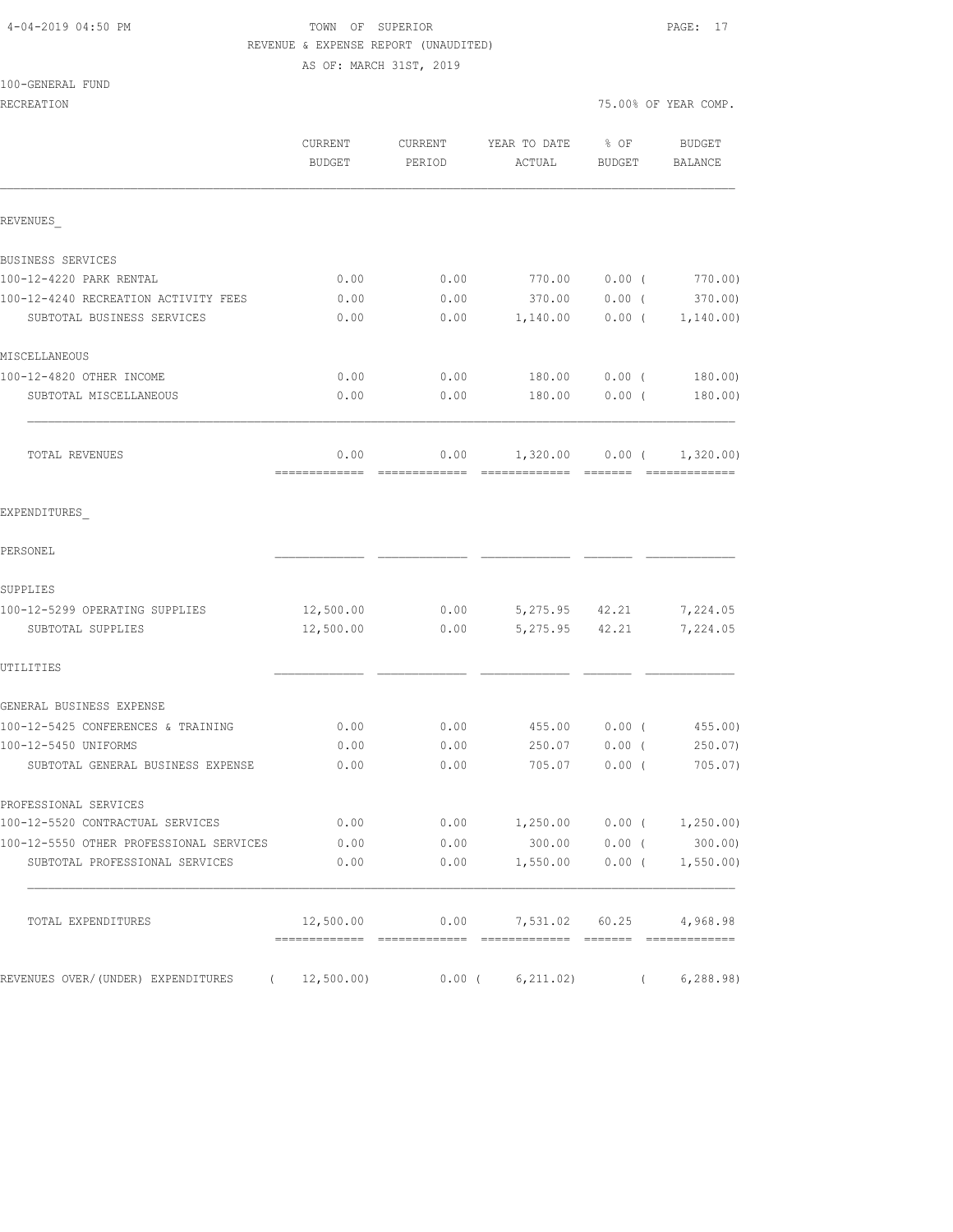## 4-04-2019 04:50 PM TOWN OF SUPERIOR PAGE: 18 REVENUE & EXPENSE REPORT (UNAUDITED)

| 100-GENERAL FUND                     |               |                         |              |            |                      |
|--------------------------------------|---------------|-------------------------|--------------|------------|----------------------|
| LIBRARY                              |               |                         |              |            | 75.00% OF YEAR COMP. |
|                                      | CURRENT       | CURRENT                 | YEAR TO DATE | % OF       | BUDGET               |
|                                      | <b>BUDGET</b> | PERIOD                  | ACTUAL       | BUDGET     | BALANCE              |
| REVENUES                             |               |                         |              |            |                      |
| BUSINESS SERVICES                    |               |                         |              |            |                      |
| 100-13-4250 INTERNET/LATE FEES       | 2,000.00      | 339.16                  | 1,432.91     | 71.65      | 567.09               |
| SUBTOTAL BUSINESS SERVICES           | 2,000.00      | 339.16                  | 1,432.91     | 71.65      | 567.09               |
| TOTAL REVENUES                       | 2,000.00      | 339.16<br>============= | 1,432.91     | 71.65      | 567.09               |
| EXPENDITURES                         |               |                         |              |            |                      |
| PERSONEL                             |               |                         |              |            |                      |
| 100-13-5100 SALARIES                 | 35,082.00     | 2,972.82                | 28,023.60    | 79.88      | 7,058.40             |
| 100-13-5151 FICA                     | 2,175.00      | 183.46                  | 1,731.48     | 79.61      | 443.52               |
| 100-13-5152 MEDICARE                 | 509.00        | 42.91                   | 404.91       | 79.55      | 104.09               |
| 100-13-5153 STATE UNEMPLOYMENT       | 298.00        | 25.75                   | 127.17       | 42.67      | 170.83               |
| 100-13-5154 WORKERS COMP INSURANCE   | 126.00        | 0.00                    | 84.73        | 67.25      | 41.27                |
| 100-13-5161 ARIZONA STATE RETIREMENT | 4,140.00      | 207.68                  | 2,814.05     | 67.97      | 1,325.95             |
| 100-13-5162 LIFE INSURANCE           | 80.00         | 6.70                    | 60.30        | 75.38      | 19.70                |
| 100-13-5163 HEALTH INSURANCE         | 7,207.00      | 636.05                  | 5,724.45     | 79.43      | 1,482.55             |
| 100-13-5164 DENTAL INSURANCE         | 370.00        | 30.81                   | 277.29       | 74.94      | 92.71                |
| SUBTOTAL PERSONEL                    | 49,987.00     | 4,106.18                | 39,247.98    | 78.52      | 10,739.02            |
| SUPPLIES                             |               |                         |              |            |                      |
| 100-13-5270 LIBRARY BOOKS            | 2,000.00      | 0.00                    | 0.00         | 0.00       | 2,000.00             |
| SUBTOTAL SUPPLIES                    | 2,000.00      | 0.00                    | 0.00         | 0.00       | 2,000.00             |
| UTILITIES<br>100-13-5310 ELECTRICITY | 6,174.00      | 228.48                  | 4,277.42     | 69.28      | 1,896.58             |
| 100-13-5320 GAS                      | 1,100.00      | 203.22                  | 703.24       | 63.93      | 396.76               |
| 100-13-5350 TELEPHONE                | 1,009.00      | 148.06                  | 1,392.75     | $138.03$ ( | 383.75)              |
| 100-13-5360 WATER                    | 400.00        | 30.06                   | 265.29       | 66.32      | 134.71               |
| 100-13-5380 SECURITY                 | 200.00        | 25.00                   | 225.00       | $112.50$ ( | 25.00                |
| SUBTOTAL UTILITIES                   | 8,883.00      | 634.82                  | 6,863.70     | 77.27      | 2,019.30             |
| GENERAL BUSINESS EXPENSE             |               |                         |              |            |                      |
| 100-13-5410 ADVERTISING              | 100.00        | 0.00                    | 0.00         | 0.00       | 100.00               |
| 100-13-5420 DUES & SUBSCRIPTIONS     | 1,000.00      | 0.00                    | 529.14       | 52.91      | 470.86               |
| 100-13-5430 PRINTING                 | 900.00        | 0.00                    | 0.00         | 0.00       | 900.00               |
| 100-13-5460 POSTAGE                  | 0.00          | 116.04                  | 793.51       | $0.00$ (   | 793.51)              |
| 100-13-5471 AUDIT                    | 1,545.00      | 0.00                    | 1,536.36     | 99.44      | 8.64                 |
| 100-13-5480 GENERAL INSURANCE        | 12,820.00     | 3,388.62                | 10,252.49    | 79.97      | 2,567.51             |
| SUBTOTAL GENERAL BUSINESS EXPENSE    | 16,365.00     | 3,504.66                | 13, 111.50   | 80.12      | 3,253.50             |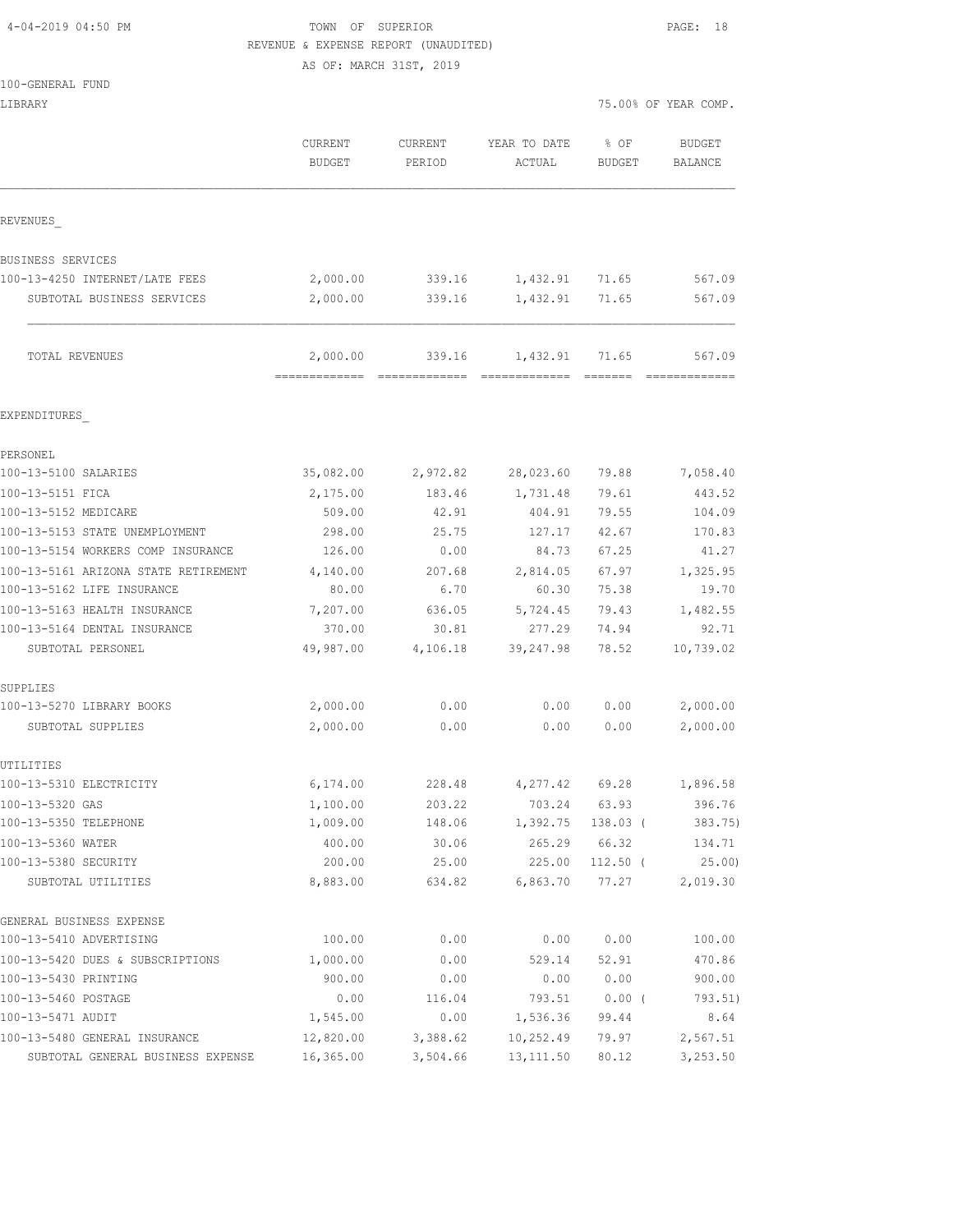### 4-04-2019 04:50 PM TOWN OF SUPERIOR PAGE: 19 REVENUE & EXPENSE REPORT (UNAUDITED) AS OF: MARCH 31ST, 2019

100-GENERAL FUND

|                                                | <b>CURRENT</b><br>BUDGET | <b>CURRENT</b><br>PERIOD | YEAR TO DATE<br>ACTUAL                         | $8$ OF<br><b>BUDGET</b> | BUDGET<br><b>BALANCE</b> |
|------------------------------------------------|--------------------------|--------------------------|------------------------------------------------|-------------------------|--------------------------|
|                                                |                          |                          |                                                |                         |                          |
| PROFESSIONAL SERVICES                          |                          |                          |                                                |                         |                          |
| 100-13-5550 OTHER PROFESSIONAL SERVICES        | 0.00                     | 0.00                     | 139.19                                         | 0.00(                   | 139.19                   |
| SUBTOTAL PROFESSIONAL SERVICES                 | 0.00                     | 0.00                     | 139.19                                         | 0.00(                   | 139.19                   |
| REPAIR/MAINTENANCE                             |                          |                          |                                                |                         |                          |
| 100-13-5650 OTHER EOUIPMENT REPAIRS            | 5,000.00                 | 0.00                     | 4,035.00                                       | 80.70                   | 965.00                   |
| SUBTOTAL REPAIR/MAINTENANCE                    | 5,000.00                 | 0.00                     | 4,035.00                                       | 80.70                   | 965.00                   |
| TOTAL EXPENDITURES                             | 82,235.00                | 8,245.66                 | 63,397.37 77.09                                |                         | 18,837.63                |
| REVENUES OVER/(UNDER) EXPENDITURES<br>$\left($ |                          |                          | $80, 235, 00$ ( $7, 906, 50$ ( $61, 964, 46$ ) | $\left($                | 18, 270.54)              |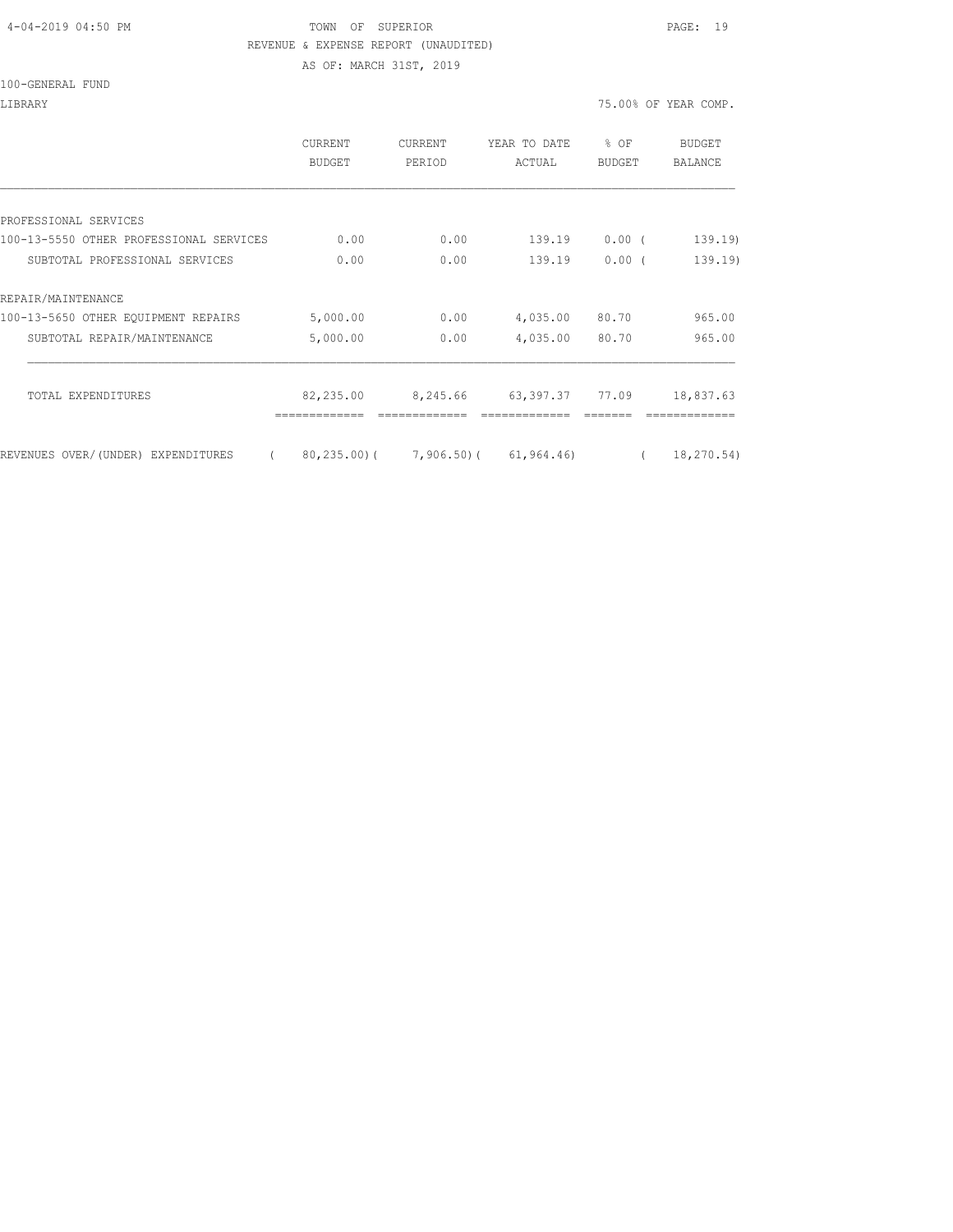| 4-04-2019 04:50 PM                 | TOWN OF SUPERIOR<br>REVENUE & EXPENSE REPORT (UNAUDITED) | PAGE: 20          |                                       |                   |                              |
|------------------------------------|----------------------------------------------------------|-------------------|---------------------------------------|-------------------|------------------------------|
|                                    | AS OF: MARCH 31ST, 2019                                  |                   |                                       |                   |                              |
| 100-GENERAL FUND                   |                                                          |                   |                                       |                   |                              |
| BUILDING RENTALS                   |                                                          |                   |                                       |                   | 75.00% OF YEAR COMP.         |
|                                    | CURRENT<br><b>BUDGET</b>                                 | CURRENT<br>PERIOD | YEAR TO DATE<br>ACTUAL                | % OF<br>BUDGET    | BUDGET<br>BALANCE            |
| REVENUES                           |                                                          |                   |                                       |                   |                              |
| ENTERPRISE SERVICES                |                                                          |                   |                                       |                   |                              |
| 100-14-4330 RENTAL INCOME          | 11,000.00                                                |                   | 1,420.00 13,640.00 124.00 ( 2,640.00) |                   |                              |
| SUBTOTAL ENTERPRISE SERVICES       | 11,000.00                                                | 1,420.00          |                                       |                   | 13,640.00 124.00 ( 2,640.00) |
| TOTAL REVENUES                     | 11,000.00                                                |                   |                                       |                   | 2,640.00                     |
| EXPENDITURES                       |                                                          |                   |                                       |                   |                              |
| SUPPLIES                           |                                                          |                   |                                       |                   |                              |
| UTILITIES                          |                                                          |                   |                                       |                   |                              |
| 100-14-5310 ELECTRICITY            | 8,000.00                                                 | 326.54            | 4,529.55 56.62                        |                   | 3,470.45                     |
| 100-14-5360 WATER                  | 0.00                                                     | 55.05             |                                       | $1,115.10$ 0.00 ( | 1, 115.10                    |
| SUBTOTAL UTILITIES                 | 8,000.00                                                 | 381.59            | 5,644.65 70.56                        |                   | 2,355.35                     |
| GENERAL BUSINESS EXPENSE           |                                                          |                   |                                       |                   |                              |
| PROFESSIONAL SERVICES              |                                                          |                   |                                       |                   |                              |
| REPAIR/MAINTENANCE                 |                                                          |                   |                                       |                   |                              |
| TOTAL EXPENDITURES                 | 8,000.00                                                 | 381.59            | 5,644.65                              | 70.56             | 2,355.35                     |
| REVENUES OVER/(UNDER) EXPENDITURES | 3,000.00                                                 | 1,038.41          | 7,995.35                              | $\sqrt{2}$        | 4, 995.35)                   |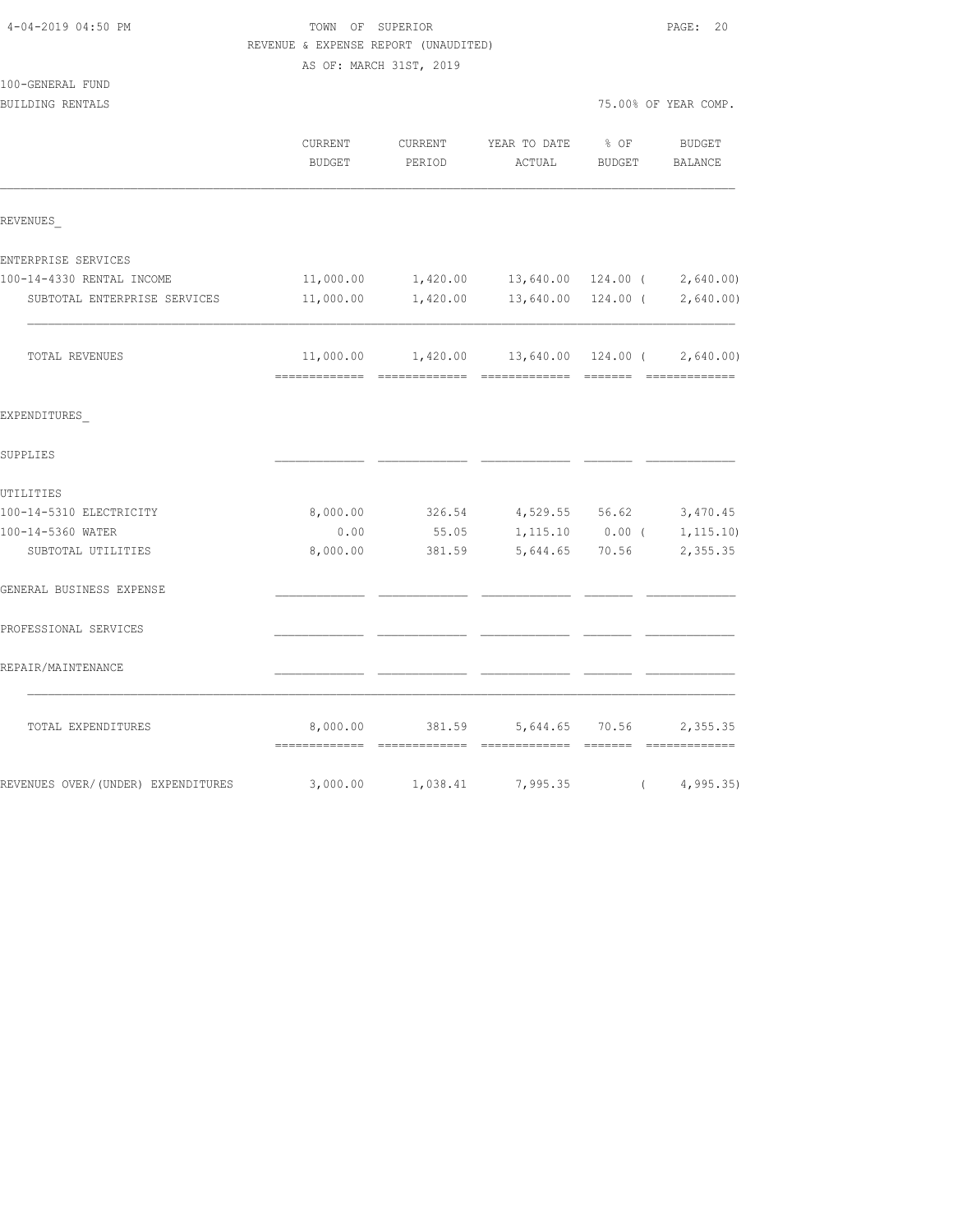### 4-04-2019 04:50 PM TOWN OF SUPERIOR PAGE: 21 REVENUE & EXPENSE REPORT (UNAUDITED) AS OF: MARCH 31ST, 2019

100-GENERAL FUND

| SR CITIZENS-CONGREGATE                              |                          |                          |                                    | 75.00% OF YEAR COMP.   |                             |  |
|-----------------------------------------------------|--------------------------|--------------------------|------------------------------------|------------------------|-----------------------------|--|
|                                                     | <b>CURRENT</b><br>BUDGET | <b>CURRENT</b><br>PERIOD | YEAR TO DATE<br>ACTUAL             | % OF<br><b>BUDGET</b>  | <b>BUDGET</b><br>BALANCE    |  |
| REVENUES                                            |                          |                          |                                    |                        |                             |  |
| BUSINESS SERVICES                                   |                          |                          |                                    |                        |                             |  |
| 100-15-4215 SRC AAA DOLLARS                         | 0.00                     | 0.00                     | 36.00                              | $0.00$ (               | 36.00)                      |  |
| 100-15-4217 SRC PROGRAM REVENUE                     | 0.00                     | 3,965.69                 | 29,872.46                          | $0.00$ (               | 29,872.46)                  |  |
| SUBTOTAL BUSINESS SERVICES                          | 0.00                     | 3,965.69                 | 29,908.46                          | $0.00$ (               | 29,908.46                   |  |
| GRANTS                                              |                          |                          |                                    |                        |                             |  |
| 100-15-4600 SR CENTER REVENUE                       | 0.00                     | 0.00                     | 1,155.50                           |                        | $0.00$ ( $1,155.50$ )       |  |
| SUBTOTAL GRANTS                                     | 0.00                     | 0.00                     | 1,155.50                           | $0.00$ (               | 1, 155.50)                  |  |
| TOTAL REVENUES                                      | 0.00<br>-------------    | 3,965.69                 | 31,063.96<br>essessessesse essesse | $0.00$ (               | 31,063.96)<br>============= |  |
| EXPENDITURES                                        |                          |                          |                                    |                        |                             |  |
| PERSONEL                                            |                          |                          |                                    |                        |                             |  |
| 100-15-5100 SALARIES                                | 12,280.00                | 1,213.64                 |                                    | 7,189.55 58.55         | 5,090.45                    |  |
| 100-15-5120 INMATE LABOR                            | 0.00                     | 36.00                    | 334.00                             | $0.00$ (               | 334.00)                     |  |
| 100-15-5151 FICA                                    | 761.00                   | 75.24                    | 710.10                             | 93.31                  | 50.90                       |  |
| 100-15-5152 MEDICARE                                | 178.00                   | 17.60                    | 166.08                             | 93.30                  | 11.92                       |  |
| 100-15-5153 STATE UNEMPLOYMENT                      | 112.00                   | 10.56                    | 62.88                              | 56.14                  | 49.12                       |  |
| 100-15-5154 WORKERS COMP INSURANCE                  | 220.00                   | 0.00                     | 291.40                             | 132.45 (               | 71.40)                      |  |
| 100-15-5161 ARIZONA STATE RETIREMENT                | 1,449.00                 | 102.33                   | 992.59                             | 68.50                  | 456.41                      |  |
| SUBTOTAL PERSONEL                                   | 15,000.00                | 1,455.37                 | 9,746.60                           | 64.98                  | 5,253.40                    |  |
| SUPPLIES                                            |                          |                          |                                    |                        |                             |  |
| 100-15-5210 OFFICE SUPPLIES                         | 500.00                   | 0.00                     | 0.00                               | 0.00                   | 500.00                      |  |
| 100-15-5230 SANITATION SUPPLIES                     | 300.00                   | 0.00                     | 0.00                               | 0.00                   | 300.00                      |  |
| 100-15-5250 KITCHEN SUPPLIES                        | 500.00                   | 0.00                     | 623.27                             | $124.65$ (             | 123.27)                     |  |
| 100-15-5260 FOOD SUPPLIES                           | 1,000.00                 | 0.00                     | 0.00                               | 0.00                   | 1,000.00                    |  |
| 100-15-5299 OPERATING SUPPLIES<br>SUBTOTAL SUPPLIES | 500.00<br>2,800.00       | 0.00<br>0.00             | 2,795.77<br>3,419.04               | 559.15 (<br>$122.11$ ( | 2, 295.77<br>619.04)        |  |
| UTILITIES                                           |                          |                          |                                    |                        |                             |  |
| 100-15-5310 ELECTRICITY                             | 4,547.00                 | 316.11                   | 4,057.59                           | 89.24                  | 489.41                      |  |
| 100-15-5320 GAS                                     | 746.00                   | 55.00                    | 473.83                             | 63.52                  | 272.17                      |  |
| 100-15-5350 TELEPHONE                               | 250.00                   | 16.07                    | 176.17                             | 70.47                  | 73.83                       |  |
| 100-15-5360 WATER                                   | 200.00                   | 49.79                    | 207.01                             | $103.51$ (             | 7.01)                       |  |
| SUBTOTAL UTILITIES                                  | 5,743.00                 | 436.97                   | 4,914.60                           | 85.58                  | 828.40                      |  |
| GENERAL BUSINESS EXPENSE                            |                          |                          |                                    |                        |                             |  |
| 100-15-5420 DUES & SUBSCRIPTIONS                    | 200.00                   | 0.00                     | 0.00                               | 0.00                   | 200.00                      |  |
| 100-15-5460 POSTAGE                                 | 0.00                     | 17.41                    | 119.03                             | 0.00(                  | 119.03)                     |  |
| 100-15-5471 AUDIT                                   | 773.00                   | 0.00                     | 512.12                             | 66.25                  | 260.88                      |  |
| 100-15-5480 GENERAL INSURANCE                       | 4,273.00                 | 1,129.54                 | 3,417.50                           | 79.98                  | 855.50                      |  |
| SUBTOTAL GENERAL BUSINESS EXPENSE                   | 5,246.00                 | 1,146.95                 | 4,048.65                           | 77.18                  | 1,197.35                    |  |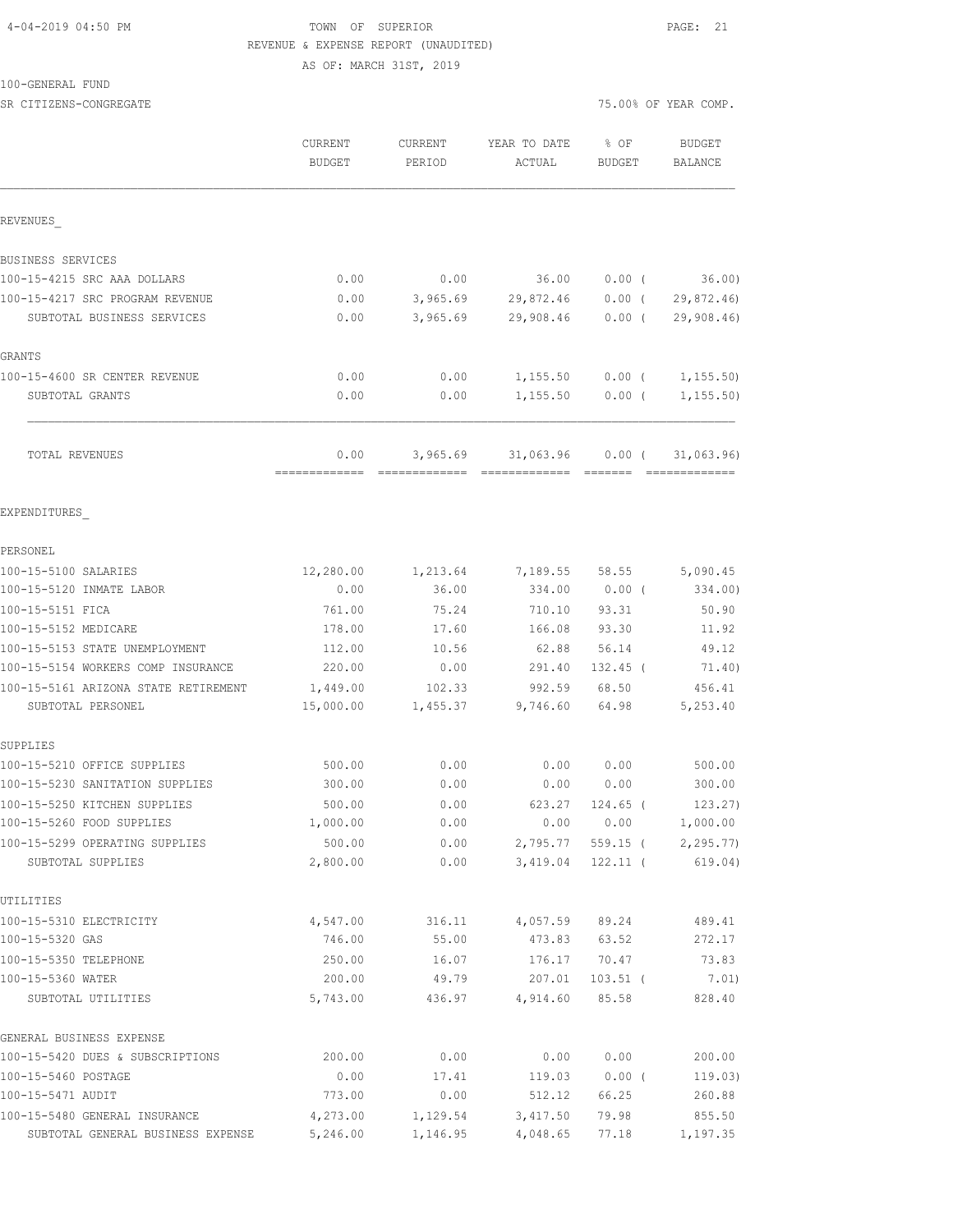### 4-04-2019 04:50 PM TOWN OF SUPERIOR PAGE: 22 REVENUE & EXPENSE REPORT (UNAUDITED) AS OF: MARCH 31ST, 2019

100-GENERAL FUND

SR CITIZENS-CONGREGATE 75.00% OF YEAR COMP.

|                                         | CURRENT<br><b>BUDGET</b>              | <b>CURRENT</b><br>PERIOD | YEAR TO DATE<br>ACTUAL       | $8$ OF<br>BUDGET    | BUDGET<br><b>BALANCE</b>      |
|-----------------------------------------|---------------------------------------|--------------------------|------------------------------|---------------------|-------------------------------|
|                                         |                                       |                          |                              |                     |                               |
| PROFESSIONAL SERVICES                   |                                       |                          |                              |                     |                               |
| 100-15-5520 CONTRACT EMPLOYEE           | 0.00                                  | 0.00                     |                              | 376.84 0.00 (       | 376.84)                       |
| 100-15-5550 OTHER PROFESSIONAL SERVICES | 23,344.00                             | 3,268.50                 | 28,530.99 122.22 (           |                     | 5,186.99                      |
| SUBTOTAL PROFESSIONAL SERVICES          | 23,344.00                             | 3,268.50                 | 28,907.83 123.83 (           |                     | 5, 563.83)                    |
| REPAIR/MAINTENANCE                      |                                       |                          |                              |                     |                               |
| 100-15-5643 INMATE FUEL                 | 0.00                                  | 0.00                     |                              | 54.64 0.00 (        | 54.64)                        |
| 100-15-5650 OTHER EQUIPMENT REPAIRS     | 150.00                                | 0.00                     |                              |                     | 2,366.68 1,577.79 ( 2,216.68) |
| SUBTOTAL REPAIR/MAINTENANCE             | 150.00                                | 0.00                     |                              | 2,421.32 1,614.21 ( | 2,271.32)                     |
| TOTAL EXPENDITURES                      | 52,283.00                             | 6,307.79                 |                              |                     |                               |
|                                         |                                       |                          | 53,458.04 102.25 ( 1,175.04) |                     |                               |
| REVENUES OVER/(UNDER) EXPENDITURES      | (52, 283.00) (2, 342.10) (22, 394.08) |                          |                              |                     | 29,888.92)                    |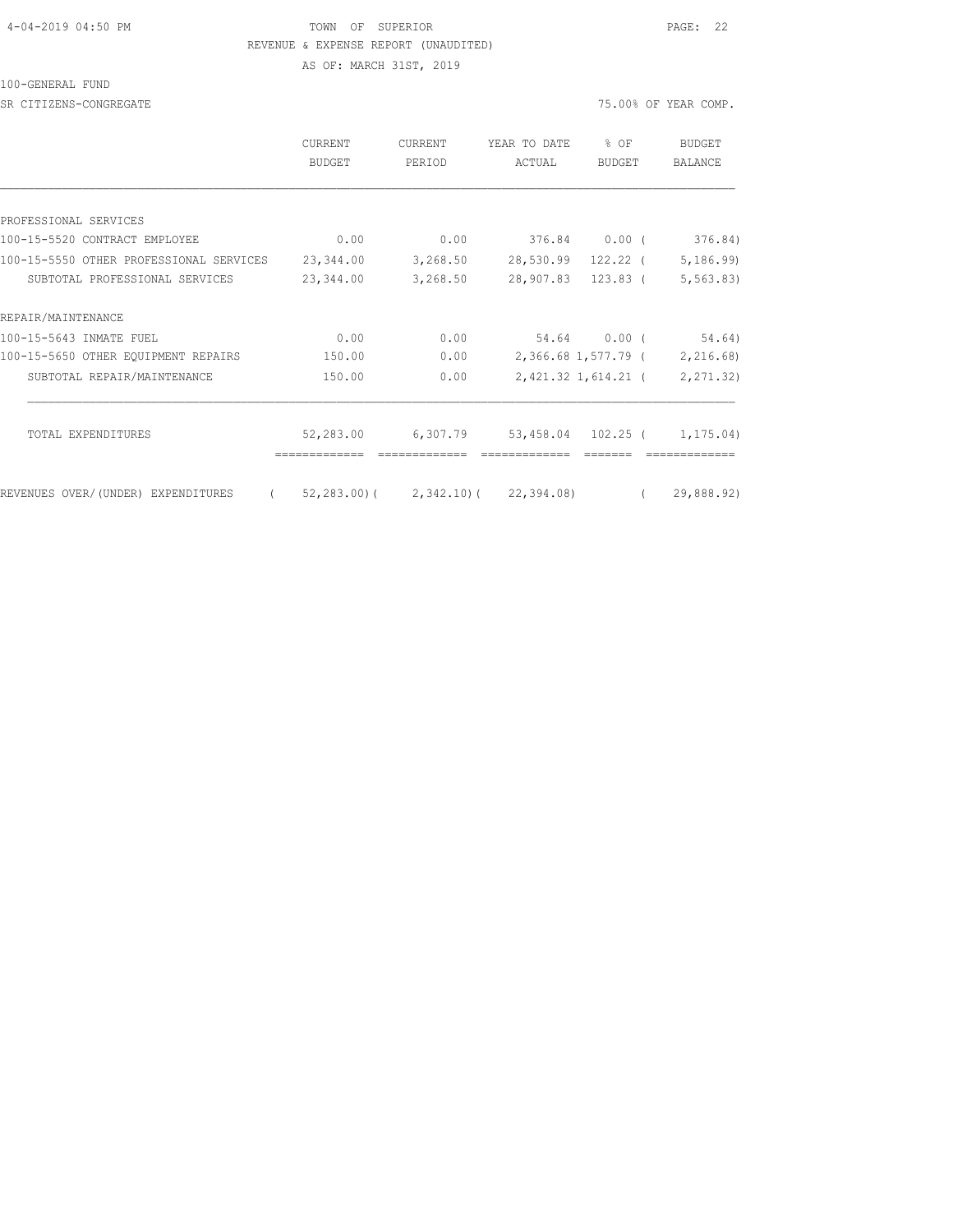## 4-04-2019 04:50 PM TOWN OF SUPERIOR PAGE: 23 REVENUE & EXPENSE REPORT (UNAUDITED)

AS OF: MARCH 31ST, 2019

SR CITIZENS-HOME DELIVERY 75.00% OF YEAR COMP.

|                                                           | CURRENT<br><b>BUDGET</b>        | CURRENT<br>PERIOD | YEAR TO DATE<br>ACTUAL             | % OF<br>BUDGET      | BUDGET<br>BALANCE       |
|-----------------------------------------------------------|---------------------------------|-------------------|------------------------------------|---------------------|-------------------------|
| REVENUES                                                  |                                 |                   |                                    |                     |                         |
| BUSINESS SERVICES                                         |                                 |                   |                                    |                     |                         |
| 100-16-4217 SRC PROGRAM REVENUE                           | 0.00                            |                   | 3,921.07 26,307.04                 | $0.00$ (            | 26, 307.04)             |
| 100-16-4219 UNITED WAY                                    | 0.00                            | 0.00              | 214.05                             | $0.00$ (            | 214.05)                 |
| SUBTOTAL BUSINESS SERVICES                                | 0.00                            | 3,921.07          | 26,521.09                          | $0.00$ (            | 26, 521.09              |
| TOTAL REVENUES                                            | 0.00<br>======================= |                   | 3,921.07 26,521.09 0.00 (          | --------            | 26, 521.09              |
| EXPENDITURES                                              |                                 |                   |                                    |                     |                         |
| PERSONEL                                                  |                                 |                   |                                    |                     |                         |
| 100-16-5100 SALARIES                                      | 13,587.00                       | 947.55            |                                    |                     | 9,083.02 66.85 4,503.98 |
| 100-16-5120 INMATE LABOR                                  | 0.00                            | 54.00             | 501.00                             | $0.00$ (            | 501.00                  |
| 100-16-5151 FICA                                          | 842.00                          | 58.75             | 563.14                             | 66.88               | 278.86                  |
| 100-16-5152 MEDICARE                                      | 197.00                          | 13.74             | 131.67                             | 66.84               | 65.33                   |
| 100-16-5153 STATE UNEMPLOYMENT                            | 134.00                          | 8.24              | 30.81                              | 22.99               | 103.19                  |
| 100-16-5154 WORKERS COMP INSURANCE                        | 227.00                          | 0.00              | 291.40                             | 128.37 <sup>0</sup> | 64.40)                  |
| 100-16-5161 ARIZONA STATE RETIREMENT<br>SUBTOTAL PERSONEL | 1,603.00<br>16,590.00           | 1,194.08          | 111.80 1,071.75 66.86<br>11,672.79 | 70.36               | 531.25<br>4,917.21      |
| SUPPLIES                                                  |                                 |                   |                                    |                     |                         |
| 100-16-5299 OPERATING SUPPLIES                            | 0.00                            | 0.00              | 67.00                              | $0.00$ (            | 67.00                   |
| SUBTOTAL SUPPLIES                                         | 0.00                            | 0.00              | 67.00                              | $0.00$ (            | 67.00                   |
| UTILITIES                                                 |                                 |                   |                                    |                     |                         |
| 100-16-5310 ELECTRICITY                                   | 4,547.00                        | 316.11            | 4,057.56                           | 89.24               | 489.44                  |
| 100-16-5320 GAS                                           | 802.00                          | 55.01             | 473.88                             | 59.09               | 328.12                  |
| 100-16-5350 TELEPHONE                                     | 250.00                          | 16.07             | 144.18                             | 57.67               | 105.82                  |
| 100-16-5360 WATER<br>SUBTOTAL UTILITIES                   | 200.00<br>5,799.00              | 49.79<br>436.98   | 206.99<br>4,882.61                 | $103.50$ (<br>84.20 | 6.99<br>916.39          |
| GENERAL BUSINESS EXPENSE                                  |                                 |                   |                                    |                     |                         |
| 100-16-5460 POSTAGE                                       | 0.00                            | 17.40             | 119.02                             | $0.00$ (            | 119.02)                 |
| 100-16-5471 AUDIT                                         | 773.00                          | 0.00              | 512.14                             | 66.25               | 260.86                  |
| 100-16-5480 GENERAL INSURANCE                             | 4,273.00                        | 1,129.55          | 3,417.52                           | 79.98               | 855.48                  |
| SUBTOTAL GENERAL BUSINESS EXPENSE                         | 5,046.00                        | 1,146.95          | 4,048.68                           | 80.24               | 997.32                  |
| PROFESSIONAL SERVICES                                     |                                 |                   |                                    |                     |                         |
| 100-16-5550 OTHER PROFESSIONAL SERVICES                   | 34,179.00                       | 2,673.00          | 24,502.50                          | 71.69               | 9,676.50                |
| SUBTOTAL PROFESSIONAL SERVICES                            | 34,179.00                       | 2,673.00          | 24,502.50                          | 71.69               | 9,676.50                |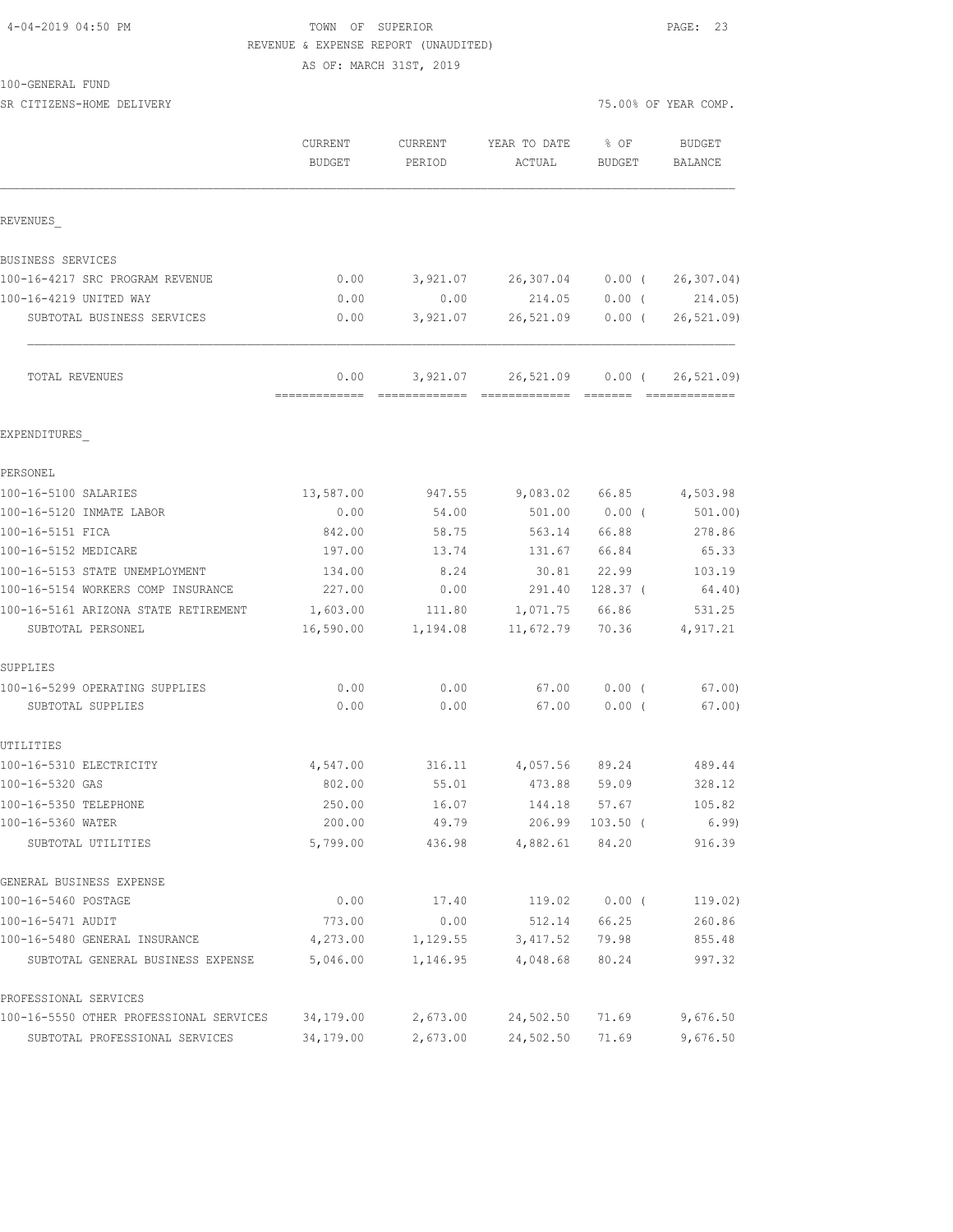## 4-04-2019 04:50 PM TOWN OF SUPERIOR PAGE: 24 REVENUE & EXPENSE REPORT (UNAUDITED) AS OF: MARCH 31ST, 2019

100-GENERAL FUND

SR CITIZENS-HOME DELIVERY 75.00% OF YEAR COMP.

|                                     | CURRENT<br><b>BUDGET</b> | <b>CURRENT</b><br>PERIOD | YEAR TO DATE<br>ACTUAL | % OF<br><b>BUDGET</b> | <b>BUDGET</b><br><b>BALANCE</b> |
|-------------------------------------|--------------------------|--------------------------|------------------------|-----------------------|---------------------------------|
|                                     |                          |                          |                        |                       |                                 |
| REPAIR/MAINTENANCE                  |                          |                          |                        |                       |                                 |
| 100-16-5641 GAS & OIL               | 500.00                   | 38.47                    | 281.52                 | 56.30                 | 218.48                          |
| 100-16-5643 INMATE FUEL             | 0.00                     | 0.00                     | 81.99                  | 0.00                  | 81.99)                          |
| 100-16-5650 OTHER EQUIPMENT REPAIRS | 0.00                     | 0.00                     | 2,366.87               | 0.00(                 | 2, 366.87                       |
| SUBTOTAL REPAIR/MAINTENANCE         | 500.00                   | 38.47                    | 2,730.38               | $546.08$ (            | 2, 230.38                       |
| TOTAL EXPENDITURES                  | 62,114.00                | 5,489.48                 | 47,903.96              | 77.12                 | 14,210.04                       |
| REVENUES OVER/(UNDER) EXPENDITURES  | $62, 114, 00$ ) (        | $1,568.41$ ) (           | 21,382.87)             |                       | 40,731,13)                      |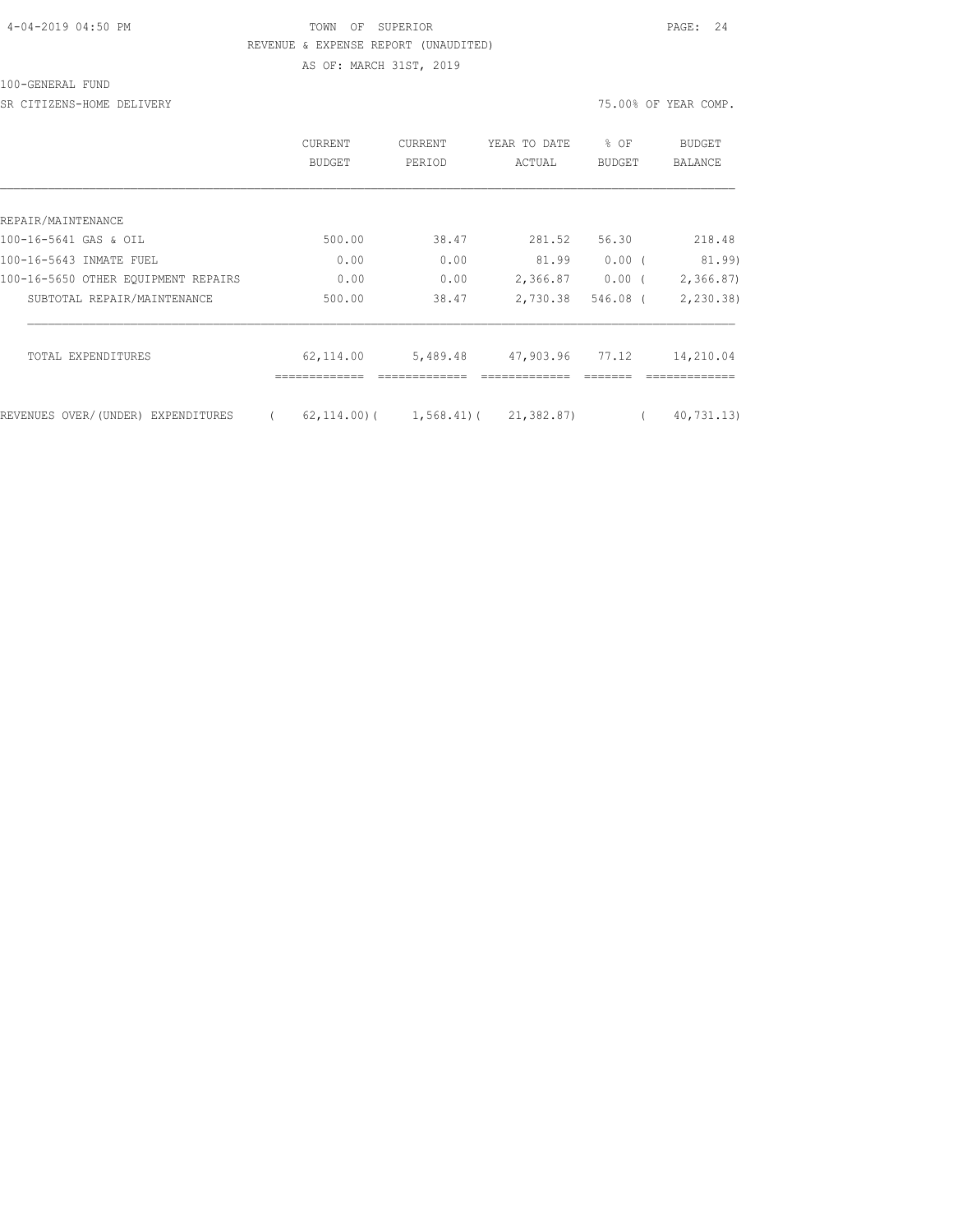## 4-04-2019 04:50 PM TOWN OF SUPERIOR PAGE: 25 REVENUE & EXPENSE REPORT (UNAUDITED)

AS OF: MARCH 31ST, 2019

SR CITIZENS-TRANSPORTATIO 75.00% OF YEAR COMP.

| REVENUES<br>BUSINESS SERVICES<br>100-17-4215 SRC AAA REVENUE<br>0.00<br>0.00<br>1.00<br>$0.00$ (<br>100-17-4217 SRC PROGRAM REVENUE<br>0.00<br>317.00<br>3,734.51<br>$0.00$ (<br>0.00<br>3,735.51<br>$0.00$ (<br>SUBTOTAL BUSINESS SERVICES<br>317.00<br>0.00<br>TOTAL REVENUES<br>317.00<br>3,735.51<br>$0.00$ (<br>-------------<br>=============<br>=============<br>--------<br>EXPENDITURES<br>PERSONEL<br>100-17-5100 SALARIES<br>5,238.00<br>3,492.29<br>66.67<br>364.80<br>325.00<br>22.62<br>216.55<br>66.63<br>100-17-5151 FICA<br>100-17-5152 MEDICARE<br>76.00<br>50.64<br>66.63<br>5.29<br>100-17-5153 STATE UNEMPLOYMENT<br>27.83<br>52.00<br>3.18<br>14.47<br>100-17-5154 WORKERS COMP INSURANCE<br>36.00<br>0.00<br>289.65<br>804.58 (<br>100-17-5161 ARIZONA STATE RETIREMENT<br>618.00<br>43.04<br>412.10<br>66.68<br>6,345.00<br>4,475.70<br>SUBTOTAL PERSONEL<br>438.93<br>70.54<br>SUPPLIES<br>UTILITIES<br>100-17-5350 TELEPHONE<br>490.00<br>40.83<br>366.48<br>74.79<br>490.00<br>40.83<br>366.48<br>74.79<br>SUBTOTAL UTILITIES<br>GENERAL BUSINESS EXPENSE<br>773.00<br>0.00<br>512.14<br>66.25<br>100-17-5471 AUDIT<br>4,273.00<br>100-17-5480 GENERAL INSURANCE<br>1,129.55<br>3, 417.52<br>79.98<br>SUBTOTAL GENERAL BUSINESS EXPENSE<br>5,046.00<br>1,129.55<br>3,929.66<br>77.88<br>PROFESSIONAL SERVICES<br>100-17-5550 OTHER PROFESSIONAL SERVICES<br>0.00<br>0.00<br>0.00<br>1,000.00<br>1,000.00<br>0.00<br>0.00<br>0.00<br>SUBTOTAL PROFESSIONAL SERVICES<br>REPAIR/MAINTENANCE<br>0.00<br>62.17<br>100-17-5640 AUTO & TRUCK REPAIRS<br>2,000.00<br>1,243.36<br>422.27<br>100-17-5641 GAS & OIL<br>500.00<br>57.70<br>84.45 | % OF<br><b>BUDGET</b><br>BALANCE<br>BUDGET | YEAR TO DATE<br>ACTUAL | <b>CURRENT</b><br>PERIOD | CURRENT<br><b>BUDGET</b> |  |
|-----------------------------------------------------------------------------------------------------------------------------------------------------------------------------------------------------------------------------------------------------------------------------------------------------------------------------------------------------------------------------------------------------------------------------------------------------------------------------------------------------------------------------------------------------------------------------------------------------------------------------------------------------------------------------------------------------------------------------------------------------------------------------------------------------------------------------------------------------------------------------------------------------------------------------------------------------------------------------------------------------------------------------------------------------------------------------------------------------------------------------------------------------------------------------------------------------------------------------------------------------------------------------------------------------------------------------------------------------------------------------------------------------------------------------------------------------------------------------------------------------------------------------------------------------------------------------------------------------------------------------------------------------------------|--------------------------------------------|------------------------|--------------------------|--------------------------|--|
|                                                                                                                                                                                                                                                                                                                                                                                                                                                                                                                                                                                                                                                                                                                                                                                                                                                                                                                                                                                                                                                                                                                                                                                                                                                                                                                                                                                                                                                                                                                                                                                                                                                                 |                                            |                        |                          |                          |  |
|                                                                                                                                                                                                                                                                                                                                                                                                                                                                                                                                                                                                                                                                                                                                                                                                                                                                                                                                                                                                                                                                                                                                                                                                                                                                                                                                                                                                                                                                                                                                                                                                                                                                 |                                            |                        |                          |                          |  |
|                                                                                                                                                                                                                                                                                                                                                                                                                                                                                                                                                                                                                                                                                                                                                                                                                                                                                                                                                                                                                                                                                                                                                                                                                                                                                                                                                                                                                                                                                                                                                                                                                                                                 | 1.00)                                      |                        |                          |                          |  |
|                                                                                                                                                                                                                                                                                                                                                                                                                                                                                                                                                                                                                                                                                                                                                                                                                                                                                                                                                                                                                                                                                                                                                                                                                                                                                                                                                                                                                                                                                                                                                                                                                                                                 | 3,734.51)                                  |                        |                          |                          |  |
|                                                                                                                                                                                                                                                                                                                                                                                                                                                                                                                                                                                                                                                                                                                                                                                                                                                                                                                                                                                                                                                                                                                                                                                                                                                                                                                                                                                                                                                                                                                                                                                                                                                                 | 3,735.51)                                  |                        |                          |                          |  |
|                                                                                                                                                                                                                                                                                                                                                                                                                                                                                                                                                                                                                                                                                                                                                                                                                                                                                                                                                                                                                                                                                                                                                                                                                                                                                                                                                                                                                                                                                                                                                                                                                                                                 | 3,735.51)<br>=============                 |                        |                          |                          |  |
|                                                                                                                                                                                                                                                                                                                                                                                                                                                                                                                                                                                                                                                                                                                                                                                                                                                                                                                                                                                                                                                                                                                                                                                                                                                                                                                                                                                                                                                                                                                                                                                                                                                                 |                                            |                        |                          |                          |  |
|                                                                                                                                                                                                                                                                                                                                                                                                                                                                                                                                                                                                                                                                                                                                                                                                                                                                                                                                                                                                                                                                                                                                                                                                                                                                                                                                                                                                                                                                                                                                                                                                                                                                 |                                            |                        |                          |                          |  |
|                                                                                                                                                                                                                                                                                                                                                                                                                                                                                                                                                                                                                                                                                                                                                                                                                                                                                                                                                                                                                                                                                                                                                                                                                                                                                                                                                                                                                                                                                                                                                                                                                                                                 | 1,745.71                                   |                        |                          |                          |  |
|                                                                                                                                                                                                                                                                                                                                                                                                                                                                                                                                                                                                                                                                                                                                                                                                                                                                                                                                                                                                                                                                                                                                                                                                                                                                                                                                                                                                                                                                                                                                                                                                                                                                 | 108.45                                     |                        |                          |                          |  |
|                                                                                                                                                                                                                                                                                                                                                                                                                                                                                                                                                                                                                                                                                                                                                                                                                                                                                                                                                                                                                                                                                                                                                                                                                                                                                                                                                                                                                                                                                                                                                                                                                                                                 | 25.36                                      |                        |                          |                          |  |
|                                                                                                                                                                                                                                                                                                                                                                                                                                                                                                                                                                                                                                                                                                                                                                                                                                                                                                                                                                                                                                                                                                                                                                                                                                                                                                                                                                                                                                                                                                                                                                                                                                                                 | 37.53                                      |                        |                          |                          |  |
|                                                                                                                                                                                                                                                                                                                                                                                                                                                                                                                                                                                                                                                                                                                                                                                                                                                                                                                                                                                                                                                                                                                                                                                                                                                                                                                                                                                                                                                                                                                                                                                                                                                                 | 253.65)                                    |                        |                          |                          |  |
|                                                                                                                                                                                                                                                                                                                                                                                                                                                                                                                                                                                                                                                                                                                                                                                                                                                                                                                                                                                                                                                                                                                                                                                                                                                                                                                                                                                                                                                                                                                                                                                                                                                                 | 205.90                                     |                        |                          |                          |  |
|                                                                                                                                                                                                                                                                                                                                                                                                                                                                                                                                                                                                                                                                                                                                                                                                                                                                                                                                                                                                                                                                                                                                                                                                                                                                                                                                                                                                                                                                                                                                                                                                                                                                 | 1,869.30                                   |                        |                          |                          |  |
|                                                                                                                                                                                                                                                                                                                                                                                                                                                                                                                                                                                                                                                                                                                                                                                                                                                                                                                                                                                                                                                                                                                                                                                                                                                                                                                                                                                                                                                                                                                                                                                                                                                                 |                                            |                        |                          |                          |  |
|                                                                                                                                                                                                                                                                                                                                                                                                                                                                                                                                                                                                                                                                                                                                                                                                                                                                                                                                                                                                                                                                                                                                                                                                                                                                                                                                                                                                                                                                                                                                                                                                                                                                 |                                            |                        |                          |                          |  |
|                                                                                                                                                                                                                                                                                                                                                                                                                                                                                                                                                                                                                                                                                                                                                                                                                                                                                                                                                                                                                                                                                                                                                                                                                                                                                                                                                                                                                                                                                                                                                                                                                                                                 | 123.52                                     |                        |                          |                          |  |
|                                                                                                                                                                                                                                                                                                                                                                                                                                                                                                                                                                                                                                                                                                                                                                                                                                                                                                                                                                                                                                                                                                                                                                                                                                                                                                                                                                                                                                                                                                                                                                                                                                                                 | 123.52                                     |                        |                          |                          |  |
|                                                                                                                                                                                                                                                                                                                                                                                                                                                                                                                                                                                                                                                                                                                                                                                                                                                                                                                                                                                                                                                                                                                                                                                                                                                                                                                                                                                                                                                                                                                                                                                                                                                                 |                                            |                        |                          |                          |  |
|                                                                                                                                                                                                                                                                                                                                                                                                                                                                                                                                                                                                                                                                                                                                                                                                                                                                                                                                                                                                                                                                                                                                                                                                                                                                                                                                                                                                                                                                                                                                                                                                                                                                 | 260.86                                     |                        |                          |                          |  |
|                                                                                                                                                                                                                                                                                                                                                                                                                                                                                                                                                                                                                                                                                                                                                                                                                                                                                                                                                                                                                                                                                                                                                                                                                                                                                                                                                                                                                                                                                                                                                                                                                                                                 | 855.48                                     |                        |                          |                          |  |
|                                                                                                                                                                                                                                                                                                                                                                                                                                                                                                                                                                                                                                                                                                                                                                                                                                                                                                                                                                                                                                                                                                                                                                                                                                                                                                                                                                                                                                                                                                                                                                                                                                                                 | 1,116.34                                   |                        |                          |                          |  |
|                                                                                                                                                                                                                                                                                                                                                                                                                                                                                                                                                                                                                                                                                                                                                                                                                                                                                                                                                                                                                                                                                                                                                                                                                                                                                                                                                                                                                                                                                                                                                                                                                                                                 |                                            |                        |                          |                          |  |
|                                                                                                                                                                                                                                                                                                                                                                                                                                                                                                                                                                                                                                                                                                                                                                                                                                                                                                                                                                                                                                                                                                                                                                                                                                                                                                                                                                                                                                                                                                                                                                                                                                                                 | 1,000.00                                   |                        |                          |                          |  |
|                                                                                                                                                                                                                                                                                                                                                                                                                                                                                                                                                                                                                                                                                                                                                                                                                                                                                                                                                                                                                                                                                                                                                                                                                                                                                                                                                                                                                                                                                                                                                                                                                                                                 | 1,000.00                                   |                        |                          |                          |  |
|                                                                                                                                                                                                                                                                                                                                                                                                                                                                                                                                                                                                                                                                                                                                                                                                                                                                                                                                                                                                                                                                                                                                                                                                                                                                                                                                                                                                                                                                                                                                                                                                                                                                 |                                            |                        |                          |                          |  |
|                                                                                                                                                                                                                                                                                                                                                                                                                                                                                                                                                                                                                                                                                                                                                                                                                                                                                                                                                                                                                                                                                                                                                                                                                                                                                                                                                                                                                                                                                                                                                                                                                                                                 | 756.64                                     |                        |                          |                          |  |
|                                                                                                                                                                                                                                                                                                                                                                                                                                                                                                                                                                                                                                                                                                                                                                                                                                                                                                                                                                                                                                                                                                                                                                                                                                                                                                                                                                                                                                                                                                                                                                                                                                                                 | 77.73                                      |                        |                          |                          |  |
| 100-17-5650 OTHER EQUIPMENT REPAIRS<br>0.00<br>335.85<br>$0.00$ (<br>0.00<br>2,001.48<br>SUBTOTAL REPAIR/MAINTENANCE<br>2,500.00<br>57.70<br>80.06                                                                                                                                                                                                                                                                                                                                                                                                                                                                                                                                                                                                                                                                                                                                                                                                                                                                                                                                                                                                                                                                                                                                                                                                                                                                                                                                                                                                                                                                                                              | 335.85<br>498.52                           |                        |                          |                          |  |
| 15,381.00<br>1,667.01<br>10,773.32<br>70.04<br>TOTAL EXPENDITURES                                                                                                                                                                                                                                                                                                                                                                                                                                                                                                                                                                                                                                                                                                                                                                                                                                                                                                                                                                                                                                                                                                                                                                                                                                                                                                                                                                                                                                                                                                                                                                                               | 4,607.68                                   |                        |                          |                          |  |
| REVENUES OVER/(UNDER) EXPENDITURES (15,381.00) (1,350.01) (<br>7,037.81)<br>$\sqrt{2}$                                                                                                                                                                                                                                                                                                                                                                                                                                                                                                                                                                                                                                                                                                                                                                                                                                                                                                                                                                                                                                                                                                                                                                                                                                                                                                                                                                                                                                                                                                                                                                          | 8,343.19                                   |                        |                          |                          |  |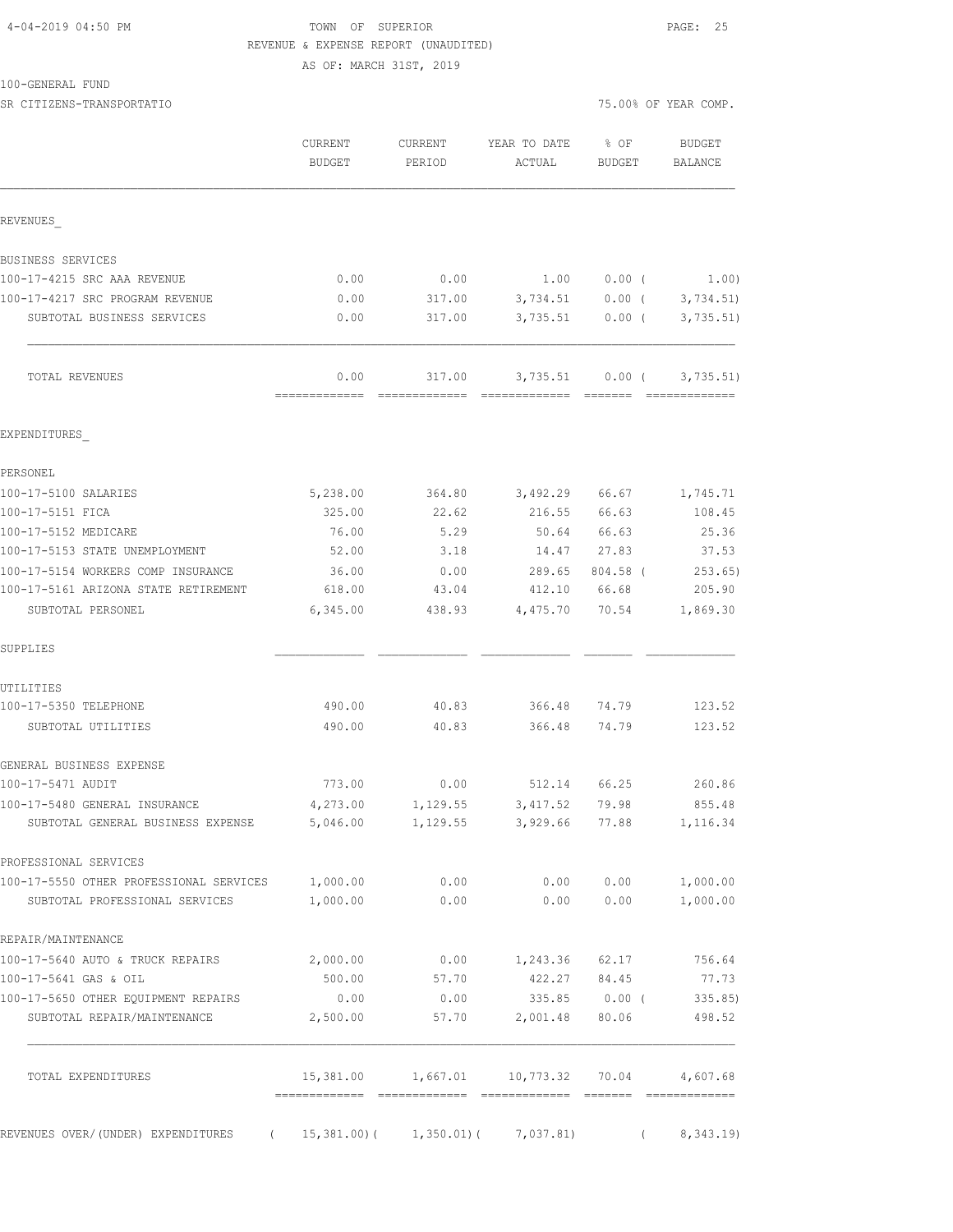| 4-04-2019 04:50 PM                             | TOWN OF SUPERIOR<br>REVENUE & EXPENSE REPORT (UNAUDITED) | PAGE: 26      |                          |               |                              |
|------------------------------------------------|----------------------------------------------------------|---------------|--------------------------|---------------|------------------------------|
|                                                | AS OF: MARCH 31ST, 2019                                  |               |                          |               |                              |
| 100-GENERAL FUND                               |                                                          |               |                          |               |                              |
| CODE ENFORCEMENT                               |                                                          |               |                          |               | 75.00% OF YEAR COMP.         |
|                                                |                                                          |               |                          |               |                              |
|                                                | CURRENT                                                  | CURRENT       | YEAR TO DATE             | % OF          | <b>BUDGET</b>                |
|                                                | <b>BUDGET</b>                                            | PERIOD        | ACTUAL                   | <b>BUDGET</b> | BALANCE                      |
| REVENUES                                       |                                                          |               |                          |               |                              |
| GRANTS                                         |                                                          |               |                          |               |                              |
|                                                | -------------                                            | ------------- | ======================== |               |                              |
| EXPENDITURES                                   |                                                          |               |                          |               |                              |
| PERSONEL                                       |                                                          |               |                          |               |                              |
| 100-18-5100 SALARIES                           | 21,584.00                                                | 1,660.68      | 15,781.40                | 73.12         | 5,802.60                     |
| 100-18-5101 OVERTIME                           | 0.00                                                     | 192.76        | 1,564.31                 | $0.00$ (      | 1, 564.31)                   |
| 100-18-5151 FICA                               | 1,338.00                                                 | 0.00          | 0.00                     | 0.00          | 1,338.00                     |
| 100-18-5152 MEDICARE                           | 313.00                                                   | 26.87         | 251.50                   | 80.35         | 61.50                        |
| 100-18-5153 STATE UNEMPLOYMENT                 | 75.00                                                    | 0.00          | 30.49                    | 40.65         | 44.51                        |
| 100-18-5154 WORKERS COMP INSURANCE             | 500.00                                                   | 0.00          | 0.00                     | 0.00          | 500.00                       |
| 100-18-5161 ARIZONA STATE RETIREMENT           | 5,541.00                                                 | 0.00          | 0.00                     | 0.00          | 5,541.00                     |
| 100-18-5162 LIFE INSURANCE                     | 40.00                                                    | 0.00          | 0.00                     | 0.00          | 40.00                        |
| 100-18-5164 DENTAL INSURANCE                   | 185.00                                                   | 0.00          | 0.00                     | 0.00          | 185.00                       |
| SUBTOTAL PERSONEL                              | 29,576.00                                                | 1,880.31      | 17,627.70                | 59.60         | 11,948.30                    |
| PROFESSIONAL SERVICES                          |                                                          |               |                          |               |                              |
| 100-18-5520 Blight Mitigation                  | 20,000.00                                                | 0.00          | 17,755.73                | 88.78         | 2,244.27                     |
| SUBTOTAL PROFESSIONAL SERVICES                 | 20,000.00                                                | 0.00          | 17,755.73                | 88.78         | 2,244.27                     |
| TOTAL EXPENDITURES                             | 49,576.00                                                | 1,880.31      | 35,383.43                | 71.37         | 14,192.57                    |
| REVENUES OVER/(UNDER) EXPENDITURES<br>$\left($ | 49,576.00)(                                              | 1,880.31)(    | 35, 383.43               | $\left($      | =============<br>14, 192.57) |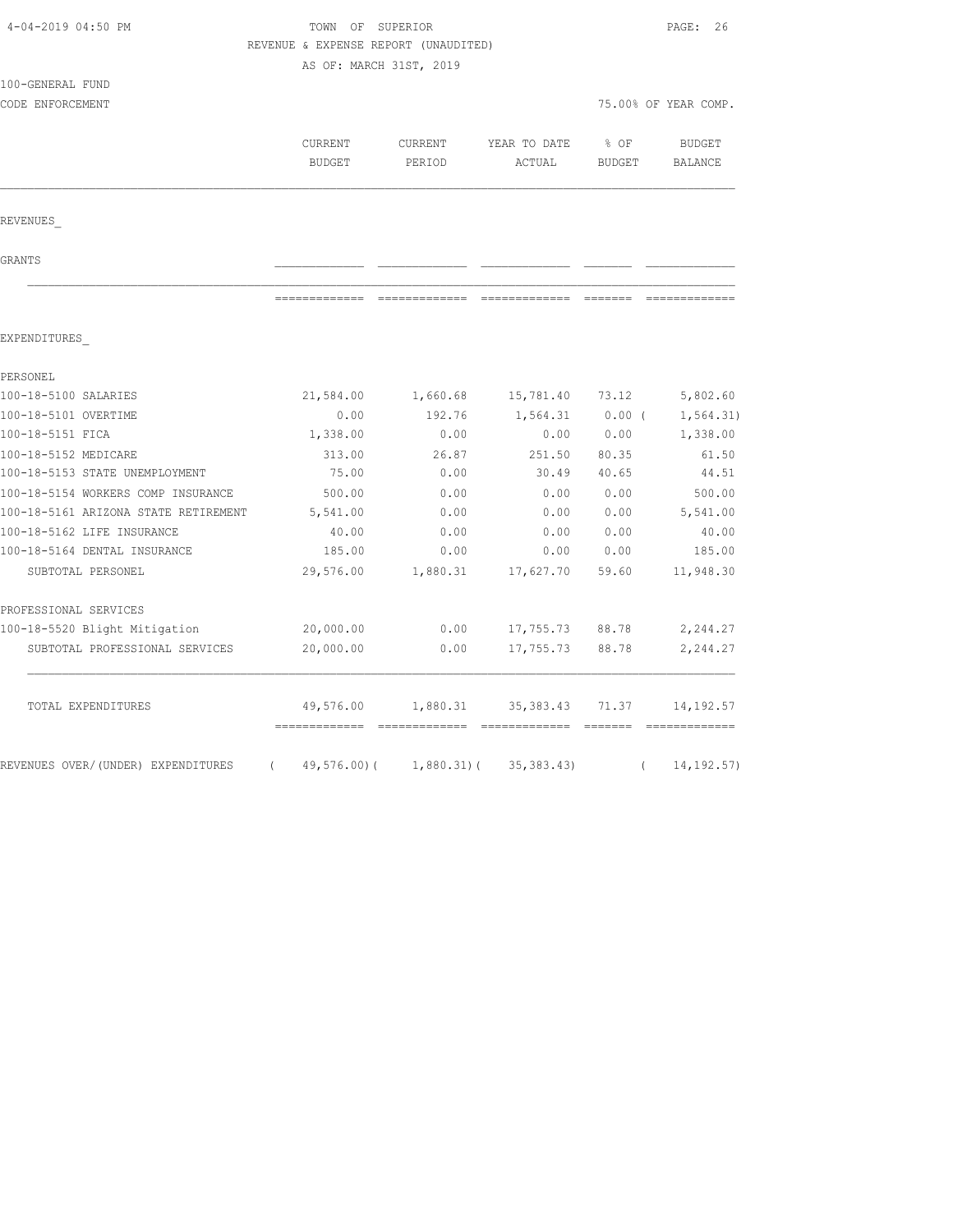|                          | =============                        | =============           | ------------- | --------         | =============        |
|--------------------------|--------------------------------------|-------------------------|---------------|------------------|----------------------|
| PROFESSIONAL SERVICES    |                                      |                         |               |                  |                      |
| GENERAL BUSINESS EXPENSE |                                      |                         |               |                  |                      |
| SUPPLIES                 |                                      |                         |               |                  |                      |
| EXPENDITURES             |                                      |                         |               |                  |                      |
|                          |                                      |                         |               |                  |                      |
|                          | <b>BUDGET</b>                        | PERIOD                  | ACTUAL        | BUDGET           | BALANCE              |
|                          | CURRENT                              | CURRENT                 | YEAR TO DATE  | $\frac{6}{6}$ OF | BUDGET               |
| <b>EDC</b>               |                                      |                         |               |                  | 75.00% OF YEAR COMP. |
| 100-GENERAL FUND         |                                      |                         |               |                  |                      |
|                          |                                      | AS OF: MARCH 31ST, 2019 |               |                  |                      |
|                          | REVENUE & EXPENSE REPORT (UNAUDITED) |                         |               |                  |                      |
| 4-04-2019 04:50 PM       | TOWN OF SUPERIOR                     |                         |               |                  | PAGE: 27             |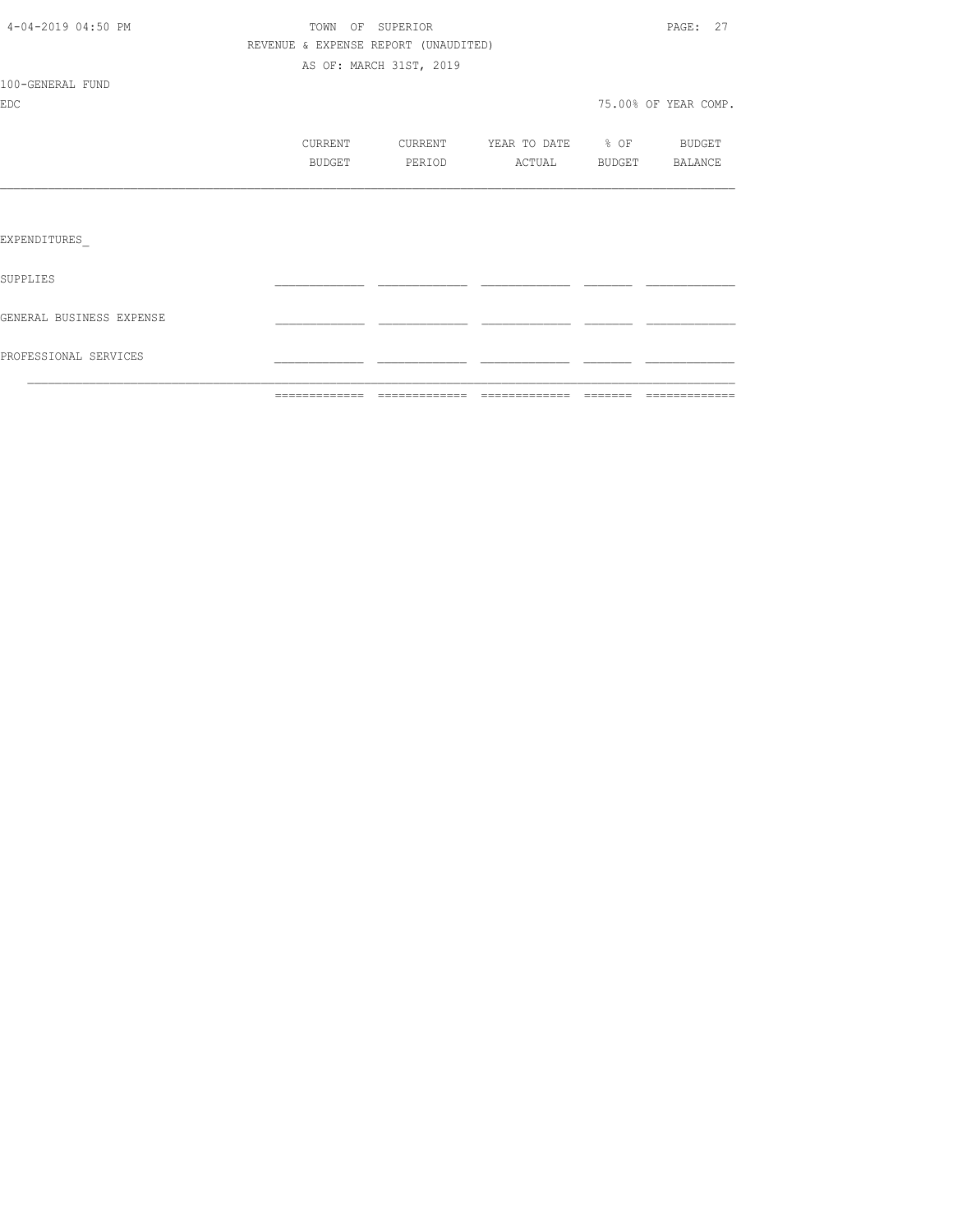| 4-04-2019 04:50 PM | OF<br>TOWN                           | SUPERIOR |              |        | PAGE: 28             |  |
|--------------------|--------------------------------------|----------|--------------|--------|----------------------|--|
|                    | REVENUE & EXPENSE REPORT (UNAUDITED) |          |              |        |                      |  |
|                    | AS OF: MARCH 31ST, 2019              |          |              |        |                      |  |
| 100-GENERAL FUND   |                                      |          |              |        |                      |  |
| LOST TRAIL         |                                      |          |              |        | 75.00% OF YEAR COMP. |  |
|                    | CURRENT                              | CURRENT  | YEAR TO DATE | % OF   | BUDGET               |  |
|                    | BUDGET                               | PERIOD   | ACTUAL       | BUDGET | BALANCE              |  |
|                    |                                      |          |              |        |                      |  |
| EXPENDITURES       |                                      |          |              |        |                      |  |
| SUPPLIES           |                                      |          |              |        |                      |  |

 $\mathcal{L}_\text{max}$ 

============= ============= ============= ======= =============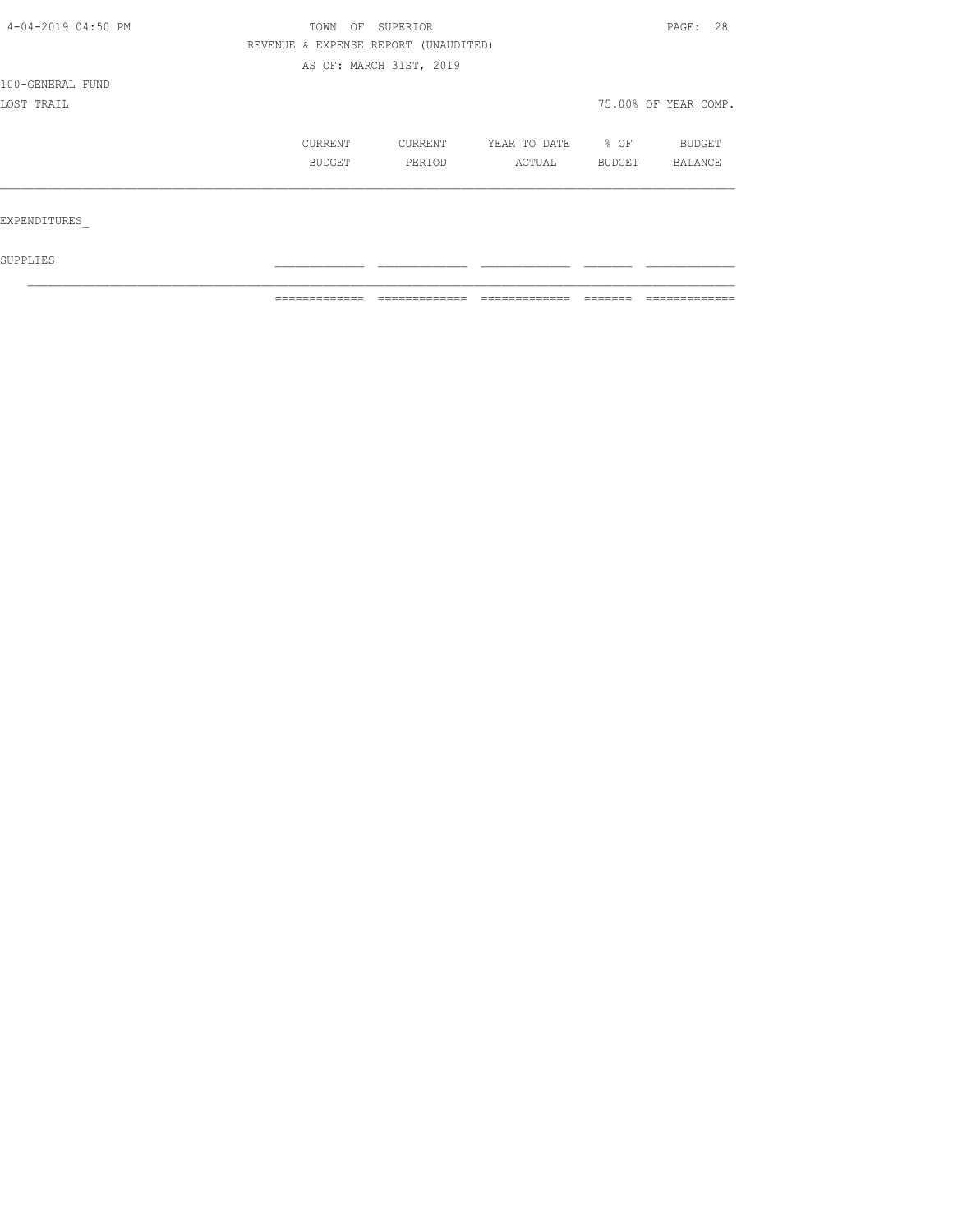| 4-04-2019 04:50 PM        |                                      | TOWN OF SUPERIOR        |                   | PAGE: 29             |
|---------------------------|--------------------------------------|-------------------------|-------------------|----------------------|
|                           | REVENUE & EXPENSE REPORT (UNAUDITED) |                         |                   |                      |
|                           |                                      | AS OF: MARCH 31ST, 2019 |                   |                      |
| 100-GENERAL FUND          |                                      |                         |                   |                      |
| SOCIO-ECONOMIC CONTINGNCY |                                      |                         |                   | 75.00% OF YEAR COMP. |
|                           | CURRENT                              | CURRENT                 | YEAR TO DATE % OF | BUDGET               |
|                           | BUDGET                               | PERIOD                  | ACTUAL            | BUDGET BALANCE       |
| REVENUES                  |                                      |                         |                   |                      |
| CONTRIBUTIONS             |                                      |                         |                   |                      |
|                           | =============                        | =============           | =============     |                      |
| EXPENDITURES              |                                      |                         |                   |                      |
| SUPPLIES                  |                                      |                         |                   |                      |
|                           |                                      |                         |                   |                      |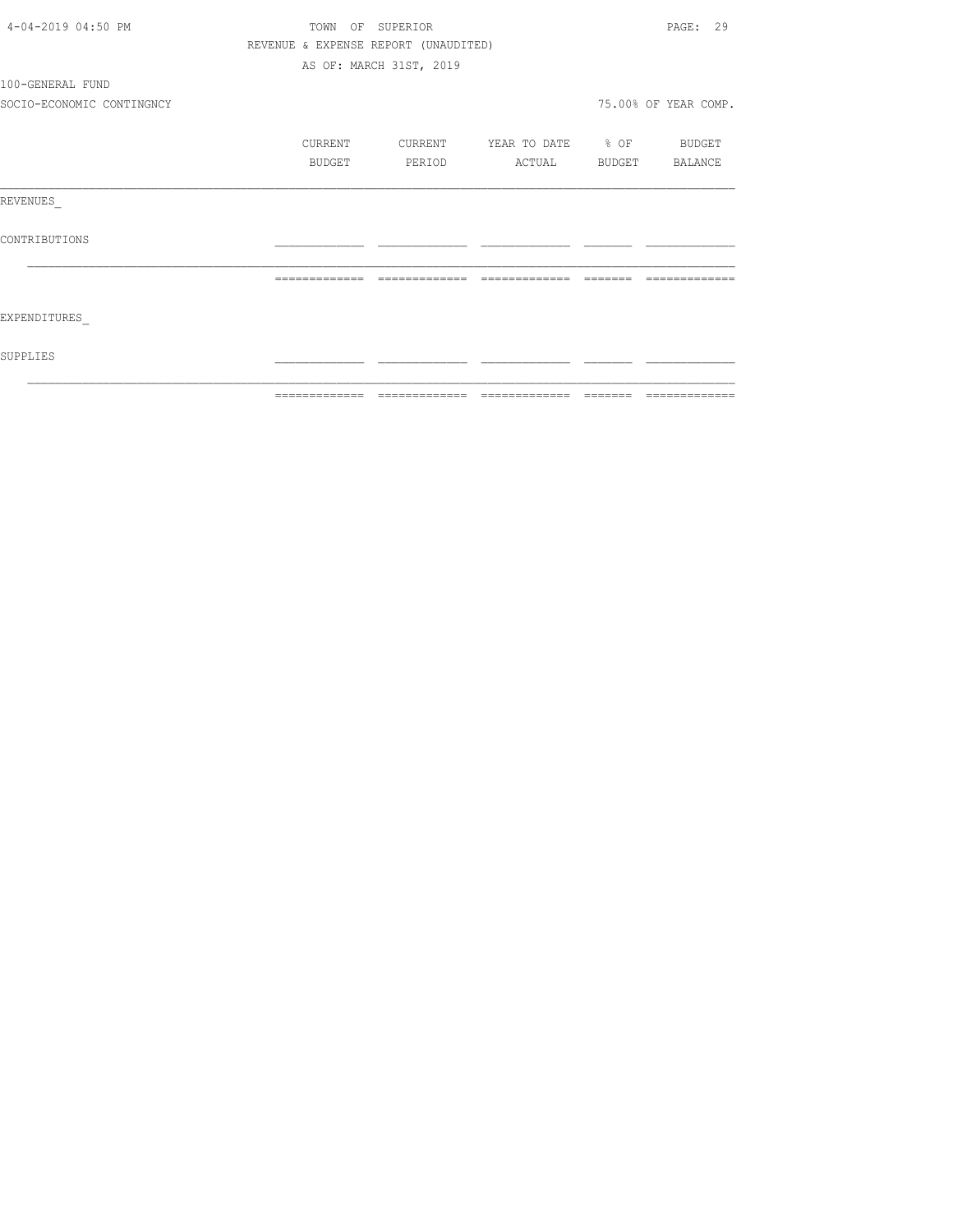| 4-04-2019 04:50 PM | OF<br>TOWN               | SUPERIOR                             |                        |                | PAGE: 30             |  |
|--------------------|--------------------------|--------------------------------------|------------------------|----------------|----------------------|--|
|                    |                          | REVENUE & EXPENSE REPORT (UNAUDITED) |                        |                |                      |  |
|                    |                          | AS OF: MARCH 31ST, 2019              |                        |                |                      |  |
| 100-GENERAL FUND   |                          |                                      |                        |                |                      |  |
| CONTINGENCY        |                          |                                      |                        |                | 75.00% OF YEAR COMP. |  |
|                    | CURRENT<br><b>BUDGET</b> | CURRENT<br>PERIOD                    | YEAR TO DATE<br>ACTUAL | % OF<br>BUDGET | BUDGET<br>BALANCE    |  |
| EXPENDITURES       |                          |                                      |                        |                |                      |  |
| SUPPLIES           |                          |                                      |                        |                |                      |  |

 $\mathcal{L}_\text{max}$ 

 $\blacksquare$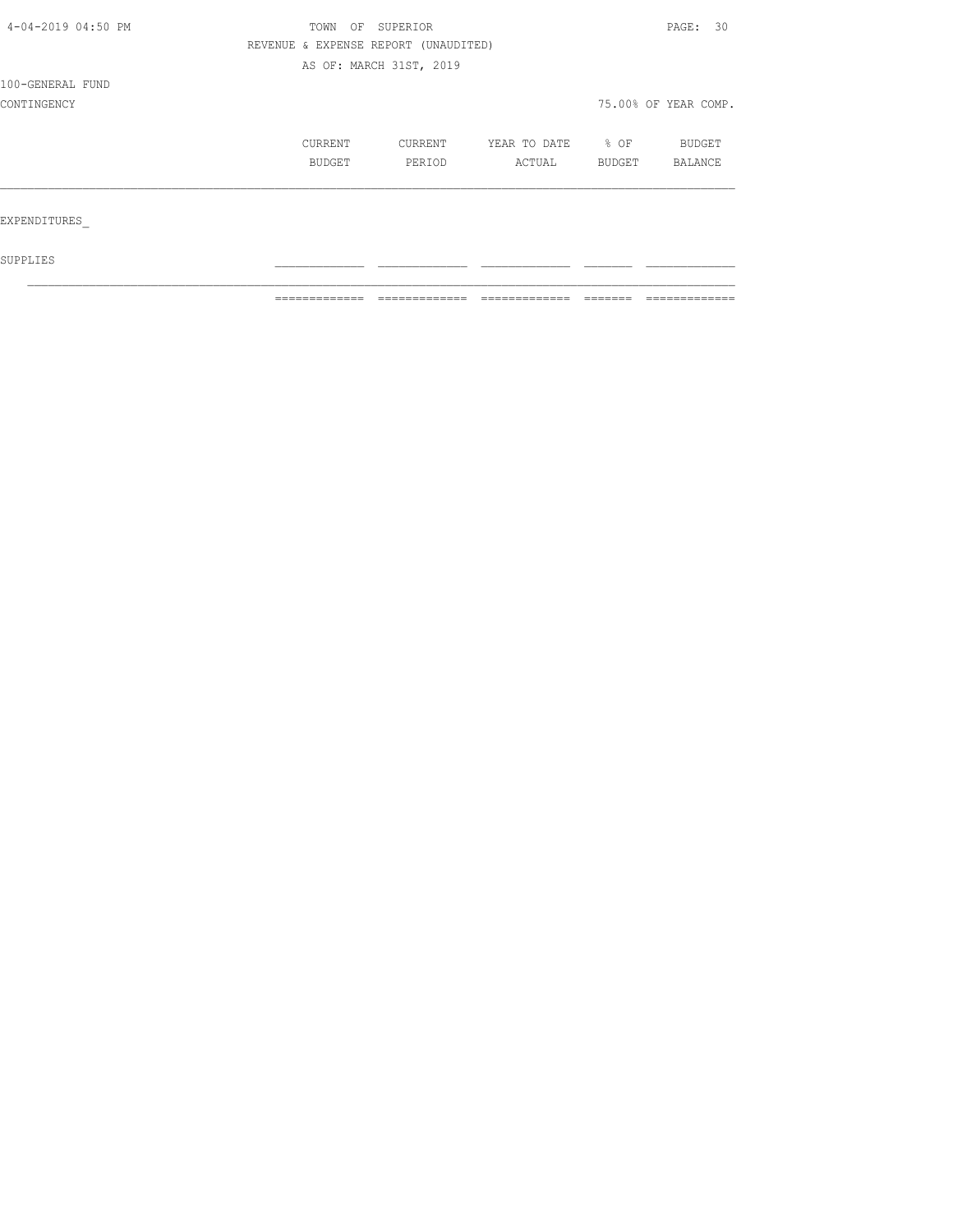## 4-04-2019 04:50 PM TOWN OF SUPERIOR PAGE: 31 REVENUE & EXPENSE REPORT (UNAUDITED) AS OF: MARCH 31ST, 2019

100-GENERAL FUND

|                                    |                          |                   |                        |                       | 75.00% OF YEAR COMP.     |
|------------------------------------|--------------------------|-------------------|------------------------|-----------------------|--------------------------|
|                                    | CURRENT<br><b>BUDGET</b> | CURRENT<br>PERIOD | YEAR TO DATE<br>ACTUAL | % OF<br><b>BUDGET</b> | BUDGET<br><b>BALANCE</b> |
| FUND TOTAL REVENUES                | 2, 143, 377.00           | 176, 139.29       | 1,804,913.58           | 84.21                 | 338, 463. 42             |
| FUND TOTAL EXPENDITURES            | 2, 143, 375.00           | 156,476.60        | 1,682,807.98           | 78.51                 | 460,567.02               |
| REVENUES OVER/(UNDER) EXPENDITURES | 2.00                     | 19,662.69         | 122,105.60             |                       | 122, 103, 60)            |
|                                    |                          |                   |                        |                       | ===========              |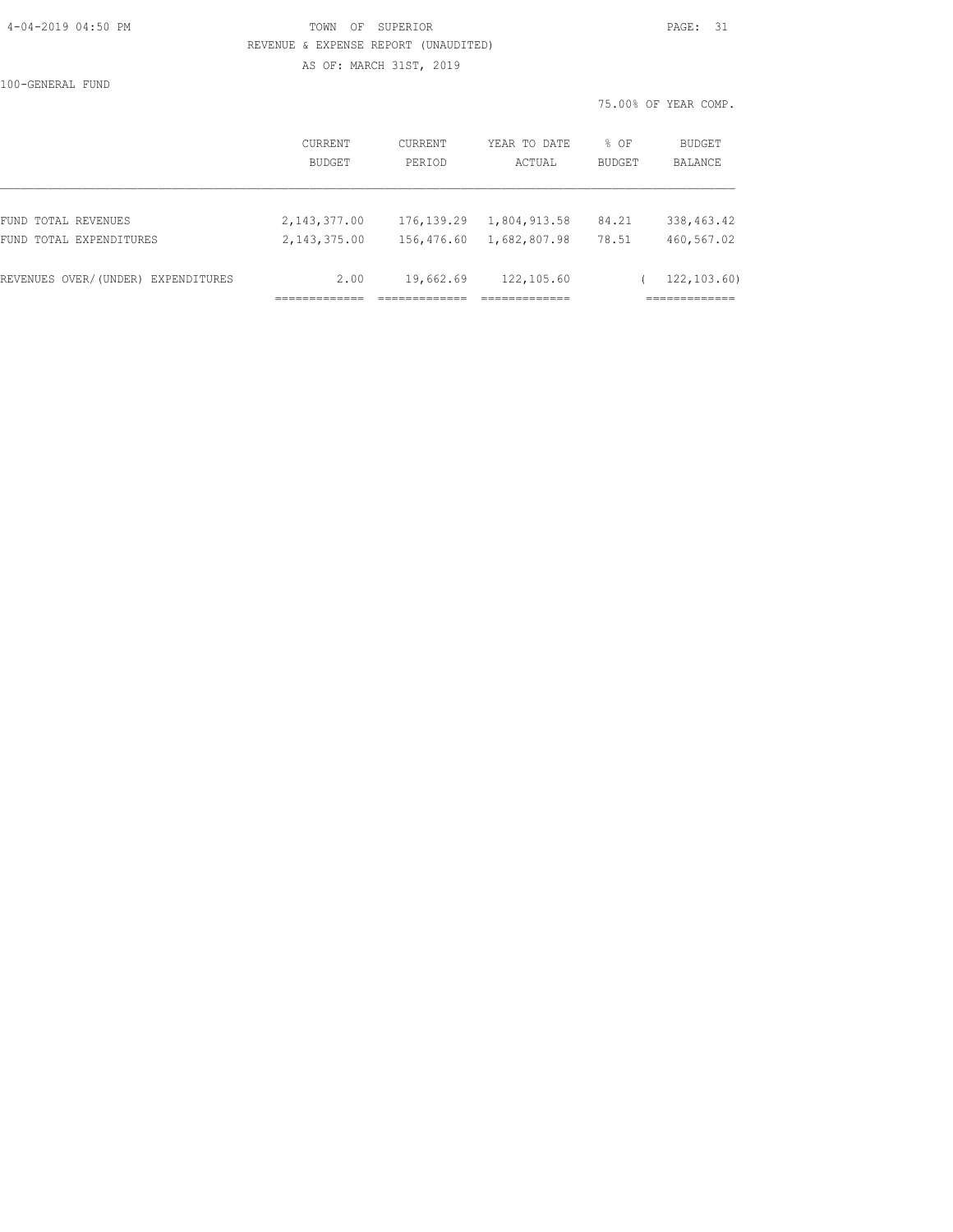# 4-04-2019 04:51 PM TOWN OF SUPERIOR PAGE: 1 REVENUE & EXPENSE REPORT (UNAUDITED)

AS OF: MARCH 31ST, 2019

## 200-REFUSE SERVICE

| NON-DEPARTMENTAL                    |                           |                          |                        |                                                                                                                                                                                                                                                                                                                                                                                                                                                                                                    | 75.00% OF YEAR COMP.      |
|-------------------------------------|---------------------------|--------------------------|------------------------|----------------------------------------------------------------------------------------------------------------------------------------------------------------------------------------------------------------------------------------------------------------------------------------------------------------------------------------------------------------------------------------------------------------------------------------------------------------------------------------------------|---------------------------|
|                                     | CURRENT<br><b>BUDGET</b>  | <b>CURRENT</b><br>PERIOD | YEAR TO DATE<br>ACTUAL | % OF<br><b>BUDGET</b>                                                                                                                                                                                                                                                                                                                                                                                                                                                                              | <b>BUDGET</b><br>BALANCE  |
| REVENUES                            |                           |                          |                        |                                                                                                                                                                                                                                                                                                                                                                                                                                                                                                    |                           |
| BUSINESS SERVICES                   |                           |                          |                        |                                                                                                                                                                                                                                                                                                                                                                                                                                                                                                    |                           |
| 200-00-4240 REFUSE FEES             | 4,000.00                  | 180.00                   | 964.48                 | 24.11                                                                                                                                                                                                                                                                                                                                                                                                                                                                                              | 3,035.52                  |
| 200-00-4241 TIPPING FEES-           | 0.00                      | 920.00                   | 5,030.00               | $0.00$ (                                                                                                                                                                                                                                                                                                                                                                                                                                                                                           | 5,030.00                  |
| SUBTOTAL BUSINESS SERVICES          | 4,000.00                  | 1,100.00                 | 5,994.48               | 149.86 (                                                                                                                                                                                                                                                                                                                                                                                                                                                                                           | 1,994.48                  |
| ENTERPRISE SERVICES                 |                           |                          |                        |                                                                                                                                                                                                                                                                                                                                                                                                                                                                                                    |                           |
| 200-00-4350 RECYCLING INCOME        | 0.00                      | 21.20                    | 21.20                  | $0.00$ (                                                                                                                                                                                                                                                                                                                                                                                                                                                                                           | 21.20                     |
| SUBTOTAL ENTERPRISE SERVICES        | 0.00                      | 21.20                    | 21.20                  | $0.00$ (                                                                                                                                                                                                                                                                                                                                                                                                                                                                                           | 21.20)                    |
| TOTAL REVENUES                      | 4,000.00<br>============= | 1,121.20                 | 6,015.68               | 150.39 (<br>$\begin{array}{cccccccccc} \multicolumn{2}{c}{} & \multicolumn{2}{c}{} & \multicolumn{2}{c}{} & \multicolumn{2}{c}{} & \multicolumn{2}{c}{} & \multicolumn{2}{c}{} & \multicolumn{2}{c}{} & \multicolumn{2}{c}{} & \multicolumn{2}{c}{} & \multicolumn{2}{c}{} & \multicolumn{2}{c}{} & \multicolumn{2}{c}{} & \multicolumn{2}{c}{} & \multicolumn{2}{c}{} & \multicolumn{2}{c}{} & \multicolumn{2}{c}{} & \multicolumn{2}{c}{} & \multicolumn{2}{c}{} & \multicolumn{2}{c}{} & \mult$ | 2,015.68<br>============= |
| EXPENDITURES                        |                           |                          |                        |                                                                                                                                                                                                                                                                                                                                                                                                                                                                                                    |                           |
| PERSONEL                            |                           |                          |                        |                                                                                                                                                                                                                                                                                                                                                                                                                                                                                                    |                           |
| 200-00-5100 Salaries                | 9,857.00                  | 0.00                     | 0.00                   | 0.00                                                                                                                                                                                                                                                                                                                                                                                                                                                                                               | 9,857.00                  |
| 200-00-5151 FICA                    | 611.00                    | 0.00                     | 0.00                   | 0.00                                                                                                                                                                                                                                                                                                                                                                                                                                                                                               | 611.00                    |
| 200-00-5152 Medicare                | 143.00                    | 0.00                     | 0.00                   | 0.00                                                                                                                                                                                                                                                                                                                                                                                                                                                                                               | 143.00                    |
| 200-00-5153 SUTA                    | 60.00                     | 0.00                     | 0.00                   | 0.00                                                                                                                                                                                                                                                                                                                                                                                                                                                                                               | 60.00                     |
| 200-00-5154 Workers Comp            | 183.00                    | 0.00                     | 0.00                   | 0.00                                                                                                                                                                                                                                                                                                                                                                                                                                                                                               | 183.00                    |
| 200-00-5161 ASRS                    | 1,163.00                  | 0.00                     | 0.00                   | 0.00                                                                                                                                                                                                                                                                                                                                                                                                                                                                                               | 1,163.00                  |
| 200-00-5162 Life Insurance          | 32.00                     | 0.00                     | 0.00                   | 0.00                                                                                                                                                                                                                                                                                                                                                                                                                                                                                               | 32.00                     |
| 200-00-5164 Dental Insurance        | 148.00                    | 0.00                     | 0.00                   | 0.00                                                                                                                                                                                                                                                                                                                                                                                                                                                                                               | 148.00                    |
| SUBTOTAL PERSONEL                   | 12,197.00                 | 0.00                     | 0.00                   | 0.00                                                                                                                                                                                                                                                                                                                                                                                                                                                                                               | 12,197.00                 |
| SUPPLIES                            |                           |                          |                        |                                                                                                                                                                                                                                                                                                                                                                                                                                                                                                    |                           |
| 200-00-5225 Safety Supplies & Equip | 1,000.00                  | 0.00                     | 0.00                   | 0.00                                                                                                                                                                                                                                                                                                                                                                                                                                                                                               | 1,000.00                  |
| 200-00-5299 Operating Supplies      | 500.00                    | 0.00                     | 4,369.44               | 873.89 (                                                                                                                                                                                                                                                                                                                                                                                                                                                                                           | 3,869.44)                 |
| SUBTOTAL SUPPLIES                   | 1,500.00                  | 0.00                     | 4,369.44               | $291.30$ (                                                                                                                                                                                                                                                                                                                                                                                                                                                                                         | 2,869.44)                 |
| UTILITIES                           |                           |                          |                        |                                                                                                                                                                                                                                                                                                                                                                                                                                                                                                    |                           |
| 200-00-5330 REFUSE                  | 0.00                      | 913.05                   | 22,498.84              | $0.00$ (                                                                                                                                                                                                                                                                                                                                                                                                                                                                                           | 22, 498.84                |
| SUBTOTAL UTILITIES                  | 0.00                      | 913.05                   | 22,498.84              | $0.00$ (                                                                                                                                                                                                                                                                                                                                                                                                                                                                                           | 22,498.84)                |
| GENERAL BUSINESS EXPENSE            |                           |                          |                        |                                                                                                                                                                                                                                                                                                                                                                                                                                                                                                    |                           |
| PROFESSIONAL SERVICES               |                           |                          |                        |                                                                                                                                                                                                                                                                                                                                                                                                                                                                                                    |                           |
| 200-00-5520 CONTRACT SERVICES       | 15,000.00                 | 504.07                   | 12,009.43              | 80.06                                                                                                                                                                                                                                                                                                                                                                                                                                                                                              | 2,990.57                  |
| 200-00-5550 Professional Services   | 80,000.00                 | 0.00                     | 0.00                   | 0.00                                                                                                                                                                                                                                                                                                                                                                                                                                                                                               | 80,000.00                 |
| 200-00-5599 Transfer Clean-Up       | 0.00                      | 0.00                     | 76,953.29              | $0.00$ (                                                                                                                                                                                                                                                                                                                                                                                                                                                                                           | 76, 953.29                |
| SUBTOTAL PROFESSIONAL SERVICES      | 95,000.00                 | 504.07                   | 88,962.72              | 93.64                                                                                                                                                                                                                                                                                                                                                                                                                                                                                              | 6,037.28                  |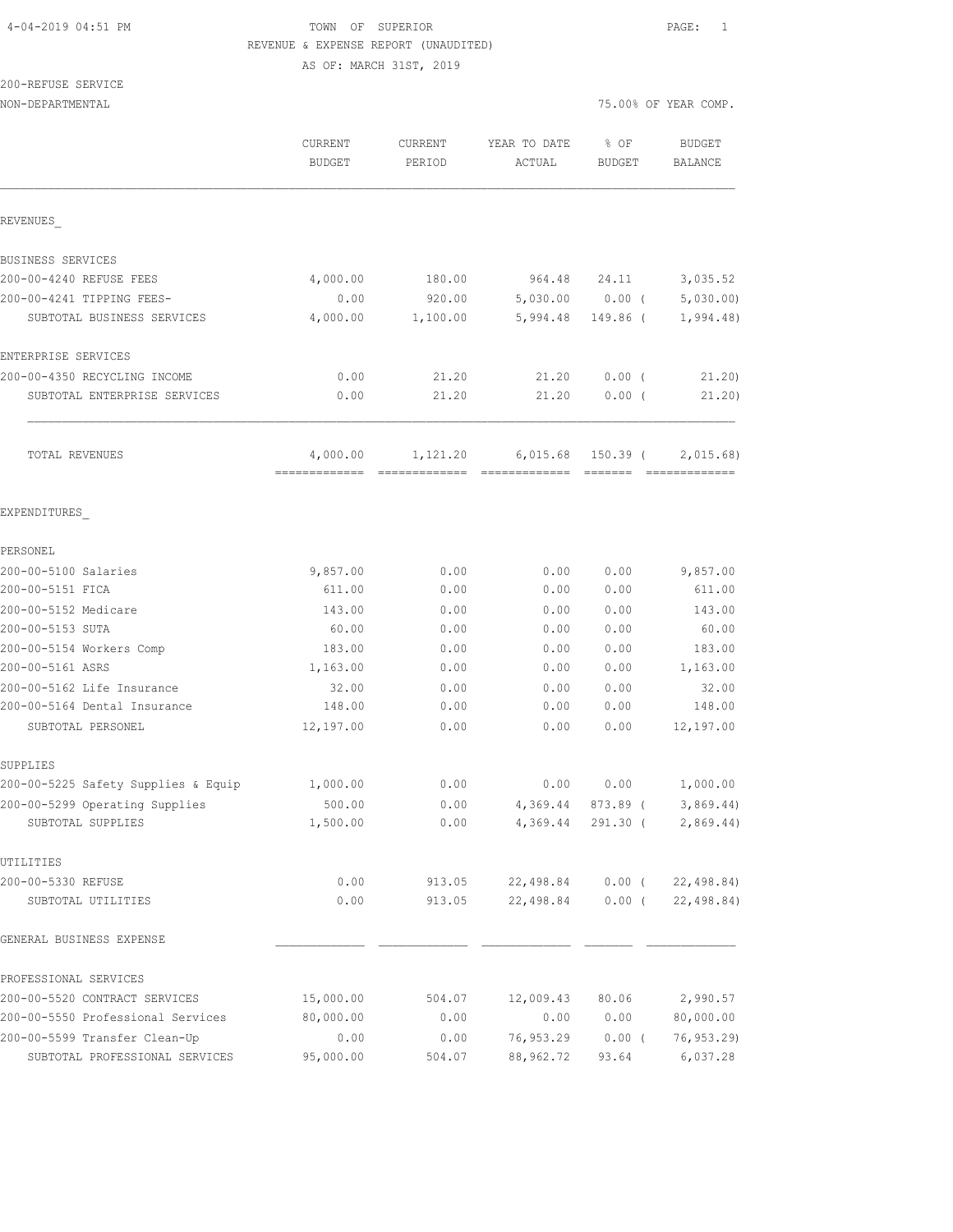# 4-04-2019 04:51 PM TOWN OF SUPERIOR PAGE: 2 REVENUE & EXPENSE REPORT (UNAUDITED)

AS OF: MARCH 31ST, 2019

# 200-REFUSE SERVICE

|                                    | CURRENT<br>BUDGET         | <b>CURRENT</b><br>PERIOD | YEAR TO DATE<br>ACTUAL | % OF<br><b>BUDGET</b> | BUDGET<br><b>BALANCE</b> |
|------------------------------------|---------------------------|--------------------------|------------------------|-----------------------|--------------------------|
|                                    |                           |                          |                        |                       |                          |
| REPAIR/MAINTENANCE                 |                           |                          |                        |                       |                          |
| 200-00-5640 Auto Truck Repair      | 1,000.00                  | 0.00                     | 395.83                 | 39.58                 | 604.17                   |
| 200-00-5641 Gas & Oil              | 2,000.00                  | 0.00                     | 0.00                   | 0.00                  | 2,000.00                 |
| SUBTOTAL REPAIR/MAINTENANCE        | 3,000.00                  | 0.00                     | 395.83                 | 13.19                 | 2,604.17                 |
| CAPITAL OUTLAY                     |                           |                          |                        |                       |                          |
| DEBT SERVICE                       |                           |                          |                        |                       |                          |
| TOTAL EXPENDITURES                 | 111,697.00                | 1,417.12                 | 116,226.83 104.06 (    |                       | 4,529.83)                |
| REVENUES OVER/(UNDER) EXPENDITURES | 107,697,00(<br>$\sqrt{2}$ | $295.92$ ) (             | 110, 211.15)           |                       | 2,514.15                 |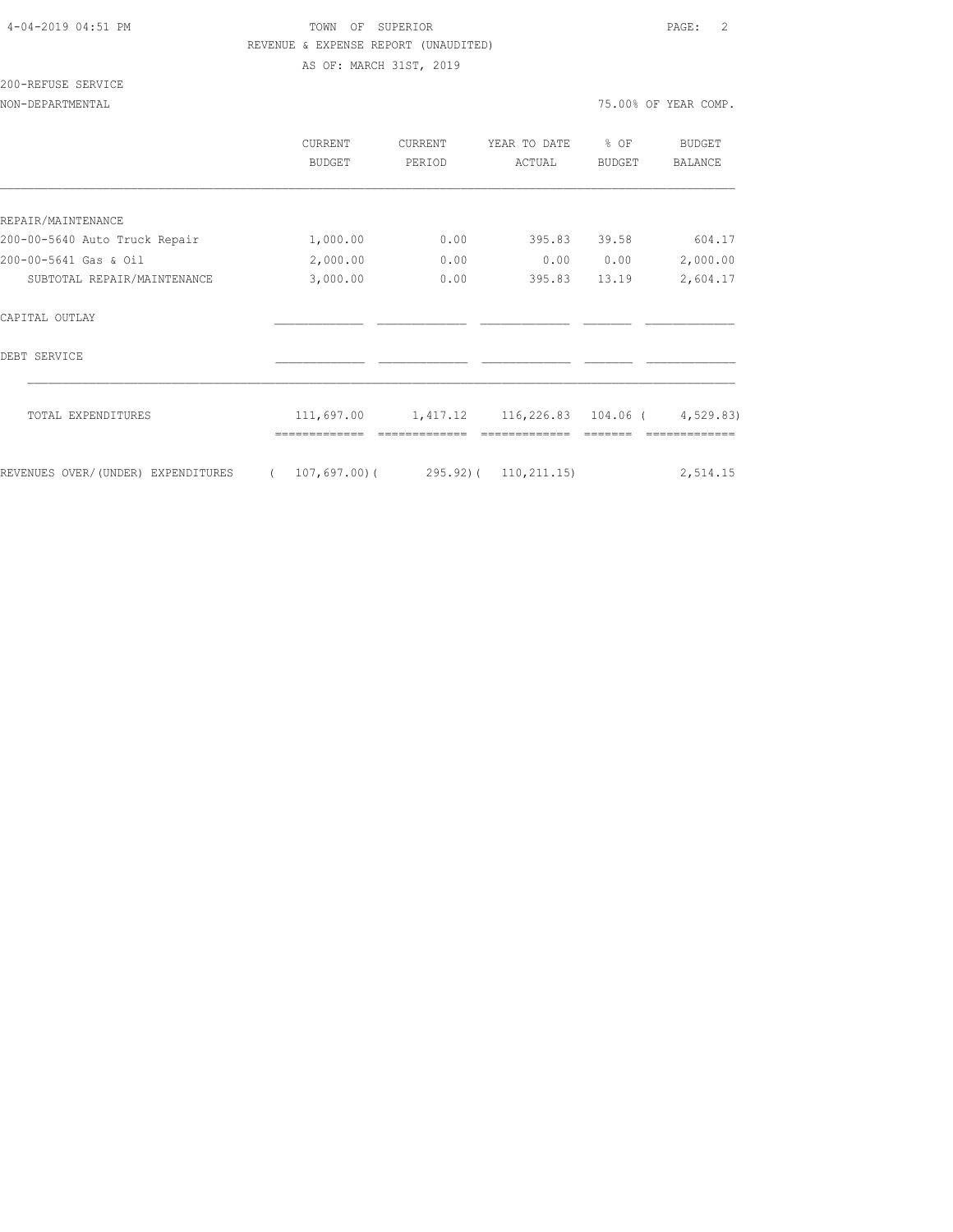| 4-04-2019 04:51 PM |  |
|--------------------|--|
|                    |  |

## TOWN OF SUPERIOR **PAGE:** 3 REVENUE & EXPENSE REPORT (UNAUDITED) AS OF: MARCH 31ST, 2019

200-REFUSE SERVICE

75.00% OF YEAR COMP.

|                                    | CURRENT<br><b>BUDGET</b> | CURRENT<br>PERIOD | YEAR TO DATE<br>ACTUAL | % OF<br>BUDGET | <b>BUDGET</b><br>BALANCE |
|------------------------------------|--------------------------|-------------------|------------------------|----------------|--------------------------|
|                                    |                          |                   |                        |                |                          |
| FUND TOTAL REVENUES                | 4,000.00                 | 1,121.20          | 6,015.68               | 150.39 (       | 2,015.68                 |
| FUND TOTAL EXPENDITURES            | 111,697.00               | 1,417.12          | 116,226.83             | $104.06$ (     | 4, 529.83                |
| REVENUES OVER/(UNDER) EXPENDITURES | $107,697,00)$ (          | $295.92$ ) (      | 110, 211, 15)          |                | 2,514.15                 |
|                                    |                          |                   |                        |                |                          |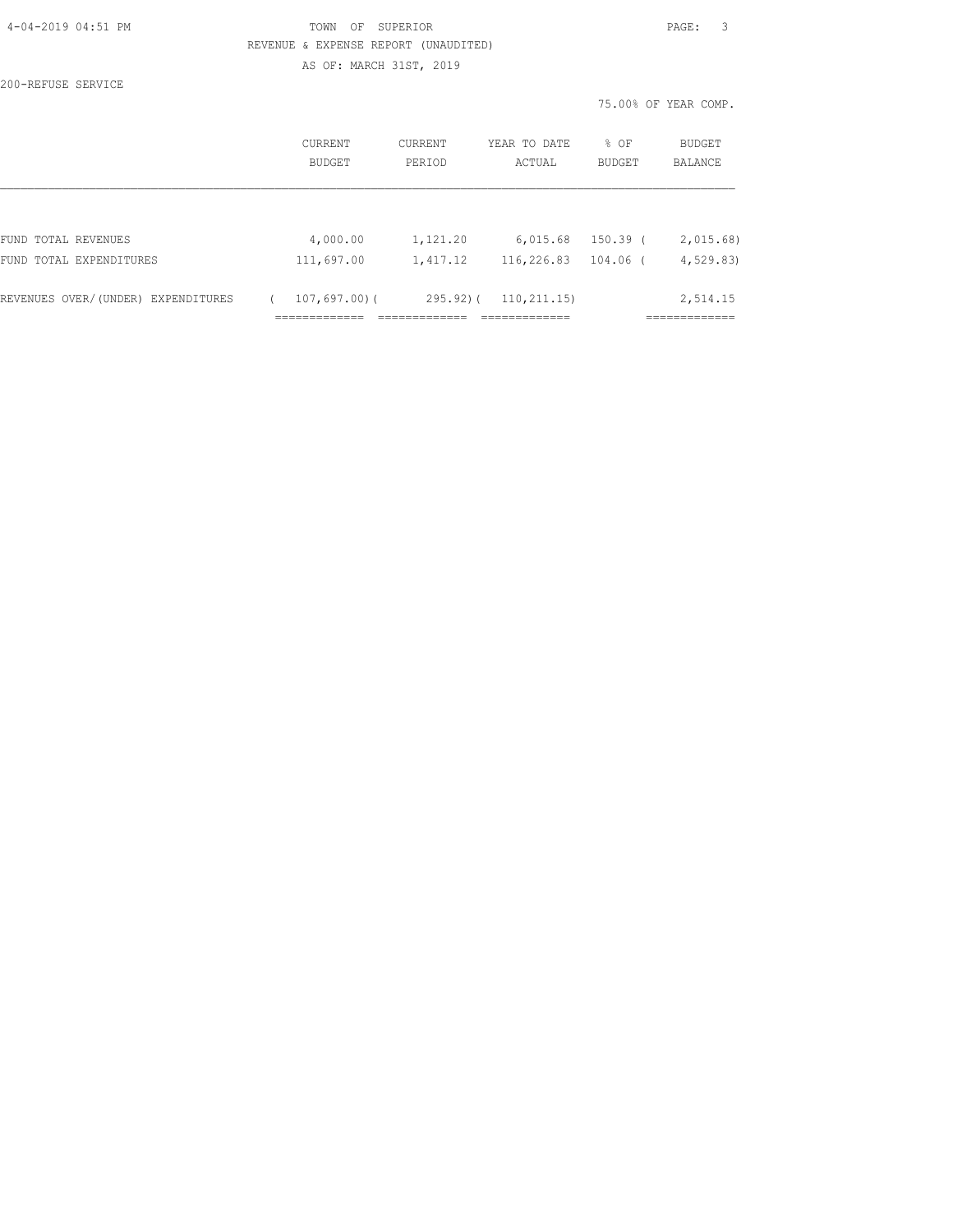| 4-04-2019 04:51 PM |  |  |
|--------------------|--|--|
|--------------------|--|--|

### TOWN OF SUPERIOR **PAGE:** 1 REVENUE & EXPENSE REPORT (UNAUDITED) AS OF: MARCH 31ST, 2019

210-SEWER

NON-DEPARTMENTAL 75.00% OF YEAR COMP.

|                                                                    | CURRENT<br><b>BUDGET</b>   | CURRENT<br>PERIOD | YEAR TO DATE<br>ACTUAL | % OF<br>BUDGET | <b>BUDGET</b><br>BALANCE |
|--------------------------------------------------------------------|----------------------------|-------------------|------------------------|----------------|--------------------------|
| REVENUES                                                           |                            |                   |                        |                |                          |
| <b>TAXES</b>                                                       |                            |                   |                        |                |                          |
| BUSINESS SERVICES                                                  |                            |                   |                        |                |                          |
| 210-00-4240 SEWER FEES                                             | 380,000.00                 | 31,313.00         | 233,909.06 61.56       |                | 146,090.94               |
| 210-00-4250 PENALTIES                                              | 0.00                       | 1,425.00          | 13,135.00 0.00 (       |                | 13, 135.00)              |
| SUBTOTAL BUSINESS SERVICES                                         | 380,000.00                 | 32,738.00         | 247,044.06             | 65.01          | 132,955.94               |
| GRANTS                                                             |                            |                   |                        |                |                          |
| CONTINGENCY                                                        |                            |                   |                        |                |                          |
| TOTAL REVENUES                                                     | 380,000.00<br>============ | 32,738.00         | 247,044.06             | 65.01          | 132,955.94               |
| EXPENDITURES                                                       |                            |                   |                        |                |                          |
| PERSONEL                                                           |                            |                   |                        |                |                          |
| 210-00-5100 SALARIES                                               | 75,917.00                  | 5,247.68          | 49,993.67 65.85        |                | 25, 923.33               |
| 210-00-5101 OVERTIME                                               | 5,000.00                   | 589.85            | 5,676.90               | $113.54$ (     | 676.90)                  |
| 210-00-5151 FICA                                                   | 4,429.00                   | 356.60            | 3,403.56               | 76.85          | 1,025.44                 |
| 210-00-5152 MEDICARE                                               | 1,036.00                   | 83.40             | 795.98                 | 76.83          | 240.02                   |
| 210-00-5153 STATE UNEMPLOYMENT                                     | 306.00                     | 19.57             | 124.93                 | 40.83          | 181.07                   |
| 210-00-5154 WORKERS COMP INSURANCE                                 | 3,567.00                   | 0.00              | 2,474.73               | 69.38          | 1,092.27                 |
| 210-00-5161 ARIZONA STATE RETIREMENT<br>210-00-5162 LIFE INSURANCE | 8,430.00<br>165.00         | 688.83            | 6, 569.13              | 77.93          | 1,860.87                 |
| 210-00-5163 HEALTH INSURANCE                                       |                            | 13.40             | 148.50                 | 90.00          | 16.50                    |
| 210-00-5164 DENTAL INSURANCE                                       | 14,413.00<br>758.00        | 1,272.10<br>61.62 | 10,176.80<br>616.20    | 70.61<br>81.29 | 4,236.20<br>141.80       |
| SUBTOTAL PERSONEL                                                  | 114,021.00                 | 8,333.05          | 79,980.40              | 70.15          | 34,040.60                |
| SUPPLIES                                                           |                            |                   |                        |                |                          |
| 210-00-5210 OFFICE SUPPLIES                                        | 2,000.00                   | 0.00              | 0.00                   | 0.00           | 2,000.00                 |
| 210-00-5230 SANITATION SUPPLIES                                    | 0.00                       | 0.00              | 1,370.75               | $0.00$ (       | 1,370.75                 |
| 210-00-5240 CHEMICAL SUPPLIES                                      | 15,146.00                  | 578.03            | 10, 316.83             | 68.12          | 4,829.17                 |
| 210-00-5299 OPERATING SUPPLIES                                     | 30,000.00                  | 75.00             | 2,217.90               | 7.39           | 27,782.10                |
| SUBTOTAL SUPPLIES                                                  | 47,146.00                  | 653.03            | 13,905.48              | 29.49          | 33, 240.52               |
| UTILITIES                                                          |                            |                   |                        |                |                          |
| 210-00-5310 ELECTRICITY                                            | 59,202.00                  | 4,889.28          | 45,547.81              | 76.94          | 13,654.19                |
| 210-00-5350 TELEPHONE                                              | 1,158.00                   | 92.43             | 874.64                 | 75.53          | 283.36                   |
| 210-00-5360 WATER                                                  | 3,000.00                   | 254.45            | 2,137.63               | 71.25          | 862.37                   |
| 210-00-5380 SECURITY                                               | 500.00                     | 25.00             | 225.00                 | 45.00          | 275.00                   |
| SUBTOTAL UTILITIES                                                 | 63,860.00                  | 5,261.16          | 48,785.08              | 76.39          | 15,074.92                |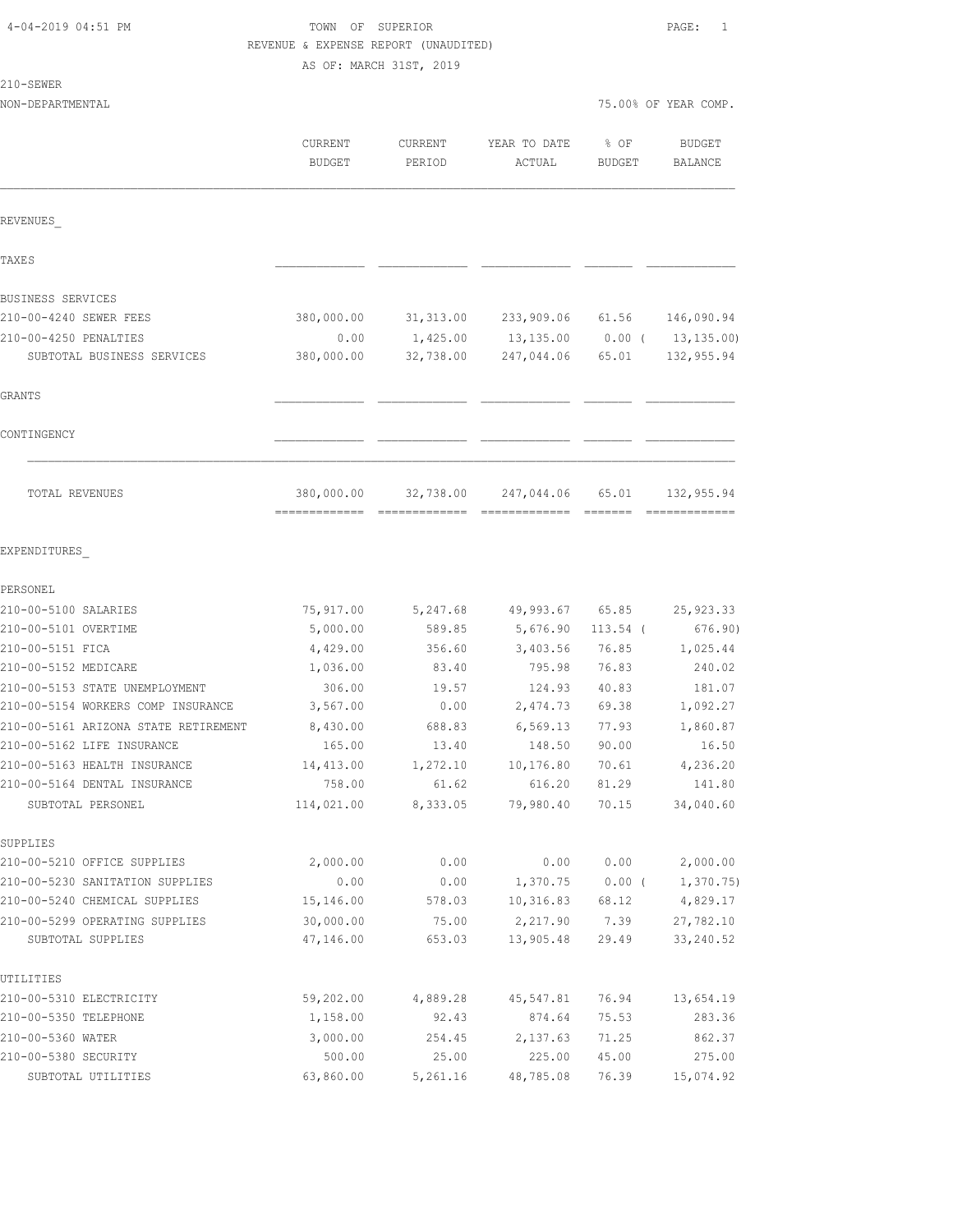## 4-04-2019 04:51 PM TOWN OF SUPERIOR PAGE: 2 REVENUE & EXPENSE REPORT (UNAUDITED) AS OF: MARCH 31ST, 2019

210-SEWER

| NON-DEPARTMENTAL                               |                   |                          |                            | 75.00% OF YEAR COMP.  |                          |  |
|------------------------------------------------|-------------------|--------------------------|----------------------------|-----------------------|--------------------------|--|
|                                                | CURRENT<br>BUDGET | <b>CURRENT</b><br>PERIOD | YEAR TO DATE<br>ACTUAL     | % OF<br><b>BUDGET</b> | <b>BUDGET</b><br>BALANCE |  |
| GENERAL BUSINESS EXPENSE                       |                   |                          |                            |                       |                          |  |
| 210-00-5420 DUES & SUBSCRIPTIONS               | 5,000.00          | 2,500.00                 | 5,281.70                   | $105.63$ (            | 281.70)                  |  |
| 210-00-5425 CONFERENCES & TRAINING             | 2,000.00          | 0.00                     | 194.94                     | 9.75                  | 1,805.06                 |  |
| 210-00-5450 UNIFORMS                           | 659.00            | 65.57                    | 571.62                     | 86.74                 | 87.38                    |  |
| 210-00-5471 AUDIT                              | 1,545.00          | 0.00                     | 1,536.36                   | 99.44                 | 8.64                     |  |
| 210-00-5480 GENERAL INSURANCE                  | 12,820.00         | 3,388.62                 | 10,252.49                  | 79.97                 | 2,567.51                 |  |
| 210-00-5491 Credit Card Fees                   | 5,000.00          | 0.00                     | 0.00                       | 0.00                  | 5,000.00                 |  |
| 210-00-5492 BAD DEBT EXPENSE                   | 15,000.00         | 0.00                     | 0.00                       | 0.00                  | 15,000.00                |  |
| SUBTOTAL GENERAL BUSINESS EXPENSE              | 42,024.00         | 5,954.19                 | 17,837.11                  | 42.45                 | 24,186.89                |  |
| PROFESSIONAL SERVICES                          |                   |                          |                            |                       |                          |  |
| 210-00-5550 OTHER PROFESSIONAL SERVICE         | 73,161.00         | 681.55                   | 100,672.67                 | 137.60 (              | 27, 511.67)              |  |
| 210-00-5551 COLLECTIONS                        | 0.00              | 85.00                    | 5, 315.55                  | $0.00$ (              | 5,315.55                 |  |
| 210-00-5580 SLUDGE REMOVAL                     | 9,000.00          | 0.00                     | 827.07                     | 9.19                  | 8,172.93                 |  |
| 210-00-5581 BACKFLOW TESTING                   | 1,439.00          | 0.00                     | 500.00                     | 34.75                 | 939.00                   |  |
| SUBTOTAL PROFESSIONAL SERVICES                 | 83,600.00         | 766.55                   | 107,315.29                 | 128.37 <sup>0</sup>   | 23,715.29)               |  |
| REPAIR/MAINTENANCE                             |                   |                          |                            |                       |                          |  |
| 210-00-5640 AUTO & TRUCK REPAIRS               | 2,000.00          | 0.00                     | 626.16                     | 31.31                 | 1,373.84                 |  |
| 210-00-5641 GAS & OIL                          | 3,000.00          | 50.32                    | 894.75                     | 29.83                 | 2,105.25                 |  |
| 210-00-5642 TIRES & TUBES                      | 1,000.00          | 0.00                     | 0.00                       | 0.00                  | 1,000.00                 |  |
| 210-00-5650 OTHER EQUIPMENT REPAIRS            | 8,085.00          | 0.00                     | 168.16                     | 2.08                  | 7,916.84                 |  |
| SUBTOTAL REPAIR/MAINTENANCE                    | 14,085.00         | 50.32                    | 1,689.07                   | 11.99                 | 12,395.93                |  |
| CAPITAL OUTLAY                                 |                   |                          |                            |                       |                          |  |
| 210-00-5710 BUILDING                           | 500.00            | 0.00                     | 0.00                       | 0.00                  | 500.00                   |  |
| 210-00-5750 OTHER EOUIP/SMALL TOOLS            | 8,151.00          | 0.00                     | 60.18                      | 0.74                  | 8,090.82                 |  |
| 210-00-5760 R&M WELLS & PUMPS                  | 0.00              | 0.00                     | 6,771.28                   | $0.00$ (              | 6,771.28                 |  |
| SUBTOTAL CAPITAL OUTLAY                        | 8,651.00          | 0.00                     | 6,831.46                   | 78.97                 | 1,819.54                 |  |
| NON-OPERATING                                  |                   |                          |                            |                       |                          |  |
| DEBT SERVICE                                   |                   |                          |                            |                       |                          |  |
| 210-00-5999 CONTINGENCY                        | 129,538.00        | 0.00                     | 0.00                       | 0.00                  | 129,538.00               |  |
| SUBTOTAL DEBT SERVICE                          | 129,538.00        | 0.00                     | 0.00                       | 0.00                  | 129,538.00               |  |
| TOTAL EXPENDITURES                             | 502,925.00        |                          | 21,018.30 276,343.89 54.95 |                       | 226,581.11               |  |
| REVENUES OVER/(UNDER) EXPENDITURES<br>$\left($ | 122, 925.00       | 11,719.70 (              | 29, 299.83)                | $\left($              | 93,625.17)               |  |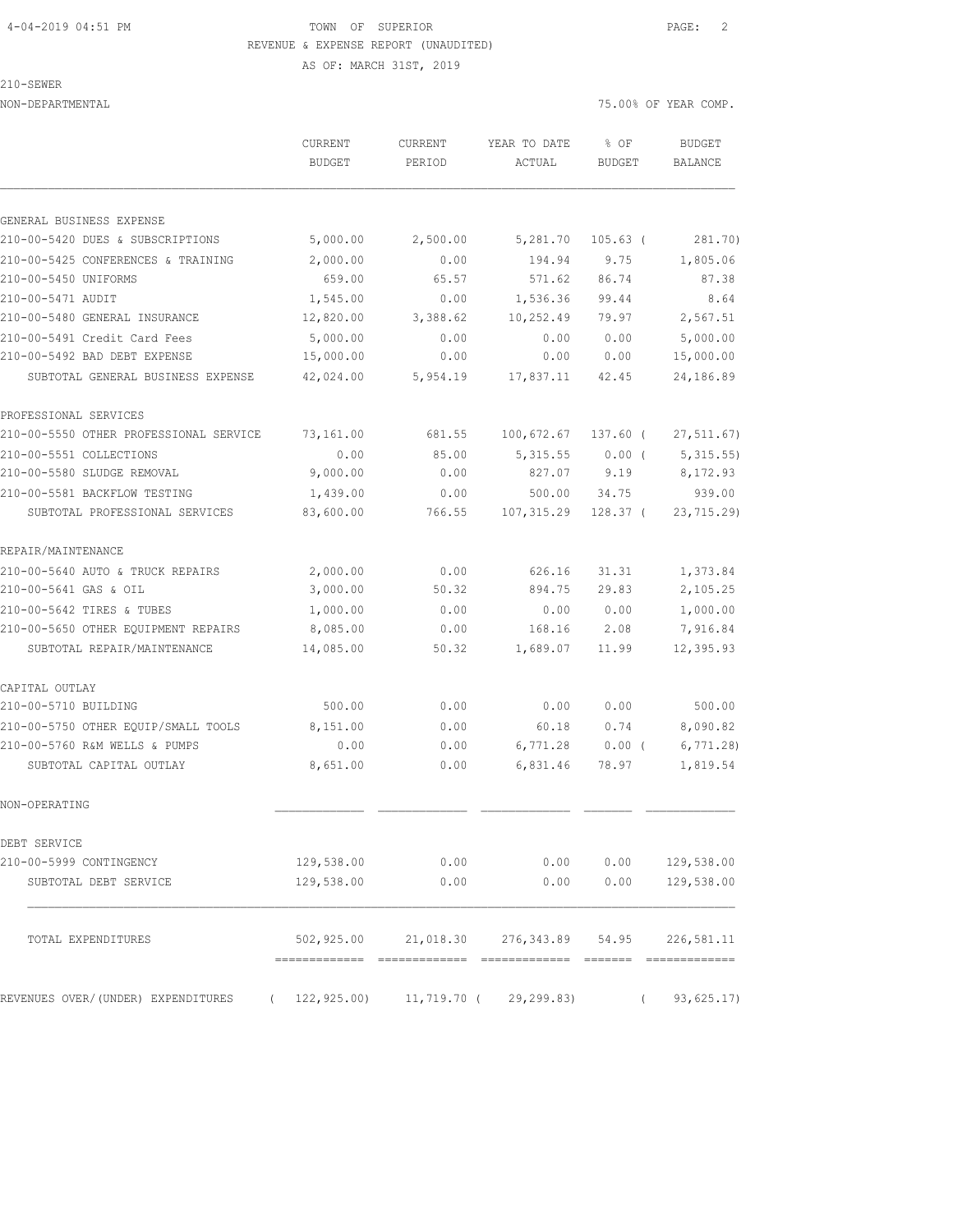## 4-04-2019 04:51 PM TOWN OF SUPERIOR PAGE: 3 REVENUE & EXPENSE REPORT (UNAUDITED)

AS OF: MARCH 31ST, 2019

210-SEWER

75.00% OF YEAR COMP.

| <b>CURRENT</b><br>BUDGET | CURRENT<br>PERIOD             | YEAR TO DATE<br>ACTUAL                      | % OF<br>BUDGET | <b>BUDGET</b><br>BALANCE                  |
|--------------------------|-------------------------------|---------------------------------------------|----------------|-------------------------------------------|
|                          |                               |                                             |                |                                           |
| 380,000.00               | 32,738.00                     | 247,044.06                                  | 65.01          | 132,955.94                                |
| 502,925.00               | 21,018.30                     | 276, 343.89                                 | 54.95          | 226,581.11                                |
| 122,925.00)              | --------------<br>.           | 29,299.83)<br>_____________<br>------------ |                | 93,625.17<br>____________<br>------------ |
|                          | _____________<br>------------ |                                             | 11,719.70 (    |                                           |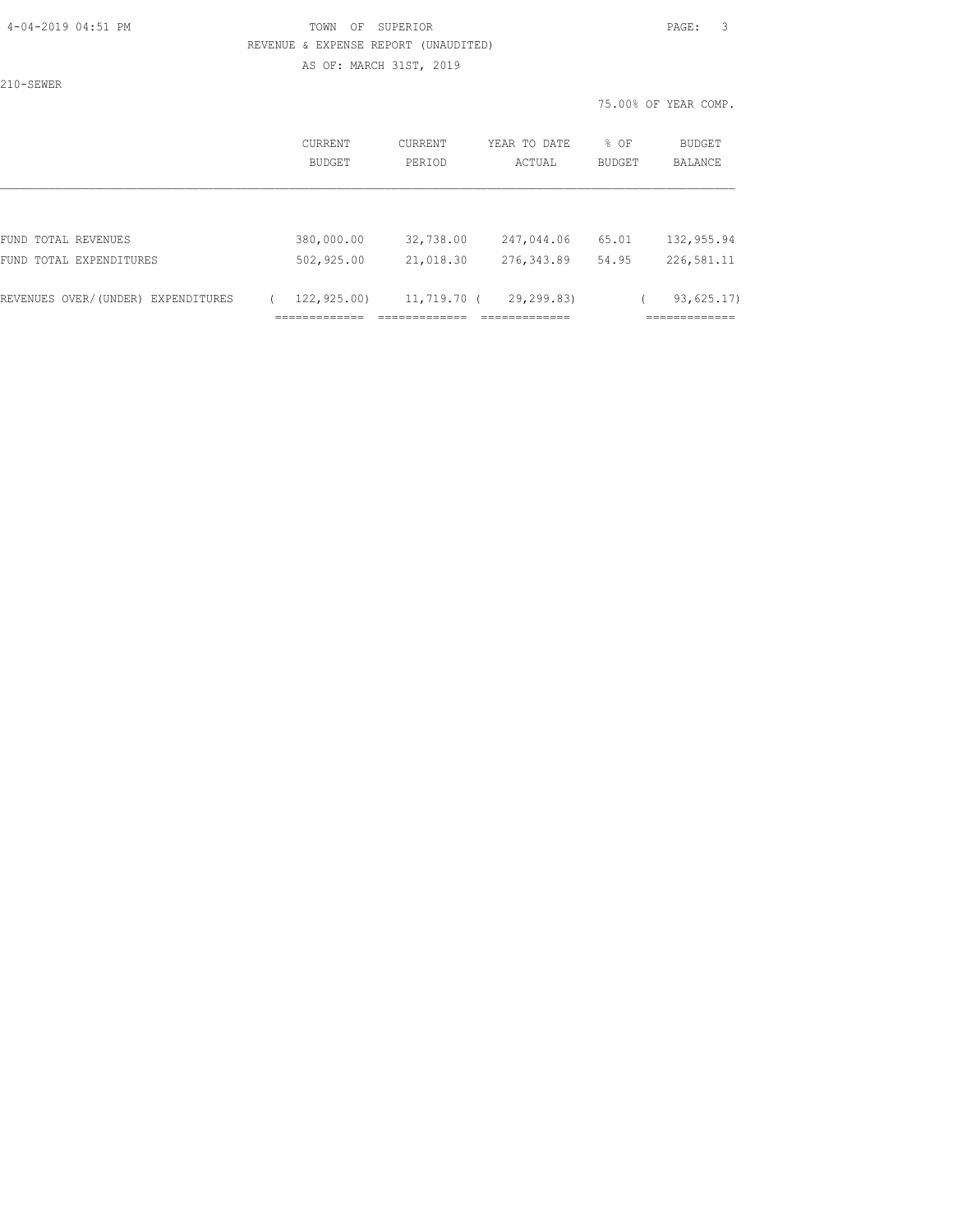## TOWN OF SUPERIOR **PAGE:** 1 REVENUE & EXPENSE REPORT (UNAUDITED)

|                                                   | AS OF: MARCH 31ST, 2019  |                     |                        |                       |                          |  |
|---------------------------------------------------|--------------------------|---------------------|------------------------|-----------------------|--------------------------|--|
| 220-AMBULANCE                                     |                          |                     |                        |                       |                          |  |
| NON-DEPARTMENTAL                                  |                          |                     |                        |                       | 75.00% OF YEAR COMP.     |  |
|                                                   | CURRENT<br><b>BUDGET</b> | CURRENT<br>PERIOD   | YEAR TO DATE<br>ACTUAL | % OF<br><b>BUDGET</b> | <b>BUDGET</b><br>BALANCE |  |
| REVENUES                                          |                          |                     |                        |                       |                          |  |
| <b>TAXES</b>                                      |                          |                     |                        |                       |                          |  |
| BUSINESS SERVICES                                 |                          |                     |                        |                       |                          |  |
| ENTERPRISE SERVICES                               |                          |                     |                        |                       |                          |  |
| 220-00-4310 AMBULANCE BILLINGS                    | 351,560.00               | 21,310.06           | 206, 154.57            | 58.64                 | 145, 405.43              |  |
| SUBTOTAL ENTERPRISE SERVICES                      | 351,560.00               | 21,310.06           | 206, 154.57            | 58.64                 | 145, 405.43              |  |
| CONTINGENCY                                       |                          |                     |                        |                       |                          |  |
| 220-00-4901 INTERFUND TRANSFER-AMBULANCE          | 297,067.00               | 0.00                | 0.00                   | 0.00                  | 297,067.00               |  |
| SUBTOTAL CONTINGENCY                              | 297,067.00               | 0.00                | 0.00                   | 0.00                  | 297,067.00               |  |
| TOTAL REVENUES                                    | 648,627.00               | 21,310.06           | 206, 154.57            | 31.78                 | 442, 472.43              |  |
| EXPENDITURES                                      |                          |                     |                        |                       |                          |  |
| PERSONEL                                          |                          |                     |                        |                       |                          |  |
| 220-00-5100 SALARIES                              | 238,619.00               | 17,584.65           | 160,821.45             | 67.40                 | 77,797.55                |  |
| 220-00-5101 OVERTIME                              | 30,000.00                | 2,490.15            | 16,007.75              | 53.36                 | 13,992.25                |  |
| 220-00-5151 FICA                                  | 15,030.00                | 1,244.64            | 10,985.01              | 73.09                 | 4,044.99                 |  |
| 220-00-5152 MEDICARE                              | 3,515.00                 | 291.08              | 2,569.04               | 73.09                 | 945.96                   |  |
| 220-00-5153 STATE UNEMPLOYMENT                    | 1,610.00                 | 73.59               | 777.72                 | 48.31                 | 832.28                   |  |
| 220-00-5154 WORKERS COMP INSURANCE                | 11,355.00                | 0.00                | 10,833.73              | 95.41                 | 521.27                   |  |
| 220-00-5160 PUBLIC SAFETY RETIREMENT              | 29,399.00                | 1,554.57            | 17,537.15              | 59.65                 | 11,861.85                |  |
| 220-00-5162 LIFE INSURANCE                        | 418.00                   | 32.16               | 300.16                 | 71.81                 | 117.84                   |  |
| 220-00-5163 HEALTH INSURANCE                      | 20,178.00                | 2,544.20            | 17,292.55              | 85.70                 | 2,885.45                 |  |
| 220-00-5164 DENTAL INSURANCE<br>SUBTOTAL PERSONEL | 1,923.00<br>352,047.00   | 147.88<br>25,962.92 | 764.08<br>237,888.64   | 39.73<br>67.57        | 1,158.92<br>114, 158.36  |  |
| SUPPLIES                                          |                          |                     |                        |                       |                          |  |
| 220-00-5220 MEDICAL SUPPLIES                      | 14,500.00                | 2,409.49            | 9,952.04               | 68.63                 | 4,547.96                 |  |
| SUBTOTAL SUPPLIES                                 | 14,500.00                | 2,409.49            | 9,952.04               | 68.63                 | 4,547.96                 |  |
| UTILITIES                                         |                          |                     |                        |                       |                          |  |
| 220-00-5310 ELECTRICITY                           | 2,783.00                 | 184.85              | 2,140.07               | 76.90                 | 642.93                   |  |
| 220-00-5350 TELEPHONE                             | 1,804.00                 | 110.74              | 1,128.09               | 62.53                 | 675.91                   |  |
| 220-00-5360 WATER                                 | 900.00                   | 81.51               | 774.58                 | 86.06                 | 125.42                   |  |
| SUBTOTAL UTILITIES                                | 5,487.00                 | 377.10              | 4,042.74               | 73.68                 | 1,444.26                 |  |
| GENERAL BUSINESS EXPENSE                          |                          |                     |                        |                       |                          |  |
| 220-00-5410 ADVERTISING                           | 0.00                     | 0.00                | 62.50                  | $0.00$ (              | 62.50)                   |  |
| 220-00-5420 DUES & SUBSCRIPTIONS                  | 811.00                   | 0.00                | 150.00                 | 18.50                 | 661.00                   |  |

220-00-5471 AUDIT 0.00 0.00 1,536.37 0.00 ( 1,536.37) 220-00-5480 GENERAL INSURANCE 6,410.00 1,694.32 5,126.27 79.97 1,283.73 SUBTOTAL GENERAL BUSINESS EXPENSE 7,221.00 1,694.32 6,875.14 95.21 345.86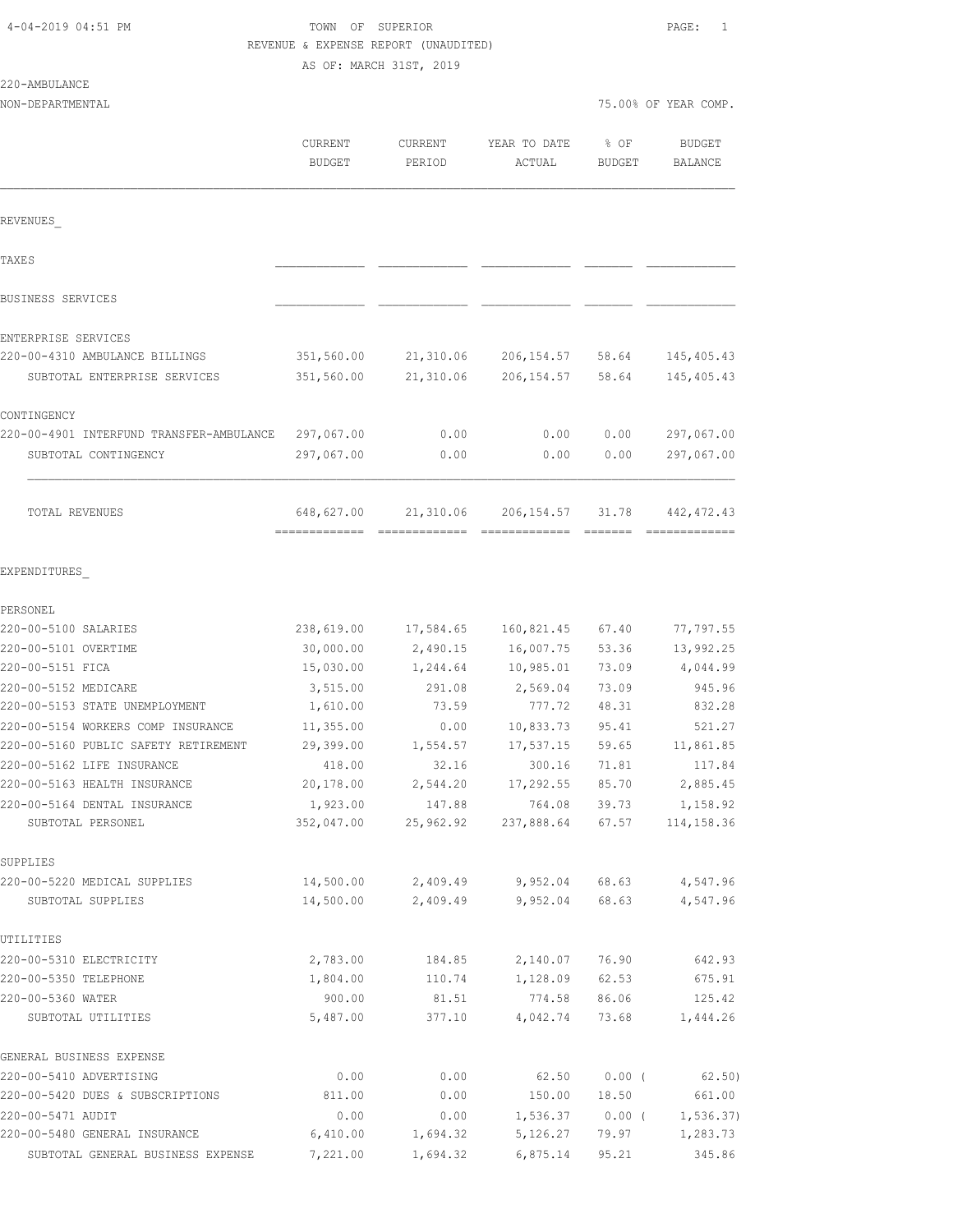#### 4-04-2019 04:51 PM TOWN OF SUPERIOR PAGE: 2 REVENUE & EXPENSE REPORT (UNAUDITED) AS OF: MARCH 31ST, 2019

220-AMBULANCE

NON-DEPARTMENTAL 75.00% OF YEAR COMP.

|                                        | <b>CURRENT</b><br>BUDGET | <b>CURRENT</b><br>PERIOD | YEAR TO DATE % OF<br>ACTUAL                      | BUDGET | <b>BUDGET</b><br><b>BALANCE</b> |
|----------------------------------------|--------------------------|--------------------------|--------------------------------------------------|--------|---------------------------------|
|                                        |                          |                          |                                                  |        |                                 |
| PROFESSIONAL SERVICES                  |                          |                          |                                                  |        |                                 |
| 220-00-5520 CONTRACTUAL SERVICES       | 24,000.00                |                          | 1,886.13    16,845.11    70.19                   |        | 7,154.89                        |
| 220-00-5550 OTHER PROFESSIONAL SERVICE | 10,080.00                | 0.00                     |                                                  |        | 523.69 5.20 9,556.31            |
| SUBTOTAL PROFESSIONAL SERVICES         | 34,080.00                |                          | 1,886.13 17,368.80 50.96                         |        | 16,711.20                       |
| REPAIR/MAINTENANCE                     |                          |                          |                                                  |        |                                 |
| 220-00-5641 GAS & OIL                  |                          |                          | 8,278.00 1,015.37 7,340.47 88.67                 |        | 937.53                          |
| SUBTOTAL REPAIR/MAINTENANCE            | 8,278.00                 | 1,015.37                 | 7,340.47 88.67                                   |        | 937.53                          |
| CAPITAL OUTLAY                         |                          |                          |                                                  |        |                                 |
| 220-00-5741 Audit                      | 1,545.00                 | 0.00                     | 0.00                                             | 0.00   | 1,545.00                        |
| SUBTOTAL CAPITAL OUTLAY                | 1,545.00                 | 0.00                     | 0.00                                             | 0.00   | 1,545.00                        |
| NON-OPERATING                          |                          |                          |                                                  |        |                                 |
| DEBT SERVICE                           |                          |                          |                                                  |        |                                 |
| TOTAL EXPENDITURES                     | =============            |                          | 423,158.00 33,345.33 283,467.83 66.99 139,690.17 |        |                                 |
| REVENUES OVER/(UNDER) EXPENDITURES     |                          |                          | $225,469.00$ ( $12,035.27$ ) ( 77,313.26)        |        | 302,782.26                      |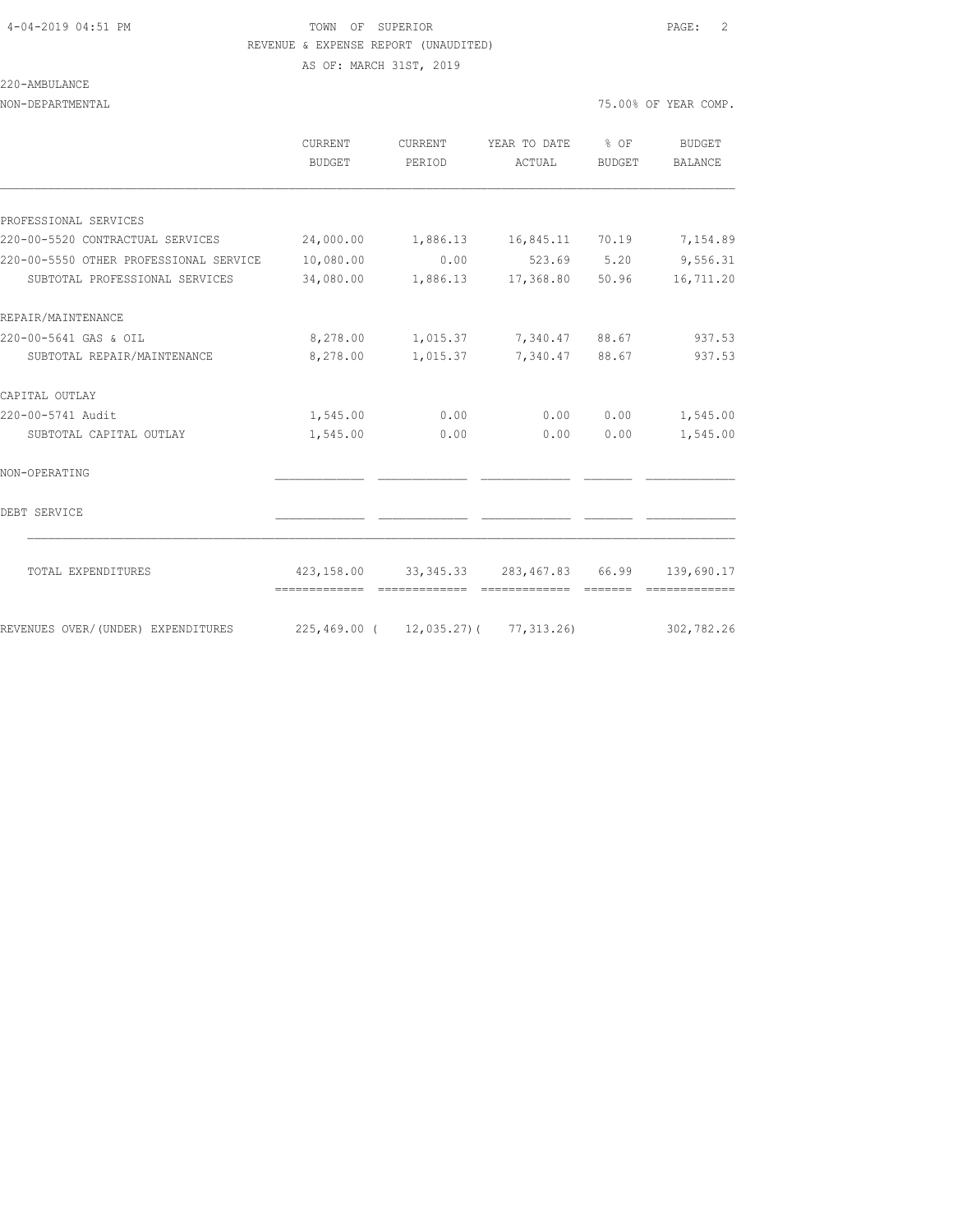#### 4-04-2019 04:51 PM TOWN OF SUPERIOR PAGE: 3 REVENUE & EXPENSE REPORT (UNAUDITED) AS OF: MARCH 31ST, 2019

220-AMBULANCE

75.00% OF YEAR COMP.

|                                    | CURRENT<br><b>BUDGET</b> | CURRENT<br>PERIOD | YEAR TO DATE<br>ACTUAL | % OF<br><b>BUDGET</b> | <b>BUDGET</b><br><b>BALANCE</b> |
|------------------------------------|--------------------------|-------------------|------------------------|-----------------------|---------------------------------|
|                                    |                          |                   |                        |                       |                                 |
| FUND TOTAL REVENUES                | 648,627.00               | 21,310.06         | 206, 154.57            | 31.78                 | 442, 472.43                     |
| FUND TOTAL EXPENDITURES            | 423,158.00               | 33, 345. 33       | 283, 467.83            | 66.99                 | 139,690.17                      |
|                                    |                          |                   |                        |                       |                                 |
| REVENUES OVER/(UNDER) EXPENDITURES | 225,469.00 (             | $12,035.27$ ) (   | 77, 313, 26)           |                       | 302,782.26                      |
|                                    |                          |                   |                        |                       |                                 |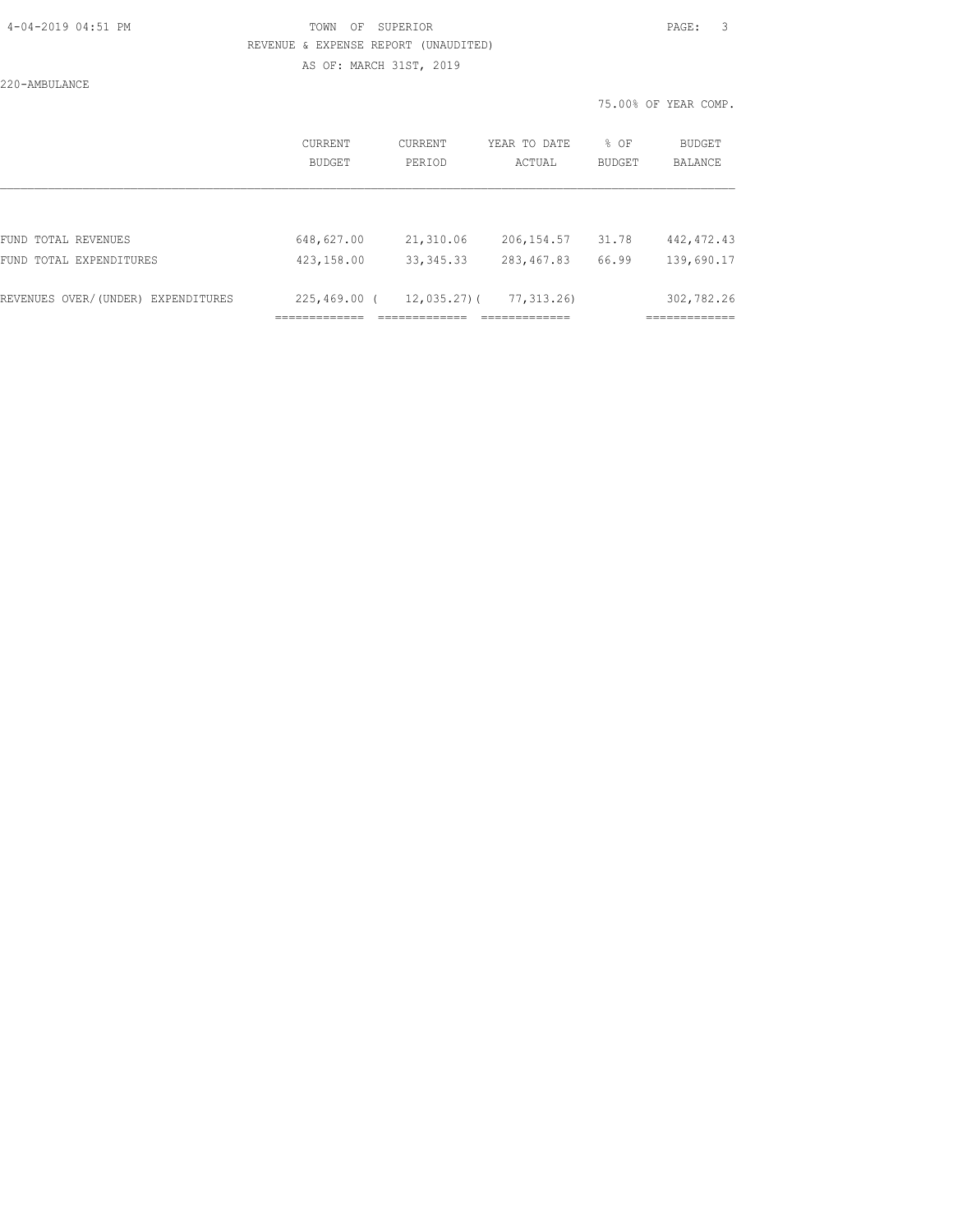## 4-04-2019 04:51 PM TOWN OF SUPERIOR PAGE: 1 REVENUE & EXPENSE REPORT (UNAUDITED) AS OF: MARCH 31ST, 2019

### 230-CEMETARY

| NON-DEPARTMENTAL                     |                   |                          |                        | 75.00% OF YEAR COMP. |                   |  |
|--------------------------------------|-------------------|--------------------------|------------------------|----------------------|-------------------|--|
|                                      | CURRENT<br>BUDGET | <b>CURRENT</b><br>PERIOD | YEAR TO DATE<br>ACTUAL | % OF<br>BUDGET       | BUDGET<br>BALANCE |  |
| REVENUES                             |                   |                          |                        |                      |                   |  |
| BUSINESS SERVICES                    |                   |                          |                        |                      |                   |  |
| 230-00-4220 CEMETARY WORK PERMITS    | 25,000.00         | 0.00                     | 0.00                   | 0.00                 | 25,000.00         |  |
| 230-00-4240 WEEKEND FEE              | 0.00              | 100.00                   | 1,700.00               | $0.00$ (             | 1,700.00)         |  |
| SUBTOTAL BUSINESS SERVICES           | 25,000.00         | 100.00                   | 1,700.00               | 6.80                 | 23,300.00         |  |
| ENTERPRISE SERVICES                  |                   |                          |                        |                      |                   |  |
| 230-00-4320 PLOT PURCHASE            | 0.00              | 1,600.00                 | 7,700.00               | $0.00$ (             | 7,700.00)         |  |
| 230-00-4321 OPEN/CLOSE               | 0.00              | 1,150.00                 | 8,400.00               | $0.00$ (             | 8,400.00)         |  |
| SUBTOTAL ENTERPRISE SERVICES         | 0.00              | 2,750.00                 | 16,100.00              | $0.00$ (             | 16, 100.00)       |  |
| CONTINGENCY                          |                   |                          |                        |                      |                   |  |
| TOTAL REVENUES                       | 25,000.00         | 2,850.00                 | 17,800.00              | 71.20                | 7,200.00          |  |
| EXPENDITURES                         |                   |                          |                        |                      |                   |  |
| PERSONEL                             |                   |                          |                        |                      |                   |  |
| 230-00-5100 SALARIES                 | 4,729.00          | 556.80                   | 5,247.73               | $110.97$ (           | 518.73)           |  |
| 230-00-5101 OVERTIME                 | 0.00              | 44.63                    | 236.85                 | $0.00$ (             | 236.85            |  |
| 230-00-5151 FICA                     | 293.00            | 37.29                    | 340.05                 | 116.06 (             | 47.05)            |  |
| 230-00-5152 MEDICARE                 | 69.00             | 8.72                     | 79.54                  | $115.28$ (           | 10.54)            |  |
| 230-00-5153 STATE UNEMPLOYMENT       | 22.00             | 3.51                     | 13.68                  | 62.18                | 8.32              |  |
| 230-00-5154 WORKERS COMP INSURANCE   | 17.00             | 0.00                     | 0.00                   | 0.00                 | 17.00             |  |
| 230-00-5161 ARIZONA STATE RETIREMENT | 558.00            | 60.77                    | 636.98                 | $114.15$ (           | 78.98)            |  |
| 230-00-5162 LIFE INSURANCE           | 12.00             | 0.00                     | 0.00                   | 0.00                 | 12.00             |  |
| 230-00-5164 DENTAL INSURANCE         | 55.00             | 0.00                     | 0.00                   | 0.00                 | 55.00             |  |
| SUBTOTAL PERSONEL                    | 5,755.00          | 711.72                   | 6,554.83               | $113.90$ (           | 799.83)           |  |
| SUPPLIES                             |                   |                          |                        |                      |                   |  |
| 230-00-5299 OPERATING SUPPLIES       | 1,000.00          | 0.00                     | 0.00                   | 0.00                 | 1,000.00          |  |
| SUBTOTAL SUPPLIES                    | 1,000.00          | 0.00                     | 0.00                   | 0.00                 | 1,000.00          |  |
| UTILITIES                            |                   |                          |                        |                      |                   |  |
| 230-00-5310 ELECTRICITY              | 601.00            | 57.39                    | 584.30                 | 97.22                | 16.70             |  |
| 230-00-5350 TELEPHONE                | 500.00            | 0.00                     | 0.00                   | 0.00                 | 500.00            |  |
| 230-00-5360 WATER                    | 700.00            | 30.30                    | 606.92                 | 86.70                | 93.08             |  |
| SUBTOTAL UTILITIES                   | 1,801.00          | 87.69                    | 1,191.22               | 66.14                | 609.78            |  |
|                                      |                   |                          |                        |                      |                   |  |

GENERAL BUSINESS EXPENSE \_\_\_\_\_\_\_\_\_\_\_\_\_ \_\_\_\_\_\_\_\_\_\_\_\_\_ \_\_\_\_\_\_\_\_\_\_\_\_\_ \_\_\_\_\_\_\_ \_\_\_\_\_\_\_\_\_\_\_\_\_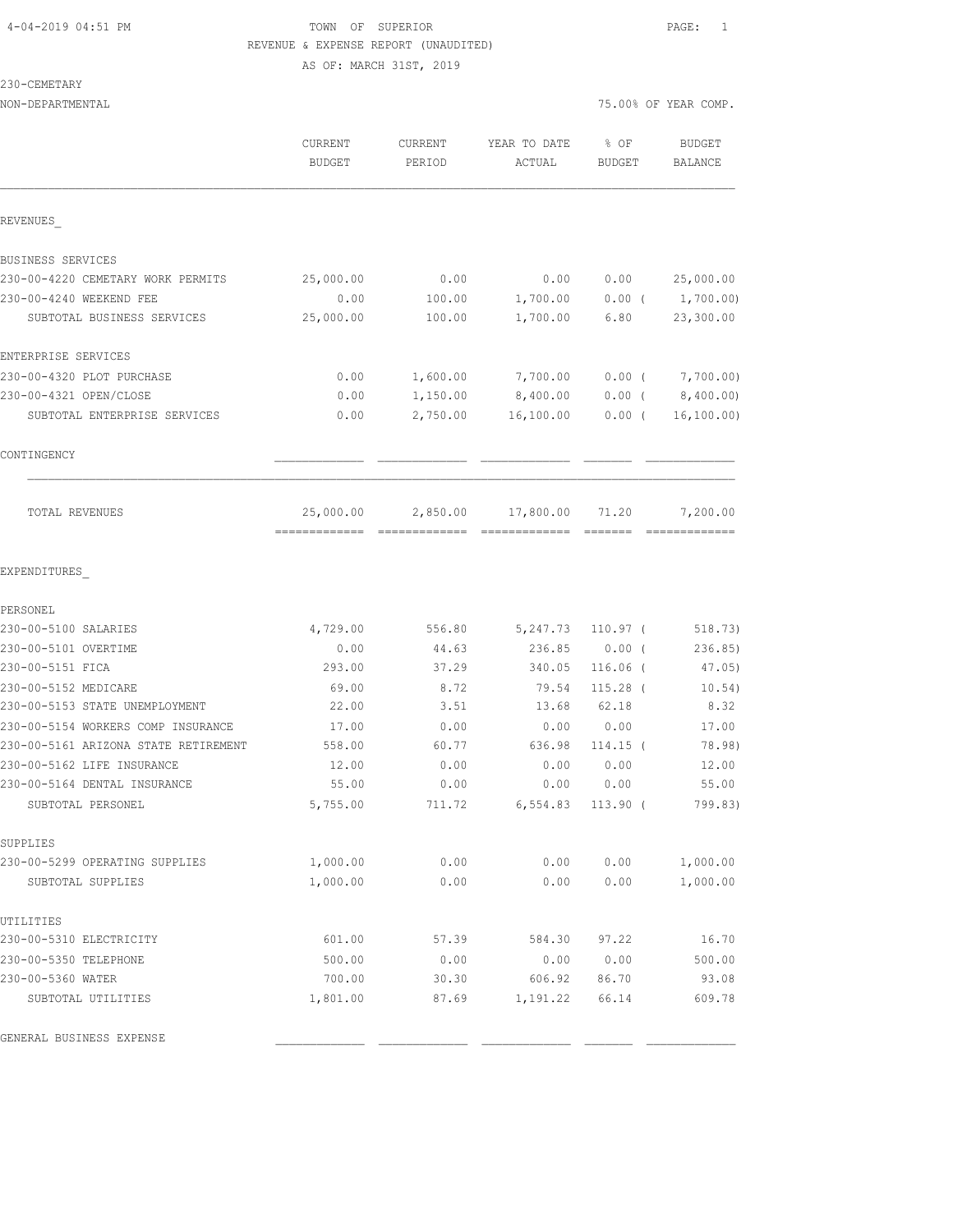#### 4-04-2019 04:51 PM TOWN OF SUPERIOR PAGE: 2 REVENUE & EXPENSE REPORT (UNAUDITED) AS OF: MARCH 31ST, 2019

#### 230-CEMETARY

NON-DEPARTMENTAL 75.00% OF YEAR COMP.

|                                                               | <b>CURRENT</b><br>BUDGET | CURRENT<br>PERIOD | YEAR TO DATE % OF<br>ACTUAL     | BUDGET        | <b>BUDGET</b><br>BALANCE |
|---------------------------------------------------------------|--------------------------|-------------------|---------------------------------|---------------|--------------------------|
| PROFESSIONAL SERVICES                                         |                          |                   |                                 |               |                          |
| REPAIR/MAINTENANCE                                            |                          |                   |                                 |               |                          |
| 230-00-5650 OTHER EQUIPMENT REPAIRS 4,620.00                  |                          | 0.00              | 0.00                            | 0.00          | 4,620.00                 |
| SUBTOTAL REPAIR/MAINTENANCE                                   | 4,620.00                 | 0.00              | 0.00                            | 0.00          | 4,620.00                 |
| CAPITAL OUTLAY                                                |                          |                   |                                 |               |                          |
| 230-00-5750 OTHER EQUIP/SMALL TOOLS                           | 0.00                     | 0.00              | 518.80 0.00 (                   |               | 518.80)                  |
| SUBTOTAL CAPITAL OUTLAY                                       | 0.00                     | 0.00              |                                 | 518.80 0.00 ( | 518.80)                  |
| NON-OPERATING                                                 |                          |                   |                                 |               |                          |
| DEBT SERVICE                                                  |                          |                   |                                 |               |                          |
| 230-00-5999 CONTINGENCY                                       | 6,671.00                 | 0.00              |                                 | 0.000000      | 6,671.00                 |
| SUBTOTAL DEBT SERVICE                                         | 6,671.00                 | 0.00              | 0.00                            | 0.00          | 6,671.00                 |
| TOTAL EXPENDITURES                                            |                          |                   | 19,847.00 799.41 8,264.85 41.64 |               | 11,582.15                |
|                                                               | =============            | -------------     | =============                   |               | --------------           |
| REVENUES OVER/(UNDER) EXPENDITURES 5,153.00 2,050.59 9,535.15 |                          |                   |                                 |               | (4, 382.15)              |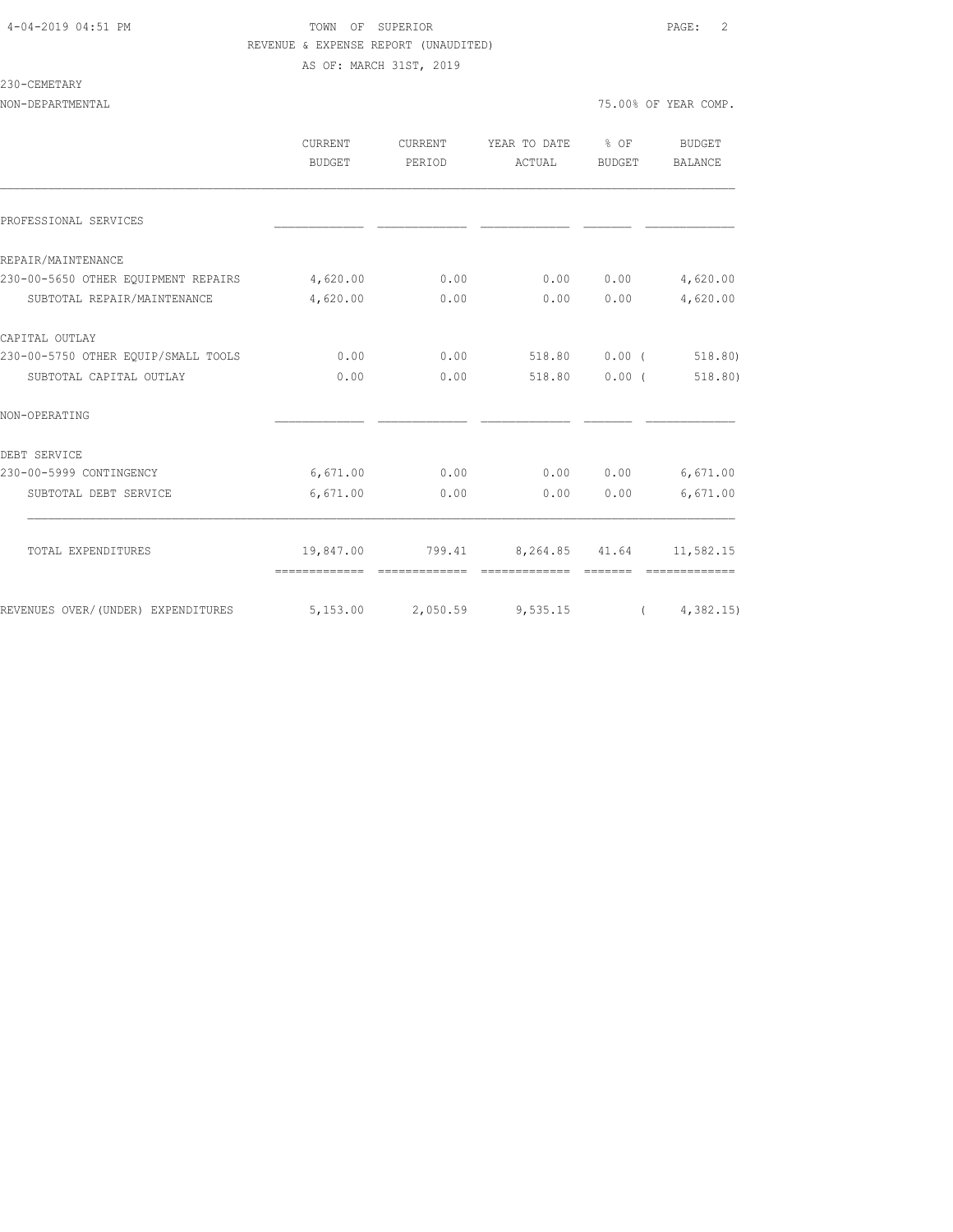#### 4-04-2019 04:51 PM TOWN OF SUPERIOR PAGE: 3 REVENUE & EXPENSE REPORT (UNAUDITED) AS OF: MARCH 31ST, 2019

230-CEMETARY

75.00% OF YEAR COMP.

|                                    | CURRENT<br><b>BUDGET</b> | CURRENT<br>PERIOD | YEAR TO DATE<br>ACTUAL | % OF<br><b>BUDGET</b> | BUDGET<br><b>BALANCE</b> |
|------------------------------------|--------------------------|-------------------|------------------------|-----------------------|--------------------------|
|                                    |                          |                   |                        |                       |                          |
| FUND TOTAL REVENUES                | 25,000.00                | 2,850.00          | 17,800.00              | 71.20                 | 7,200.00                 |
| FUND TOTAL EXPENDITURES            | 19,847.00                | 799.41            | 8,264.85               | 41.64                 | 11,582.15                |
| REVENUES OVER/(UNDER) EXPENDITURES | 5,153.00                 | 2,050.59          | 9,535.15               |                       | 4,382.15                 |
|                                    |                          |                   |                        |                       |                          |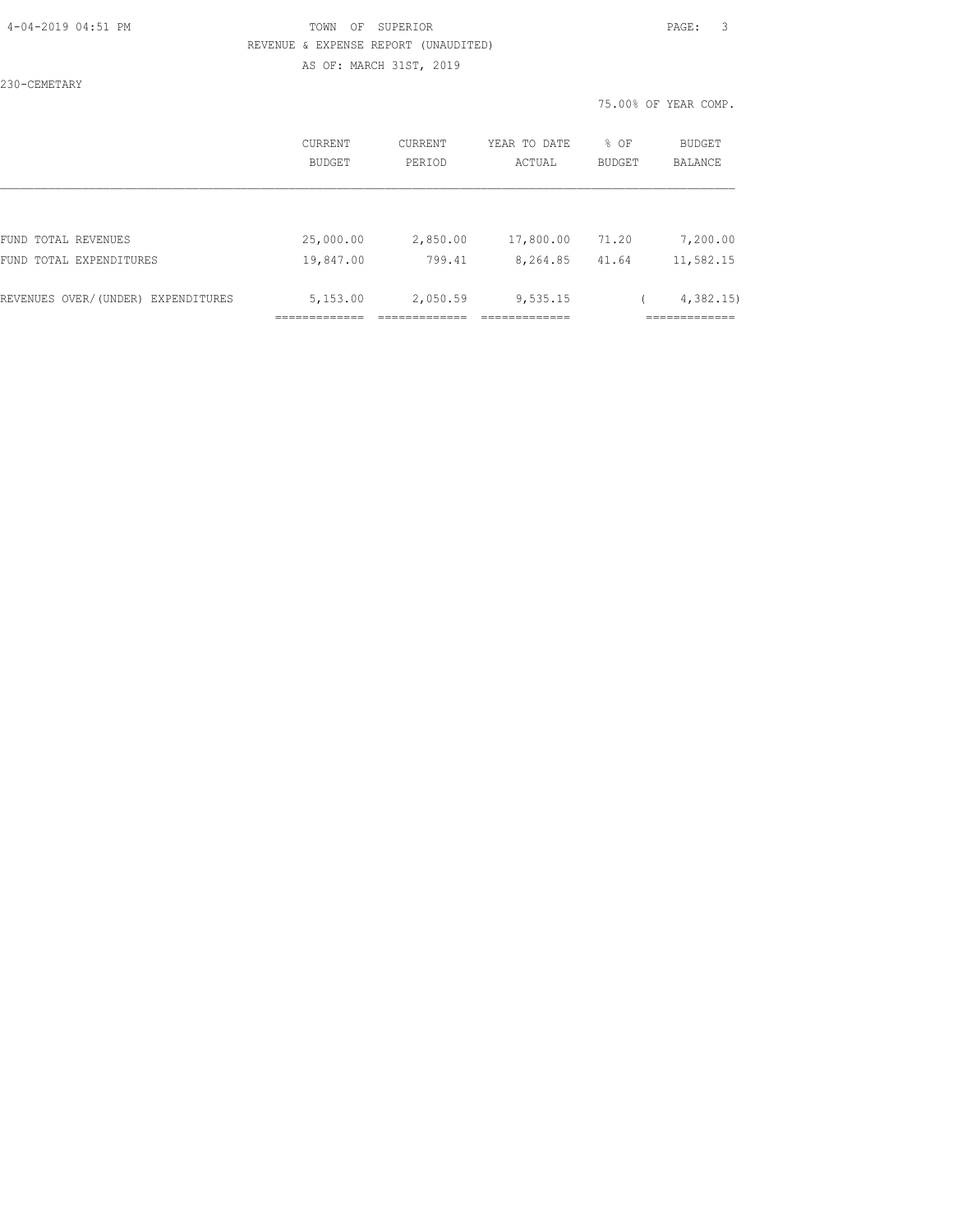| 4-04-2019 04:51 PM |  |  |
|--------------------|--|--|
|--------------------|--|--|

## TOWN OF SUPERIOR **PAGE:** 1 REVENUE & EXPENSE REPORT (UNAUDITED)

AS OF: MARCH 31ST, 2019

## 300-HIGHWAY USERS REVENUE

| NON-DEPARTMENTAL |  |
|------------------|--|
|------------------|--|

|                                                     | CURRENT<br><b>BUDGET</b> | CURRENT<br>PERIOD | YEAR TO DATE<br>ACTUAL | 8 OF<br><b>BUDGET</b>      | <b>RODGET</b><br>BALANCE                                                                                                                                                                                                                                                                                                                                                                                                                                                                             |
|-----------------------------------------------------|--------------------------|-------------------|------------------------|----------------------------|------------------------------------------------------------------------------------------------------------------------------------------------------------------------------------------------------------------------------------------------------------------------------------------------------------------------------------------------------------------------------------------------------------------------------------------------------------------------------------------------------|
| REVENUES                                            |                          |                   |                        |                            |                                                                                                                                                                                                                                                                                                                                                                                                                                                                                                      |
| TAXES                                               |                          |                   |                        |                            |                                                                                                                                                                                                                                                                                                                                                                                                                                                                                                      |
| 300-00-4132 HIGHWAY USERS REVENUE FUND              | 408,017.00               | 21,031.63         | 183,383.74             | 44.95                      | 224,633.26                                                                                                                                                                                                                                                                                                                                                                                                                                                                                           |
| SUBTOTAL TAXES                                      | 408,017.00               |                   | 21,031.63 183,383.74   | 44.95                      | 224,633.26                                                                                                                                                                                                                                                                                                                                                                                                                                                                                           |
| CONTINGENCY                                         |                          |                   |                        |                            |                                                                                                                                                                                                                                                                                                                                                                                                                                                                                                      |
| 300-00-4901 INTERFUND TRANSFER-HURF                 | 60,161.00                | 0.00              | 0.00                   | 0.00                       | 60, 161.00                                                                                                                                                                                                                                                                                                                                                                                                                                                                                           |
| SUBTOTAL CONTINGENCY                                | 60,161.00                | 0.00              | 0.00                   | 0.00                       | 60,161.00                                                                                                                                                                                                                                                                                                                                                                                                                                                                                            |
| TOTAL REVENUES                                      | 468,178.00               | 21,031.63         | 183, 383.74            | 39.17                      | 284,794.26<br>$\begin{array}{cccccccccccccc} \multicolumn{2}{c}{} & \multicolumn{2}{c}{} & \multicolumn{2}{c}{} & \multicolumn{2}{c}{} & \multicolumn{2}{c}{} & \multicolumn{2}{c}{} & \multicolumn{2}{c}{} & \multicolumn{2}{c}{} & \multicolumn{2}{c}{} & \multicolumn{2}{c}{} & \multicolumn{2}{c}{} & \multicolumn{2}{c}{} & \multicolumn{2}{c}{} & \multicolumn{2}{c}{} & \multicolumn{2}{c}{} & \multicolumn{2}{c}{} & \multicolumn{2}{c}{} & \multicolumn{2}{c}{} & \multicolumn{2}{c}{} & \$ |
| EXPENDITURES                                        |                          |                   |                        |                            |                                                                                                                                                                                                                                                                                                                                                                                                                                                                                                      |
| PERSONEL                                            |                          |                   |                        |                            |                                                                                                                                                                                                                                                                                                                                                                                                                                                                                                      |
| 300-00-5100 SALARIES                                | 88,999.00                | 5,100.40          | 55, 126. 13            | 61.94                      | 33,872.87                                                                                                                                                                                                                                                                                                                                                                                                                                                                                            |
| 300-00-5101 OVERTIME                                | 2,000.00                 | 322.81            | 1,613.36               | 80.67                      | 386.64                                                                                                                                                                                                                                                                                                                                                                                                                                                                                               |
| 300-00-5120 INMATE LABOR                            | 2,000.00                 | 168.75            | 1,842.00               | 92.10                      | 158.00                                                                                                                                                                                                                                                                                                                                                                                                                                                                                               |
| 300-00-5151 FICA                                    | 5,518.00                 | 336.24            | 3,541.46               | 64.18                      | 1,976.54                                                                                                                                                                                                                                                                                                                                                                                                                                                                                             |
| 300-00-5152 MEDICARE                                | 1,290.00                 | 78.63             | 828.23                 | 64.20                      | 461.77                                                                                                                                                                                                                                                                                                                                                                                                                                                                                               |
| 300-00-5153 STATE UNEMPLOYMENT                      | 373.00                   | 19.50             | 129.80                 | 34.80                      | 243.20                                                                                                                                                                                                                                                                                                                                                                                                                                                                                               |
| 300-00-5154 WORKERS COMP INSURANCE                  | 1,565.00                 | 0.00              | 3,693.73               | $236.02$ (                 | 2, 128.73)                                                                                                                                                                                                                                                                                                                                                                                                                                                                                           |
| 300-00-5161 ARIZONA STATE RETIREMENT                | 9,233.00                 | 559.52            | 5,626.05               | 60.93                      | 3,606.95                                                                                                                                                                                                                                                                                                                                                                                                                                                                                             |
| 300-00-5162 LIFE INSURANCE                          | 201.00                   | 0.00              | 0.00                   | 0.00                       | 201.00                                                                                                                                                                                                                                                                                                                                                                                                                                                                                               |
| 300-00-5163 HEALTH INSURANCE                        | 7,207.00                 | 0.00              | 0.00                   | 0.00                       | 7,207.00                                                                                                                                                                                                                                                                                                                                                                                                                                                                                             |
| 300-00-5164 DENTAL INSURANCE                        | 924.00                   | 0.00              | 0.00                   | 0.00                       | 924.00                                                                                                                                                                                                                                                                                                                                                                                                                                                                                               |
| SUBTOTAL PERSONEL                                   | 119,310.00               | 6,585.85          | 72,400.76              | 60.68                      | 46,909.24                                                                                                                                                                                                                                                                                                                                                                                                                                                                                            |
| SUPPLIES                                            |                          |                   |                        |                            |                                                                                                                                                                                                                                                                                                                                                                                                                                                                                                      |
| 300-00-5225 SAFETY SUPPLIES/EQUIPMENT               | 1,000.00                 | 0.00              | 0.00                   | 0.00                       | 1,000.00                                                                                                                                                                                                                                                                                                                                                                                                                                                                                             |
| 300-00-5299 OPERATING SUPPLIES<br>SUBTOTAL SUPPLIES | 492.00<br>1,492.00       | 0.00<br>0.00      | 1,021.41               | 1,021.41 207.60 (<br>68.46 | 529.41)<br>470.59                                                                                                                                                                                                                                                                                                                                                                                                                                                                                    |
| UTILITIES                                           |                          |                   |                        |                            |                                                                                                                                                                                                                                                                                                                                                                                                                                                                                                      |
| 300-00-5310 ELECTRICITY                             | 42,246.00                | 3,494.16          | 31,710.43              | 75.06                      | 10, 535.57                                                                                                                                                                                                                                                                                                                                                                                                                                                                                           |
| 300-00-5315 APS CONTRACT                            | 39,500.00                | 0.00              | 9,775.94               | 24.75                      | 29,724.06                                                                                                                                                                                                                                                                                                                                                                                                                                                                                            |
| 300-00-5360 WATER                                   | 0.00                     | 141.12            | 2,048.97               | 0.00(                      | 2,048.97)                                                                                                                                                                                                                                                                                                                                                                                                                                                                                            |
| SUBTOTAL UTILITIES                                  | 81,746.00                | 3,635.28          | 43,535.34              | 53.26                      | 38,210.66                                                                                                                                                                                                                                                                                                                                                                                                                                                                                            |
| GENERAL BUSINESS EXPENSE                            |                          |                   |                        |                            |                                                                                                                                                                                                                                                                                                                                                                                                                                                                                                      |
| 300-00-5471 AUDIT                                   | 1,545.00                 | 0.00              | 1,536.30               | 99.44                      | 8.70                                                                                                                                                                                                                                                                                                                                                                                                                                                                                                 |
| 300-00-5480 GENERAL INSURANCE                       | 12,205.00                | 3,388.62          | 10,252.47              | 84.00                      | 1,952.53                                                                                                                                                                                                                                                                                                                                                                                                                                                                                             |
| SUBTOTAL GENERAL BUSINESS EXPENSE                   | 13,750.00                | 3,388.62          | 11,788.77              | 85.74                      | 1,961.23                                                                                                                                                                                                                                                                                                                                                                                                                                                                                             |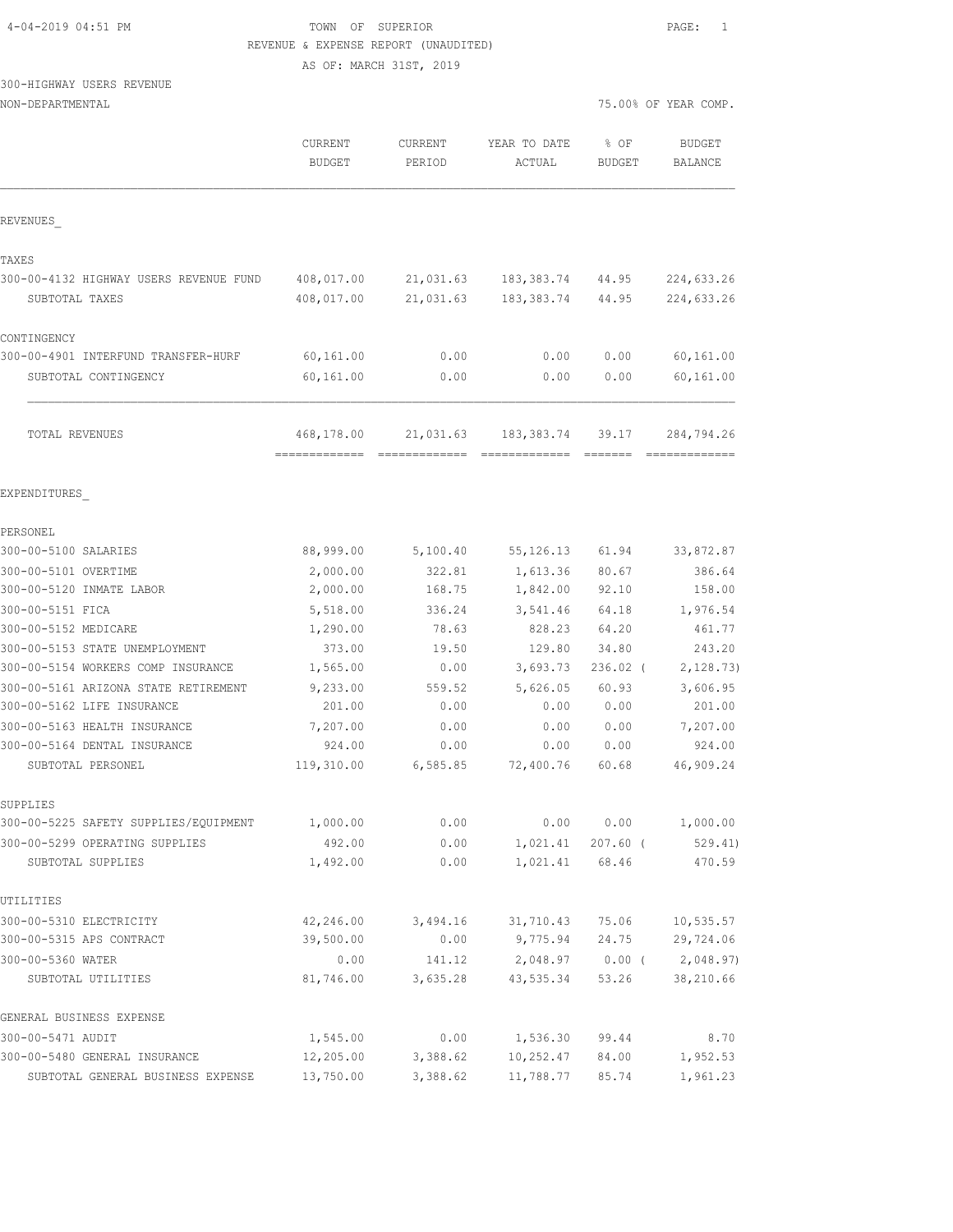#### 4-04-2019 04:51 PM TOWN OF SUPERIOR PAGE: 2 REVENUE & EXPENSE REPORT (UNAUDITED)

AS OF: MARCH 31ST, 2019

#### 300-HIGHWAY USERS REVENUE NON-DEPARTMENTAL 75.00% OF YEAR COMP.

|                                         | CURRENT<br><b>BUDGET</b> | CURRENT<br>PERIOD | YEAR TO DATE<br>ACTUAL | % OF<br><b>BUDGET</b> | <b>BUDGET</b><br>BALANCE |
|-----------------------------------------|--------------------------|-------------------|------------------------|-----------------------|--------------------------|
| PROFESSIONAL SERVICES                   |                          |                   |                        |                       |                          |
| 300-00-5550 OTHER PROFESSIONAL SERVICES | 13,000.00                | 148.00            | 19,951.25              | 153.47 (              | 6, 951.25                |
| SUBTOTAL PROFESSIONAL SERVICES          | 13,000.00                | 148.00            | 19,951.25              | $153.47$ (            | 6, 951.25                |
| REPAIR/MAINTENANCE                      |                          |                   |                        |                       |                          |
| 300-00-5640 AUTO & TRUCK REPAIRS        | 5,000.00                 | 0.00              | 2,392.47               | 47.85                 | 2,607.53                 |
| 300-00-5641 GAS & OIL                   | 5,700.00                 | 367.08            | 5,526.19               | 96.95                 | 173.81                   |
| 300-00-5643 INMATE FUEL                 | 1,000.00                 | 0.00              | 166.77                 | 16.68                 | 833.23                   |
| 300-00-5650 OTHER EQUIPMENT REPAIRS     | 4,664.00                 | 216.22            | 1,974.55               | 42.34                 | 2,689.45                 |
| 300-00-5670 STREET & SIDEWALK REPAIR    | 0.00                     | 0.00              | 40,545.07              | $0.00$ (              | 40, 545.07               |
| 300-00-5671 CRACKSEAL                   | 0.00                     | 0.00              | 4,011.16               | 0.00(                 | 4,011.16                 |
| SUBTOTAL REPAIR/MAINTENANCE             | 16,364.00                | 583.30            | 54,616.21              | $333.76$ (            | 38, 252. 21)             |
| CAPITAL OUTLAY                          |                          |                   |                        |                       |                          |
| 300-00-5750 OTHER EQUIP/SMALL TOOLS     | 1,000.00                 | 0.00              | 4,253.70               | $425.37$ (            | 3, 253.70                |
| 300-00-5770 TRAFFIC SIGNS               | 0.00                     | 0.00(             | 13,032.00              | 0.00                  | 13,032.00                |
| 300-00-5790 MACHINERY & EQUIPMENT       | 0.00                     | 0.00              | 13,032.00              | $0.00$ (              | 13,032.00)               |
| SUBTOTAL CAPITAL OUTLAY                 | 1,000.00                 | 0.00              | 4,253.70               | $425.37$ (            | 3, 253.70                |
| NON-OPERATING                           |                          |                   |                        |                       |                          |
| DEBT SERVICE                            |                          |                   |                        |                       |                          |
| 300-00-5900 PAYBACK FROM GF             | 0.00                     | 173.16            | 885.94                 | 0.00(                 | 885.94)                  |
| 300-00-5901 DEBT SERVICE INTEREST       | 0.00                     | 28.35             | 58.08                  | $0.00$ (              | 58.08)                   |
| 300-00-5999 CONTINGENCY                 | 159,371.00               | 0.00              | 0.00                   | 0.00                  | 159,371.00               |
| SUBTOTAL DEBT SERVICE                   | 159,371.00               | 201.51            | 944.02                 | 0.59                  | 158,426.98               |
| TOTAL EXPENDITURES                      | 406,033.00               | 14,542.56         | 208,511.46             | 51.35                 | 197,521.54               |
| REVENUES OVER/(UNDER) EXPENDITURES      | 62,145.00                | $6,489.07$ (      | 25, 127.72)            |                       | 87, 272.72               |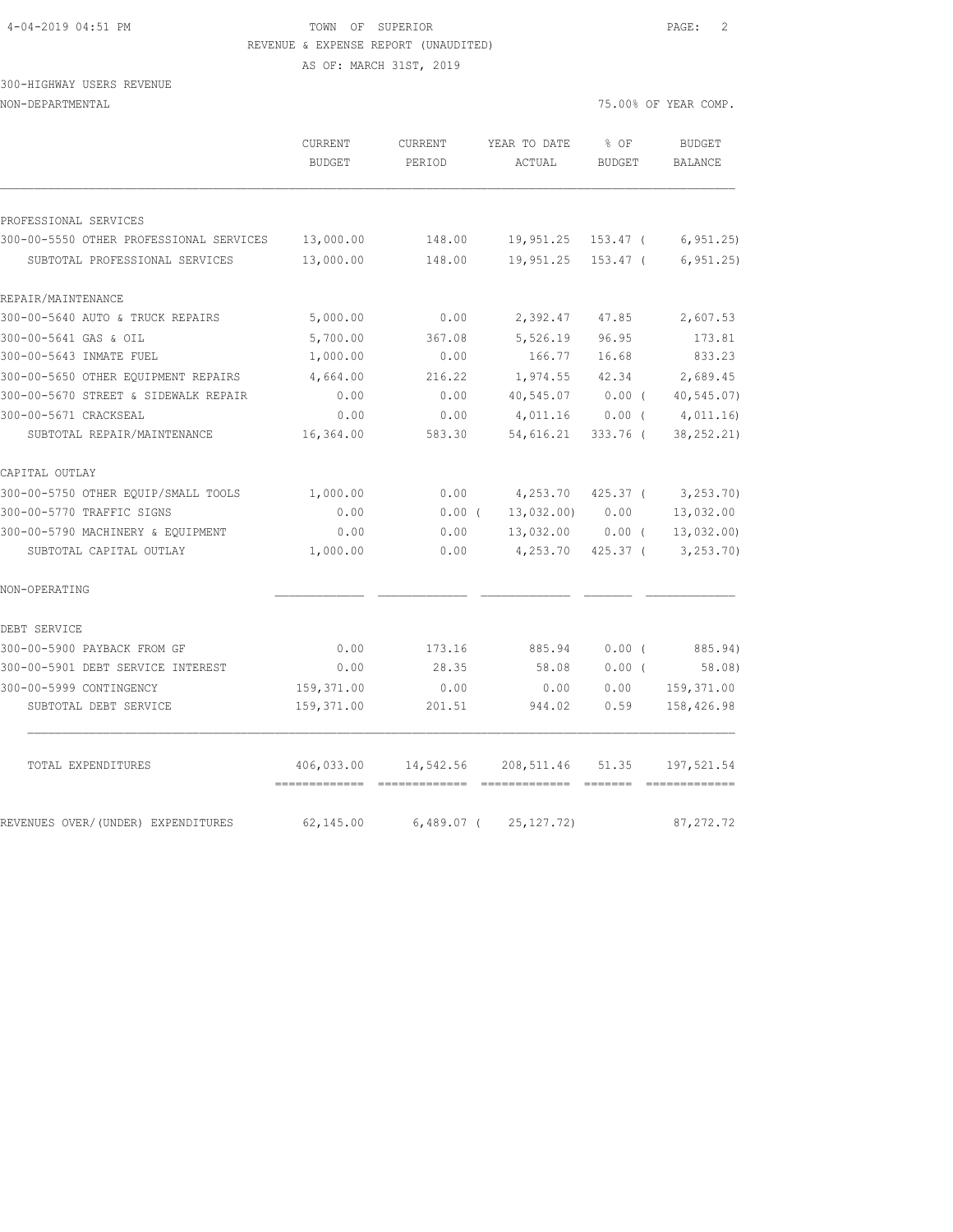| 4-04-2019 04:51 PM |  |
|--------------------|--|
|                    |  |

### TOWN OF SUPERIOR **PAGE:** 3 REVENUE & EXPENSE REPORT (UNAUDITED) AS OF: MARCH 31ST, 2019

300-HIGHWAY USERS REVENUE

|                                    |                          |                   |                        |                       | 75.00% OF YEAR COMP.     |
|------------------------------------|--------------------------|-------------------|------------------------|-----------------------|--------------------------|
|                                    | <b>CURRENT</b><br>BUDGET | CURRENT<br>PERIOD | YEAR TO DATE<br>ACTUAL | % OF<br><b>BUDGET</b> | BUDGET<br><b>BALANCE</b> |
|                                    |                          |                   |                        |                       |                          |
| FUND TOTAL REVENUES                | 468,178.00               | 21,031.63         | 183, 383. 74           | 39.17                 | 284,794.26               |
| FUND TOTAL EXPENDITURES            | 406,033.00               | 14,542.56         | 208,511.46             | 51.35                 | 197,521.54               |
| REVENUES OVER/(UNDER) EXPENDITURES | 62,145.00                | $6,489.07$ (      | 25, 127, 72)           |                       | 87, 272.72               |
|                                    |                          |                   |                        |                       | -----------              |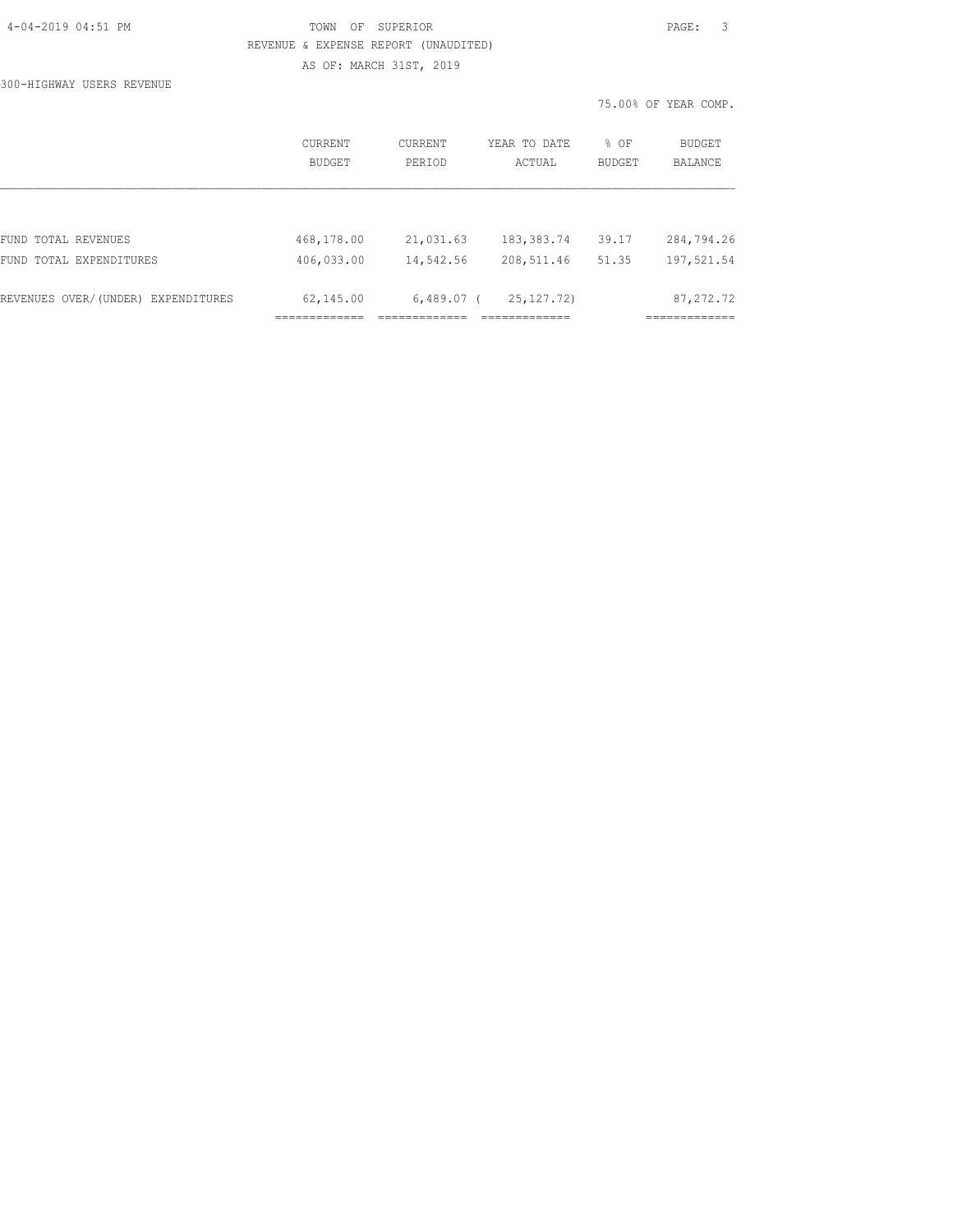## TOWN OF SUPERIOR **PAGE:** 1 REVENUE & EXPENSE REPORT (UNAUDITED)

AS OF: MARCH 31ST, 2019

|  | 310-EXCISE | TAX |
|--|------------|-----|
|  |            |     |

NON-DEPARTMENTAL 75.00% OF YEAR COMP.

|                                        | CURRENT<br><b>BUDGET</b> | CURRENT<br>PERIOD | YEAR TO DATE<br>ACTUAL | % OF<br>BUDGET | <b>BUDGET</b><br><b>BALANCE</b> |
|----------------------------------------|--------------------------|-------------------|------------------------|----------------|---------------------------------|
| REVENUES                               |                          |                   |                        |                |                                 |
| TAXES                                  |                          |                   |                        |                |                                 |
| 310-00-4130 EXCISE TAX-1/2 SALES PINAL | 415,771.00               | 13,010.39         | 92,062.29              | 22.14          | 323,708.71                      |
| SUBTOTAL TAXES                         | 415,771.00               | 13,010.39         | 92,062.29              | 22.14          | 323,708.71                      |
| CONTINGENCY                            |                          |                   |                        |                |                                 |
|                                        |                          |                   |                        |                |                                 |
| TOTAL REVENUES                         | 415,771.00               | 13,010.39         | 92,062.29              | 22.14          | 323,708.71                      |
| EXPENDITURES                           |                          |                   |                        |                |                                 |
| PERSONEL                               |                          |                   |                        |                |                                 |
| 310-00-5100 SALARIES                   | 56,113.00                | 3,847.25          | 43, 251.73             | 77.08          | 12,861.27                       |
| 310-00-5101 OVERTIME                   | 0.00                     | 210.54            | 1,106.70               | $0.00$ (       | 1, 106.70                       |
| 310-00-5120 INMATE LABOR               | 1,550.00                 | 168.75            | 1,617.00               | $104.32$ (     | 67.00)                          |
| 310-00-5151 FICA                       | 3,479.00                 | 251.59            | 2,783.27               | 80.00          | 695.73                          |
| 310-00-5152 MEDICARE                   | 814.00                   | 58.84             | 650.92                 | 79.97          | 163.08                          |
| 310-00-5153 STATE UNEMPLOYMENT         | 216.00                   | 13.49             | 94.13                  | 43.58          | 121.87                          |
| 310-00-5154 WORKERS COMP INSURANCE     | 357.00                   | 0.00              | 0.00                   | 0.00           | 357.00                          |
| 310-00-5161 ARIZONA STATE RETIREMENT   | 5,775.00                 | 418.39            | 4,232.77               | 73.29          | 1,542.23                        |
| 310-00-5162 LIFE INSURANCE             | 117.00                   | 0.00              | 0.00                   | 0.00           | 117.00                          |
| 310-00-5163 HEALTH INSURANCE           | 5,765.00                 | 0.00              | 0.00                   | 0.00           | 5,765.00                        |
| 310-00-5164 DENTAL INSURANCE           | 536.00                   | 0.00              | 0.00                   | 0.00           | 536.00                          |
| SUBTOTAL PERSONEL                      | 74,722.00                | 4,968.85          | 53,736.52              | 71.92          | 20,985.48                       |
| SUPPLIES                               |                          |                   |                        |                |                                 |
| 310-00-5299 OPERATING SUPPLIES         | 0.00                     | 0.00              | 965.44                 | 0.00(          | 965.44)                         |
| SUBTOTAL SUPPLIES                      | 0.00                     | 0.00              | 965.44                 | $0.00$ (       | 965.44)                         |
| UTILITIES                              |                          |                   |                        |                |                                 |
| 310-00-5310 ELECTRICITY                | 1,666.00                 | 205.34            |                        |                | 2, 133.31 128.05 (467.31)       |
| 310-00-5360 WATER                      | 0.00                     | 141.12            |                        |                | 2,048.92 0.00 ( 2,048.92)       |
| SUBTOTAL UTILITIES                     | 1,666.00                 | 346.46            | 4,182.23               |                | 251.03 ( 2,516.23)              |
| GENERAL BUSINESS EXPENSE               |                          |                   |                        |                |                                 |
| 310-00-5471 Audit                      | 1,545.00                 | 0.00              | 0.00                   | 0.00           | 1,545.00                        |
| SUBTOTAL GENERAL BUSINESS EXPENSE      | 1,545.00                 | 0.00              | 0.00                   | 0.00           | 1,545.00                        |
| PROFESSIONAL SERVICES                  |                          |                   |                        |                |                                 |
| REPAIR/MAINTENANCE                     |                          |                   |                        |                |                                 |
| 310-00-5640 AUTO & TRUCK REPAIRS       | 2,000.00                 | 0.00              |                        | 0.00 0.00      | 2,000.00                        |
| 310-00-5641 GAS & OIL                  | 3,000.00                 | 367.08            | 5,526.18               |                | 184.21 ( 2,526.18)              |
| 310-00-5642 TIRES & TUBES              | 0.00                     | 0.00              |                        | 637.14 0.00 (  | 637.14)                         |
| 310-00-5643 INMATE FUEL                | 1,000.00                 | 0.00              | 166.77                 | 16.68          | 833.23                          |

310-00-5650 OTHER EQUIPMENT REPAIRS 5,000.00 0.00 4,759.31 95.19 240.69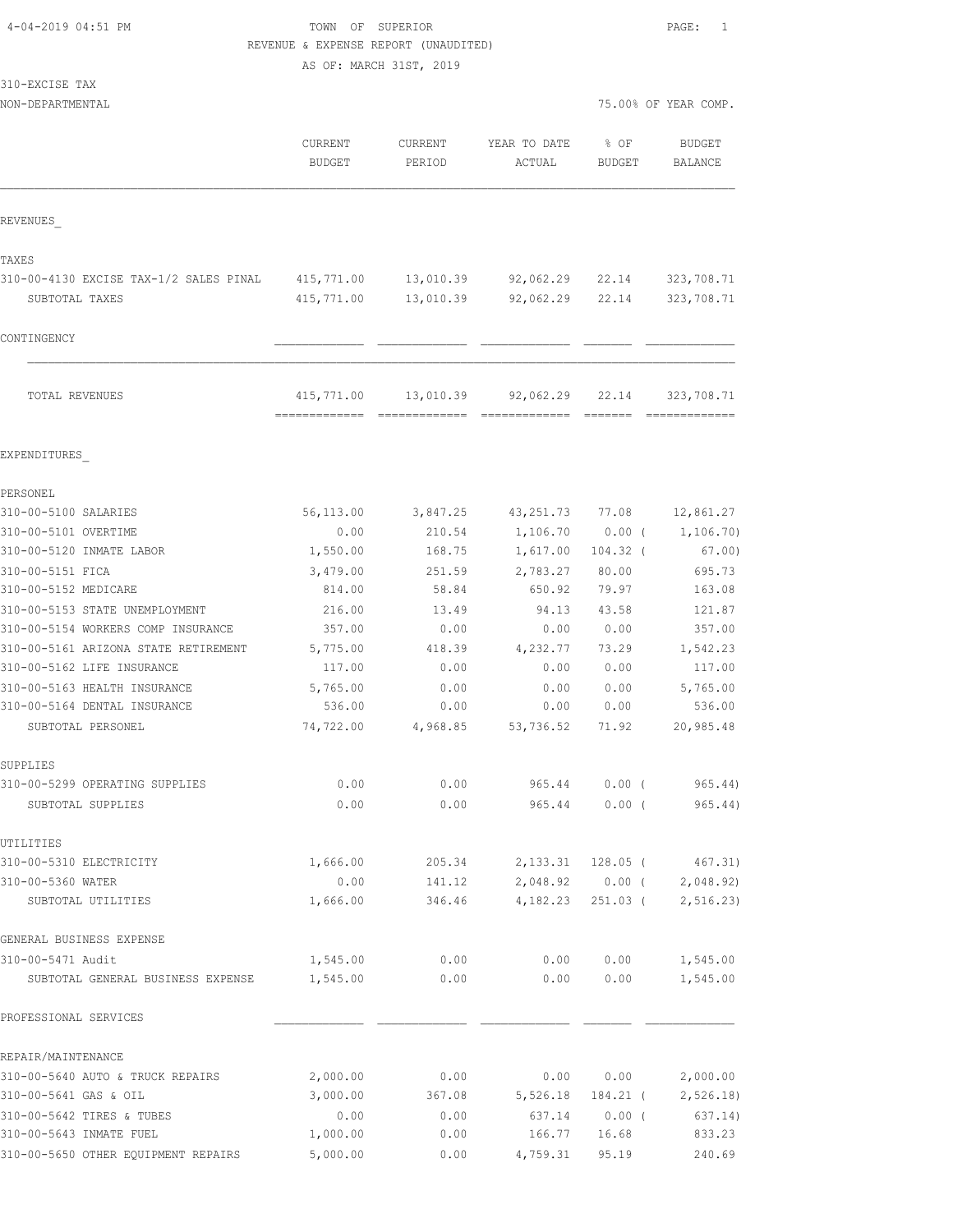### 4-04-2019 04:51 PM TOWN OF SUPERIOR PAGE: 2 REVENUE & EXPENSE REPORT (UNAUDITED) AS OF: MARCH 31ST, 2019

#### 310-EXCISE TAX

#### NON-DEPARTMENTAL 75.00% OF YEAR COMP.

|                                      | <b>CURRENT</b>                          | <b>CURRENT</b> | YEAR TO DATE            | % OF                                                                                                                                                                                                                                                                                                                                                                                                                                                                                 | <b>BUDGET</b>  |  |
|--------------------------------------|-----------------------------------------|----------------|-------------------------|--------------------------------------------------------------------------------------------------------------------------------------------------------------------------------------------------------------------------------------------------------------------------------------------------------------------------------------------------------------------------------------------------------------------------------------------------------------------------------------|----------------|--|
|                                      | <b>BUDGET</b>                           | PERIOD         | ACTUAL                  | <b>BUDGET</b>                                                                                                                                                                                                                                                                                                                                                                                                                                                                        | <b>BALANCE</b> |  |
| 310-00-5670 STREET & SIDEWALK REPAIR | 39,179.00                               | 0.00           | 13,571.71               | 34.64                                                                                                                                                                                                                                                                                                                                                                                                                                                                                | 25,607.29      |  |
| 310-00-5671 CRACKSEAL                | 0.00                                    | 0.00           | 1,516.85                | $0.00$ (                                                                                                                                                                                                                                                                                                                                                                                                                                                                             | 1,516.85)      |  |
| SUBTOTAL REPAIR/MAINTENANCE          | 50,179.00                               | 367.08         | 26,177.96               | 52.17                                                                                                                                                                                                                                                                                                                                                                                                                                                                                | 24,001.04      |  |
| CAPITAL OUTLAY                       |                                         |                |                         |                                                                                                                                                                                                                                                                                                                                                                                                                                                                                      |                |  |
| 310-00-5750 OTHER EOUIP/SMALL TOOLS  | 7,000.00                                | 0.00           | 1,822.99 26.04 5,177.01 |                                                                                                                                                                                                                                                                                                                                                                                                                                                                                      |                |  |
| 310-00-5770 TRAFFIC SIGNS            | 0.00                                    | 0.00           | 13,687.94 0.00 (        |                                                                                                                                                                                                                                                                                                                                                                                                                                                                                      | 13,687.94)     |  |
| SUBTOTAL CAPITAL OUTLAY              | 7,000.00                                | 0.00           | 15,510.93 221.58 (      |                                                                                                                                                                                                                                                                                                                                                                                                                                                                                      | 8,510.93)      |  |
| NON-OPERATING                        |                                         |                |                         |                                                                                                                                                                                                                                                                                                                                                                                                                                                                                      |                |  |
| DEBT SERVICE                         |                                         |                |                         |                                                                                                                                                                                                                                                                                                                                                                                                                                                                                      |                |  |
| 310-00-5900 DEBT SERVICE: PRINCIPAL  | 0.00                                    | 173.16         | 3,624.59                | $0.00$ (                                                                                                                                                                                                                                                                                                                                                                                                                                                                             | 3,624.59       |  |
| 310-00-5901 DEBT SERVICE: INTEREST   | 0.00                                    | 28.36          | 3,297.72                | $0.00$ (                                                                                                                                                                                                                                                                                                                                                                                                                                                                             | 3, 297, 72)    |  |
| 310-00-5999 CONTINGENCY              | 342,805.00                              | 0.00           | 0.00                    | 0.00                                                                                                                                                                                                                                                                                                                                                                                                                                                                                 | 342,805.00     |  |
| SUBTOTAL DEBT SERVICE                | 342,805.00                              | 201.52         | 6,922.31                | 2.02                                                                                                                                                                                                                                                                                                                                                                                                                                                                                 | 335,882.69     |  |
| TOTAL EXPENDITURES                   | 477,917.00                              | 5,883.91       | 107,495.39 22.49        |                                                                                                                                                                                                                                                                                                                                                                                                                                                                                      | 370, 421.61    |  |
|                                      | -------------                           | =============  |                         | $\begin{array}{cccccc} \multicolumn{2}{c}{} & \multicolumn{2}{c}{} & \multicolumn{2}{c}{} & \multicolumn{2}{c}{} & \multicolumn{2}{c}{} & \multicolumn{2}{c}{} & \multicolumn{2}{c}{} & \multicolumn{2}{c}{} & \multicolumn{2}{c}{} & \multicolumn{2}{c}{} & \multicolumn{2}{c}{} & \multicolumn{2}{c}{} & \multicolumn{2}{c}{} & \multicolumn{2}{c}{} & \multicolumn{2}{c}{} & \multicolumn{2}{c}{} & \multicolumn{2}{c}{} & \multicolumn{2}{c}{} & \multicolumn{2}{c}{} & \multic$ |                |  |
| REVENUES OVER/(UNDER) EXPENDITURES   | $(62, 146.00)$ 7, 126.48 $(15, 433.10)$ |                |                         | $\sqrt{2}$                                                                                                                                                                                                                                                                                                                                                                                                                                                                           | 46, 712.90     |  |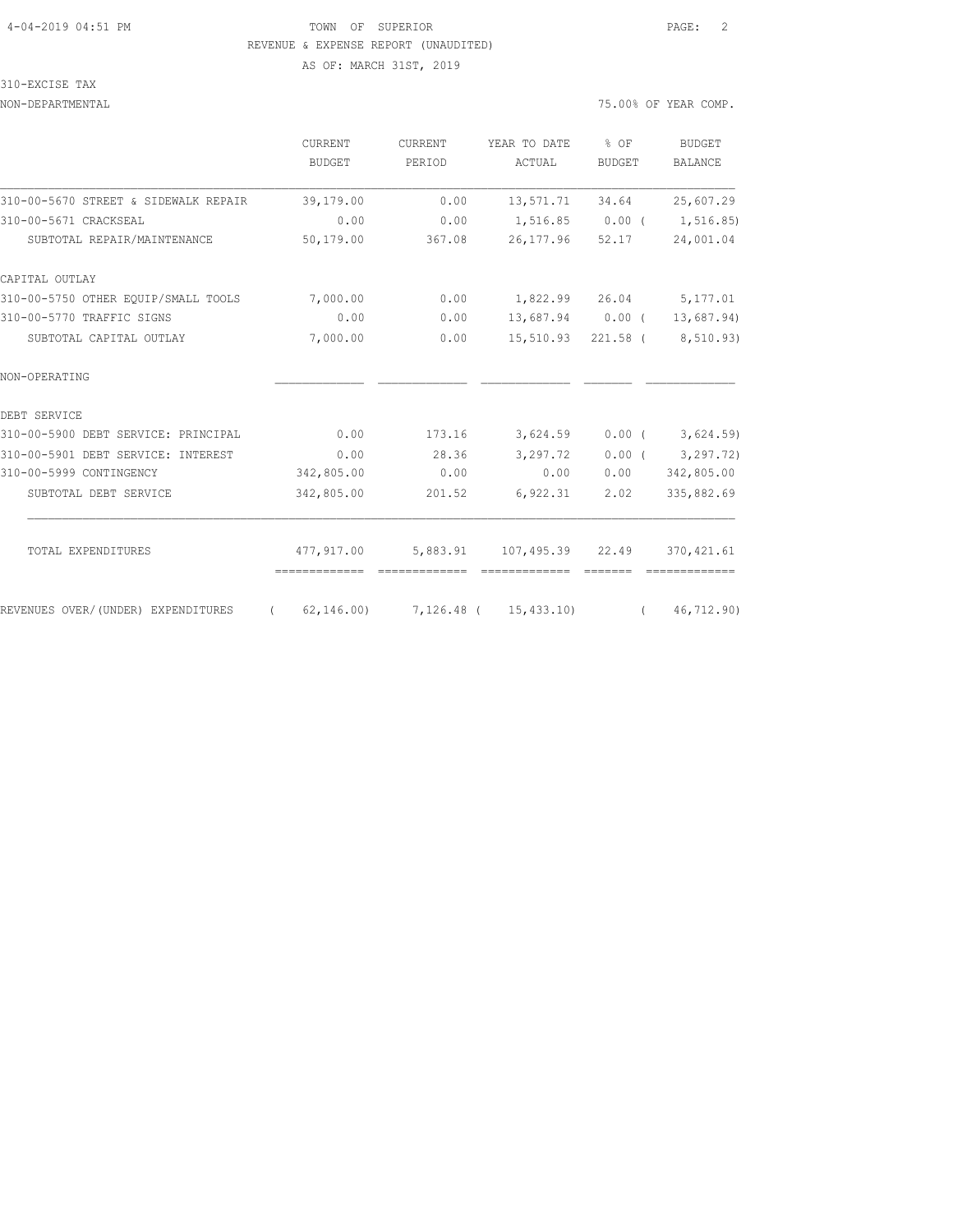| 4-04-2019 04:51 PM |  |
|--------------------|--|
|                    |  |

## TOWN OF SUPERIOR **PAGE:** 3 REVENUE & EXPENSE REPORT (UNAUDITED) AS OF: MARCH 31ST, 2019

310-EXCISE TAX

75.00% OF YEAR COMP.

| CURRENT<br>BUDGET | CURRENT<br>PERIOD | YEAR TO DATE<br>ACTUAL | % OF<br>BUDGET | BUDGET<br>BALANCE |
|-------------------|-------------------|------------------------|----------------|-------------------|
|                   |                   |                        |                |                   |
| 415,771.00        | 13,010.39         | 92,062.29              | 22.14          | 323,708.71        |
| 477,917.00        | 5,883.91          | 107,495.39             | 22.49          | 370, 421.61       |
|                   |                   | 15, 433, 10)           |                | 46,712.90)        |
|                   |                   | 62, 146, 00)           | 7,126.48 (     |                   |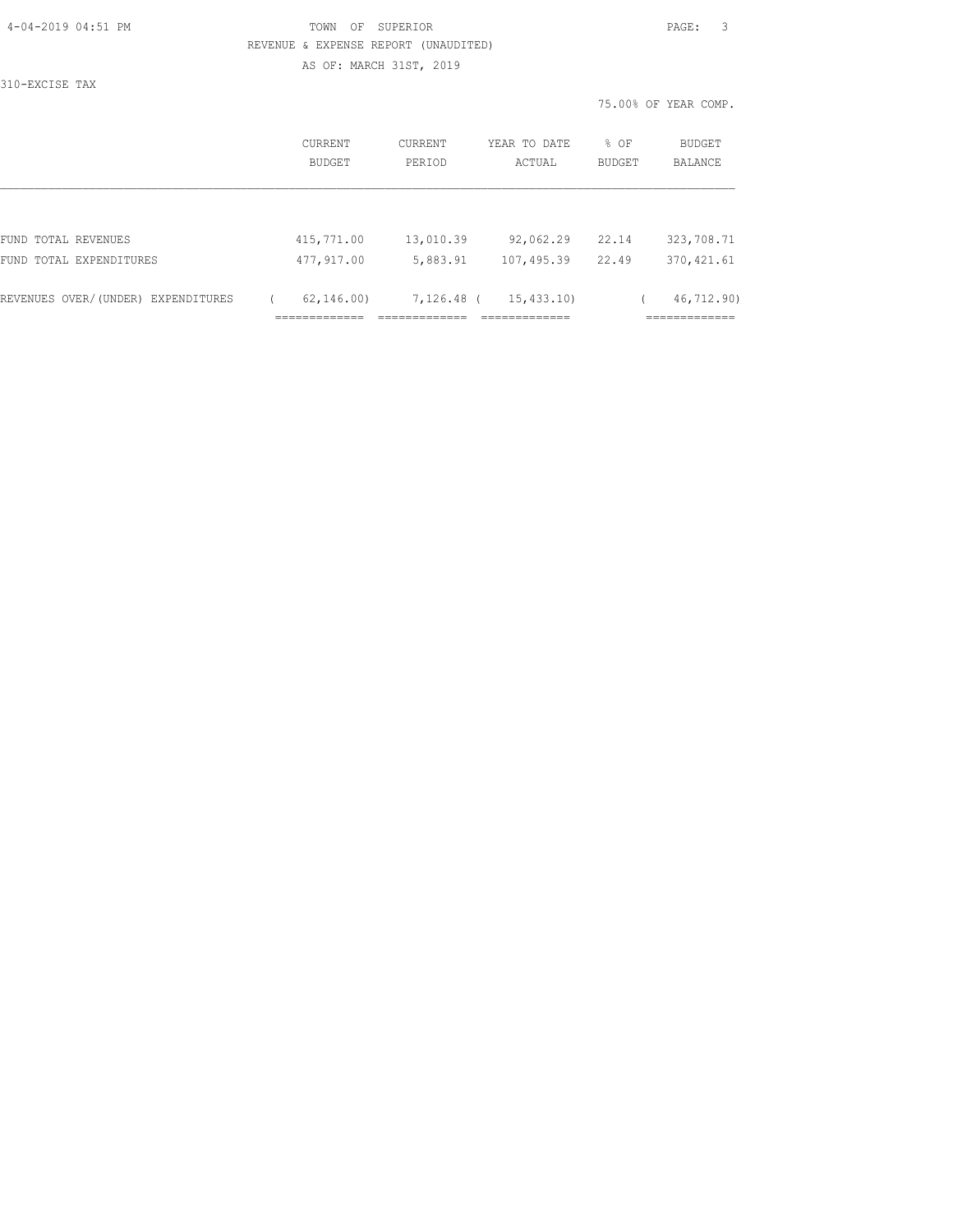| 4-04-2019 04:51 PM         | TOWN OF SUPERIOR | PAGE: 1                              |                                          |  |                      |  |  |
|----------------------------|------------------|--------------------------------------|------------------------------------------|--|----------------------|--|--|
|                            |                  | REVENUE & EXPENSE REPORT (UNAUDITED) |                                          |  |                      |  |  |
|                            |                  | AS OF: MARCH 31ST, 2019              |                                          |  |                      |  |  |
| 320-LOCAL TRANS ASSISTANCE |                  |                                      |                                          |  |                      |  |  |
| NON-DEPARTMENTAL           |                  |                                      |                                          |  | 75.00% OF YEAR COMP. |  |  |
|                            |                  |                                      |                                          |  |                      |  |  |
|                            |                  |                                      | CURRENT CURRENT YEAR TO DATE % OF BUDGET |  |                      |  |  |
|                            | BUDGET           |                                      | PERIOD ACTUAL BUDGET BALANCE             |  |                      |  |  |
|                            |                  |                                      |                                          |  |                      |  |  |
| REVENUES                   |                  |                                      |                                          |  |                      |  |  |
| <b>TAXES</b>               |                  |                                      |                                          |  |                      |  |  |
|                            |                  |                                      |                                          |  |                      |  |  |
| EXPENDITURES               |                  |                                      |                                          |  |                      |  |  |
| <b>SUPPLIES</b>            |                  |                                      |                                          |  |                      |  |  |
| PROFESSIONAL SERVICES      |                  |                                      |                                          |  |                      |  |  |
| REPAIR/MAINTENANCE         |                  |                                      |                                          |  |                      |  |  |
| CAPITAL OUTLAY             |                  |                                      |                                          |  |                      |  |  |
| NON-OPERATING              |                  |                                      |                                          |  |                      |  |  |
| DEBT SERVICE               |                  |                                      |                                          |  |                      |  |  |
|                            | -----------      |                                      |                                          |  |                      |  |  |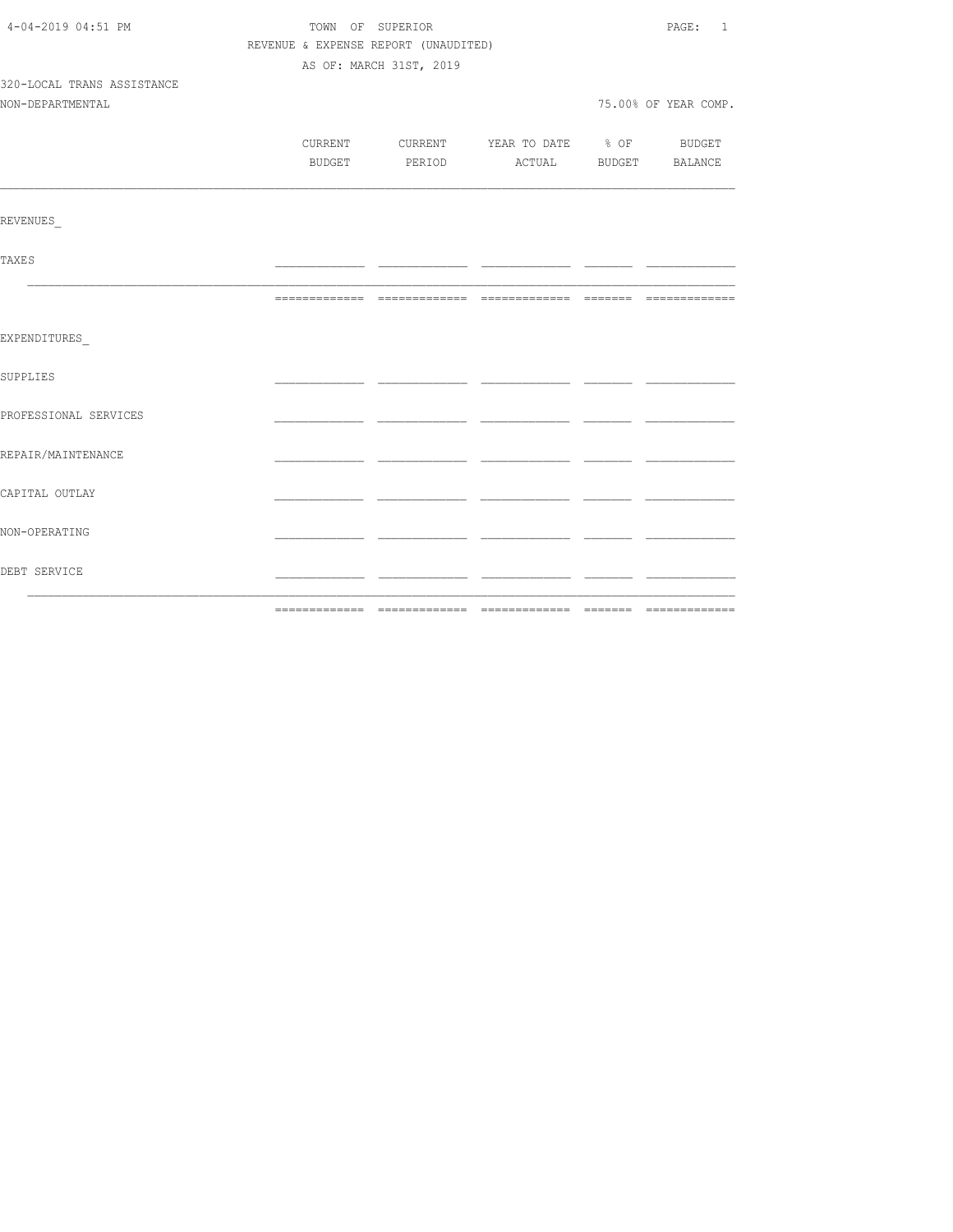| 4-04-2019 04:51 PM         | OF SUPERIOR<br>TOWN                  | PAGE: 2              |
|----------------------------|--------------------------------------|----------------------|
|                            | REVENUE & EXPENSE REPORT (UNAUDITED) |                      |
|                            | AS OF: MARCH 31ST, 2019              |                      |
| 320-LOCAL TRANS ASSISTANCE |                                      |                      |
|                            |                                      | 75.00% OF YEAR COMP. |
|                            |                                      |                      |

 CURRENT CURRENT YEAR TO DATE % OF BUDGET BUDGET PERIOD ACTUAL BUDGET BALANCE

============= ============= ============= =============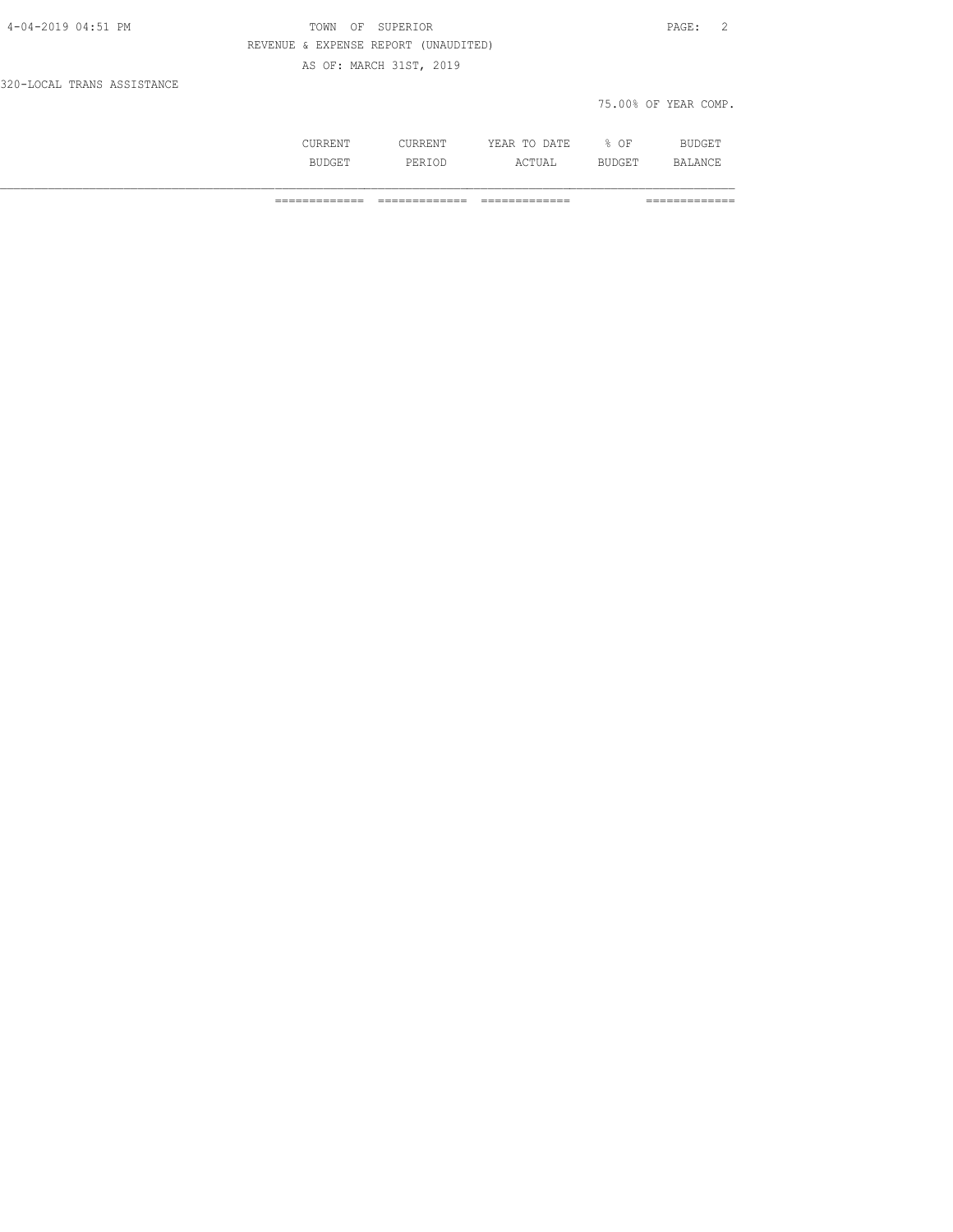| 4-04-2019 04:51 PM       | TOWN OF SUPERIOR |                                      |        |                                  |  | PAGE: 1              |  |
|--------------------------|------------------|--------------------------------------|--------|----------------------------------|--|----------------------|--|
|                          |                  | REVENUE & EXPENSE REPORT (UNAUDITED) |        |                                  |  |                      |  |
|                          |                  | AS OF: MARCH 31ST, 2019              |        |                                  |  |                      |  |
| 400-GADA BOND            |                  |                                      |        |                                  |  |                      |  |
| NON-DEPARTMENTAL         |                  |                                      |        |                                  |  | 75.00% OF YEAR COMP. |  |
|                          |                  |                                      |        |                                  |  |                      |  |
|                          | CURRENT          |                                      |        | CURRENT YEAR TO DATE % OF BUDGET |  |                      |  |
|                          | BUDGET           |                                      | PERIOD | ACTUAL BUDGET BALANCE            |  |                      |  |
|                          |                  |                                      |        |                                  |  |                      |  |
| REVENUES                 |                  |                                      |        |                                  |  |                      |  |
| CONTINGENCY              |                  |                                      |        |                                  |  |                      |  |
|                          |                  |                                      |        |                                  |  |                      |  |
| EXPENDITURES             |                  |                                      |        |                                  |  |                      |  |
| SUPPLIES                 |                  |                                      |        |                                  |  |                      |  |
| GENERAL BUSINESS EXPENSE |                  |                                      |        |                                  |  |                      |  |
| NON-OPERATING            |                  |                                      |        |                                  |  |                      |  |
| DEBT SERVICE             |                  |                                      |        |                                  |  |                      |  |
|                          |                  |                                      |        |                                  |  |                      |  |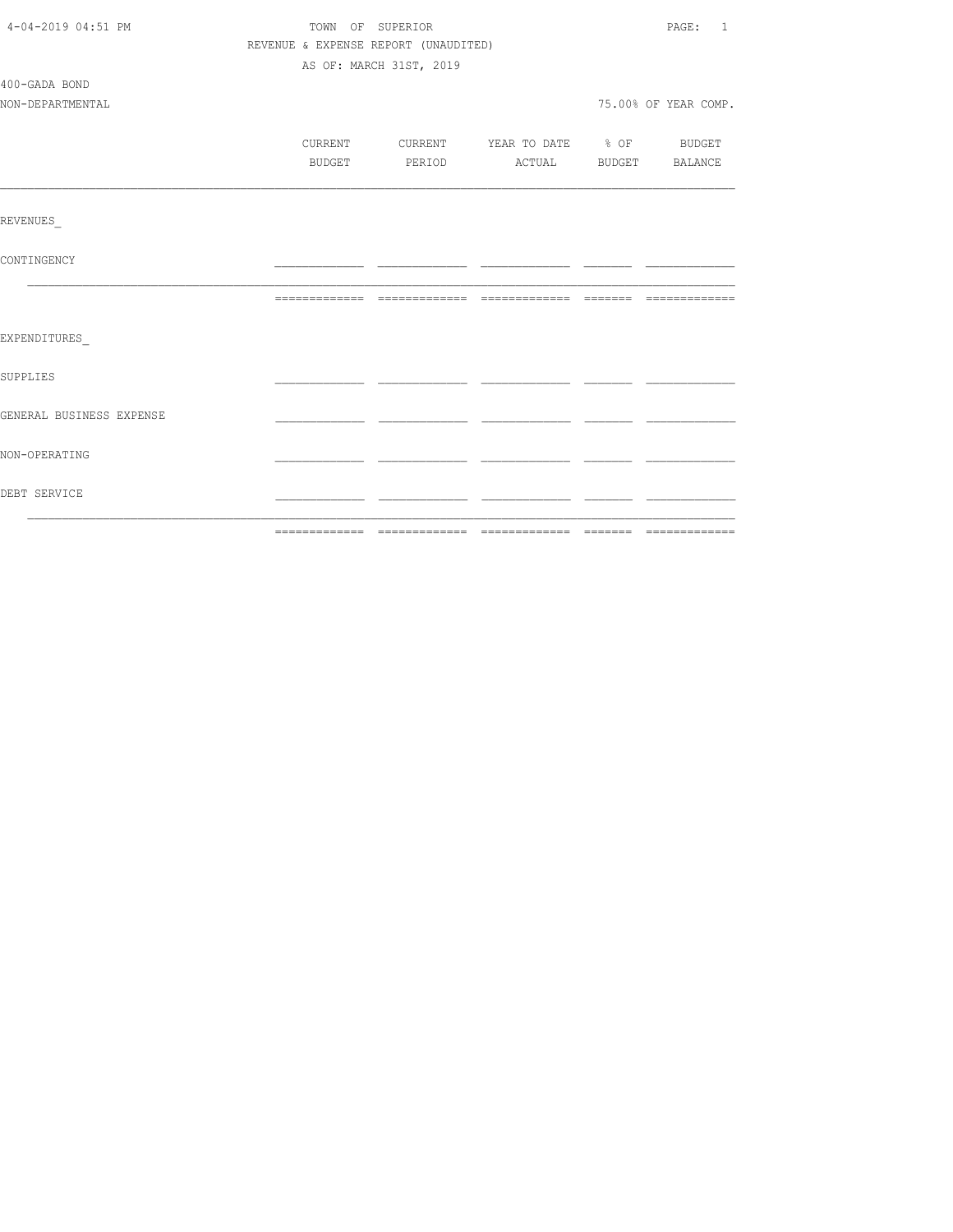| 4-04-2019 04:51 PM | SUPERIOR<br>OF<br>TOWN               | PAGE: 2              |
|--------------------|--------------------------------------|----------------------|
|                    | REVENUE & EXPENSE REPORT (UNAUDITED) |                      |
|                    | AS OF: MARCH 31ST, 2019              |                      |
| 400-GADA BOND      |                                      |                      |
|                    |                                      | 75.00% OF YEAR COMP. |
|                    |                                      |                      |

 CURRENT CURRENT YEAR TO DATE % OF BUDGET BUDGET PERIOD ACTUAL BUDGET BALANCE

============= ============= ============= =============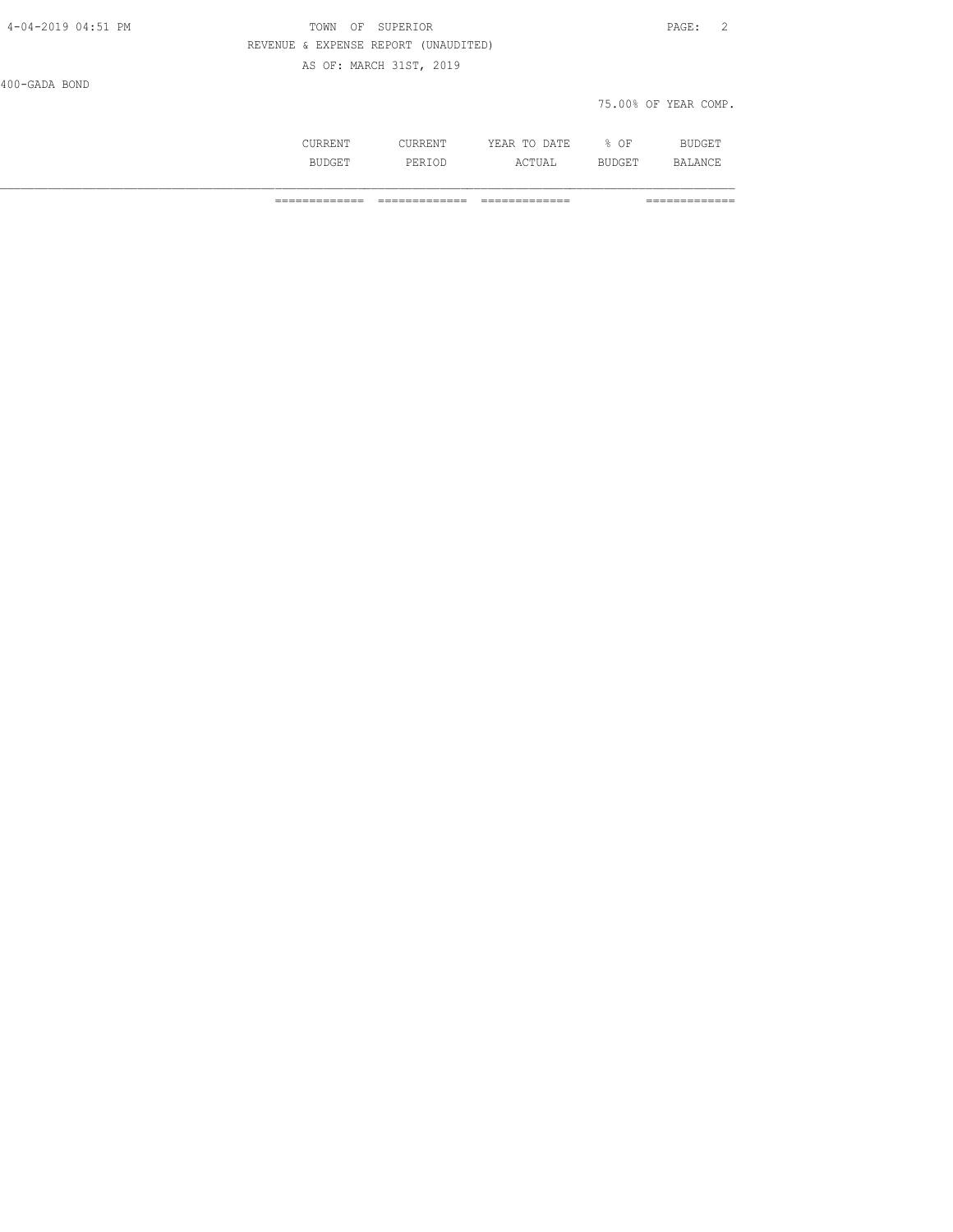| 4-04-2019 04:51 PM       |                                      | TOWN OF SUPERIOR        |                                          | PAGE: 1              |
|--------------------------|--------------------------------------|-------------------------|------------------------------------------|----------------------|
|                          | REVENUE & EXPENSE REPORT (UNAUDITED) |                         |                                          |                      |
|                          |                                      | AS OF: MARCH 31ST, 2019 |                                          |                      |
| 410-MPC BOND             |                                      |                         |                                          |                      |
| NON-DEPARTMENTAL         |                                      |                         |                                          | 75.00% OF YEAR COMP. |
|                          |                                      |                         |                                          |                      |
|                          |                                      |                         | CURRENT CURRENT YEAR TO DATE % OF BUDGET |                      |
|                          | BUDGET                               |                         | PERIOD ACTUAL BUDGET BALANCE             |                      |
|                          |                                      |                         |                                          |                      |
| REVENUES                 |                                      |                         |                                          |                      |
| BUSINESS SERVICES        |                                      |                         |                                          |                      |
| CONTINGENCY              |                                      |                         |                                          |                      |
|                          |                                      |                         |                                          |                      |
| EXPENDITURES             |                                      |                         |                                          |                      |
| SUPPLIES                 |                                      |                         |                                          |                      |
| GENERAL BUSINESS EXPENSE |                                      |                         |                                          |                      |
| NON-OPERATING            |                                      |                         |                                          |                      |
| DEBT SERVICE             |                                      |                         |                                          |                      |
|                          |                                      |                         |                                          |                      |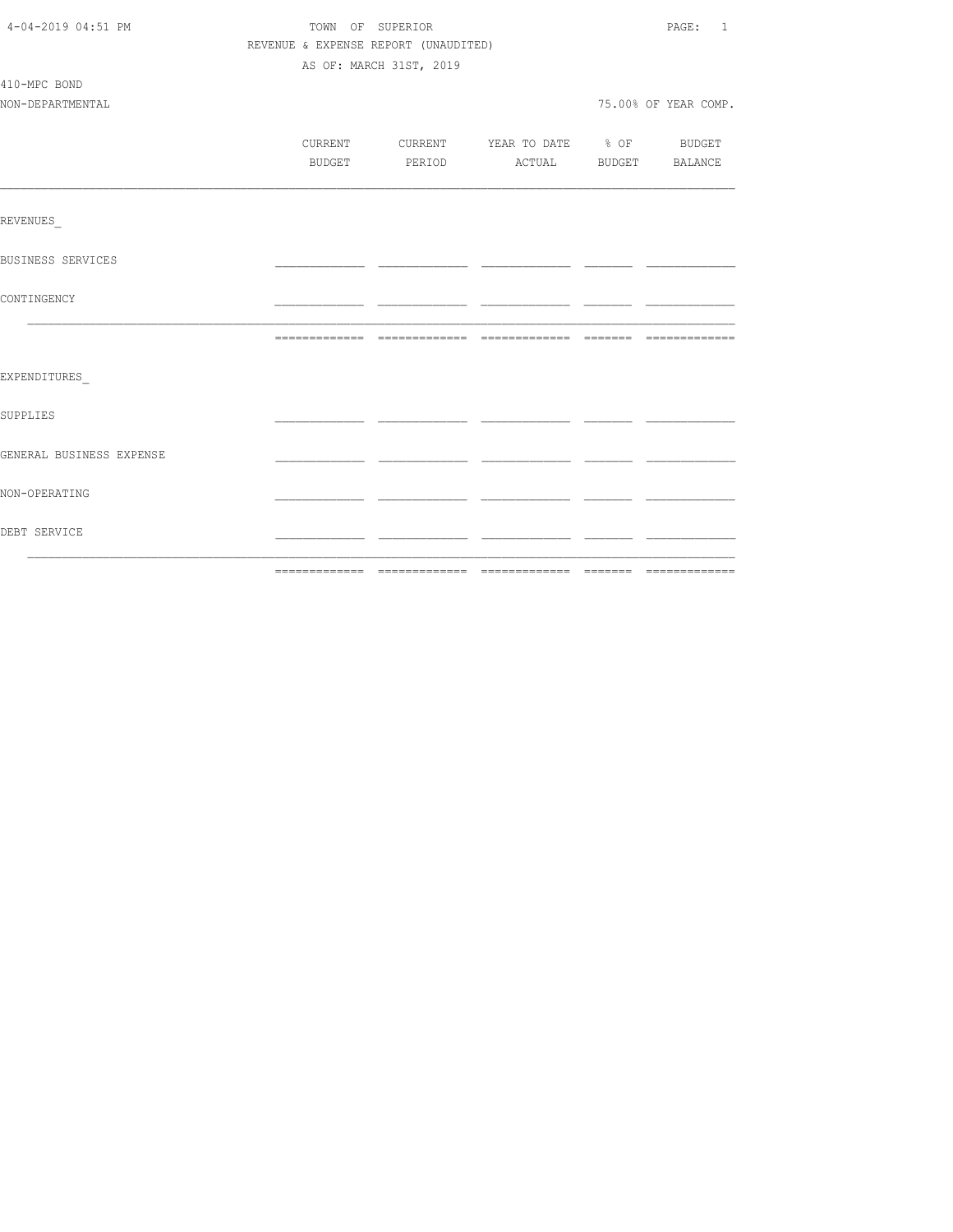| 4-04-2019 04:51 PM | TOWN<br>OF              | SUPERIOR                             |              |                      | $\overline{2}$<br>PAGE: |
|--------------------|-------------------------|--------------------------------------|--------------|----------------------|-------------------------|
|                    |                         | REVENUE & EXPENSE REPORT (UNAUDITED) |              |                      |                         |
|                    | AS OF: MARCH 31ST, 2019 |                                      |              |                      |                         |
| 410-MPC BOND       |                         |                                      |              |                      |                         |
|                    |                         |                                      |              | 75.00% OF YEAR COMP. |                         |
|                    |                         |                                      |              |                      |                         |
|                    | CURRENT                 | CURRENT                              | YEAR TO DATE | $8$ OF               | BUDGET                  |

BUDGET PERIOD ACTUAL BUDGET BALANCE

============= ============= ============= =============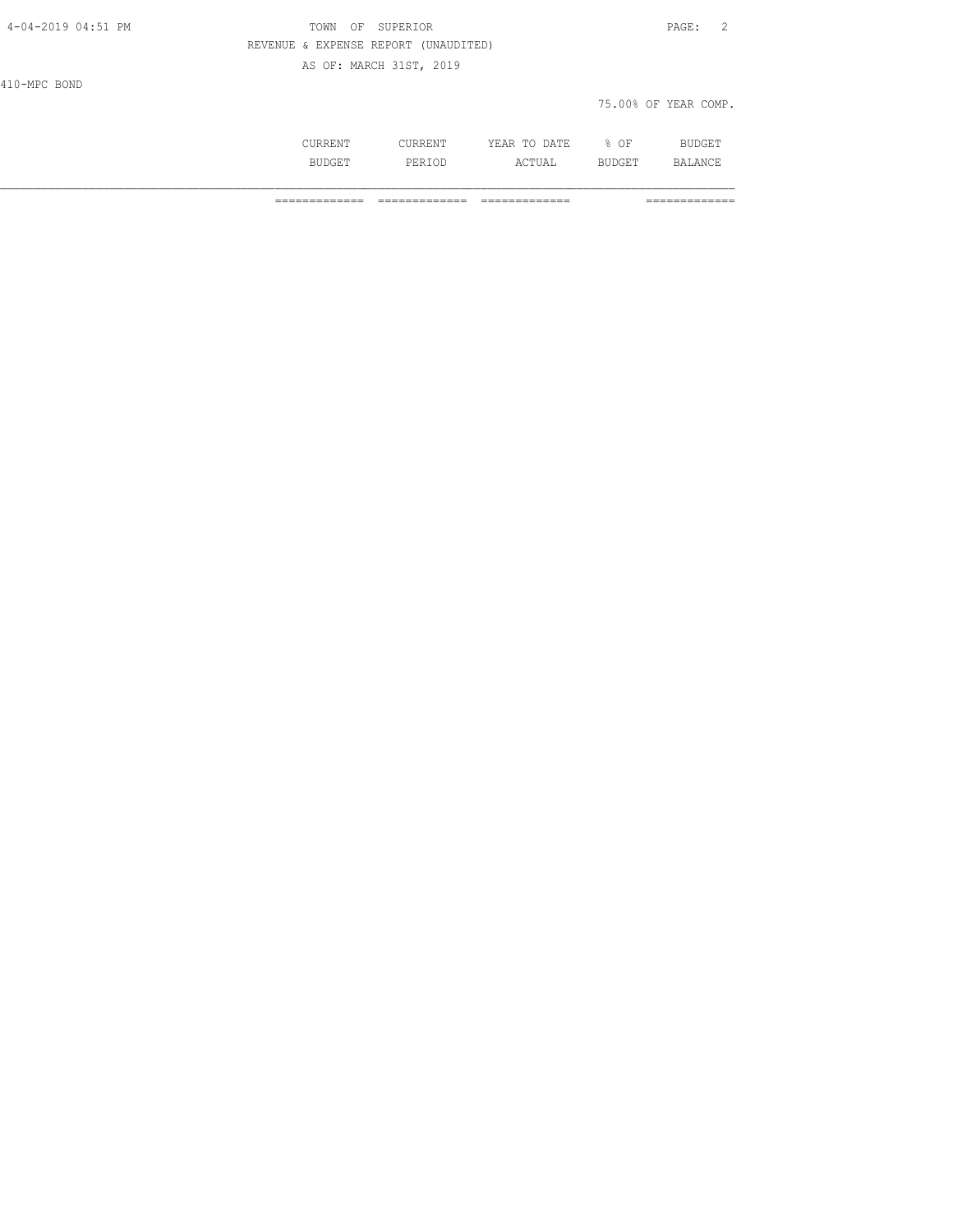| 4-04-2019 04:51 PM |  |
|--------------------|--|
|                    |  |

# TOWN OF SUPERIOR **PAGE:** 1 REVENUE & EXPENSE REPORT (UNAUDITED)

AS OF: MARCH 31ST, 2019

| NON-DEPARTMENTAL               |                                              |                   |                        |                         | 75.00% OF YEAR COMP.                       |
|--------------------------------|----------------------------------------------|-------------------|------------------------|-------------------------|--------------------------------------------|
|                                | CURRENT<br><b>BUDGET</b>                     | CURRENT<br>PERIOD | YEAR TO DATE<br>ACTUAL | $8$ OF<br><b>BUDGET</b> | BUDGET<br>BALANCE                          |
| REVENUES                       |                                              |                   |                        |                         |                                            |
| GRANTS                         |                                              |                   |                        |                         |                                            |
| 500-00-4600 GRANT REVENUES     | 2,488,440.00                                 | 0.00              | 0.00                   |                         | $0.00 \quad 2,488,440.00$                  |
| SUBTOTAL GRANTS                | 2,488,440.00                                 | 0.00              | 0.00                   | 0.00                    | 2,488,440.00                               |
| CONTINGENCY                    |                                              |                   |                        |                         |                                            |
| TOTAL REVENUES                 | 2,488,440.00<br>============================ | 0.00              | 0.00                   |                         | $0.00 \quad 2,488,440.00$<br>============= |
| EXPENDITURES                   |                                              |                   |                        |                         |                                            |
| PERSONEL                       |                                              |                   |                        |                         |                                            |
| SUPPLIES                       |                                              |                   |                        |                         |                                            |
| 500-00-5299 OPERATING SUPPLIES | 2,488,440.00                                 | 0.00              | 0.00                   |                         | $0.00 \quad 2,488,440.00$                  |
| SUBTOTAL SUPPLIES              | 2,488,440.00                                 | 0.00              | 0.00                   | 0.00                    | 2,488,440.00                               |
| GENERAL BUSINESS EXPENSE       |                                              |                   |                        |                         |                                            |
| TOTAL EXPENDITURES             | 2,488,440.00                                 | 0.00              | 0.00                   |                         | $0.00 \quad 2,488,440.00$                  |
|                                |                                              |                   |                        |                         |                                            |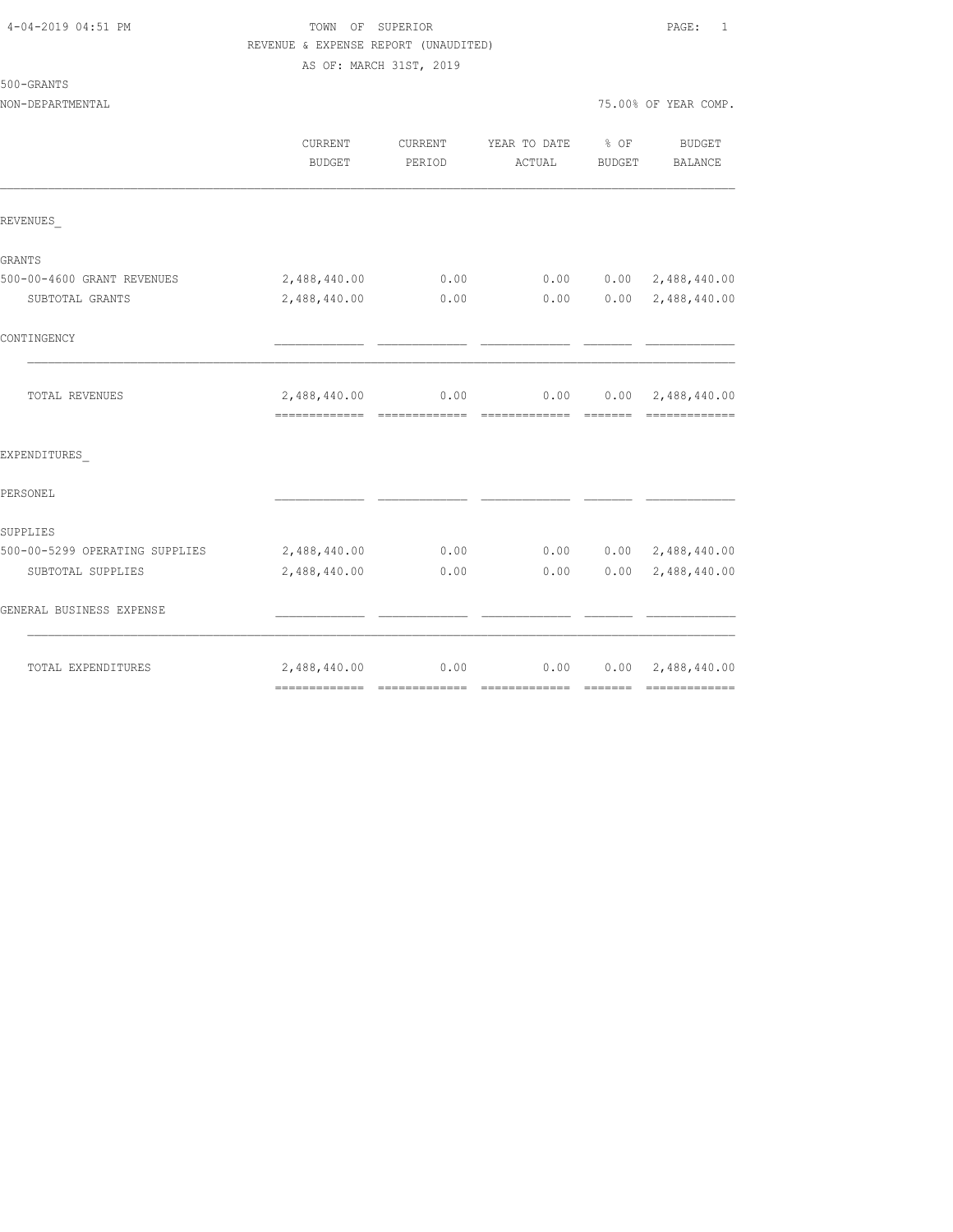| 4-04-2019 04:51 PM | TOWN<br>OF    | SUPERIOR                             |                          |        | 2<br>PAGE:           |
|--------------------|---------------|--------------------------------------|--------------------------|--------|----------------------|
|                    |               | REVENUE & EXPENSE REPORT (UNAUDITED) |                          |        |                      |
|                    |               | AS OF: MARCH 31ST, 2019              |                          |        |                      |
| 500-GRANTS         |               |                                      |                          |        |                      |
| POLICE GRANTS      |               |                                      |                          |        | 75.00% OF YEAR COMP. |
|                    | CURRENT       | CURRENT                              | YEAR TO DATE % OF BUDGET |        |                      |
|                    | BUDGET        | PERIOD                               | ACTUAL                   | BUDGET | BALANCE              |
| REVENUES           |               |                                      |                          |        |                      |
| GRANTS             |               |                                      |                          |        |                      |
|                    |               | --------------                       | --------------           |        |                      |
| EXPENDITURES       |               |                                      |                          |        |                      |
| SUPPLIES           |               |                                      |                          |        |                      |
|                    | ============= |                                      |                          |        | =============        |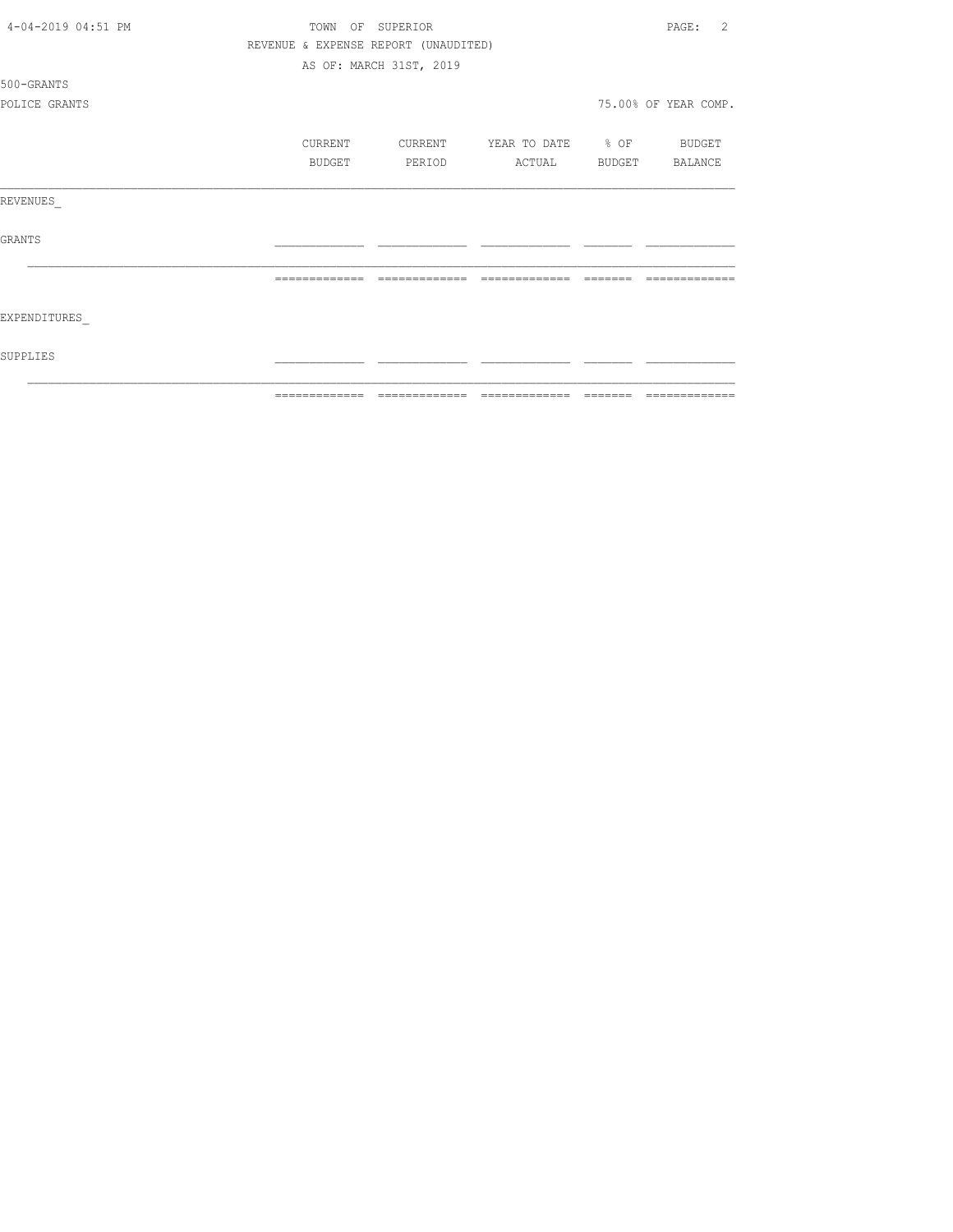## TOWN OF SUPERIOR **Example 2019** PAGE: 3 REVENUE & EXPENSE REPORT (UNAUDITED)

AS OF: MARCH 31ST, 2019

|  | 500-GRANTS |  |
|--|------------|--|
|  |            |  |

|                                    | CURRENT<br><b>BUDGET</b> | CURRENT<br>PERIOD | YEAR TO DATE<br>ACTUAL | $8$ OF<br>BUDGET  | <b>BUDGET</b><br><b>BALANCE</b> |
|------------------------------------|--------------------------|-------------------|------------------------|-------------------|---------------------------------|
| REVENUES                           |                          |                   |                        |                   |                                 |
| <b>GRANTS</b>                      |                          |                   |                        |                   |                                 |
| 500-08-4600 FIRE DEPT GRANT        | 0.00                     | 0.00              | 3,700.00               | $0.00$ (          | 3,700.00)                       |
| SUBTOTAL GRANTS                    | 0.00                     | 0.00              | 3,700.00               | $0.00$ (          | 3,700.00)                       |
| TOTAL REVENUES                     | 0.00                     | 0.00              |                        | $3,700.00$ 0.00 ( | 3,700.00)                       |
| EXPENDITURES                       |                          |                   |                        |                   |                                 |
| SUPPLIES                           |                          |                   |                        |                   |                                 |
|                                    |                          |                   |                        |                   |                                 |
| REVENUES OVER/(UNDER) EXPENDITURES | 0.00                     | 0.00              | 3,700.00               | $\left($          | 3,700.00)                       |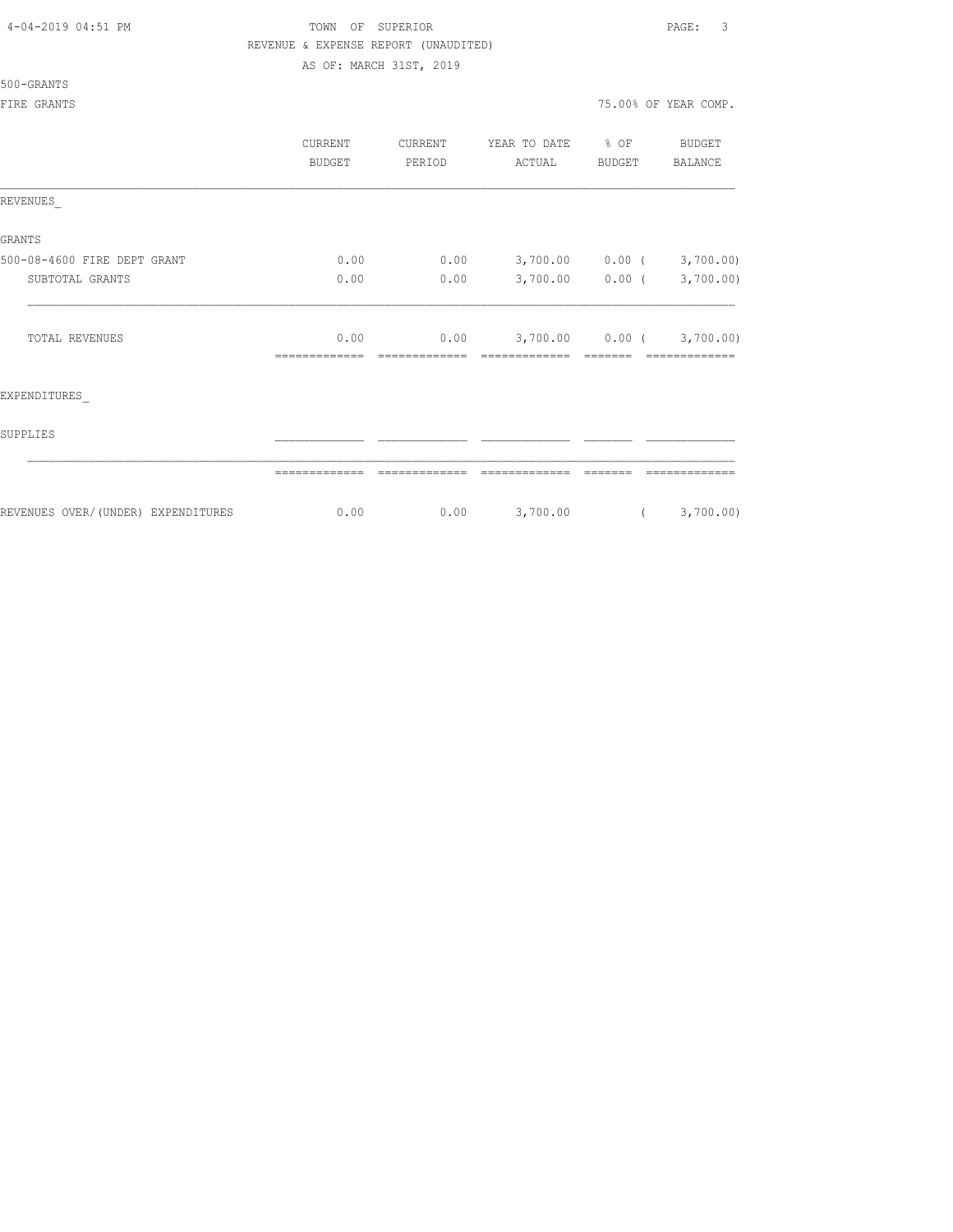# TOWN OF SUPERIOR **Example 2019** PAGE: 4 REVENUE & EXPENSE REPORT (UNAUDITED)

AS OF: MARCH 31ST, 2019

| 500-GRANT |
|-----------|
|-----------|

|                                       | <b>CURRENT</b><br>BUDGET                 | CURRENT<br>PERIOD | YEAR TO DATE<br>ACTUAL                                | $8$ OF<br>BUDGET | BUDGET<br><b>BALANCE</b>      |
|---------------------------------------|------------------------------------------|-------------------|-------------------------------------------------------|------------------|-------------------------------|
| REVENUES                              |                                          |                   |                                                       |                  |                               |
| GRANTS                                |                                          |                   |                                                       |                  |                               |
| 500-12-4600 GRANT REVENUE             | 7,500.00                                 | 0.00              |                                                       |                  | 43,871.00 584.95 (36,371.00)  |
| SUBTOTAL GRANTS                       | 7,500.00                                 | 0.00              | 43,871.00 584.95 (                                    |                  | 36, 371.00                    |
| TOTAL REVENUES                        | 7,500.00                                 |                   | $0.00$ 43,871.00 584.95 (36,371.00)                   |                  | --------------                |
| EXPENDITURES                          |                                          |                   |                                                       |                  |                               |
| SUPPLIES                              |                                          |                   |                                                       |                  |                               |
| 500-12-5299 OPERATING SUPPLIES        | 7,500.00                                 | 0.00              | 0.00                                                  | 0.00             | 7,500.00                      |
| SUBTOTAL SUPPLIES                     | 7,500.00                                 | 0.00              | 0.00                                                  | 0.00             | 7,500.00                      |
| PROFESSIONAL SERVICES                 |                                          |                   |                                                       |                  |                               |
| 500-12-5550 PARKS IMPROVEMENT PROJECT | 0.00                                     | 0.00              |                                                       |                  | 44,521.00   0.00   44,521.00) |
| SUBTOTAL PROFESSIONAL SERVICES        | 0.00                                     | 0.00              | 44,521.00                                             | $0.00$ (         | 44,521.00)                    |
| TOTAL EXPENDITURES                    | 7,500.00<br>-------------- ------------- |                   | $0.00$ 44,521.00 593.61 (37,021.00)<br>-------------- | --------         | --------------                |
| REVENUES OVER/(UNDER) EXPENDITURES    | 0.00                                     | $0.00$ (          | 650.00)                                               |                  | 650.00                        |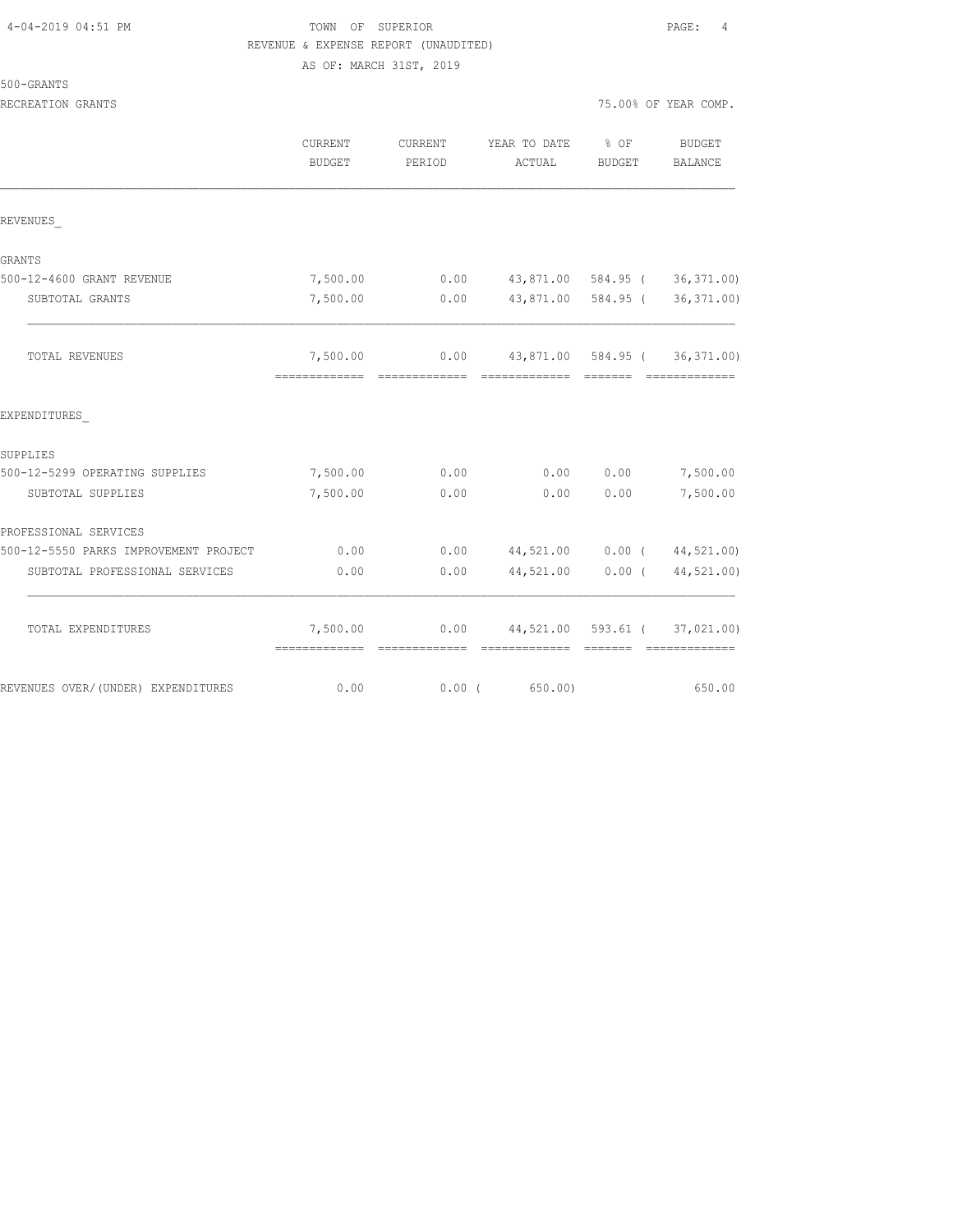|                        | REVENUE & EXPENSE REPORT (UNAUDITED) |                         |                          |          |                      |
|------------------------|--------------------------------------|-------------------------|--------------------------|----------|----------------------|
|                        |                                      | AS OF: MARCH 31ST, 2019 |                          |          |                      |
| 500-GRANTS             |                                      |                         |                          |          |                      |
| CDBG 153-09 MAGMA CLUB |                                      |                         |                          |          | 75.00% OF YEAR COMP. |
|                        | CURRENT                              | CURRENT                 | YEAR TO DATE % OF BUDGET |          |                      |
|                        | BUDGET                               | PERIOD                  | ACTUAL BUDGET BALANCE    |          |                      |
|                        |                                      |                         |                          |          |                      |
| REVENUES               |                                      |                         |                          |          |                      |
| GRANTS                 |                                      |                         |                          |          |                      |
|                        | =============                        |                         | -------------            | -------- |                      |
| EXPENDITURES           |                                      |                         |                          |          |                      |
| SUPPLIES               |                                      |                         |                          |          |                      |
|                        |                                      |                         |                          |          |                      |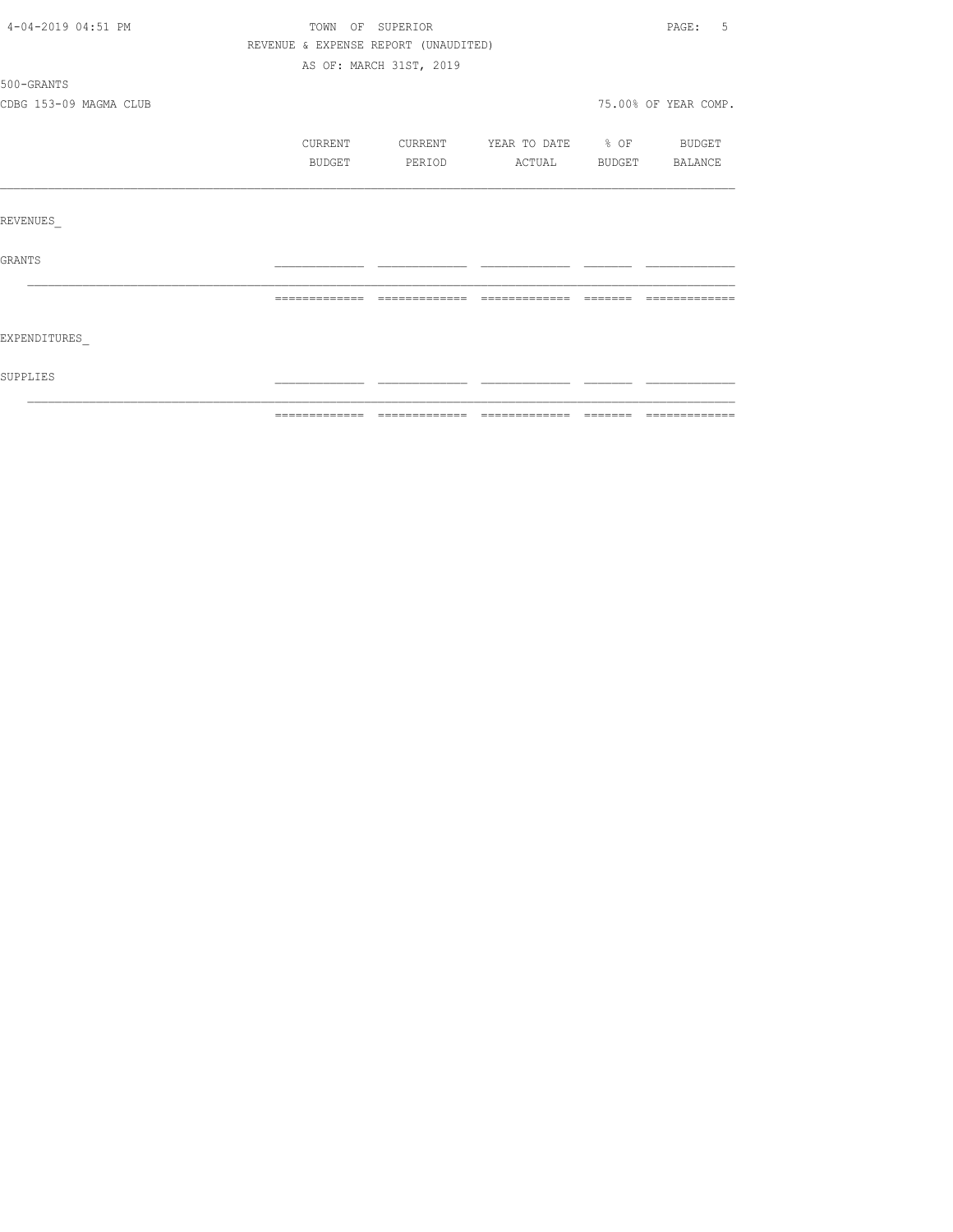|                       | =============    | -------------                        |                          |                                                                  | --------------       |
|-----------------------|------------------|--------------------------------------|--------------------------|------------------------------------------------------------------|----------------------|
| SUPPLIES              |                  |                                      |                          |                                                                  |                      |
| EXPENDITURES          |                  |                                      |                          |                                                                  |                      |
|                       | =============    | =============                        | =============            | $\qquad \qquad \equiv \equiv \equiv \equiv \equiv \equiv \equiv$ | -------------        |
| GRANTS                |                  |                                      |                          |                                                                  |                      |
| REVENUES              |                  |                                      |                          |                                                                  |                      |
|                       | BUDGET           | PERIOD                               | ACTUAL BUDGET BALANCE    |                                                                  |                      |
|                       | CURRENT          | CURRENT                              | YEAR TO DATE % OF BUDGET |                                                                  |                      |
| DEPT OF COMM-STIMULUS |                  |                                      |                          |                                                                  | 75.00% OF YEAR COMP. |
| 500-GRANTS            |                  |                                      |                          |                                                                  |                      |
|                       |                  | AS OF: MARCH 31ST, 2019              |                          |                                                                  |                      |
|                       |                  | REVENUE & EXPENSE REPORT (UNAUDITED) |                          |                                                                  |                      |
| 4-04-2019 04:51 PM    | TOWN OF SUPERIOR |                                      |                          |                                                                  | PAGE:<br>6           |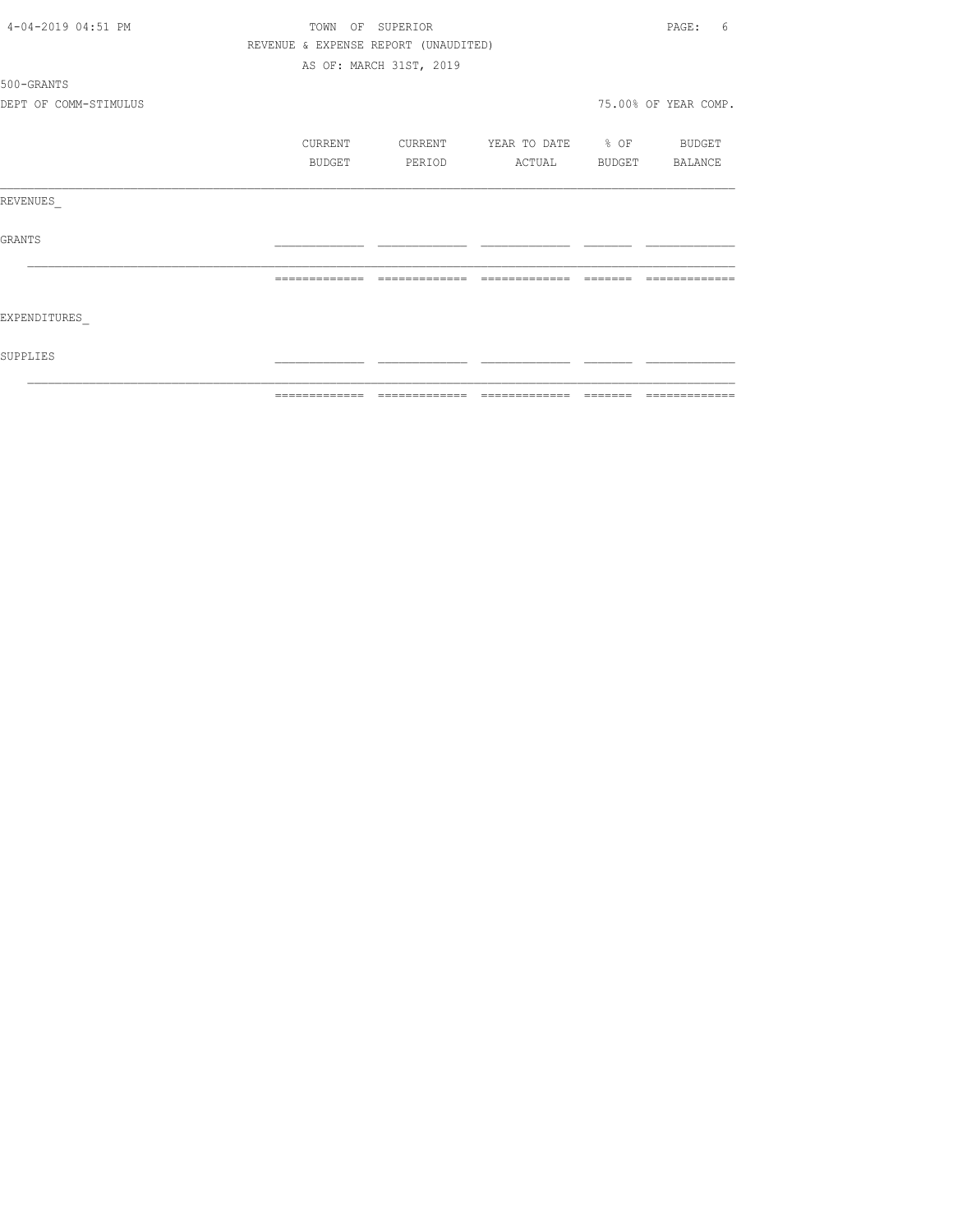|                       | =============    | -------------                        |                   | -------  | =============           |
|-----------------------|------------------|--------------------------------------|-------------------|----------|-------------------------|
| SUPPLIES              |                  |                                      |                   |          |                         |
| EXPENDITURES          |                  |                                      |                   |          |                         |
|                       | =============    | --------------                       | --------------    | -------- | -------------           |
| GRANTS                |                  |                                      |                   |          |                         |
| REVENUES              |                  |                                      |                   |          |                         |
|                       | BUDGET           | PERIOD                               | ACTUAL            | BUDGET   | BALANCE                 |
|                       | CURRENT          | CURRENT                              | YEAR TO DATE % OF |          | BUDGET                  |
| PINAL COUNTY-STIMULUS |                  |                                      |                   |          | 75.00% OF YEAR COMP.    |
| 500-GRANTS            |                  |                                      |                   |          |                         |
|                       |                  | AS OF: MARCH 31ST, 2019              |                   |          |                         |
|                       |                  | REVENUE & EXPENSE REPORT (UNAUDITED) |                   |          |                         |
| 4-04-2019 04:51 PM    | TOWN OF SUPERIOR |                                      |                   |          | $\overline{7}$<br>PAGE: |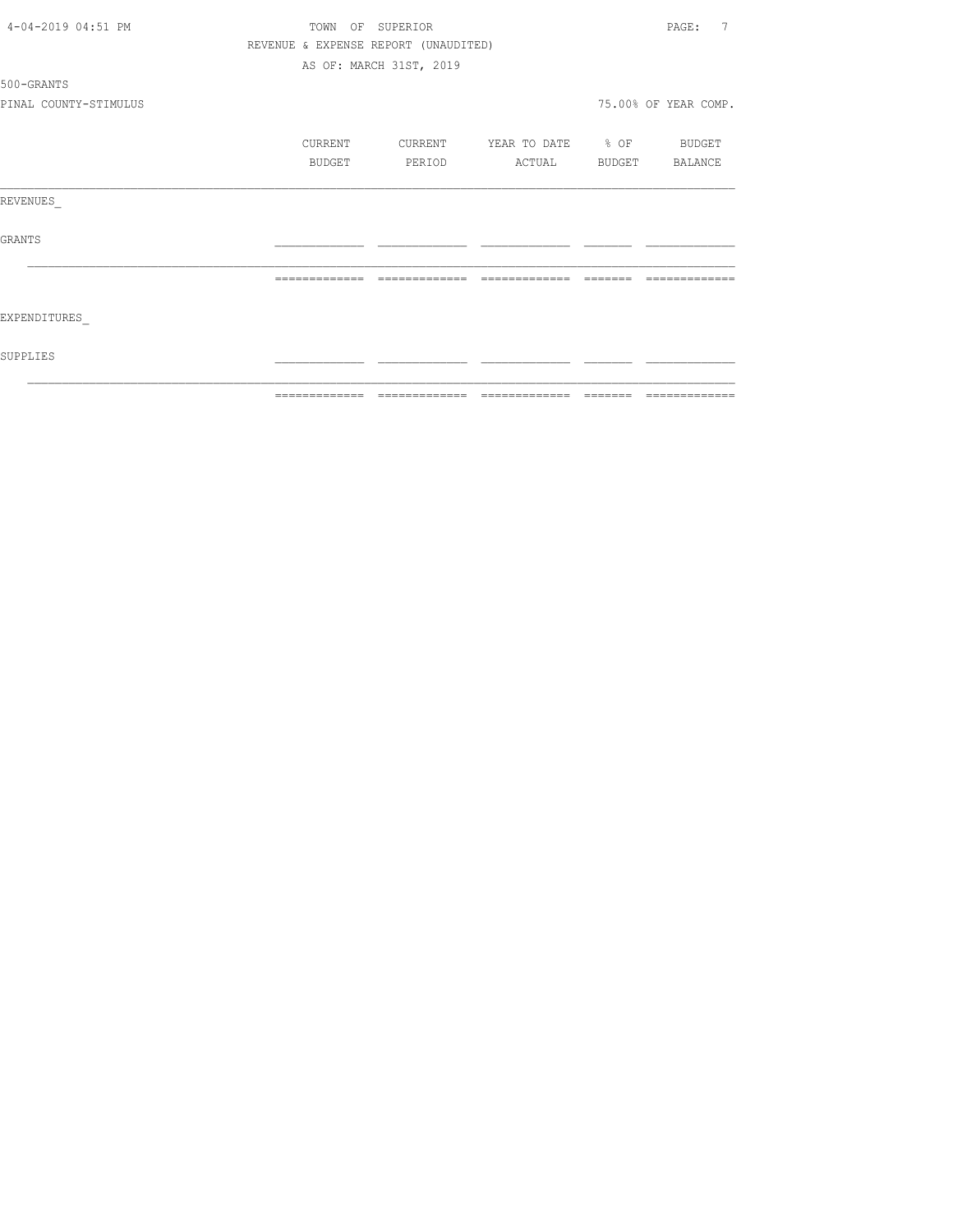| 4-04-2019 04:51 PM       | TOWN<br>OF                           | SUPERIOR                                                                                                                                                                                                                                                                                                                                                                                                                                                         |                                                                                                                                                                                                                                                                                                                                                                                                                                                                  |          | 8<br>PAGE:           |
|--------------------------|--------------------------------------|------------------------------------------------------------------------------------------------------------------------------------------------------------------------------------------------------------------------------------------------------------------------------------------------------------------------------------------------------------------------------------------------------------------------------------------------------------------|------------------------------------------------------------------------------------------------------------------------------------------------------------------------------------------------------------------------------------------------------------------------------------------------------------------------------------------------------------------------------------------------------------------------------------------------------------------|----------|----------------------|
|                          | REVENUE & EXPENSE REPORT (UNAUDITED) |                                                                                                                                                                                                                                                                                                                                                                                                                                                                  |                                                                                                                                                                                                                                                                                                                                                                                                                                                                  |          |                      |
|                          |                                      | AS OF: MARCH 31ST, 2019                                                                                                                                                                                                                                                                                                                                                                                                                                          |                                                                                                                                                                                                                                                                                                                                                                                                                                                                  |          |                      |
| 500-GRANTS               |                                      |                                                                                                                                                                                                                                                                                                                                                                                                                                                                  |                                                                                                                                                                                                                                                                                                                                                                                                                                                                  |          |                      |
| AZ DEPT OF HOMELAND SRTY |                                      |                                                                                                                                                                                                                                                                                                                                                                                                                                                                  |                                                                                                                                                                                                                                                                                                                                                                                                                                                                  |          | 75.00% OF YEAR COMP. |
|                          | CURRENT                              | CURRENT                                                                                                                                                                                                                                                                                                                                                                                                                                                          | YEAR TO DATE % OF                                                                                                                                                                                                                                                                                                                                                                                                                                                |          | BUDGET               |
|                          | BUDGET                               | PERIOD                                                                                                                                                                                                                                                                                                                                                                                                                                                           | ACTUAL                                                                                                                                                                                                                                                                                                                                                                                                                                                           | BUDGET   | BALANCE              |
| REVENUES                 |                                      |                                                                                                                                                                                                                                                                                                                                                                                                                                                                  |                                                                                                                                                                                                                                                                                                                                                                                                                                                                  |          |                      |
| GRANTS                   |                                      |                                                                                                                                                                                                                                                                                                                                                                                                                                                                  |                                                                                                                                                                                                                                                                                                                                                                                                                                                                  |          |                      |
|                          |                                      | -------------                                                                                                                                                                                                                                                                                                                                                                                                                                                    |                                                                                                                                                                                                                                                                                                                                                                                                                                                                  |          |                      |
| EXPENDITURES             |                                      |                                                                                                                                                                                                                                                                                                                                                                                                                                                                  |                                                                                                                                                                                                                                                                                                                                                                                                                                                                  |          |                      |
| SUPPLIES                 |                                      |                                                                                                                                                                                                                                                                                                                                                                                                                                                                  |                                                                                                                                                                                                                                                                                                                                                                                                                                                                  |          |                      |
|                          | =============                        | $\begin{array}{c} \multicolumn{2}{c} {\textbf{2.4}} & \multicolumn{2}{c} {\textbf{2.5}} & \multicolumn{2}{c} {\textbf{2.6}} \\ \multicolumn{2}{c} {\textbf{2.6}} & \multicolumn{2}{c} {\textbf{2.6}} & \multicolumn{2}{c} {\textbf{2.6}} \\ \multicolumn{2}{c} {\textbf{2.6}} & \multicolumn{2}{c} {\textbf{2.6}} & \multicolumn{2}{c} {\textbf{2.6}} \\ \multicolumn{2}{c} {\textbf{2.6}} & \multicolumn{2}{c} {\textbf{2.6}} & \multicolumn{2}{c} {\textbf{2.$ | $\begin{array}{c} \multicolumn{2}{c} {\textbf{2.4}} & \multicolumn{2}{c} {\textbf{2.5}} & \multicolumn{2}{c} {\textbf{2.6}} \\ \multicolumn{2}{c} {\textbf{2.6}} & \multicolumn{2}{c} {\textbf{2.6}} & \multicolumn{2}{c} {\textbf{2.6}} \\ \multicolumn{2}{c} {\textbf{2.6}} & \multicolumn{2}{c} {\textbf{2.6}} & \multicolumn{2}{c} {\textbf{2.6}} \\ \multicolumn{2}{c} {\textbf{2.6}} & \multicolumn{2}{c} {\textbf{2.6}} & \multicolumn{2}{c} {\textbf{2.$ | -------- | =============        |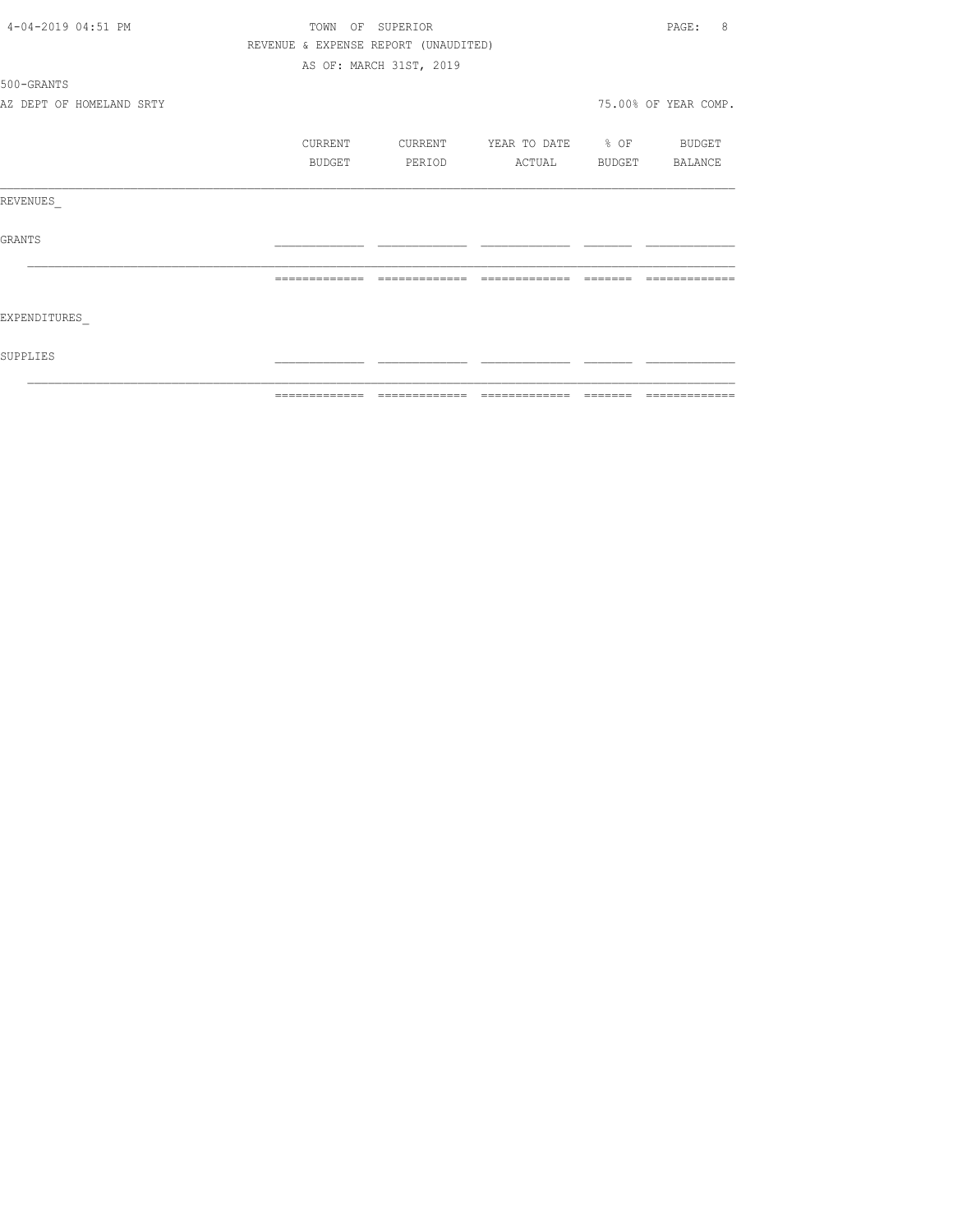| 4-04-2019 04:51 PM | TOWN           |         | OF SUPERIOR                          |                   |          | 9<br>PAGE:           |
|--------------------|----------------|---------|--------------------------------------|-------------------|----------|----------------------|
|                    |                |         | REVENUE & EXPENSE REPORT (UNAUDITED) |                   |          |                      |
|                    |                |         | AS OF: MARCH 31ST, 2019              |                   |          |                      |
| 500-GRANTS         |                |         |                                      |                   |          |                      |
| GOHS GRANT         |                |         |                                      |                   |          | 75.00% OF YEAR COMP. |
|                    |                |         |                                      |                   |          |                      |
|                    |                | CURRENT | CURRENT                              | YEAR TO DATE % OF |          | BUDGET               |
|                    |                | BUDGET  | PERIOD                               | ACTUAL            | BUDGET   | BALANCE              |
|                    |                |         |                                      |                   |          |                      |
| REVENUES           |                |         |                                      |                   |          |                      |
|                    |                |         |                                      |                   |          |                      |
| <b>GRANTS</b>      |                |         |                                      |                   |          |                      |
|                    |                |         |                                      |                   |          |                      |
|                    | =============  |         | -------------                        | ------<br>---     |          |                      |
|                    |                |         |                                      |                   |          |                      |
| EXPENDITURES       |                |         |                                      |                   |          |                      |
|                    |                |         |                                      |                   |          |                      |
| SUPPLIES           |                |         |                                      |                   |          |                      |
|                    |                |         |                                      |                   |          |                      |
|                    | -------------- |         |                                      | -------------     | -------- | -------------        |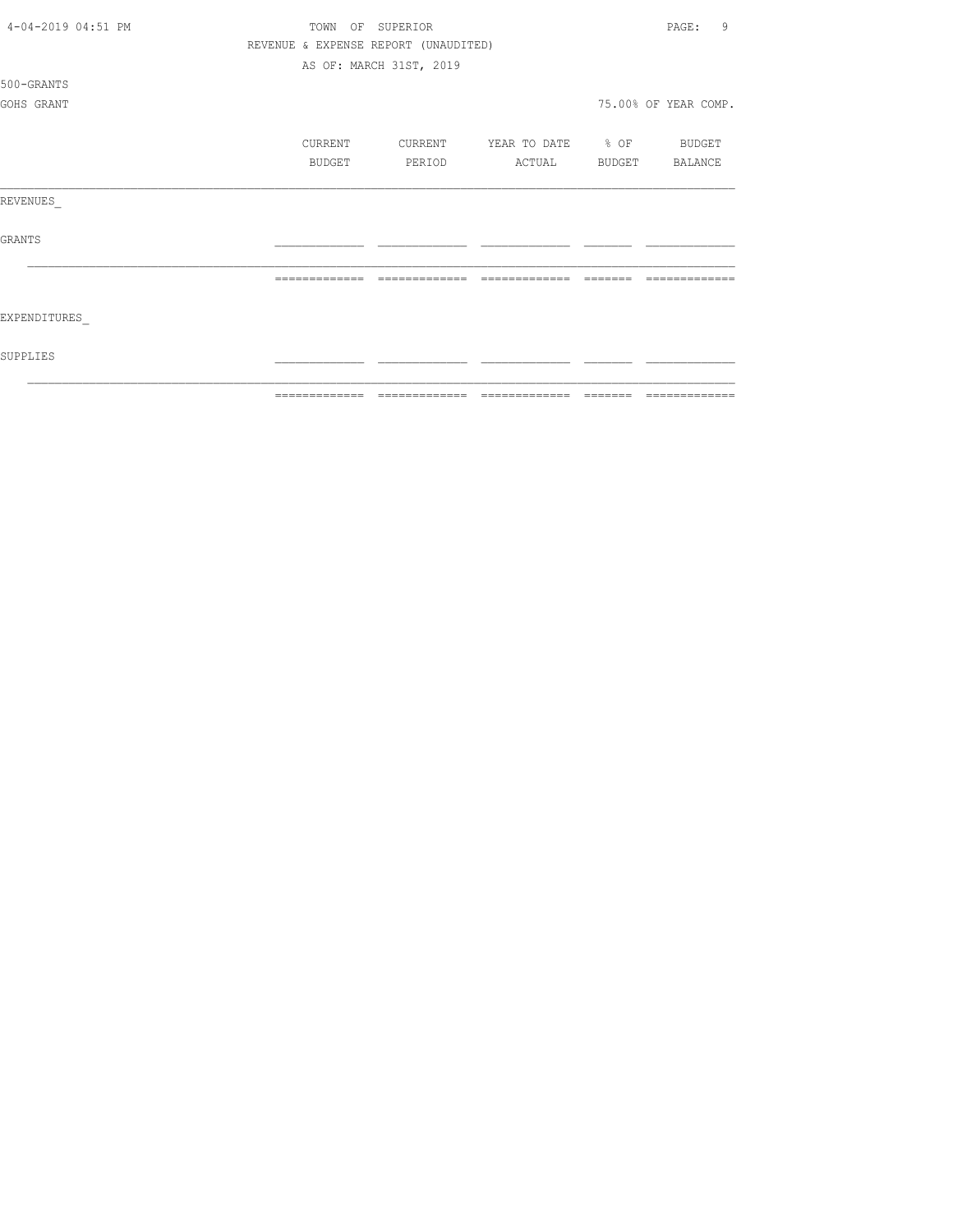|                         | =============    | $\qquad \qquad = \qquad \qquad = \qquad \qquad =$ |                       | -------- | =============        |
|-------------------------|------------------|---------------------------------------------------|-----------------------|----------|----------------------|
| SUPPLIES                |                  |                                                   |                       |          |                      |
| EXPENDITURES            |                  |                                                   |                       |          |                      |
|                         | -------------    | =============                                     | =============         | -------- |                      |
| GRANTS                  |                  |                                                   |                       |          |                      |
| REVENUES                |                  |                                                   |                       |          |                      |
|                         | BUDGET           | PERIOD                                            | ACTUAL BUDGET BALANCE |          |                      |
|                         | CURRENT          | CURRENT                                           | YEAR TO DATE % OF     |          | <b>BUDGET</b>        |
| ENERGY EFFICIENCY GRANT |                  |                                                   |                       |          | 75.00% OF YEAR COMP. |
| 500-GRANTS              |                  |                                                   |                       |          |                      |
|                         |                  | AS OF: MARCH 31ST, 2019                           |                       |          |                      |
|                         |                  | REVENUE & EXPENSE REPORT (UNAUDITED)              |                       |          |                      |
| 4-04-2019 04:51 PM      | TOWN OF SUPERIOR |                                                   |                       |          | PAGE: 10             |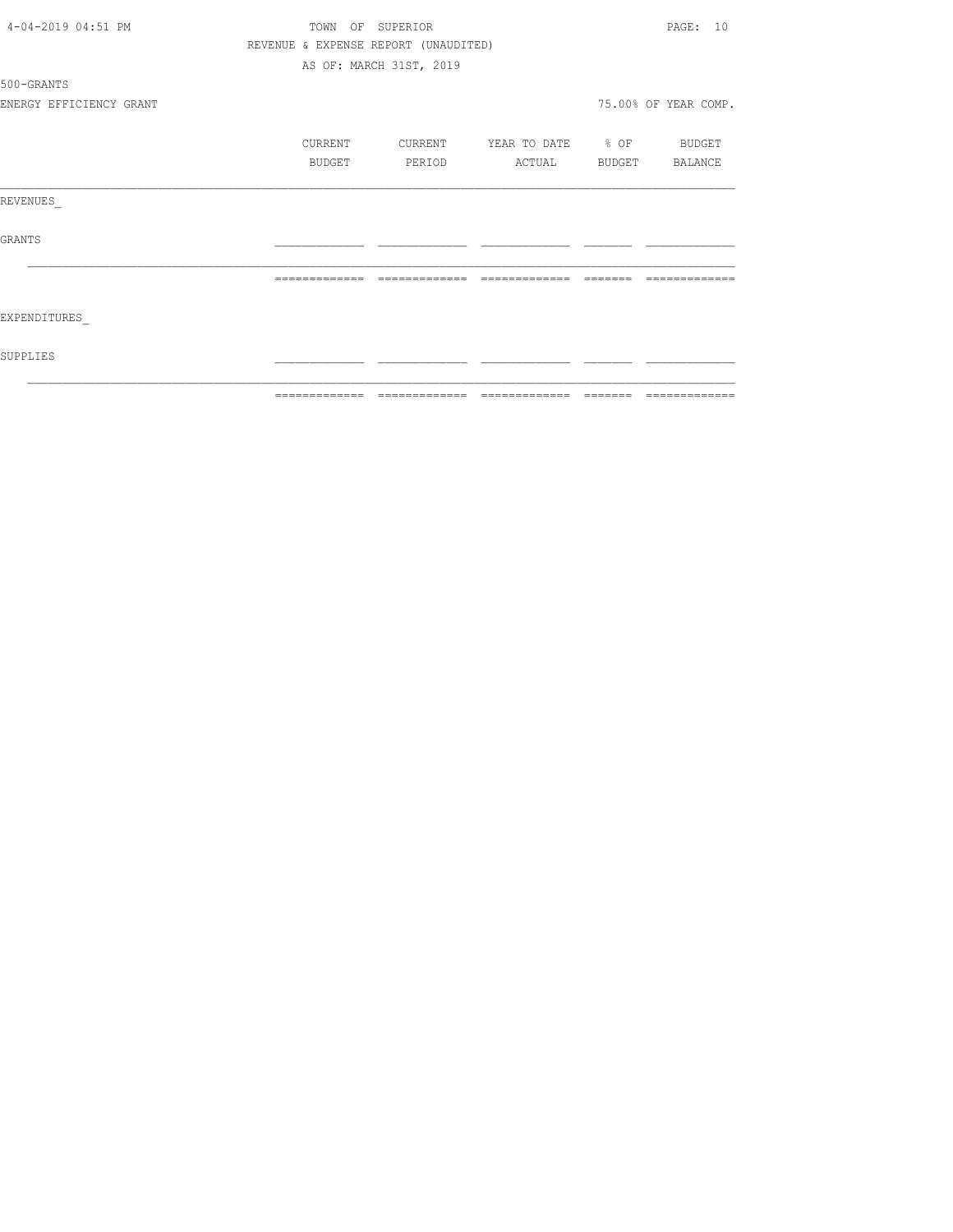| 4-04-2019 04:51 PM | TOWN           | OF SUPERIOR                          |                   |                 | 11<br>PAGE:          |
|--------------------|----------------|--------------------------------------|-------------------|-----------------|----------------------|
|                    |                | REVENUE & EXPENSE REPORT (UNAUDITED) |                   |                 |                      |
|                    |                | AS OF: MARCH 31ST, 2019              |                   |                 |                      |
| 500-GRANTS         |                |                                      |                   |                 |                      |
| TTAC GRANT         |                |                                      |                   |                 | 75.00% OF YEAR COMP. |
|                    |                |                                      |                   |                 |                      |
|                    | CURRENT        | CURRENT                              | YEAR TO DATE % OF |                 | BUDGET               |
|                    | BUDGET         | PERIOD                               | ACTUAL            |                 | BUDGET BALANCE       |
|                    |                |                                      |                   |                 |                      |
| REVENUES           |                |                                      |                   |                 |                      |
|                    |                |                                      |                   |                 |                      |
| <b>GRANTS</b>      |                |                                      |                   |                 |                      |
|                    |                |                                      |                   |                 |                      |
|                    | =============  | -------------                        | =============     |                 |                      |
|                    |                |                                      |                   |                 |                      |
| EXPENDITURES       |                |                                      |                   |                 |                      |
| SUPPLIES           |                |                                      |                   |                 |                      |
|                    |                |                                      |                   |                 |                      |
|                    | -------------- | -------------                        | -------------     | $- - - - - - -$ | --------------       |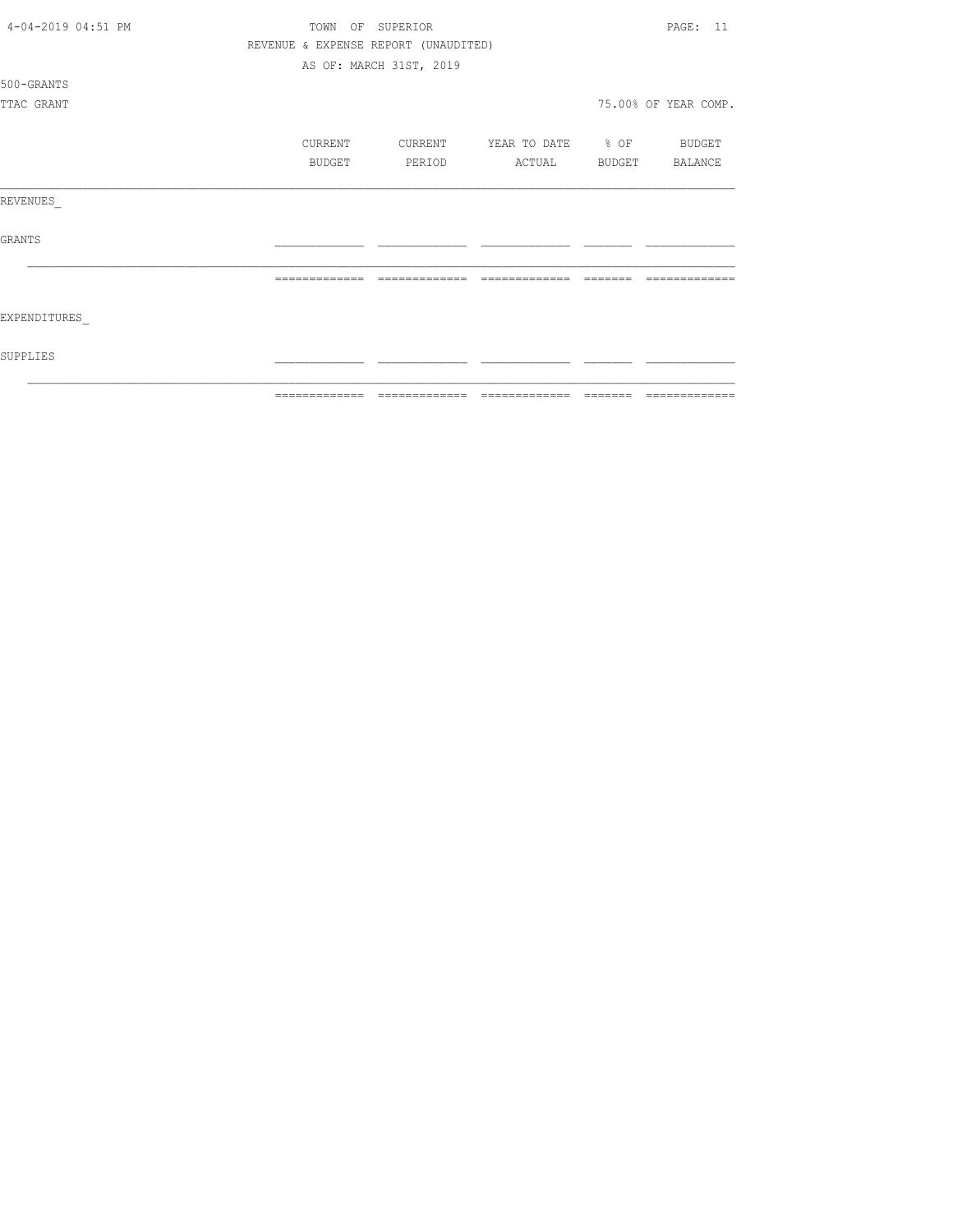| 4-04-2019 04:51 PM | TOWN<br>OF    | SUPERIOR                             |                   |                         | PAGE: 12             |
|--------------------|---------------|--------------------------------------|-------------------|-------------------------|----------------------|
|                    |               | REVENUE & EXPENSE REPORT (UNAUDITED) |                   |                         |                      |
|                    |               | AS OF: MARCH 31ST, 2019              |                   |                         |                      |
| 500-GRANTS         |               |                                      |                   |                         |                      |
| CDBG 2011 WWTP     |               |                                      |                   |                         | 75.00% OF YEAR COMP. |
|                    | CURRENT       | CURRENT                              | YEAR TO DATE % OF |                         | BUDGET               |
|                    | BUDGET        | PERIOD                               | ACTUAL            | BUDGET                  | BALANCE              |
| REVENUES           |               |                                      |                   |                         |                      |
| GRANTS             |               |                                      |                   |                         |                      |
|                    | ------------- | =============                        | --------------    |                         |                      |
| EXPENDITURES       |               |                                      |                   |                         |                      |
| SUPPLIES           |               |                                      |                   |                         |                      |
|                    | ------------- | =============                        | =============     | $=$ $=$ $=$ $=$ $=$ $=$ | =============        |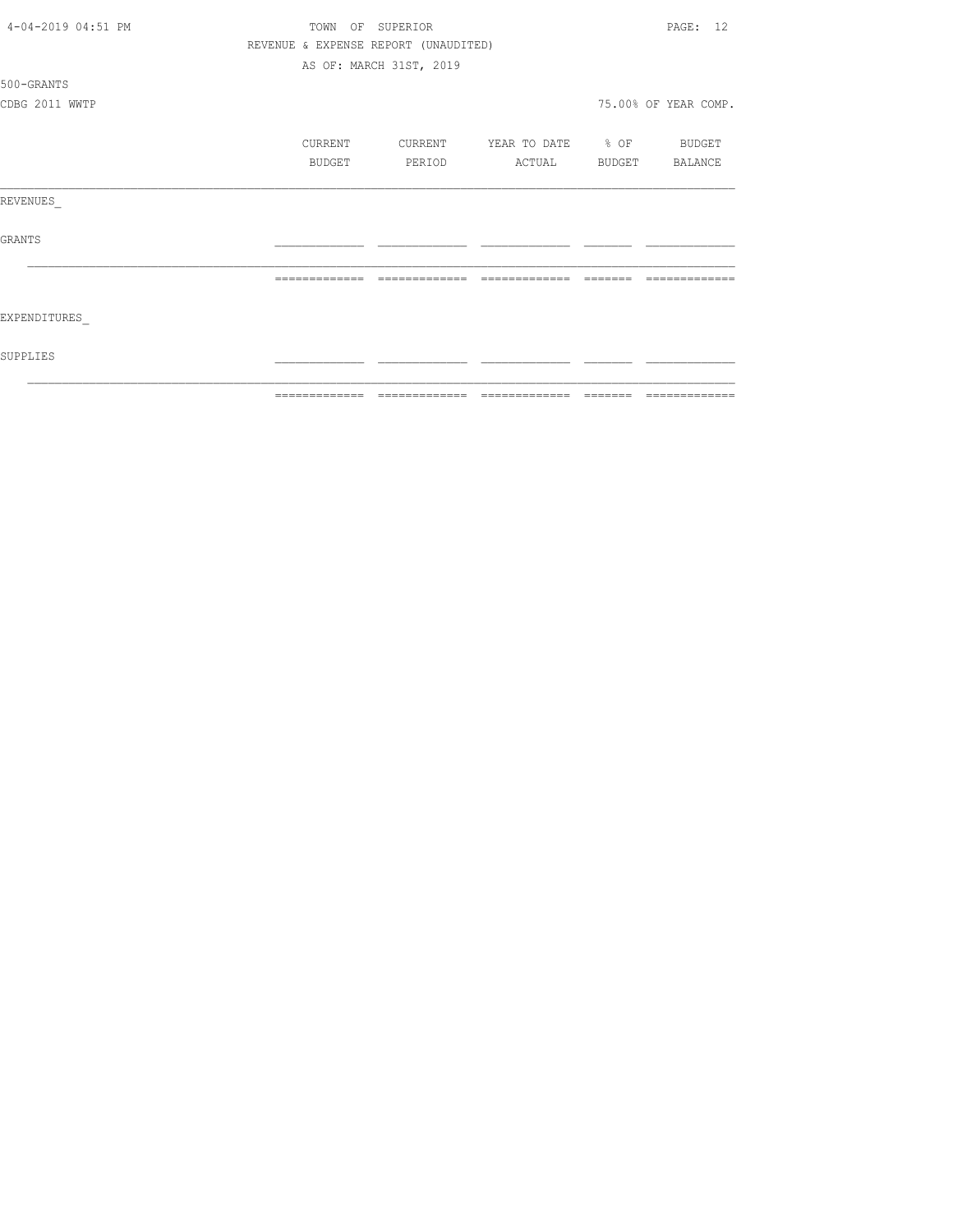| 4-04-2019 04:51 PM | TOWN          | OF<br>SUPERIOR                       |                   |        | PAGE: 13             |
|--------------------|---------------|--------------------------------------|-------------------|--------|----------------------|
|                    |               | REVENUE & EXPENSE REPORT (UNAUDITED) |                   |        |                      |
|                    |               | AS OF: MARCH 31ST, 2019              |                   |        |                      |
| 500-GRANTS         |               |                                      |                   |        |                      |
| PSSP GRANT         |               |                                      |                   |        | 75.00% OF YEAR COMP. |
|                    |               |                                      |                   |        |                      |
|                    | CURRENT       | CURRENT                              | YEAR TO DATE % OF |        | BUDGET               |
|                    | BUDGET        | PERIOD                               | ACTUAL            | BUDGET | BALANCE              |
| REVENUES           |               |                                      |                   |        |                      |
| <b>GRANTS</b>      |               |                                      |                   |        |                      |
|                    | ------------- |                                      |                   |        |                      |
| EXPENDITURES       |               |                                      |                   |        |                      |
| SUPPLIES           |               |                                      |                   |        |                      |
|                    | ------------- |                                      | -------------     |        |                      |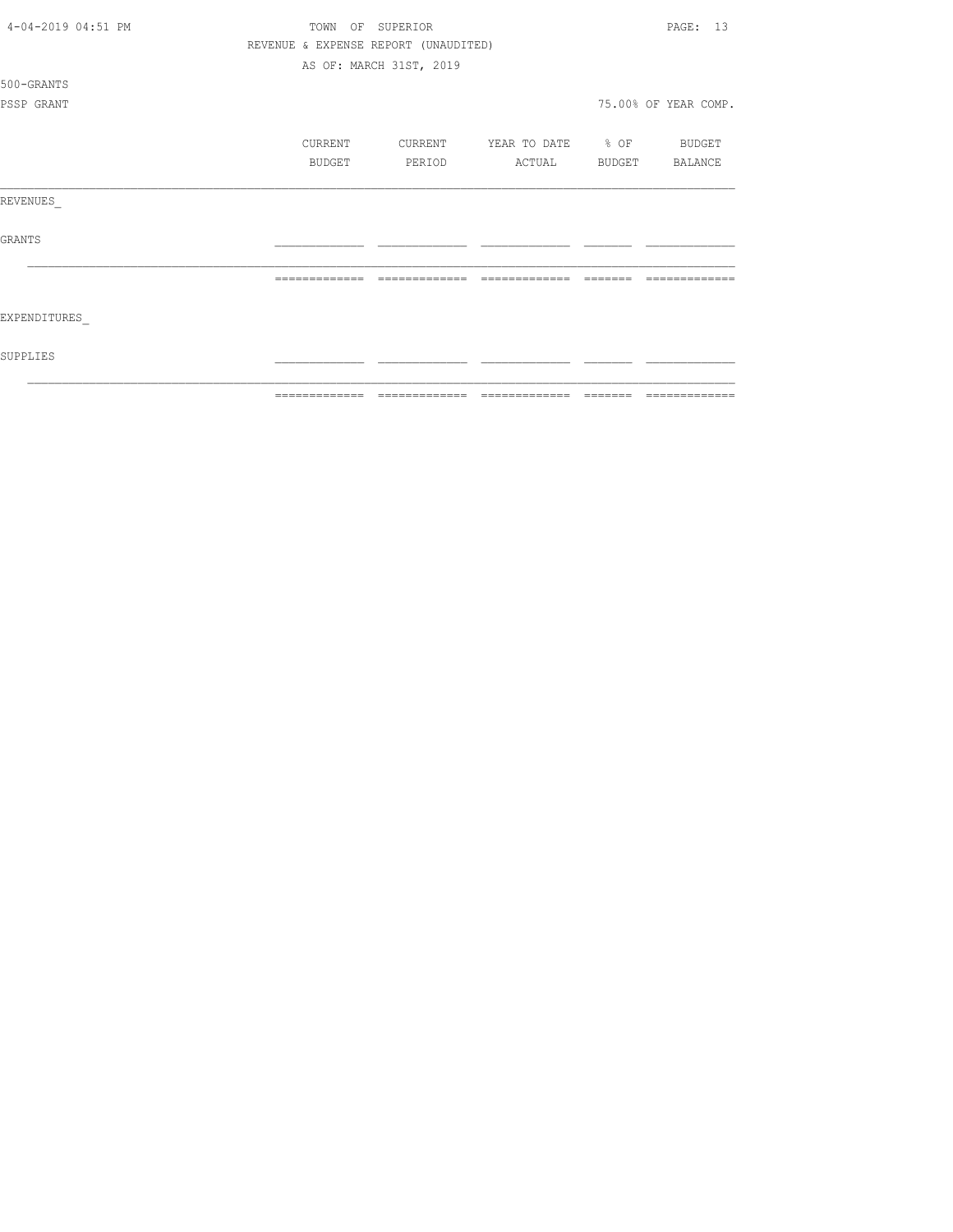| 4-04-2019 04:51 PM                                            |              | TOWN OF SUPERIOR<br>REVENUE & EXPENSE REPORT (UNAUDITED)<br>AS OF: MARCH 31ST, 2019 |                                        |                   |                                              |  |
|---------------------------------------------------------------|--------------|-------------------------------------------------------------------------------------|----------------------------------------|-------------------|----------------------------------------------|--|
| 500-GRANTS                                                    |              |                                                                                     |                                        |                   |                                              |  |
| RESOLUTION COPPER GIVING                                      |              |                                                                                     |                                        |                   | 75.00% OF YEAR COMP.                         |  |
|                                                               | BUDGET       | PERIOD                                                                              | CURRENT CURRENT YEAR TO DATE<br>ACTUAL | $8$ OF            | BUDGET<br>BUDGET BALANCE                     |  |
| REVENUES                                                      |              |                                                                                     |                                        |                   |                                              |  |
| GRANTS                                                        |              |                                                                                     |                                        |                   |                                              |  |
|                                                               |              |                                                                                     |                                        |                   |                                              |  |
| EXPENDITURES                                                  |              |                                                                                     |                                        |                   |                                              |  |
| PERSONEL                                                      |              |                                                                                     |                                        |                   |                                              |  |
| SUPPLIES                                                      |              |                                                                                     |                                        |                   |                                              |  |
| 500-41-5299 OPERATING SUPPLIES-RCC EMRGN<br>SUBTOTAL SUPPLIES | 0.00<br>0.00 | 0.00<br>0.00                                                                        |                                        |                   | 232.56 0.00 (232.56)<br>232.56 0.00 (232.56) |  |
| UTILITIES                                                     |              |                                                                                     |                                        |                   |                                              |  |
| GENERAL BUSINESS EXPENSE                                      |              |                                                                                     |                                        |                   |                                              |  |
| 500-41-5425 CONFERENCES & TRAINING                            | 0.00         |                                                                                     | $0.00$ 1,037.00 0.00 ( 1,037.00)       |                   |                                              |  |
| 500-41-5450 UNIFORM PURCHASE                                  | 0.00         |                                                                                     | $0.00$ 2,008.84 0.00 ( 2,008.84)       |                   |                                              |  |
| SUBTOTAL GENERAL BUSINESS EXPENSE                             | 0.00         | 0.00                                                                                |                                        | $3,045.84$ 0.00 ( | 3,045.84)                                    |  |
| PROFESSIONAL SERVICES                                         |              |                                                                                     |                                        |                   |                                              |  |
| 500-41-5555 HEALTH AND SAFETY                                 | 0.00         | 0.00                                                                                |                                        |                   | 825.00   0.00   (825.00)                     |  |
| SUBTOTAL PROFESSIONAL SERVICES                                | 0.00         | 0.00                                                                                |                                        |                   | 825.00 0.00 (825.00)                         |  |
| REPAIR/MAINTENANCE                                            |              |                                                                                     |                                        |                   |                                              |  |
| 500-41-5640 VEHICLE REPAIRS                                   | 0.00         | 0.00                                                                                | 712.94                                 |                   | $0.00$ ( $712.94$ )                          |  |
| SUBTOTAL REPAIR/MAINTENANCE                                   | 0.00         |                                                                                     | $0.00$ 712.94 0.00 ( 712.94)           |                   |                                              |  |
| CAPITAL OUTLAY                                                |              |                                                                                     |                                        |                   |                                              |  |
| DEBT SERVICE                                                  |              |                                                                                     |                                        |                   |                                              |  |
| TOTAL EXPENDITURES                                            | 0.00         |                                                                                     | $0.00$ 4,816.34 0.00 ( 4,816.34)       |                   |                                              |  |
| REVENUES OVER/(UNDER) EXPENDITURES                            | 0.00         |                                                                                     | $0.00$ ( $4,816.34$ )                  |                   | 4,816.34                                     |  |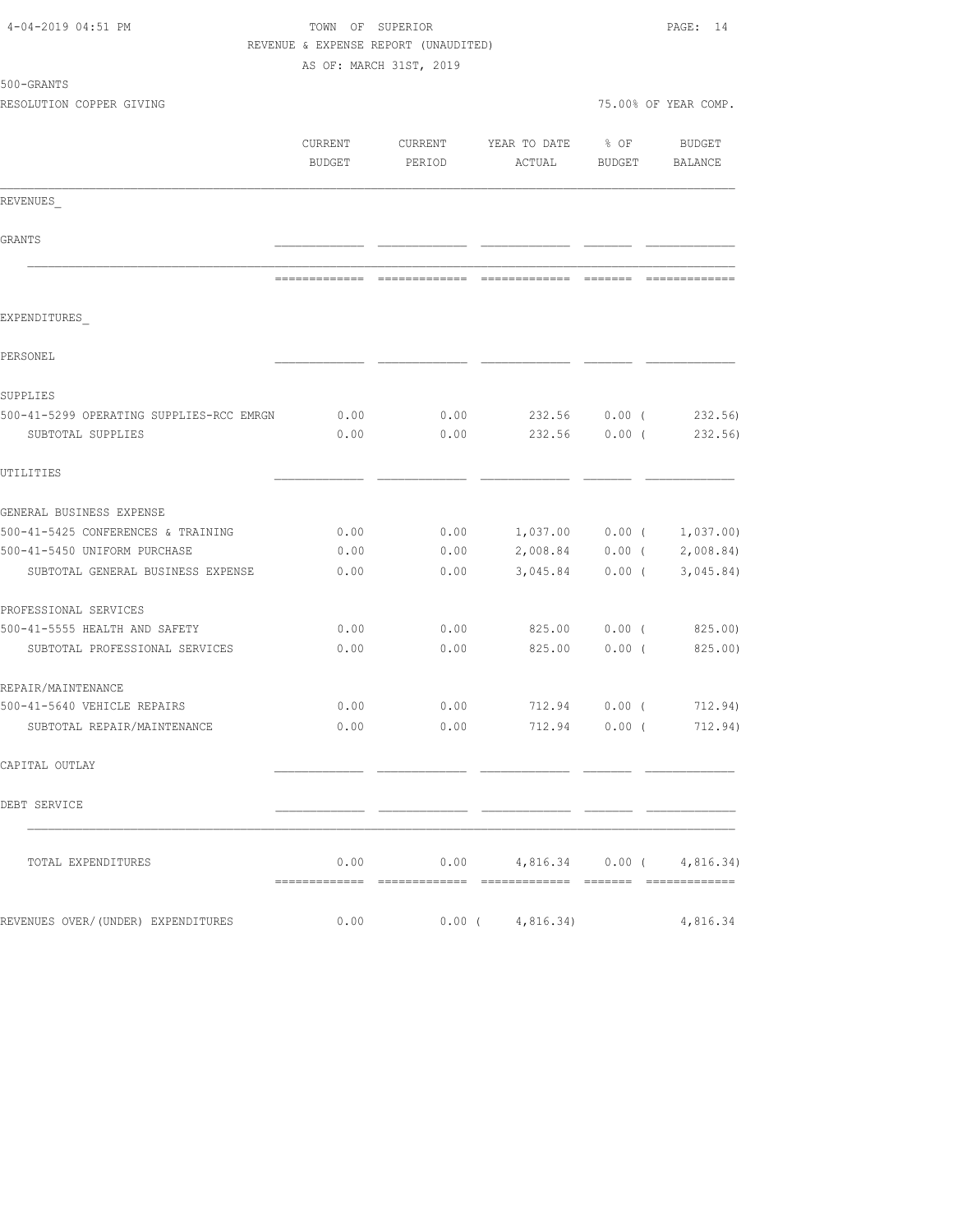| 4-04-2019 04:51 PM | TOWN OF SUPERIOR                     |                         |                   |         | PAGE: 15             |
|--------------------|--------------------------------------|-------------------------|-------------------|---------|----------------------|
|                    | REVENUE & EXPENSE REPORT (UNAUDITED) |                         |                   |         |                      |
|                    |                                      | AS OF: MARCH 31ST, 2019 |                   |         |                      |
| 500-GRANTS         |                                      |                         |                   |         |                      |
| MISC               |                                      |                         |                   |         | 75.00% OF YEAR COMP. |
|                    | CURRENT                              | CURRENT                 | YEAR TO DATE % OF |         | BUDGET               |
|                    | BUDGET                               | PERIOD                  | ACTUAL            | BUDGET  | BALANCE              |
|                    |                                      |                         |                   |         |                      |
| REVENUES           |                                      |                         |                   |         |                      |
| GRANTS             |                                      |                         |                   |         |                      |
|                    | =============                        | =============           | =============     | ======= | =============        |
| EXPENDITURES       |                                      |                         |                   |         |                      |
| SUPPLIES           |                                      |                         |                   |         |                      |
|                    |                                      |                         |                   |         |                      |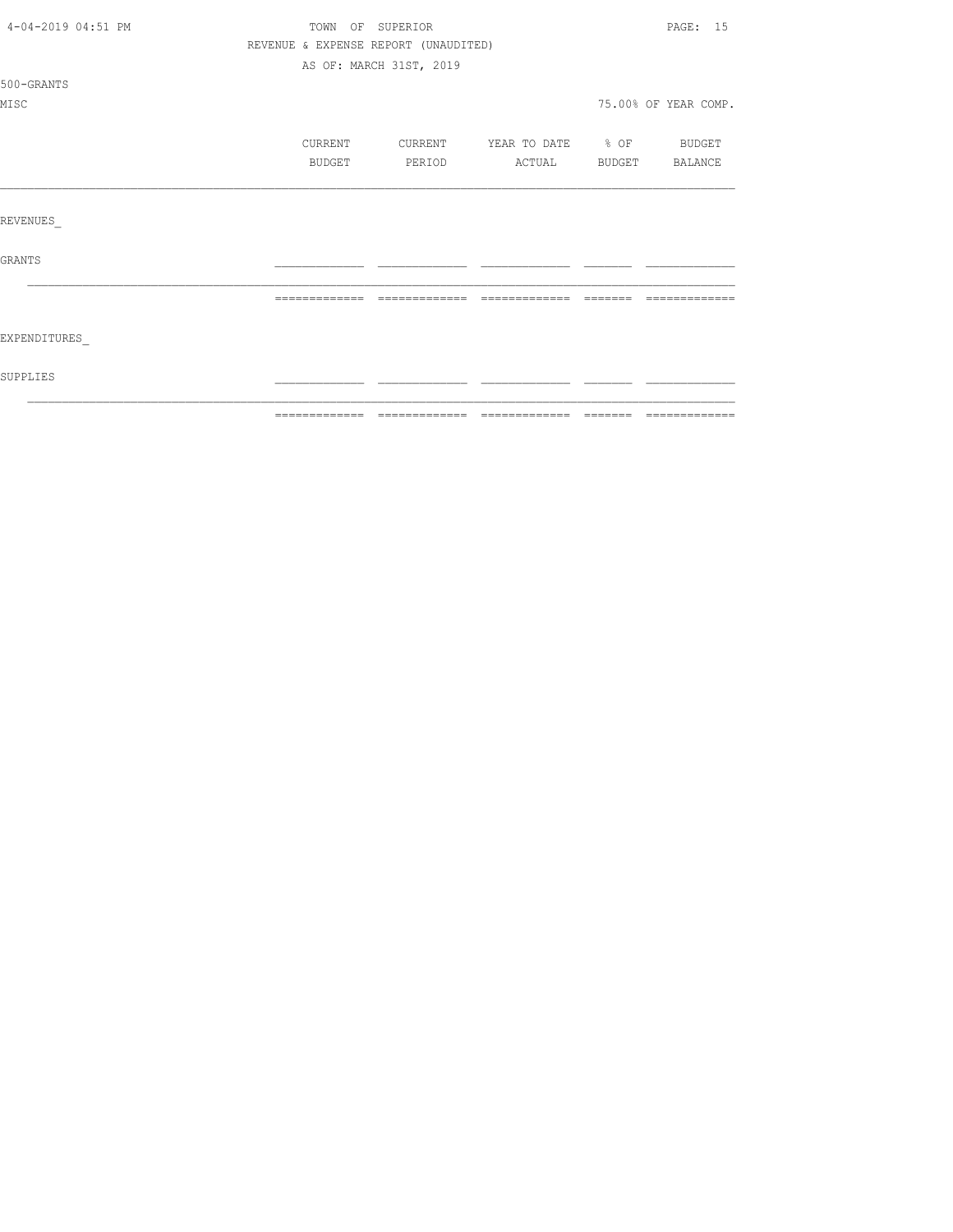### 4-04-2019 04:51 PM TOWN OF SUPERIOR PAGE: 16 REVENUE & EXPENSE REPORT (UNAUDITED) AS OF: MARCH 31ST, 2019

| 500-GRANTS |
|------------|
|------------|

AIRPORT GRANTS AND RESERVE AND RESERVE AND RESERVE AND RESERVE AND RESERVE AND RESERVE AND RESERVE AND RESERVE

|                                 | <b>CURRENT</b><br><b>BUDGET</b> | CURRENT<br>PERIOD | YEAR TO DATE % OF<br>ACTUAL   | BUDGET   | <b>BUDGET</b><br>BALANCE |
|---------------------------------|---------------------------------|-------------------|-------------------------------|----------|--------------------------|
| REVENUES                        |                                 |                   |                               |          |                          |
| <b>GRANTS</b>                   |                                 |                   |                               |          |                          |
| 500-45-4600 Airport Master Plan | 0.00                            | 0.00              | 16,670.85 0.00 ( 16,670.85)   |          |                          |
| SUBTOTAL GRANTS                 | 0.00                            | 0.00              | 16,670.85                     | $0.00$ ( | 16,670.85                |
| <b>TOTAL REVENUES</b>           | 0.00                            | 0.00              | $16,670.85$ 0.00 ( 16,670.85) |          |                          |
| EXPENDITURES                    |                                 |                   |                               |          |                          |
| SUPPLIES                        |                                 |                   |                               |          |                          |
| 500-45-5299 AIRPORT MASTER PLAN | 0.00                            | 0.00              | 21,866.79 0.00 (21,866.79)    |          |                          |
| SUBTOTAL SUPPLIES               | 0.00                            | 0.00              | $21,866.79$ 0.00 (            |          | 21,866.79)               |
| TOTAL EXPENDITURES              | 0.00                            | 0.00              | 21,866.79                     | 0.00(    | 21,866.79)               |

REVENUES OVER/(UNDER) EXPENDITURES 0.00 0.00 0.00 (5,195.94) 5,195.94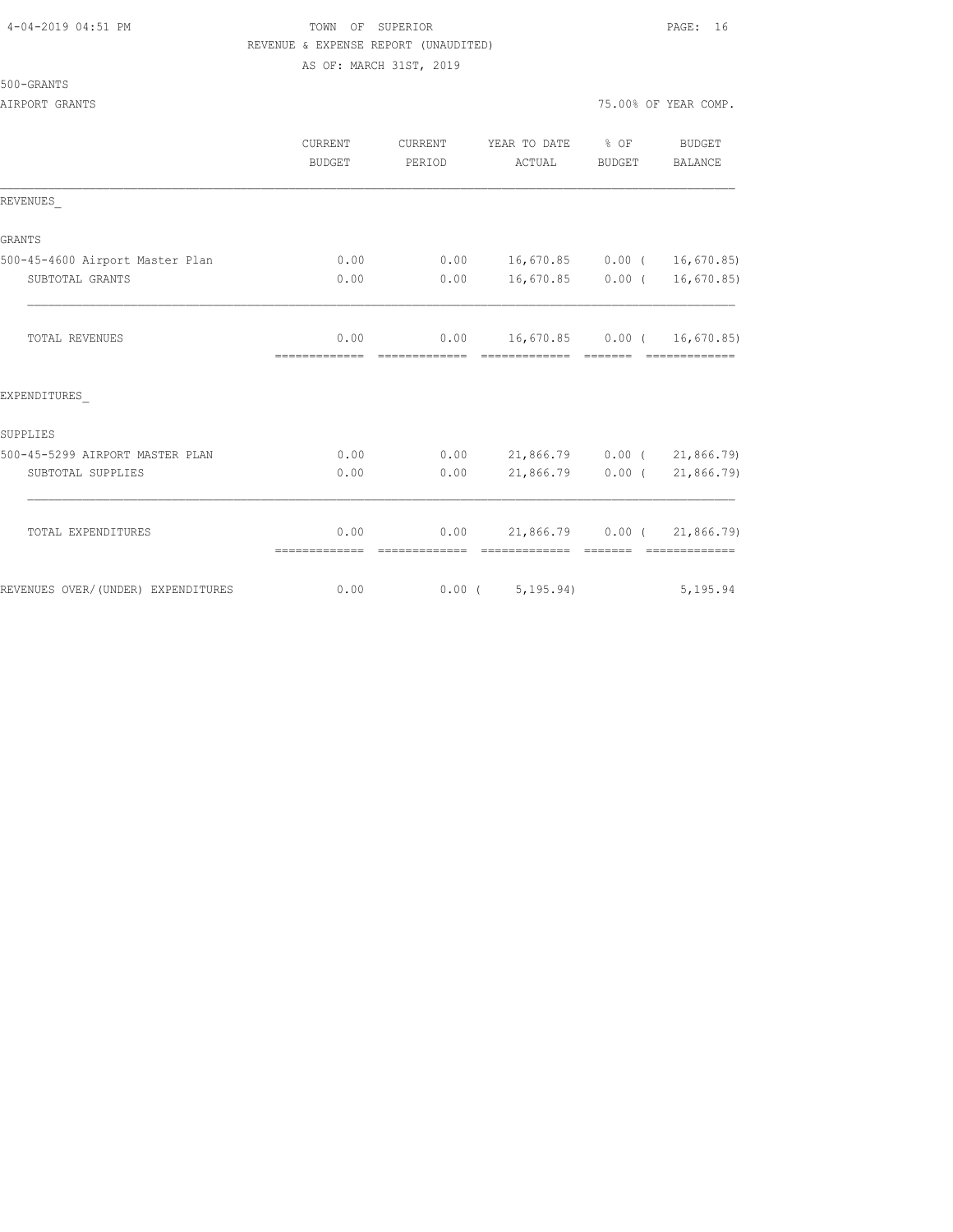| 4-04-2019 04:51 PM |  |
|--------------------|--|
|                    |  |

### TOWN OF SUPERIOR **Example 2019** PAGE: 17 REVENUE & EXPENSE REPORT (UNAUDITED) AS OF: MARCH 31ST, 2019

500-GRANTS

FIRE TRUCK RESTORATION 75.00% OF YEAR COMP.

|                                     | CURRENT<br><b>BUDGET</b> | CURRENT<br>PERIOD | YEAR TO DATE<br>ACTUAL    | $\frac{8}{3}$ OF<br><b>BUDGET</b> | <b>BUDGET</b><br><b>BALANCE</b> |
|-------------------------------------|--------------------------|-------------------|---------------------------|-----------------------------------|---------------------------------|
| REVENUES                            |                          |                   |                           |                                   |                                 |
| <b>GRANTS</b>                       |                          |                   |                           |                                   |                                 |
| 500-46-4600 FIRE TRUCK RESTORATION  | 0.00                     | 40.00             | 2,541.00 0.00 ( 2,541.00) |                                   |                                 |
| SUBTOTAL GRANTS                     | 0.00                     | 40.00             | 2,541.00 0.00 ( 2,541.00) |                                   |                                 |
| <b>TOTAL REVENUES</b>               | 0.00                     | 40.00             | 2,541.00 0.00 ( 2,541.00) |                                   |                                 |
| EXPENDITURES                        |                          |                   |                           |                                   |                                 |
| SUPPLIES                            |                          |                   |                           |                                   |                                 |
|                                     |                          |                   |                           |                                   |                                 |
| REVENUES OVER/ (UNDER) EXPENDITURES | 0.00                     | 40.00             | 2,541.00                  |                                   | (2, 541.00)                     |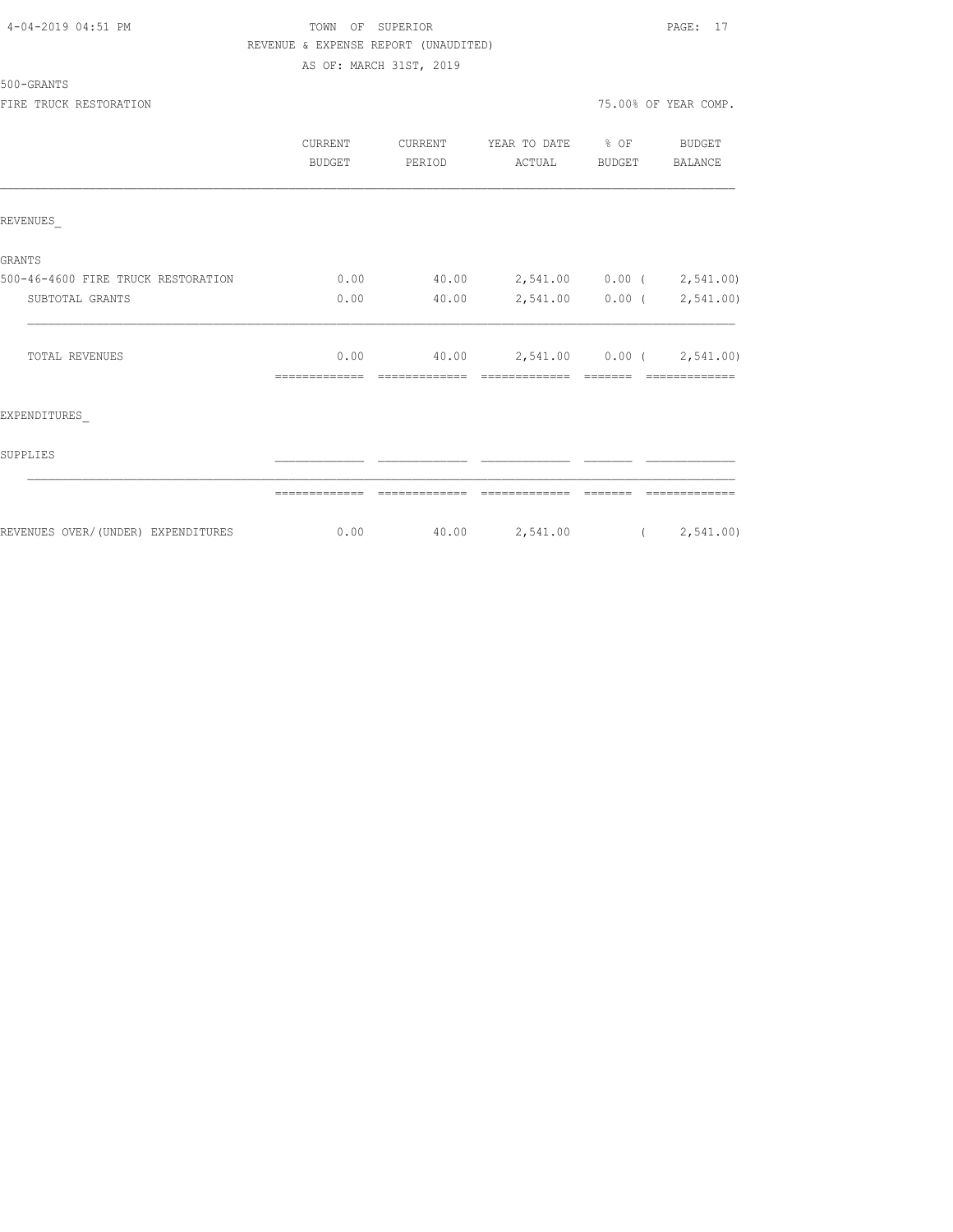| SUPPLIES           |                                      |                         |                          |                                                                  |                      |
|--------------------|--------------------------------------|-------------------------|--------------------------|------------------------------------------------------------------|----------------------|
| EXPENDITURES       |                                      |                         |                          |                                                                  |                      |
|                    | =============                        | --------------          | --------------           | $\qquad \qquad \equiv \equiv \equiv \equiv \equiv \equiv \equiv$ | -------------        |
| GRANTS             |                                      |                         |                          |                                                                  |                      |
| REVENUES           |                                      |                         |                          |                                                                  |                      |
|                    |                                      |                         |                          |                                                                  |                      |
|                    | BUDGET                               | PERIOD                  | ACTUAL BUDGET BALANCE    |                                                                  |                      |
|                    | CURRENT                              | CURRENT                 | YEAR TO DATE % OF BUDGET |                                                                  |                      |
| 4TH OF JULY        |                                      |                         |                          |                                                                  | 75.00% OF YEAR COMP. |
| 500-GRANTS         |                                      |                         |                          |                                                                  |                      |
|                    |                                      | AS OF: MARCH 31ST, 2019 |                          |                                                                  |                      |
|                    | REVENUE & EXPENSE REPORT (UNAUDITED) |                         |                          |                                                                  |                      |
| 4-04-2019 04:51 PM | TOWN OF SUPERIOR                     |                         |                          |                                                                  | PAGE: 18             |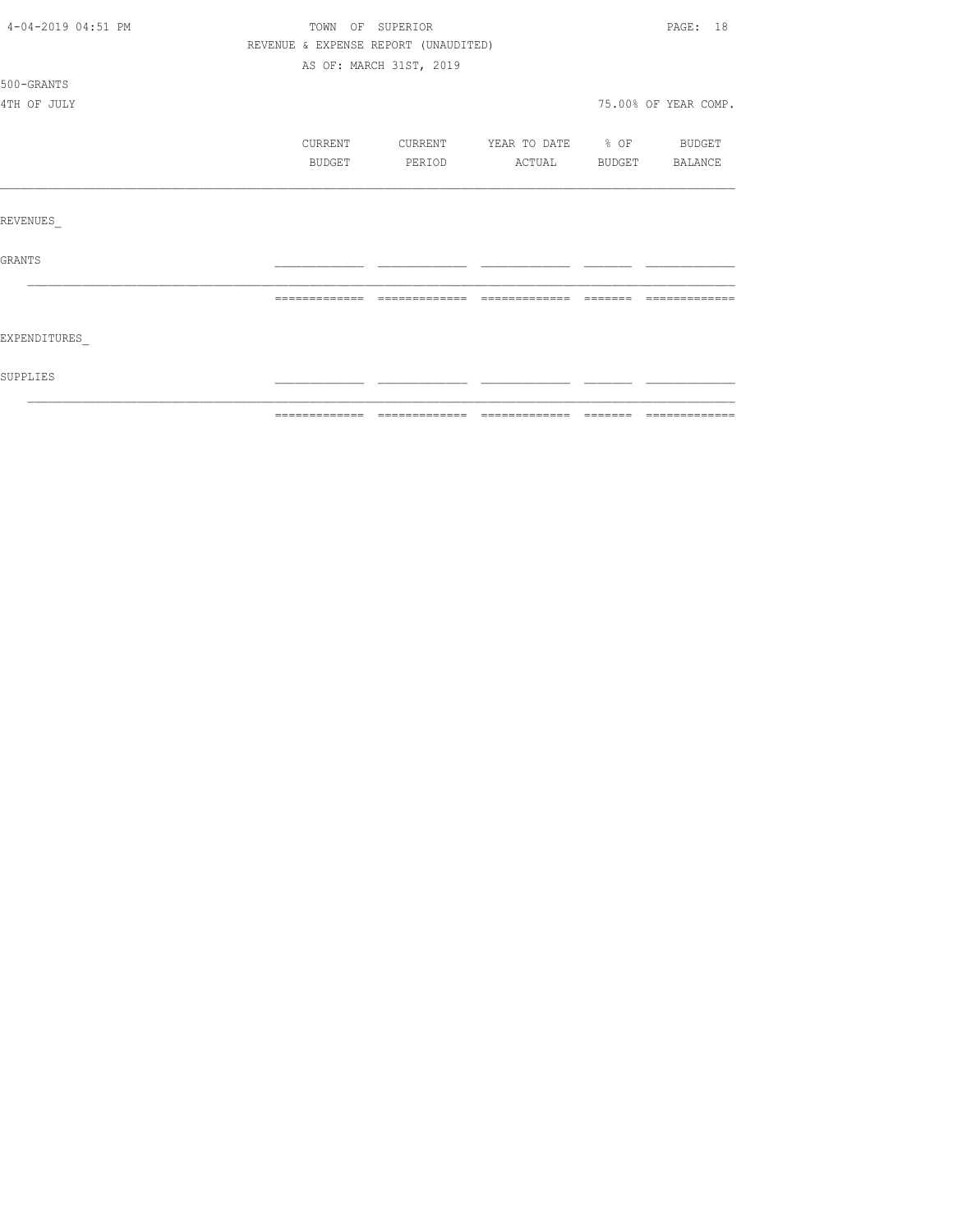|                           |                                      | ============================ |                          | --------------       |
|---------------------------|--------------------------------------|------------------------------|--------------------------|----------------------|
| SUPPLIES                  |                                      |                              |                          |                      |
| EXPENDITURES              |                                      |                              |                          |                      |
|                           | -------------                        | --------------               | --------------           |                      |
| GRANTS                    |                                      |                              |                          |                      |
| REVENUES                  |                                      |                              |                          |                      |
|                           | BUDGET                               | PERIOD                       | ACTUAL BUDGET BALANCE    |                      |
|                           | CURRENT                              | CURRENT                      | YEAR TO DATE % OF BUDGET |                      |
| FIREHOUSE SUBS CONTRIBUTI |                                      |                              |                          | 75.00% OF YEAR COMP. |
| 500-GRANTS                |                                      |                              |                          |                      |
|                           |                                      | AS OF: MARCH 31ST, 2019      |                          |                      |
|                           | REVENUE & EXPENSE REPORT (UNAUDITED) |                              |                          |                      |
| 4-04-2019 04:51 PM        |                                      | TOWN OF SUPERIOR             |                          | PAGE: 19             |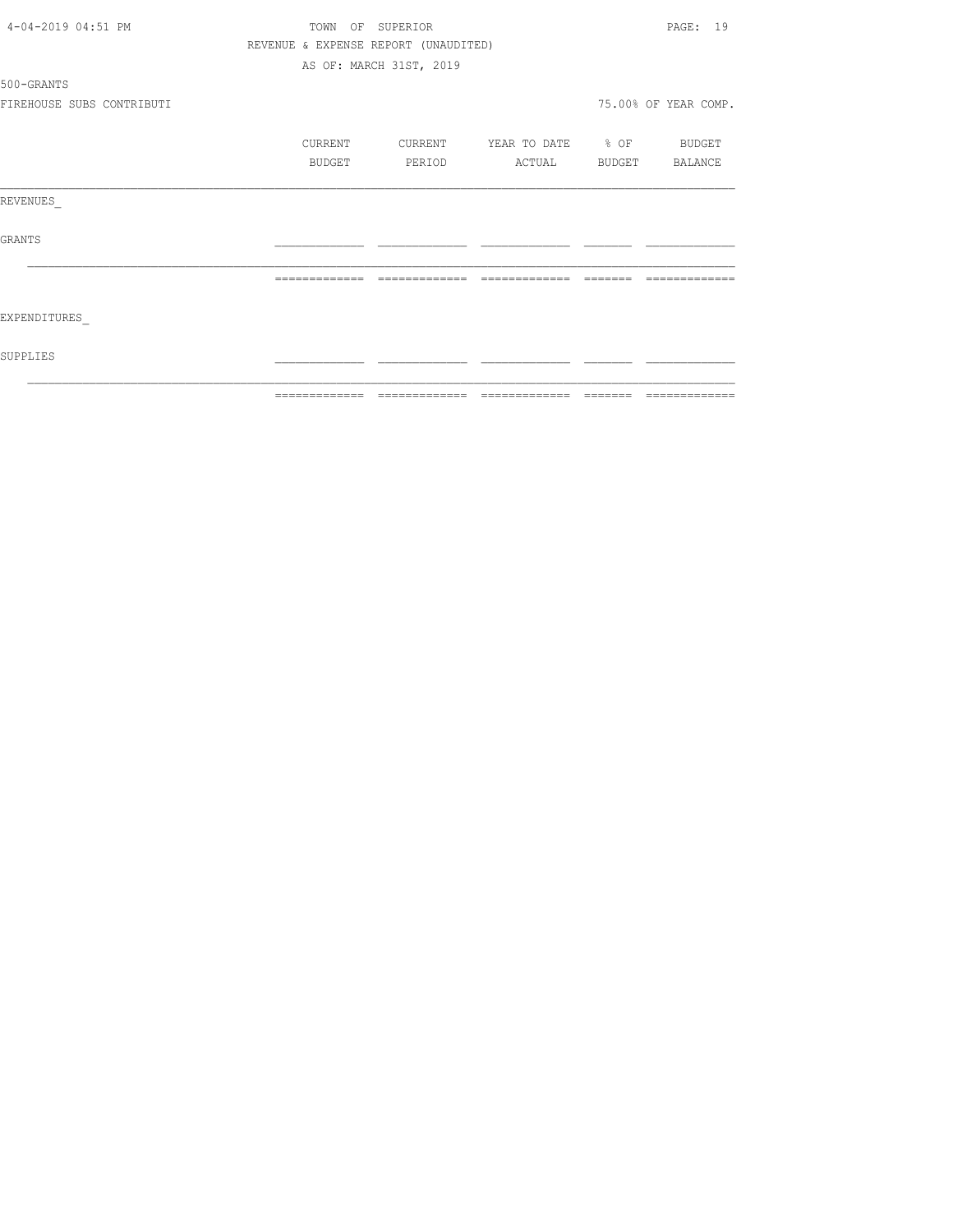| 4-04-2019 04:51 PM                 | TOWN OF SUPERIOR                     | PAGE: 20                |                                      |                      |
|------------------------------------|--------------------------------------|-------------------------|--------------------------------------|----------------------|
|                                    | REVENUE & EXPENSE REPORT (UNAUDITED) |                         |                                      |                      |
|                                    |                                      | AS OF: MARCH 31ST, 2019 |                                      |                      |
| $500 - GRANTS$                     |                                      |                         |                                      |                      |
| ECONOMIC DEVELOPMENT               |                                      |                         |                                      | 75.00% OF YEAR COMP. |
|                                    | <b>CURRENT</b>                       | CURRENT                 | YEAR TO DATE % OF                    | BUDGET               |
|                                    | BUDGET                               | PERIOD                  | ACTUAL                               | BUDGET BALANCE       |
| REVENUES                           |                                      |                         |                                      |                      |
| <b>GRANTS</b>                      |                                      |                         |                                      |                      |
|                                    |                                      |                         |                                      | ----------           |
| EXPENDITURES                       |                                      |                         |                                      |                      |
| SUPPLIES                           |                                      |                         |                                      |                      |
| 500-49-5299 ED EXPENDITURES        | 0.00                                 |                         | $0.00$ 15,194.20 0.00 ( 15,194.20)   |                      |
| SUBTOTAL SUPPLIES                  | 0.00                                 | 0.00                    | 15,194.20 0.00 ( 15,194.20)          |                      |
| TOTAL EXPENDITURES                 | 0.00                                 |                         | $0.00$ 15, 194.20 0.00 ( 15, 194.20) |                      |
|                                    | -------------- --------------        |                         |                                      | --------------       |
| REVENUES OVER/(UNDER) EXPENDITURES | 0.00                                 |                         | $0.00$ ( $15,194.20$ ) 15,194.20     |                      |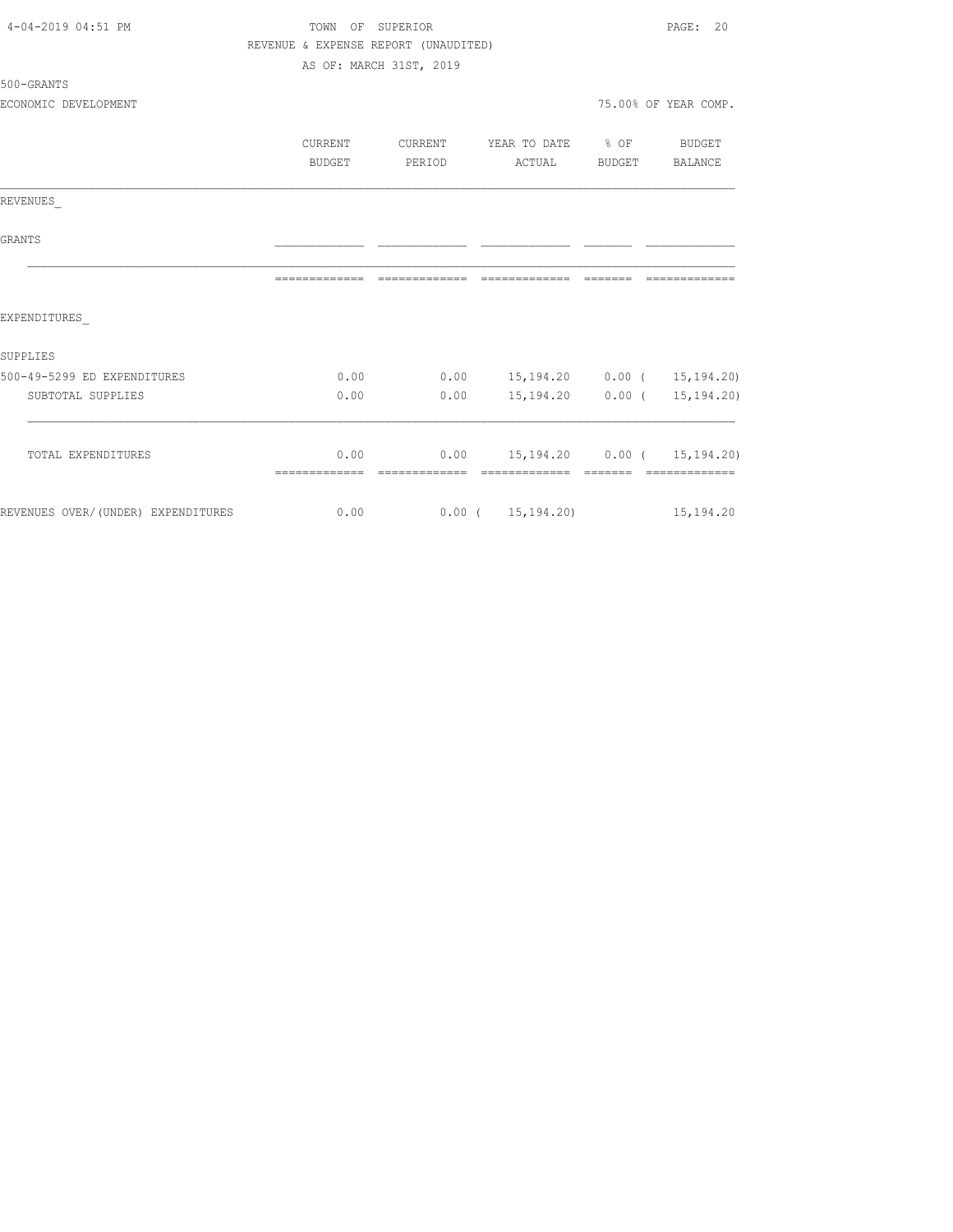|                    | =============                        |                         | ============================ | -------  |                      |
|--------------------|--------------------------------------|-------------------------|------------------------------|----------|----------------------|
| SUPPLIES           |                                      |                         |                              |          |                      |
| EXPENDITURES       |                                      |                         |                              |          |                      |
|                    | -------------                        | -------------           | -------------                | -------- |                      |
| <b>GRANTS</b>      |                                      |                         |                              |          |                      |
| REVENUES           |                                      |                         |                              |          |                      |
|                    |                                      |                         |                              |          |                      |
|                    | BUDGET                               | PERIOD                  | ACTUAL                       | BUDGET   | <b>BALANCE</b>       |
|                    | CURRENT                              | CURRENT                 | YEAR TO DATE % OF BUDGET     |          |                      |
| CONTINGENCY        |                                      |                         |                              |          | 75.00% OF YEAR COMP. |
| 500-GRANTS         |                                      |                         |                              |          |                      |
|                    |                                      | AS OF: MARCH 31ST, 2019 |                              |          |                      |
|                    | REVENUE & EXPENSE REPORT (UNAUDITED) |                         |                              |          |                      |
| 4-04-2019 04:51 PM | PAGE: 21<br>TOWN OF SUPERIOR         |                         |                              |          |                      |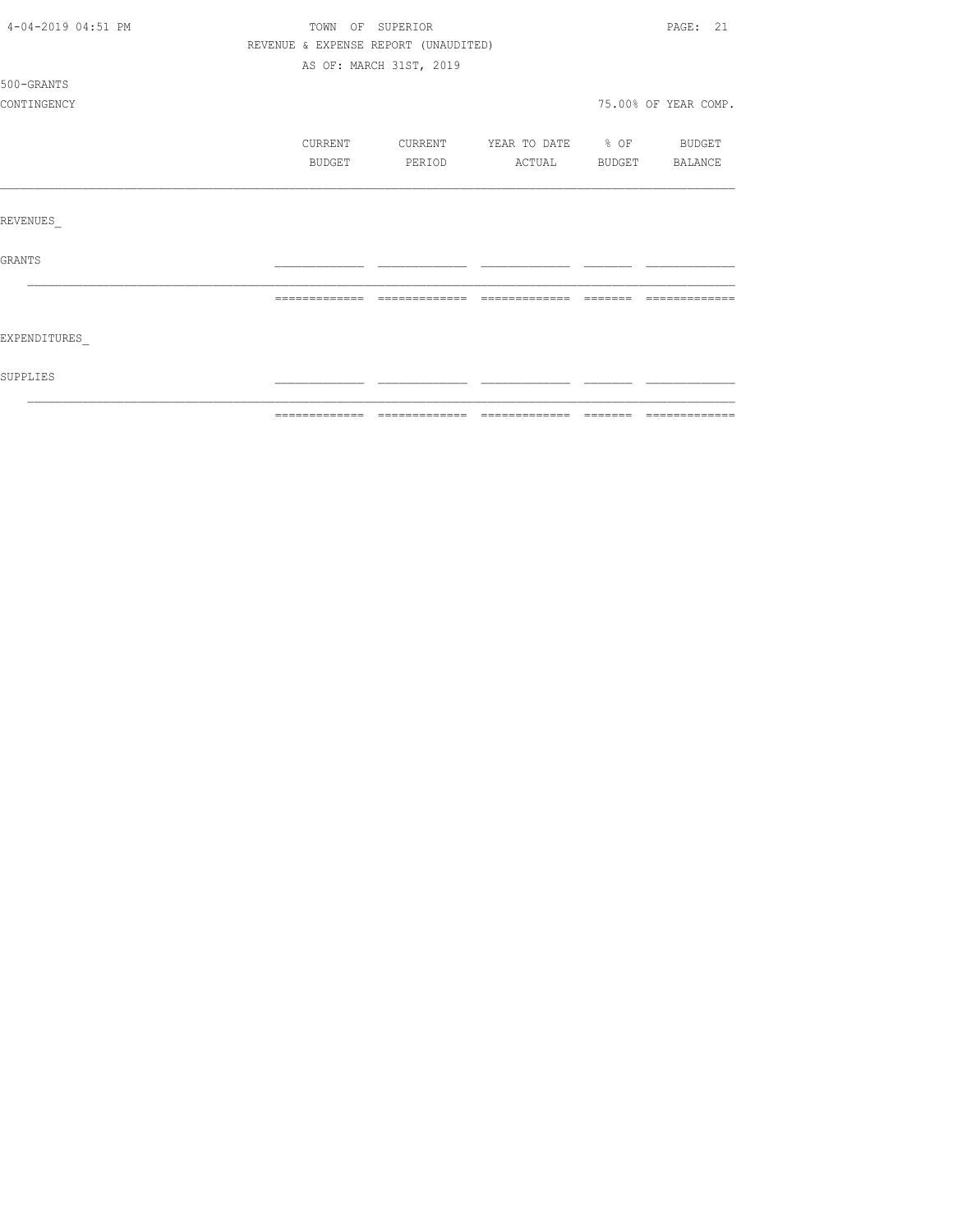#### 4-04-2019 04:51 PM TOWN OF SUPERIOR PAGE: 22 REVENUE & EXPENSE REPORT (UNAUDITED) AS OF: MARCH 31ST, 2019

500-GRANTS

75.00% OF YEAR COMP.

|                                    | <b>CURRENT</b> | <b>CURRENT</b> | YEAR TO DATE | % OF          | BUDGET       |  |
|------------------------------------|----------------|----------------|--------------|---------------|--------------|--|
|                                    | <b>BUDGET</b>  | PERIOD         | ACTUAL       | <b>BUDGET</b> | BALANCE      |  |
| FUND TOTAL REVENUES                | 2,495,940.00   | 40.00          | 66,782.85    | 2.68          | 2,429,157.15 |  |
| FUND TOTAL EXPENDITURES            | 2,495,940.00   | 0.00           | 86,398.33    | 3.46          | 2,409,541.67 |  |
| REVENUES OVER/(UNDER) EXPENDITURES | 0.00           | $40.00$ (      | 19,615.48)   |               | 19,615.48    |  |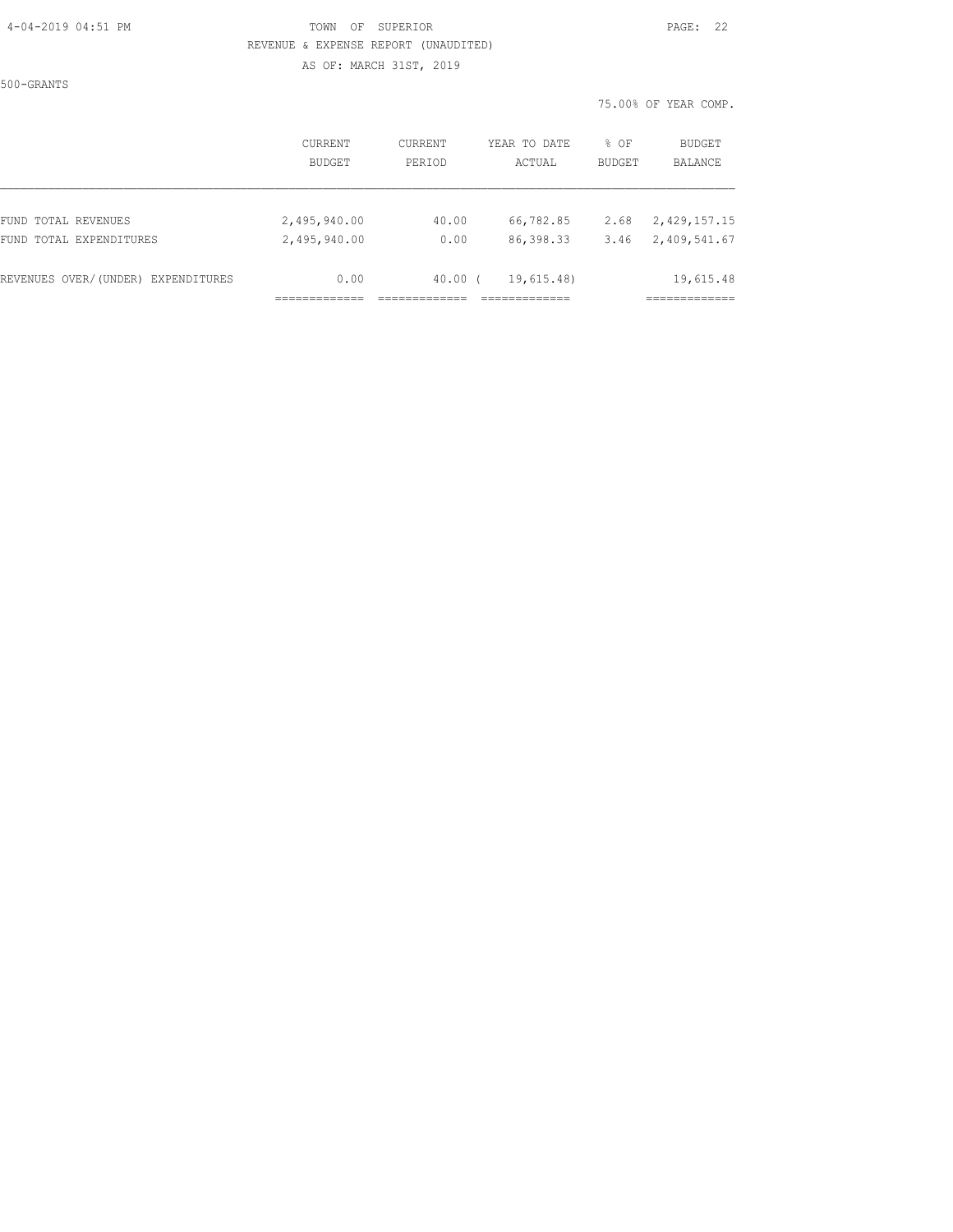| 4-04-2019 04:51 PM     | TOWN<br>OF | PAGE:                                |              |        |                      |
|------------------------|------------|--------------------------------------|--------------|--------|----------------------|
|                        |            | REVENUE & EXPENSE REPORT (UNAUDITED) |              |        |                      |
|                        |            | AS OF: MARCH 31ST, 2019              |              |        |                      |
| 510-Emergency Services |            |                                      |              |        |                      |
| NON-DEPARTMENTAL       |            |                                      |              |        | 75.00% OF YEAR COMP. |
|                        | CURRENT    | CURRENT                              | YEAR TO DATE | $8$ OF | <b>BUDGET</b>        |
|                        | BUDGET     | PERIOD                               | ACTUAL       | BUDGET | BALANCE              |
|                        |            |                                      |              |        |                      |
| REVENUES               |            |                                      |              |        |                      |
| CONTINGENCY            |            |                                      |              |        |                      |

 $\mathcal{L}_\text{max}$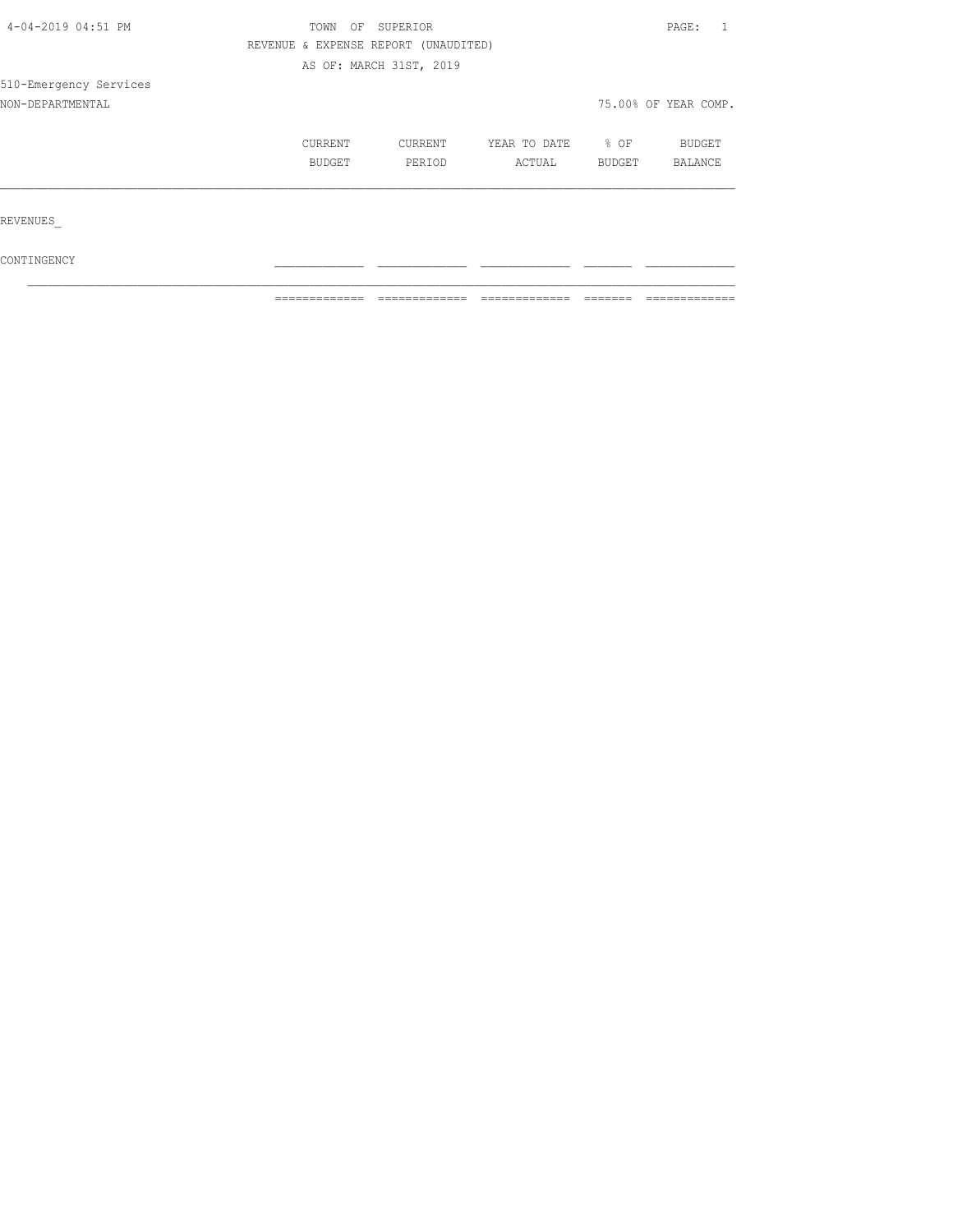#### 4-04-2019 04:51 PM TOWN OF SUPERIOR PAGE: 2 REVENUE & EXPENSE REPORT (UNAUDITED) AS OF: MARCH 31ST, 2019

# 510-Emergency Services

RC EMERGENCY SERV-FIRE **First** comp. The series of the series of the series of the series of the series of the series of the series of the series of the series of the series of the series of the series of the series of the

|                                                                    | <b>CURRENT</b><br><b>BUDGET</b> | <b>CURRENT</b><br>PERIOD | YEAR TO DATE<br>ACTUAL  | % OF<br>BUDGET       | <b>BUDGET</b><br>BALANCE                               |
|--------------------------------------------------------------------|---------------------------------|--------------------------|-------------------------|----------------------|--------------------------------------------------------|
| REVENUES                                                           |                                 |                          |                         |                      |                                                        |
| BUSINESS SERVICES                                                  |                                 |                          |                         |                      |                                                        |
| 510-42-4252 OTHER OPERATING SUPPLIES<br>SUBTOTAL BUSINESS SERVICES | 0.00<br>0.00                    | $0.00$ (<br>$0.00$ (     | 22.22<br>22.22          | 0.00<br>0.00         | 22.22<br>22.22                                         |
| GRANTS                                                             |                                 |                          |                         |                      |                                                        |
| 510-42-4600 GRANT REVENUE<br>SUBTOTAL GRANTS                       | 0.00<br>0.00                    | 72,962.19<br>72,962.19   | 137,462.19              |                      | 137,462.19 0.00 ( 137,462.19)<br>$0.00$ ( 137, 462.19) |
| TOTAL REVENUES                                                     | 0.00<br>=============           | 72,962.19                | 137,439.97              |                      | 0.00(137, 439.97)<br>- cooccooccooc                    |
| EXPENDITURES                                                       |                                 |                          |                         |                      |                                                        |
| PERSONEL                                                           |                                 |                          |                         |                      |                                                        |
| SUPPLIES                                                           |                                 |                          |                         |                      |                                                        |
| 510-42-5299 OTHER OPERATING SUPPLIES<br>SUBTOTAL SUPPLIES          | 0.00<br>0.00                    | 0.00<br>0.00             | 11,417.03<br>11, 417.03 | $0.00$ (<br>$0.00$ ( | 11, 417.03)<br>11, 417.03)                             |
| UTILITIES                                                          |                                 |                          |                         |                      |                                                        |
| GENERAL BUSINESS EXPENSE                                           |                                 |                          |                         |                      |                                                        |
| 510-42-5425 CONFERENCE & TRAINING                                  | 5,000.00                        | 0.00                     | 4,361.44                | 87.23                | 638.56                                                 |
| 510-42-5430 PRINTING                                               | 0.00                            | 567.59                   | 1,521.19                | $0.00$ (             | 1, 521.19                                              |
| 510-42-5450 UNIFORM PURCHASE                                       | 3,000.00                        | 0.00                     | 1,306.87                | 43.56                | 1,693.13                                               |
| SUBTOTAL GENERAL BUSINESS EXPENSE                                  | 8,000.00                        | 567.59                   | 7,189.50                | 89.87                | 810.50                                                 |
| PROFESSIONAL SERVICES                                              |                                 |                          |                         |                      |                                                        |
| 510-42-5550 PROFESSIONAL SERVICES                                  | 0.00                            | 0.00                     | 523.70                  | $0.00$ (             | 523.70                                                 |
| 510-42-5555 HEALTH & SAFETY                                        | 2,500.00                        | 0.00                     | 12,585.00               | 503.40 (             | 10,085.00                                              |
| SUBTOTAL PROFESSIONAL SERVICES                                     | 2,500.00                        | 0.00                     | 13,108.70               | 524.35 (             | 10,608.70                                              |
| REPAIR/MAINTENANCE                                                 |                                 |                          |                         |                      |                                                        |
| 510-42-5640 VEHICLE REPAIRS                                        | 46,000.00                       | 0.00                     | 18,807.82               | 40.89                | 27, 192. 18                                            |
| 510-42-5642 TIRES & TUBES                                          | 0.00                            | 0.00                     | 267.98                  | $0.00$ (             | 267.98                                                 |
| 510-42-5650 OTHER EQUIPMENT REPAIRS                                | 3,000.00                        | 875.76                   | 3,374.86                | $112.50$ (           | 374.86)                                                |
| SUBTOTAL REPAIR/MAINTENANCE                                        | 49,000.00                       | 875.76                   | 22,450.66               | 45.82                | 26,549.34                                              |
| CAPITAL OUTLAY                                                     |                                 |                          |                         |                      |                                                        |
| 510-42-5740 MEDICAL EQUIPMENT                                      | 0.00                            | 0.00                     |                         | $5,283.13$ 0.00 (    | 5, 283.13                                              |
| 510-42-5750 FIRE/PPE                                               | 0.00                            | 387.78                   | $102,959.13$ 0.00 (     |                      | 102, 959.13                                            |
| 510-42-5780 SOFTWARE                                               | 5,000.00                        | 0.00                     | 2,711.83                | 54.24                | 2,288.17                                               |
| SUBTOTAL CAPITAL OUTLAY                                            | 5,000.00                        | 387.78                   | 110,954.09 2,219.08 (   |                      | 105, 954.09                                            |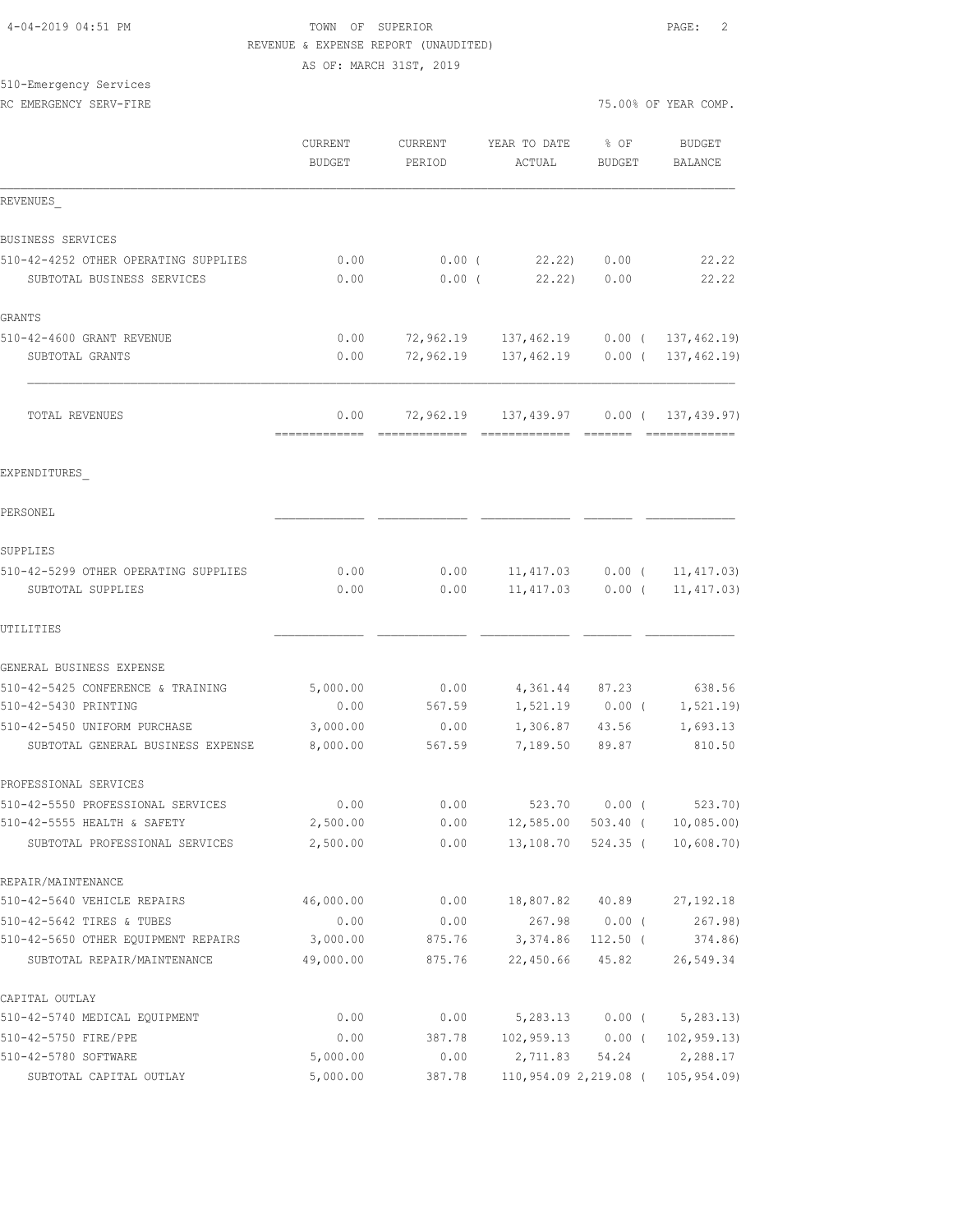## TOWN OF SUPERIOR **Example 2019** PAGE: 3 REVENUE & EXPENSE REPORT (UNAUDITED) AS OF: MARCH 31ST, 2019

#### 510-Emergency Services RC EMERGENCY SERV-FIRE **First** comp. The series of the series of the series of the series of the series of the series of the series of the series of the series of the series of the series of the series of the series of the

|                                    | <b>CURRENT</b><br>BUDGET | CURRENT<br>PERIOD |      | YEAR TO DATE<br>ACTUAL |      | % OF<br>BUDGET       | BUDGET<br>BALANCE |  |
|------------------------------------|--------------------------|-------------------|------|------------------------|------|----------------------|-------------------|--|
| DEBT SERVICE                       |                          |                   |      |                        |      |                      |                   |  |
| 510-42-5999 CAPITAL OUTLAY         | 100,000.00               |                   | 0.00 |                        | 0.00 | 0.00                 | 100,000.00        |  |
| SUBTOTAL DEBT SERVICE              | 100,000.00               |                   | 0.00 |                        | 0.00 | 0.00                 | 100,000.00        |  |
| TOTAL EXPENDITURES                 | 164,500.00               | 1,831.13          |      |                        |      | 165, 119.98 100.38 ( | 619.98)           |  |
| REVENUES OVER/(UNDER) EXPENDITURES | 164,500.00)              | 71,131.06 (       |      | 27,680.01)             |      |                      | 136, 819.99)      |  |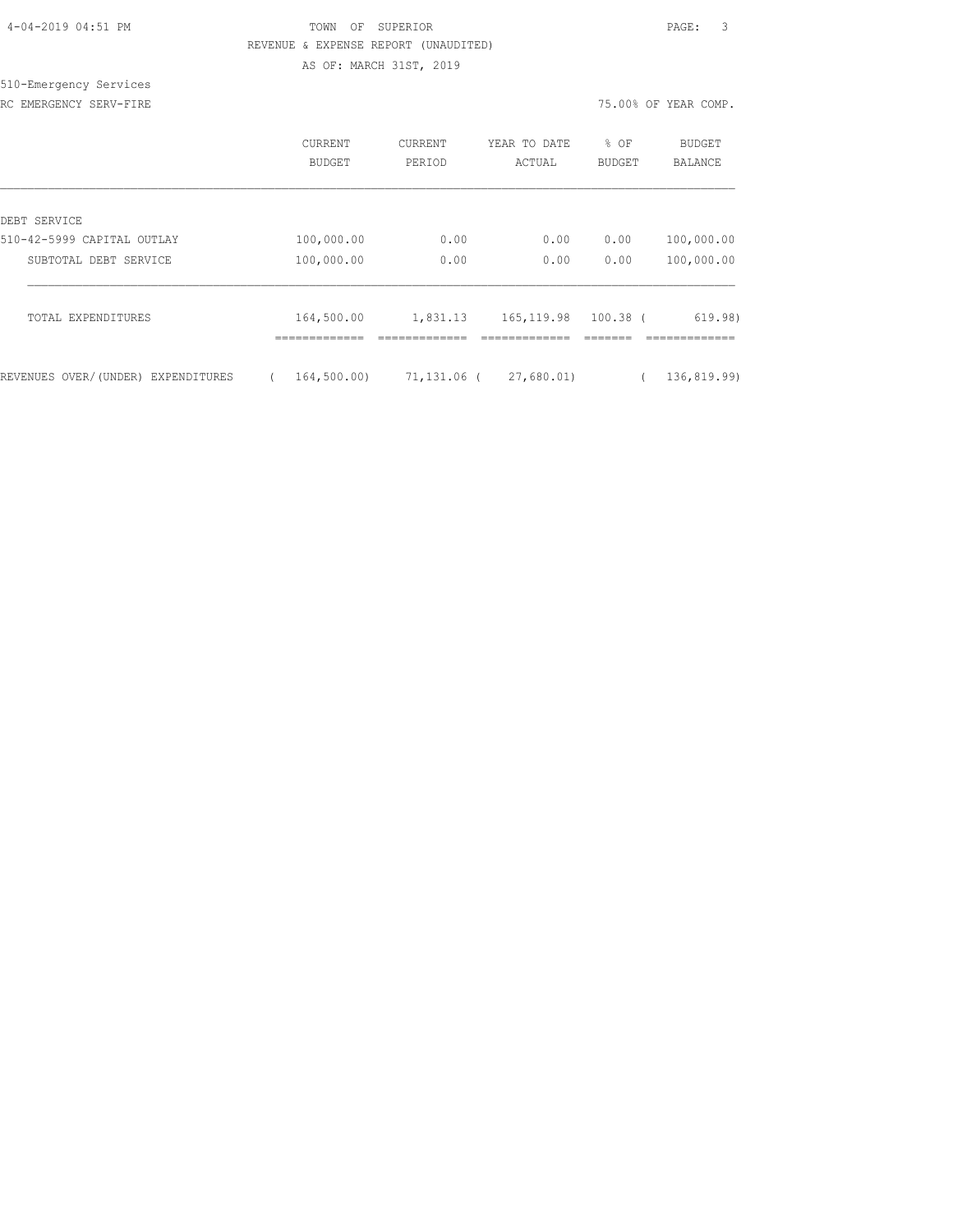## TOWN OF SUPERIOR  $\begin{array}{cccc} 4 & 4 & 4 \\ 4 & 3 & 4 \\ 10 & 10 & 10 \\ 10 & 10 & 10 \\ 10 & 10 & 10 \\ 10 & 10 & 10 \\ 10 & 10 & 10 \\ 10 & 10 & 10 \\ 10 & 10 & 10 \\ 10 & 10 & 10 \\ 10 & 10 & 10 \\ 10 & 10 & 10 \\ 10 & 10 & 10 \\ 10 & 10 & 10 \\ 10 & 10 & 10 \\ 10 & 10 & 10 \\ 10 & 10 & 10$  REVENUE & EXPENSE REPORT (UNAUDITED) AS OF: MARCH 31ST, 2019

|  | 510-Emergency Services |
|--|------------------------|
|--|------------------------|

| RC EMERGENCY SERV-POLICE             |                                             |                          |                        | 75.00% OF YEAR COMP.  |                              |  |
|--------------------------------------|---------------------------------------------|--------------------------|------------------------|-----------------------|------------------------------|--|
|                                      | CURRENT<br><b>BUDGET</b>                    | <b>CURRENT</b><br>PERIOD | YEAR TO DATE<br>ACTUAL | % OF<br><b>BUDGET</b> | <b>BUDGET</b><br>BALANCE     |  |
| REVENUES                             |                                             |                          |                        |                       |                              |  |
| GRANTS                               |                                             |                          |                        |                       |                              |  |
| 510-41-4600 Grant Revenue            | 200,000.00                                  | 27,037.81                | 62,537.81              | 31.27                 | 137,462.19                   |  |
| SUBTOTAL GRANTS                      | 200,000.00                                  | 27,037.81                | 62,537.81              | 31.27                 | 137, 462.19                  |  |
| TOTAL REVENUES                       | 200,000.00<br>-------------- -------------- | 27,037.81                | 62,537.81 31.27        |                       | 137,462.19<br>-------------- |  |
| EXPENDITURES                         |                                             |                          |                        |                       |                              |  |
| SUPPLIES                             |                                             |                          |                        |                       |                              |  |
| 510-41-5299 Other Operating Supplies | 4,000.00                                    | 21,520.92                | 25,549.89              | 638.75 (              | 21, 549.89                   |  |
| SUBTOTAL SUPPLIES                    | 4,000.00                                    | 21,520.92                | 25,549.89              | 638.75 (              | 21, 549.89                   |  |
| UTILITIES                            |                                             |                          |                        |                       |                              |  |
| 510-41-5370 Radio Equipment          | 3,000.00                                    | 0.00                     | 1,298.18               | 43.27                 | 1,701.82                     |  |
| SUBTOTAL UTILITIES                   | 3,000.00                                    | 0.00                     | 1,298.18               | 43.27                 | 1,701.82                     |  |
| GENERAL BUSINESS EXPENSE             |                                             |                          |                        |                       |                              |  |
| 510-41-5425 Conferences & Training   | 4,000.00                                    | 0.00                     | 9,956.39               | 248.91 (              | 5,956.39                     |  |
| 510-41-5430 PRINTING                 | 2,000.00                                    | 0.00                     | 2,681.77               | 134.09 (              | 681.77)                      |  |
| 510-41-5450 Uniform Purchases        | 8,500.00                                    | 0.00                     | 1,453.41               | 17.10                 | 7,046.59                     |  |
| SUBTOTAL GENERAL BUSINESS EXPENSE    | 14,500.00                                   | 0.00                     | 14,091.57              | 97.18                 | 408.43                       |  |
| PROFESSIONAL SERVICES                |                                             |                          |                        |                       |                              |  |
| 510-41-5555 Health & Safety          | 1,000.00                                    | 0.00                     | 42.16                  | 4.22                  | 957.84                       |  |
| SUBTOTAL PROFESSIONAL SERVICES       | 1,000.00                                    | 0.00                     | 42.16                  | 4.22                  | 957.84                       |  |
| REPAIR/MAINTENANCE                   |                                             |                          |                        |                       |                              |  |
| 510-41-5640 Vehicle Repairs          | 10,000.00                                   | 134.99                   | 7,272.72               | 72.73                 | 2,727.28                     |  |
| 510-41-5642 Tires and Tubes          | 3,000.00                                    | 0.00                     | 1,257.00               | 41.90                 | 1,743.00                     |  |
| SUBTOTAL REPAIR/MAINTENANCE          | 13,000.00                                   | 134.99                   | 8,529.72               | 65.61                 | 4,470.28                     |  |
| CAPITAL OUTLAY                       |                                             |                          |                        |                       |                              |  |
| DEBT SERVICE                         |                                             |                          |                        |                       |                              |  |
| TOTAL EXPENDITURES                   | 35,500.00                                   | 21,655.91                | 49,511.52 139.47 (     |                       | 14,011.52)                   |  |
| REVENUES OVER/(UNDER) EXPENDITURES   | 164,500.00                                  | 5,381.90                 | 13,026.29              |                       | 151, 473.71                  |  |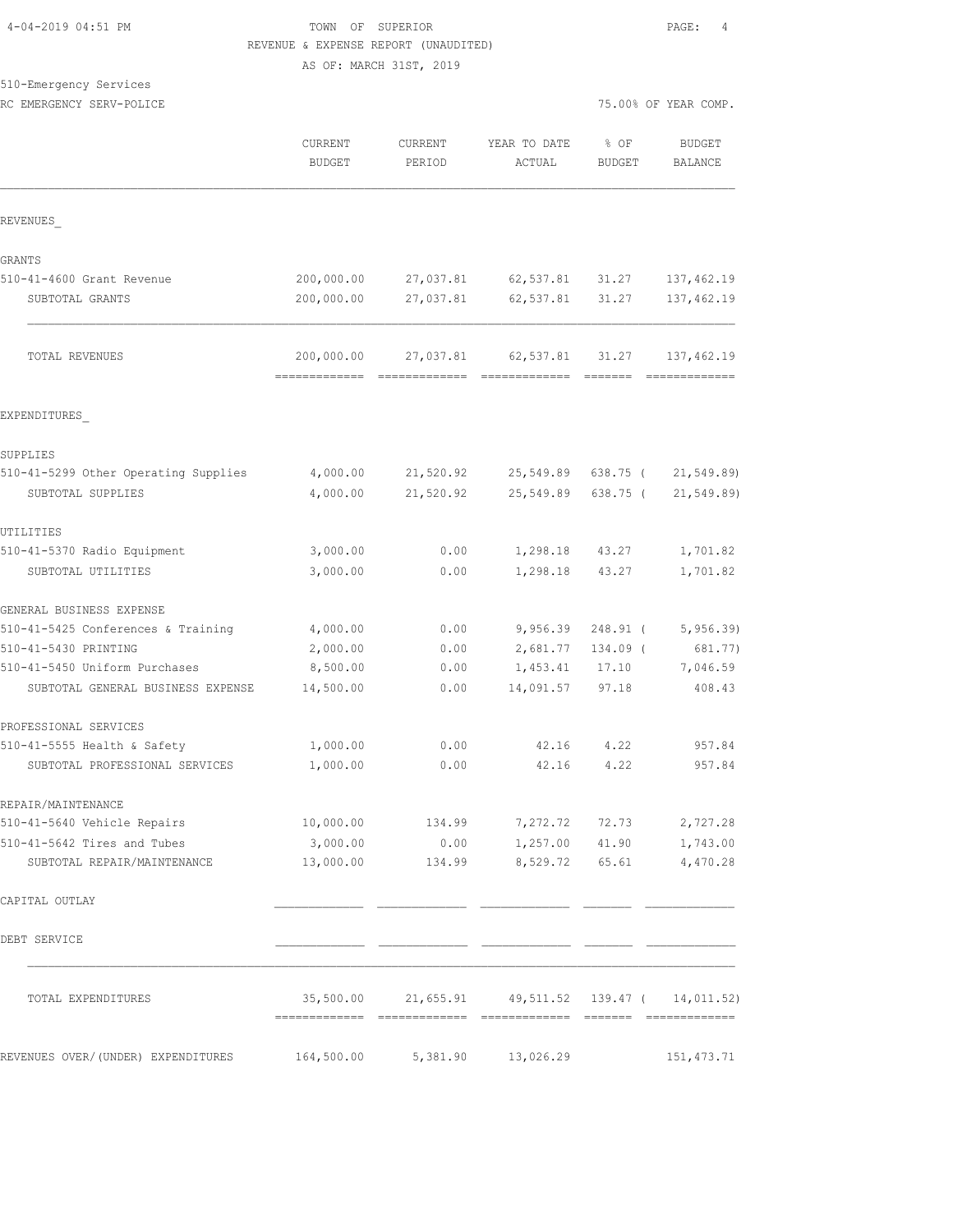## TOWN OF SUPERIOR **Example 2019** PAGE: 5 REVENUE & EXPENSE REPORT (UNAUDITED) AS OF: MARCH 31ST, 2019

510-Emergency Services

75.00% OF YEAR COMP.

|                                    | <b>CURRENT</b><br><b>BUDGET</b> | <b>CURRENT</b><br>PERIOD | YEAR TO DATE<br>ACTUAL | $8$ OF<br><b>BUDGET</b> | BUDGET<br><b>BALANCE</b> |
|------------------------------------|---------------------------------|--------------------------|------------------------|-------------------------|--------------------------|
|                                    |                                 |                          |                        |                         |                          |
| FUND TOTAL REVENUES                | 200,000.00                      | 100,000.00               | 199,977.78             | 99.99                   | 22.22                    |
| FUND TOTAL EXPENDITURES            | 200,000.00                      | 23,487.04                | 214,631.50             | 107.32                  | 14,631.50)               |
| REVENUES OVER/(UNDER) EXPENDITURES | 0.00                            | 76,512.96 (              | 14,653.72)             |                         | 14,653.72                |
|                                    |                                 |                          |                        |                         |                          |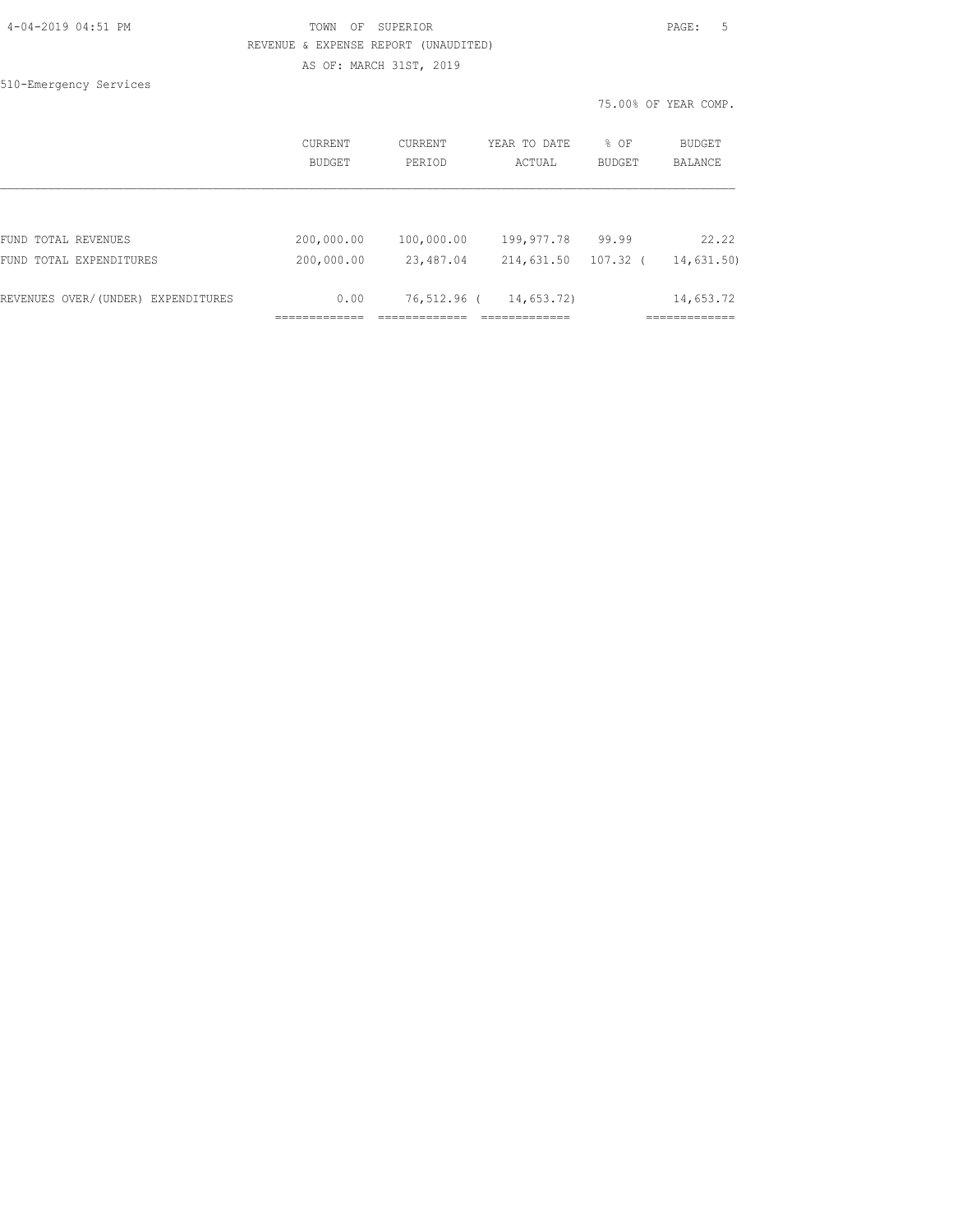| 4-04-2019 04:51 PM       | TOWN OF SUPERIOR                     | PAGE: 1                          |  |                      |
|--------------------------|--------------------------------------|----------------------------------|--|----------------------|
|                          | REVENUE & EXPENSE REPORT (UNAUDITED) |                                  |  |                      |
|                          |                                      | AS OF: MARCH 31ST, 2019          |  |                      |
| 800-FIRE DEPT PENSION    |                                      |                                  |  |                      |
| NON-DEPARTMENTAL         |                                      |                                  |  | 75.00% OF YEAR COMP. |
|                          |                                      |                                  |  |                      |
|                          | CURRENT                              | CURRENT YEAR TO DATE % OF BUDGET |  |                      |
|                          | BUDGET                               | PERIOD ACTUAL BUDGET BALANCE     |  |                      |
|                          |                                      |                                  |  |                      |
| REVENUES                 |                                      |                                  |  |                      |
| <b>BUSINESS SERVICES</b> |                                      |                                  |  |                      |
| MISCELLANEOUS            |                                      |                                  |  |                      |
| CONTINGENCY              |                                      |                                  |  |                      |
|                          |                                      |                                  |  |                      |
| EXPENDITURES             |                                      |                                  |  |                      |
| SUPPLIES                 |                                      |                                  |  |                      |
| DEBT SERVICE             |                                      |                                  |  |                      |
|                          |                                      |                                  |  |                      |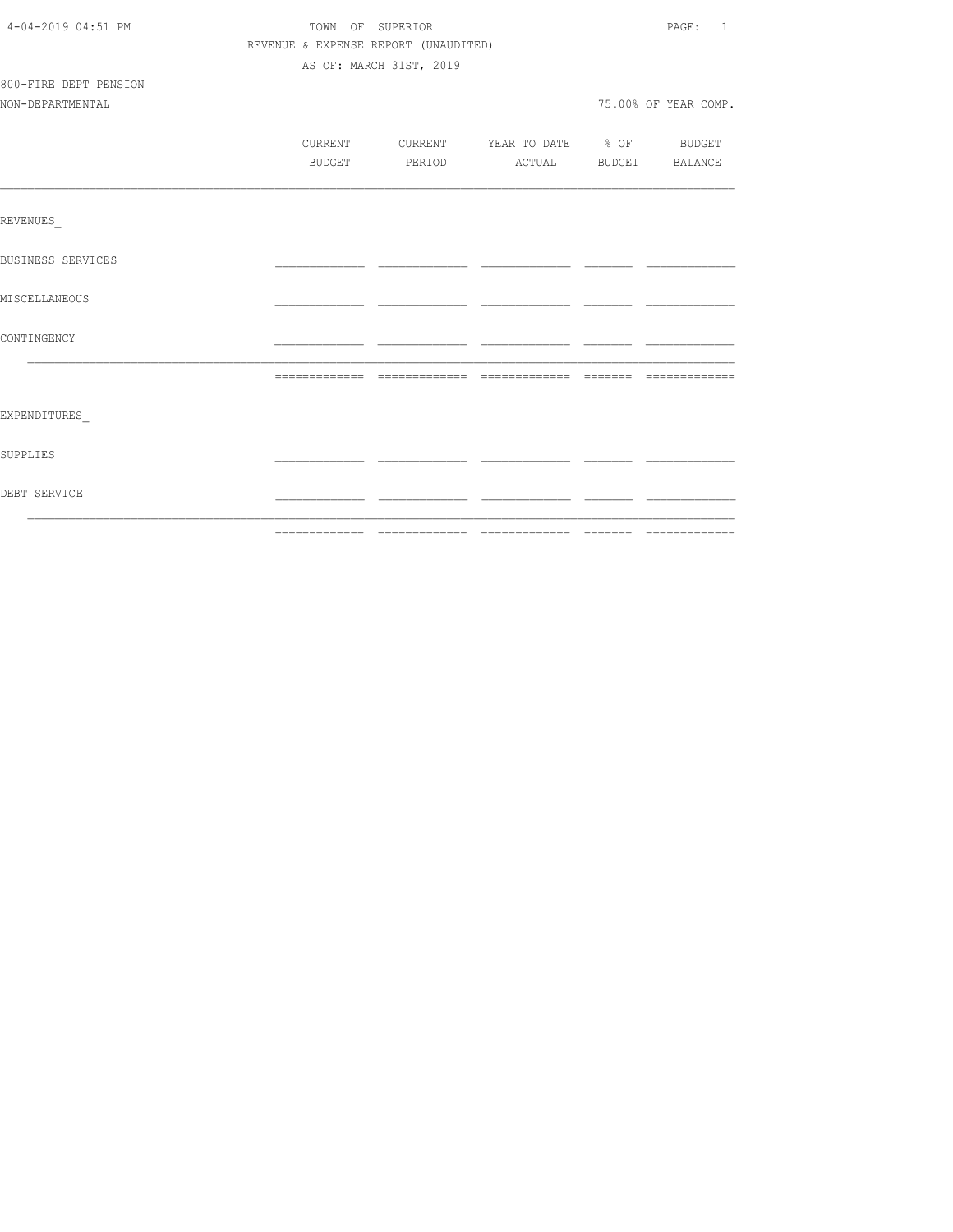| 4-04-2019 04:51 PM    | TOWN<br>ΟF                           | SUPERIOR                |              |      | $\overline{2}$<br>PAGE: |
|-----------------------|--------------------------------------|-------------------------|--------------|------|-------------------------|
|                       | REVENUE & EXPENSE REPORT (UNAUDITED) |                         |              |      |                         |
|                       |                                      | AS OF: MARCH 31ST, 2019 |              |      |                         |
| 800-FIRE DEPT PENSION |                                      |                         |              |      |                         |
|                       |                                      |                         |              |      | 75.00% OF YEAR COMP.    |
|                       |                                      |                         |              |      |                         |
|                       | CURRENT                              | CURRENT                 | YEAR TO DATE | % OF | <b>BUDGET</b>           |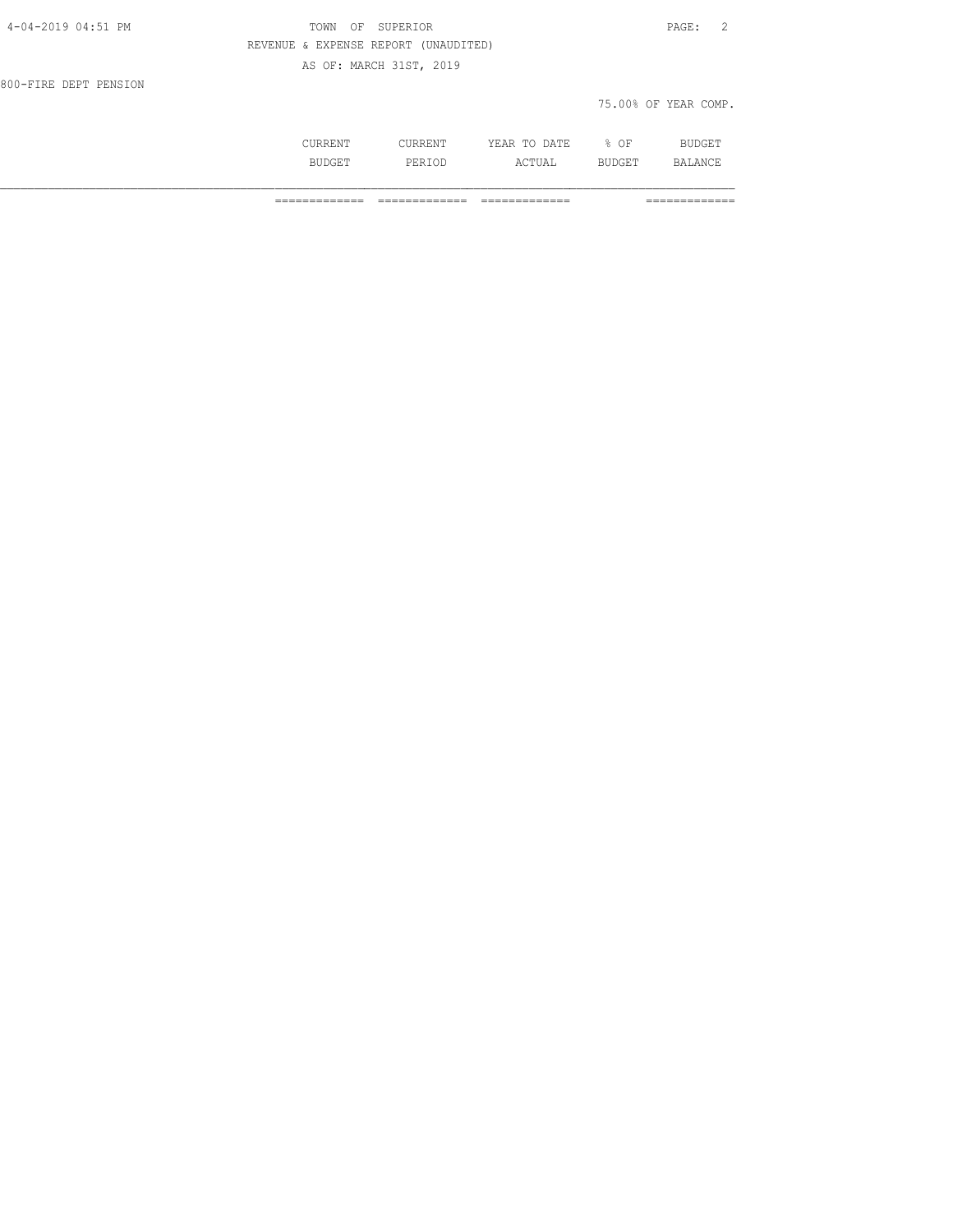|                   | BUDGET        | PERIOD        | ACTUAL BUDGET BALANCE |         |               |
|-------------------|---------------|---------------|-----------------------|---------|---------------|
|                   |               |               |                       |         |               |
|                   |               |               |                       |         |               |
|                   |               |               |                       |         |               |
| REVENUES          |               |               |                       |         |               |
|                   |               |               |                       |         |               |
| BUSINESS SERVICES |               |               |                       |         |               |
|                   |               |               |                       |         |               |
|                   | ============= | ============= |                       | ======= | ------------- |
|                   |               |               |                       |         |               |
|                   |               |               |                       |         |               |
|                   |               |               |                       |         |               |
| EXPENDITURES      |               |               |                       |         |               |
| SUPPLIES          |               |               |                       |         |               |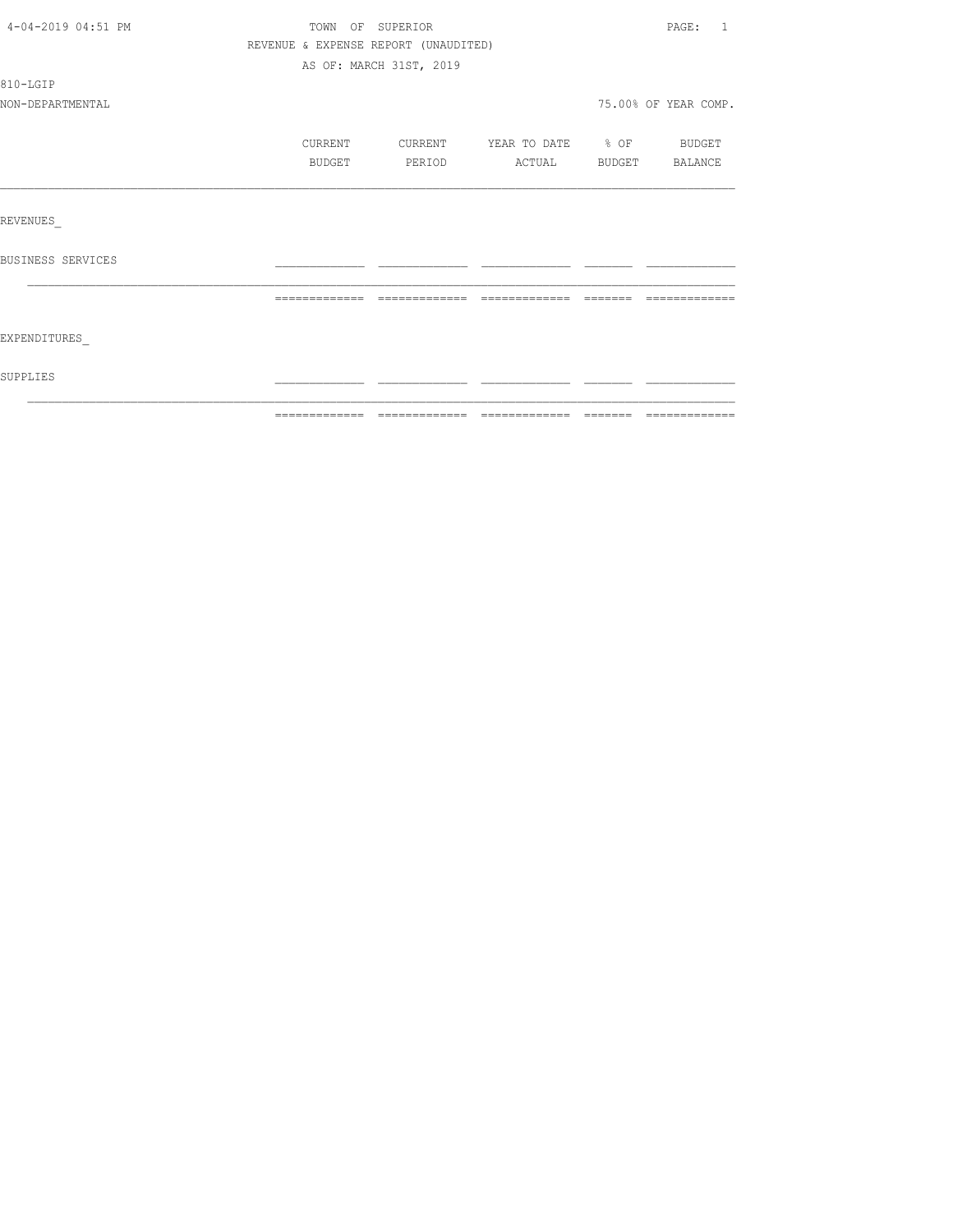| 4-04-2019 04:51 PM | TOWN    | SUPERIOR<br>OF                       |              |      | $\overline{2}$<br>$\mathtt{PAGE}$ : |
|--------------------|---------|--------------------------------------|--------------|------|-------------------------------------|
|                    |         | REVENUE & EXPENSE REPORT (UNAUDITED) |              |      |                                     |
|                    |         | AS OF: MARCH 31ST, 2019              |              |      |                                     |
| 810-LGIP           |         |                                      |              |      |                                     |
|                    |         |                                      |              |      | 75.00% OF YEAR COMP.                |
|                    |         |                                      |              |      |                                     |
|                    | CURRENT | CURRENT                              | YEAR TO DATE | % OF | BUDGET                              |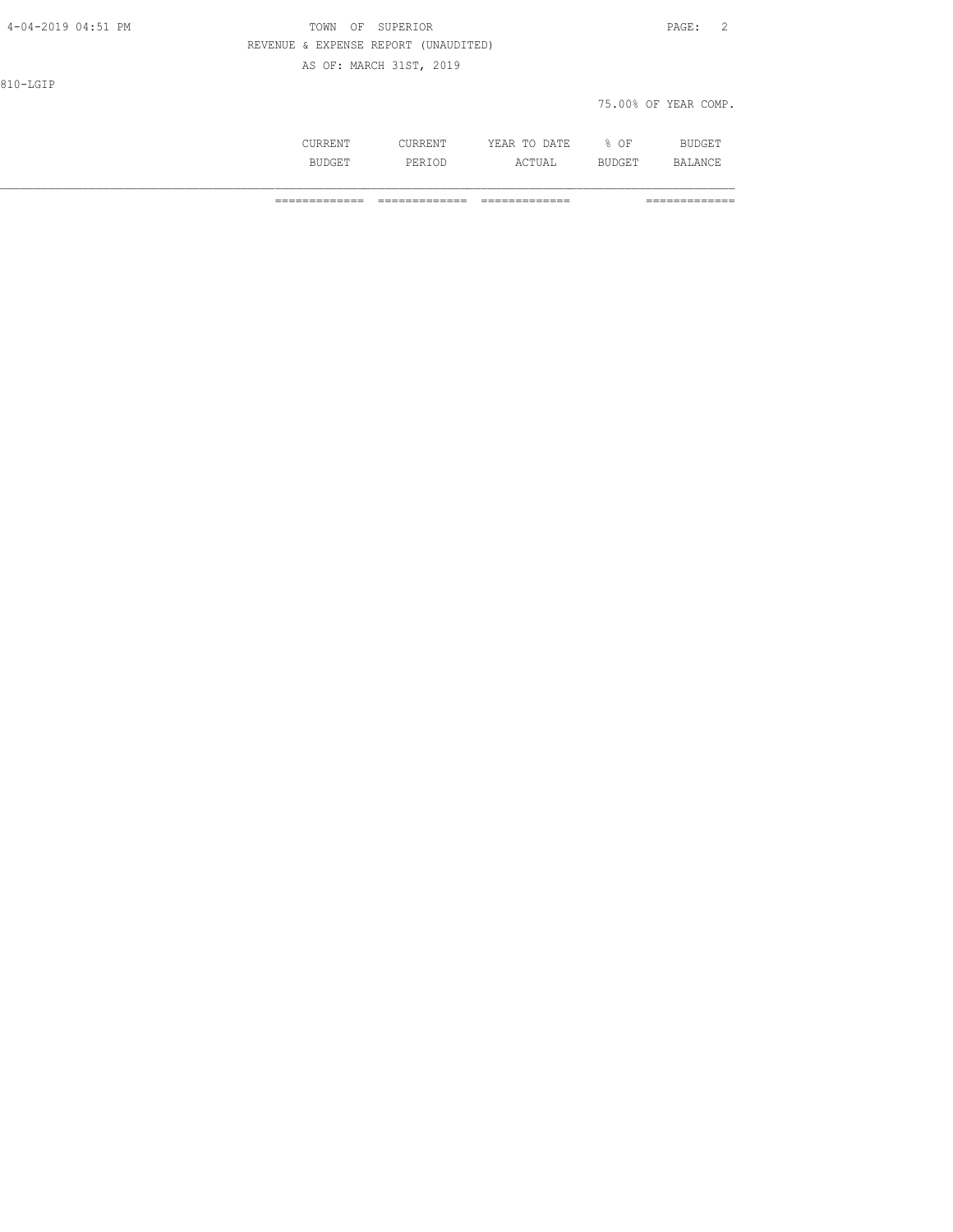| SUPPLIES           |                                      |                         |                          |          |                         |
|--------------------|--------------------------------------|-------------------------|--------------------------|----------|-------------------------|
| EXPENDITURES       |                                      |                         |                          |          |                         |
|                    | -------------                        | -------------           |                          | -------- |                         |
| MISCELLANEOUS      |                                      |                         |                          |          |                         |
| REVENUES           |                                      |                         |                          |          |                         |
|                    |                                      |                         |                          |          |                         |
|                    | BUDGET                               | PERIOD                  | ACTUAL                   |          | BUDGET BALANCE          |
|                    | CURRENT                              | CURRENT                 | YEAR TO DATE % OF BUDGET |          |                         |
| NON-DEPARTMENTAL   |                                      |                         |                          |          | 75.00% OF YEAR COMP.    |
| 820-EXPLORERS      |                                      |                         |                          |          |                         |
|                    |                                      | AS OF: MARCH 31ST, 2019 |                          |          |                         |
|                    | REVENUE & EXPENSE REPORT (UNAUDITED) |                         |                          |          |                         |
| 4-04-2019 04:51 PM | TOWN OF SUPERIOR                     |                         |                          |          | PAGE:<br>$\overline{1}$ |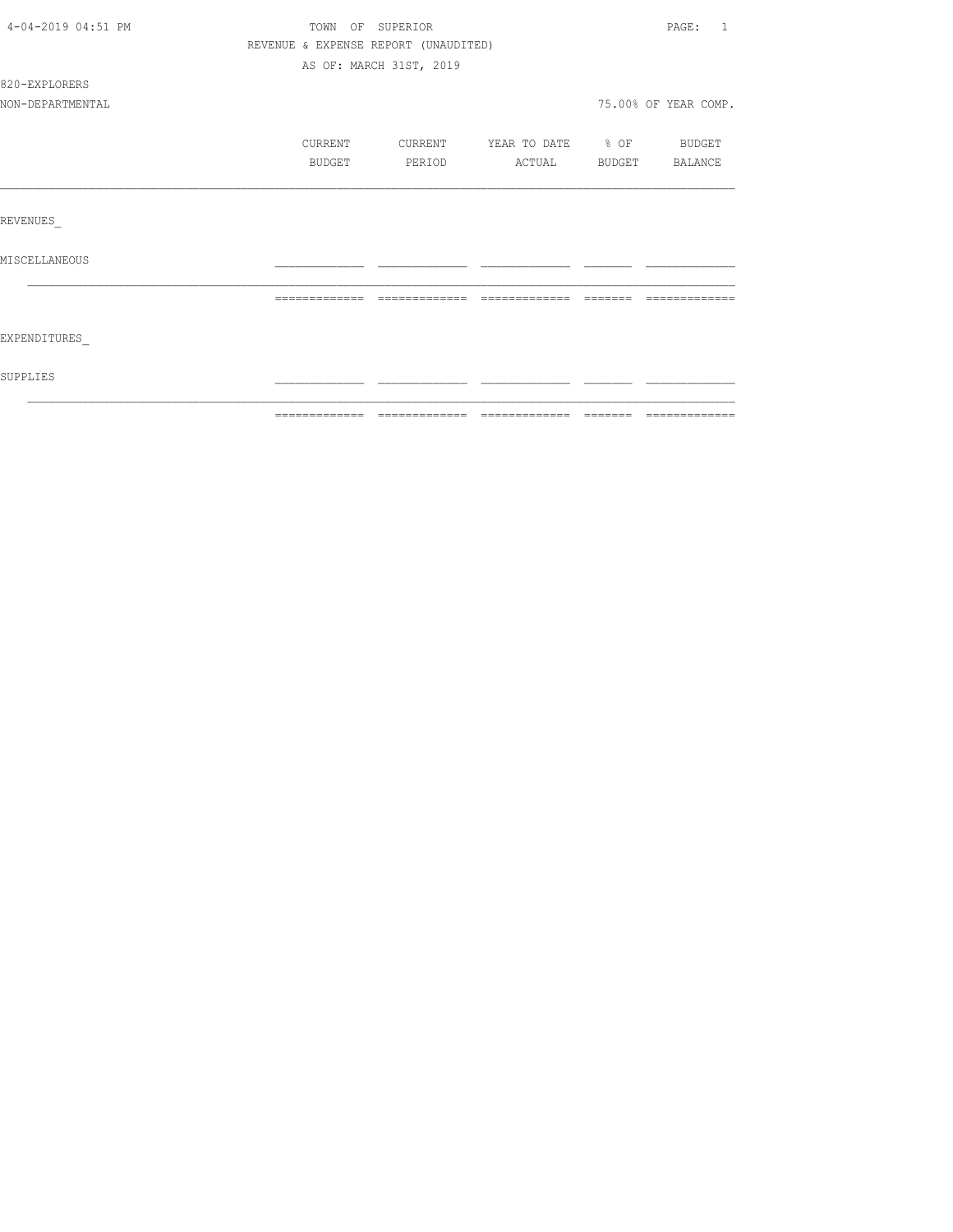| 4-04-2019 04:51 PM | TOWN<br>OF                           | SUPERIOR                |              |        | PAGE:<br>- 2         |
|--------------------|--------------------------------------|-------------------------|--------------|--------|----------------------|
|                    | REVENUE & EXPENSE REPORT (UNAUDITED) |                         |              |        |                      |
|                    |                                      | AS OF: MARCH 31ST, 2019 |              |        |                      |
| 820-EXPLORERS      |                                      |                         |              |        |                      |
|                    |                                      |                         |              |        | 75.00% OF YEAR COMP. |
|                    | CURRENT                              | CURRENT                 | YEAR TO DATE | $8$ OF | <b>BUDGET</b>        |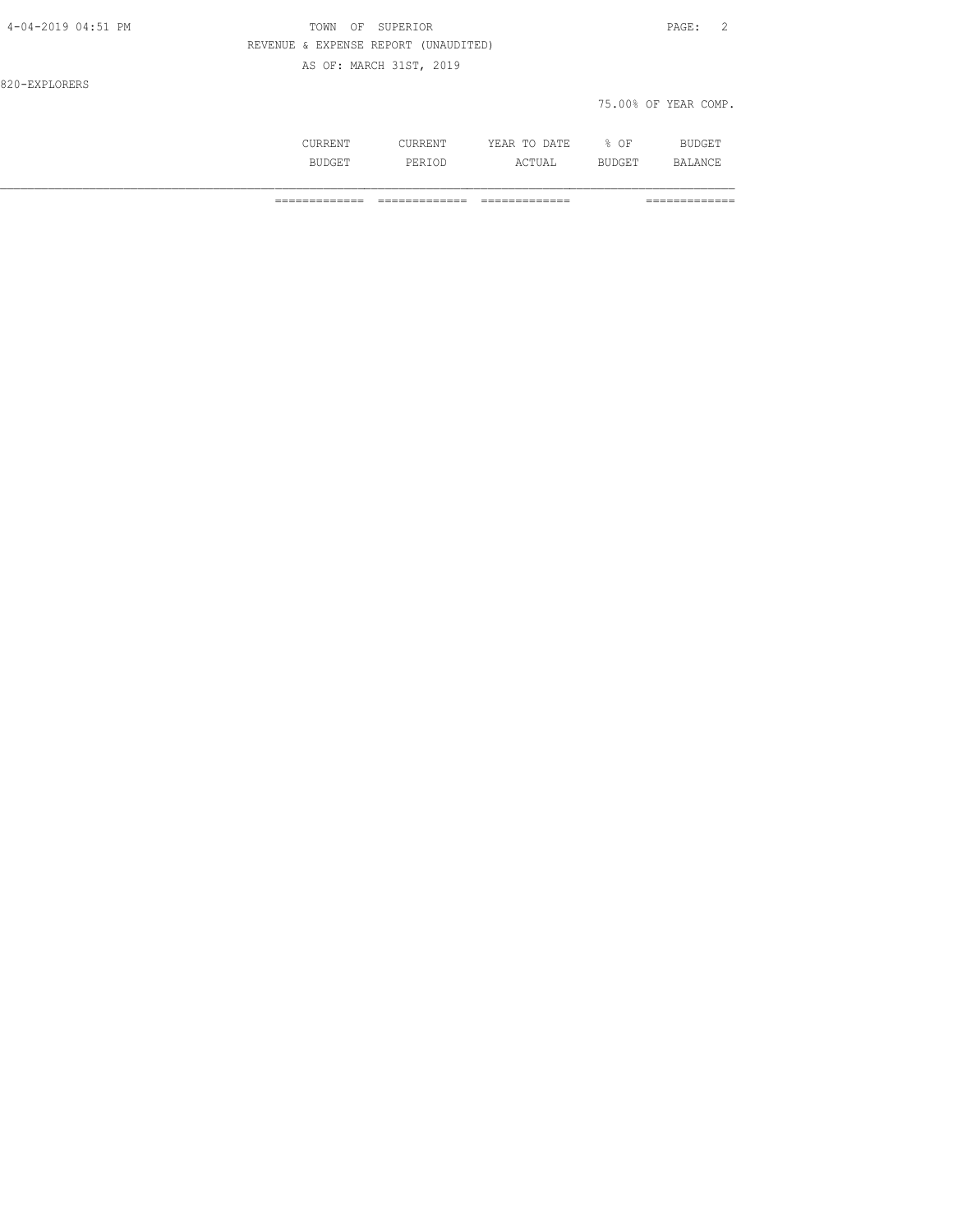## TOWN OF SUPERIOR **PAGE:** 1 REVENUE & EXPENSE REPORT (UNAUDITED) AS OF: MARCH 31ST, 2019

830-TOYS FOR TOTS

|                                    | CURRENT<br>BUDGET     | CURRENT<br>PERIOD             | YEAR TO DATE % OF<br>ACTUAL                                                                                                                                                                                                                                                                                                                                                                                                                                                                                                          | BUDGET                                                                                                                                                                                                                                                                                                                                                                                                                                                                               | <b>BUDGET</b><br>BALANCE    |
|------------------------------------|-----------------------|-------------------------------|--------------------------------------------------------------------------------------------------------------------------------------------------------------------------------------------------------------------------------------------------------------------------------------------------------------------------------------------------------------------------------------------------------------------------------------------------------------------------------------------------------------------------------------|--------------------------------------------------------------------------------------------------------------------------------------------------------------------------------------------------------------------------------------------------------------------------------------------------------------------------------------------------------------------------------------------------------------------------------------------------------------------------------------|-----------------------------|
| REVENUES                           |                       |                               |                                                                                                                                                                                                                                                                                                                                                                                                                                                                                                                                      |                                                                                                                                                                                                                                                                                                                                                                                                                                                                                      |                             |
| <b>GRANTS</b>                      |                       |                               |                                                                                                                                                                                                                                                                                                                                                                                                                                                                                                                                      |                                                                                                                                                                                                                                                                                                                                                                                                                                                                                      |                             |
| 830-00-4600 OTHER REVENUE          | 0.00                  | 0.00                          | 4,389.13 0.00 (4,389.13)                                                                                                                                                                                                                                                                                                                                                                                                                                                                                                             |                                                                                                                                                                                                                                                                                                                                                                                                                                                                                      |                             |
| SUBTOTAL GRANTS                    | 0.00                  | 0.00                          |                                                                                                                                                                                                                                                                                                                                                                                                                                                                                                                                      |                                                                                                                                                                                                                                                                                                                                                                                                                                                                                      | $4,389.13$ 0.00 ( 4,389.13) |
| <b>TOTAL REVENUES</b>              | 0.00                  | -------------- -------------- | $0.00 \qquad 4,389.13 \qquad 0.00 \qquad 4,389.13)$<br>$\begin{array}{cccccc} \multicolumn{2}{c}{{\color{red}c}} & \multicolumn{2}{c}{{\color{red}c}} & \multicolumn{2}{c}{{\color{red}c}} & \multicolumn{2}{c}{{\color{red}c}} & \multicolumn{2}{c}{{\color{red}c}} & \multicolumn{2}{c}{{\color{red}c}} & \multicolumn{2}{c}{{\color{red}c}} & \multicolumn{2}{c}{{\color{red}c}} & \multicolumn{2}{c}{{\color{red}c}} & \multicolumn{2}{c}{{\color{red}c}} & \multicolumn{2}{c}{{\color{red}c}} & \multicolumn{2}{c}{{\color{red$ |                                                                                                                                                                                                                                                                                                                                                                                                                                                                                      | - cocococococo              |
| EXPENDITURES                       |                       |                               |                                                                                                                                                                                                                                                                                                                                                                                                                                                                                                                                      |                                                                                                                                                                                                                                                                                                                                                                                                                                                                                      |                             |
| SUPPLIES                           |                       |                               |                                                                                                                                                                                                                                                                                                                                                                                                                                                                                                                                      |                                                                                                                                                                                                                                                                                                                                                                                                                                                                                      |                             |
| 830-00-5299 OPERATING SUPPLIES     | 0.00                  | 0.00                          | 2,900.00 0.00 (2,900.00)                                                                                                                                                                                                                                                                                                                                                                                                                                                                                                             |                                                                                                                                                                                                                                                                                                                                                                                                                                                                                      |                             |
| SUBTOTAL SUPPLIES                  | 0.00                  | 0.00                          |                                                                                                                                                                                                                                                                                                                                                                                                                                                                                                                                      | $2,900.00$ 0.00 (                                                                                                                                                                                                                                                                                                                                                                                                                                                                    | 2,900.00)                   |
| TOTAL EXPENDITURES                 | 0.00<br>============= | --------------                | $0.00$ 2,900.00 0.00 ( 2,900.00)<br>--------------                                                                                                                                                                                                                                                                                                                                                                                                                                                                                   | $\begin{array}{cccccc} \multicolumn{2}{c}{} & \multicolumn{2}{c}{} & \multicolumn{2}{c}{} & \multicolumn{2}{c}{} & \multicolumn{2}{c}{} & \multicolumn{2}{c}{} & \multicolumn{2}{c}{} & \multicolumn{2}{c}{} & \multicolumn{2}{c}{} & \multicolumn{2}{c}{} & \multicolumn{2}{c}{} & \multicolumn{2}{c}{} & \multicolumn{2}{c}{} & \multicolumn{2}{c}{} & \multicolumn{2}{c}{} & \multicolumn{2}{c}{} & \multicolumn{2}{c}{} & \multicolumn{2}{c}{} & \multicolumn{2}{c}{} & \multic$ | - cooccooccooc              |
| REVENUES OVER/(UNDER) EXPENDITURES | 0.00                  |                               | $0.00 \t 1,489.13 \t (1,489.13)$                                                                                                                                                                                                                                                                                                                                                                                                                                                                                                     |                                                                                                                                                                                                                                                                                                                                                                                                                                                                                      |                             |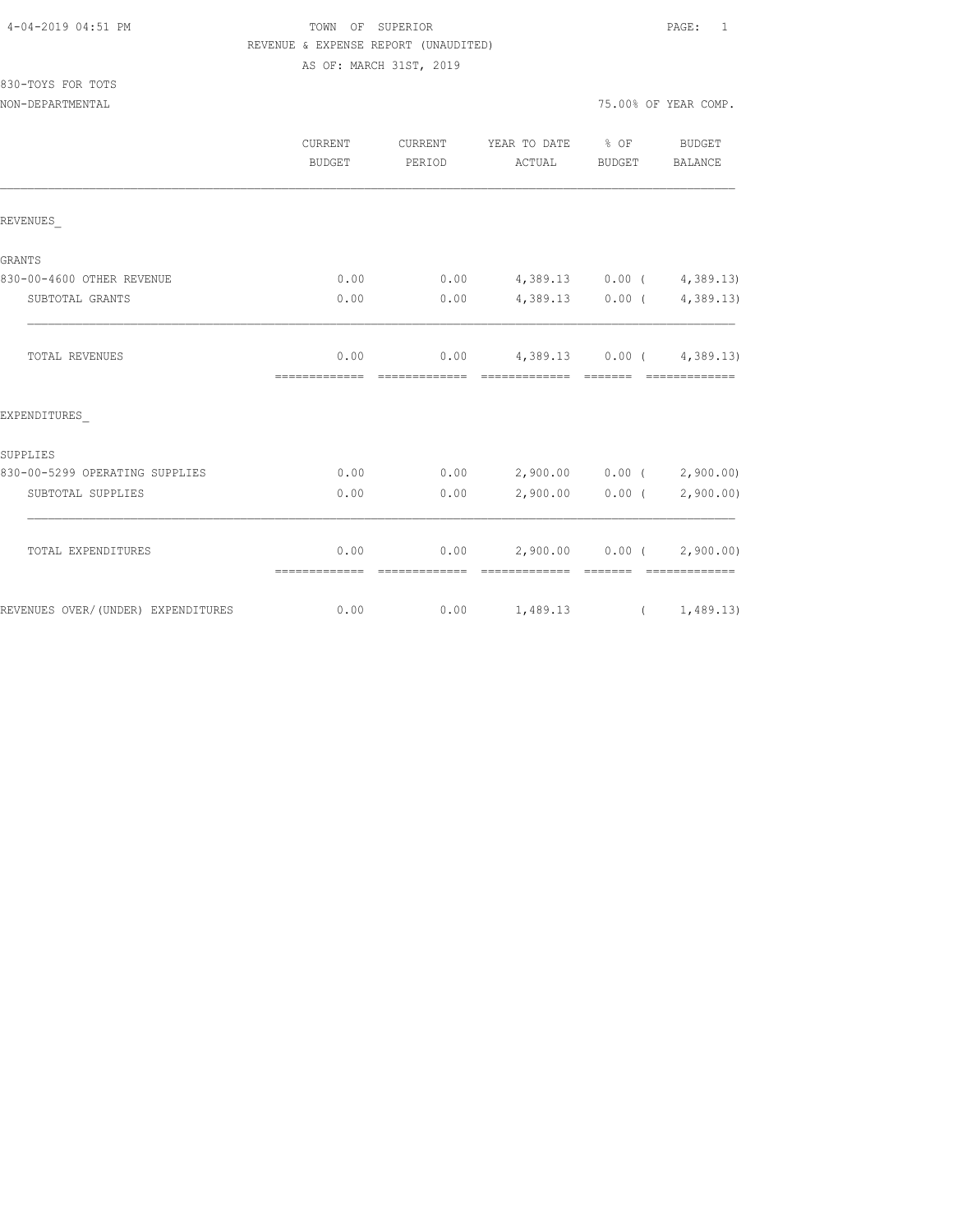### 4-04-2019 04:51 PM TOWN OF SUPERIOR PAGE: 2 REVENUE & EXPENSE REPORT (UNAUDITED) AS OF: MARCH 31ST, 2019

830-TOYS FOR TOTS

75.00% OF YEAR COMP.

|                                    | CURRENT<br>BUDGET | CURRENT<br>PERIOD | YEAR TO DATE<br>ACTUAL | % OF<br><b>BUDGET</b> | <b>BUDGET</b><br>BALANCE |
|------------------------------------|-------------------|-------------------|------------------------|-----------------------|--------------------------|
|                                    |                   |                   |                        |                       |                          |
| FUND TOTAL REVENUES                | 0.00              | 0.00              | 4,389.13               | $0.00$ (              | 4,389.13                 |
| FUND TOTAL EXPENDITURES            | 0.00              | 0.00              | 2,900.00               | 0.00(                 | 2,900.00                 |
| REVENUES OVER/(UNDER) EXPENDITURES | 0.00              | 0.00              | 1,489.13               |                       | 1,489.13                 |
|                                    |                   |                   |                        |                       |                          |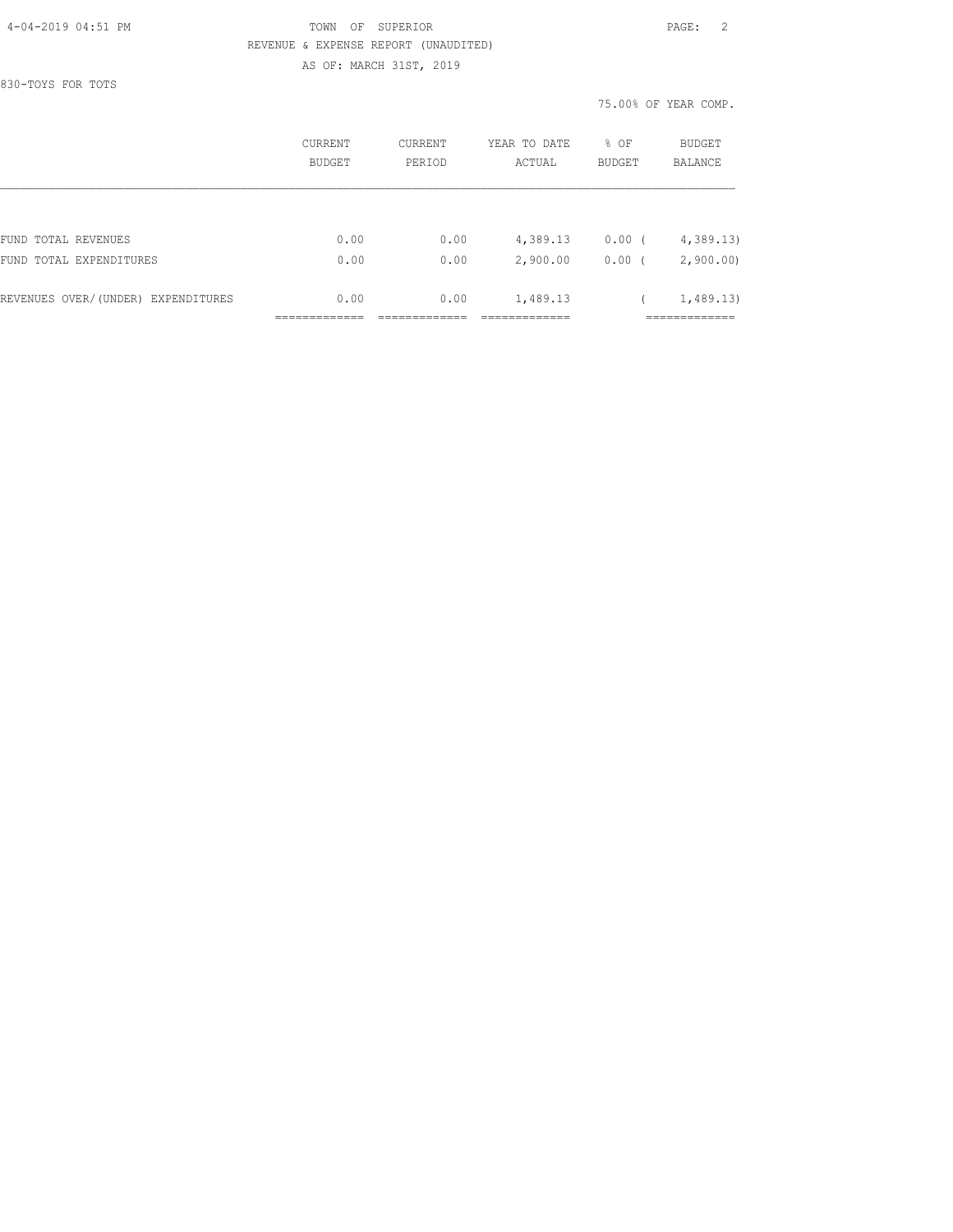|                          | =============                        | =============           | =============         | ======= | =============        |
|--------------------------|--------------------------------------|-------------------------|-----------------------|---------|----------------------|
| NON-OPERATING            |                                      |                         |                       |         |                      |
| SUPPLIES                 |                                      |                         |                       |         |                      |
| EXPENDITURES             |                                      |                         |                       |         |                      |
|                          |                                      |                         |                       |         |                      |
|                          | BUDGET                               | PERIOD                  | ACTUAL BUDGET BALANCE |         |                      |
|                          | CURRENT                              | CURRENT                 | YEAR TO DATE % OF     |         | BUDGET               |
| NON-DEPARTMENTAL         |                                      |                         |                       |         | 75.00% OF YEAR COMP. |
| 840-GENERAL FIXED ASSETS |                                      |                         |                       |         |                      |
|                          |                                      | AS OF: MARCH 31ST, 2019 |                       |         |                      |
|                          | REVENUE & EXPENSE REPORT (UNAUDITED) |                         |                       |         |                      |
| 4-04-2019 04:51 PM       |                                      | TOWN OF SUPERIOR        |                       |         | PAGE: 1              |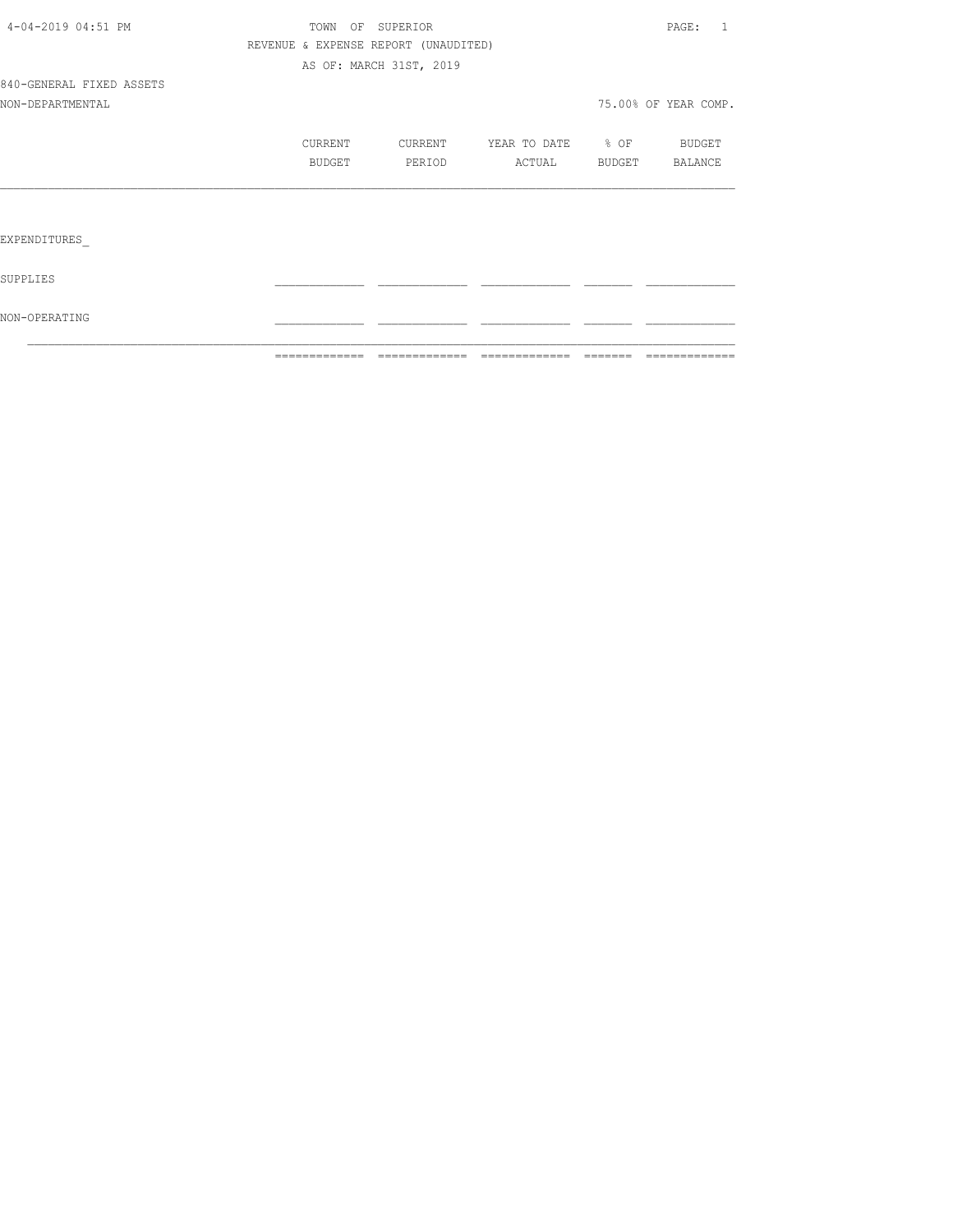| 4-04-2019 04:51 PM       | OF<br>TOWN                           | SUPERIOR |              |      | - 2<br>PAGE:         |  |
|--------------------------|--------------------------------------|----------|--------------|------|----------------------|--|
|                          | REVENUE & EXPENSE REPORT (UNAUDITED) |          |              |      |                      |  |
|                          | AS OF: MARCH 31ST, 2019              |          |              |      |                      |  |
| 840-GENERAL FIXED ASSETS |                                      |          |              |      |                      |  |
|                          |                                      |          |              |      | 75.00% OF YEAR COMP. |  |
|                          |                                      |          |              |      |                      |  |
|                          | CURRENT                              | CURRENT  | YEAR TO DATE | % OF | <b>BUDGET</b>        |  |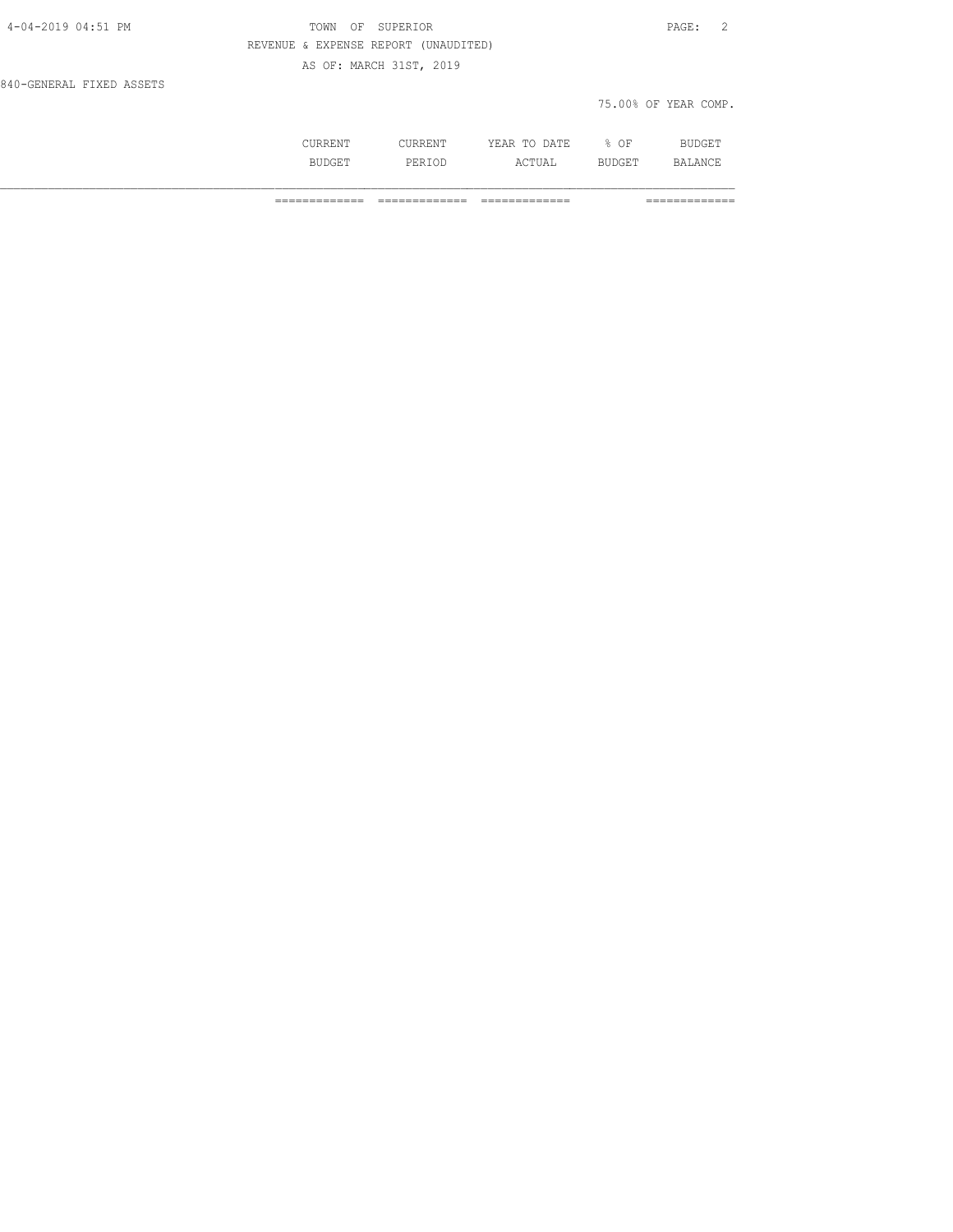| 4-04-2019 04:51 PM   |  | TOWN<br>OF<br>SUPERIOR<br>REVENUE & EXPENSE REPORT (UNAUDITED) |                         |              |        | PAGE:                |  |  |
|----------------------|--|----------------------------------------------------------------|-------------------------|--------------|--------|----------------------|--|--|
|                      |  |                                                                |                         |              |        |                      |  |  |
|                      |  |                                                                | AS OF: MARCH 31ST, 2019 |              |        |                      |  |  |
| 850-GENERAL L/T DEBT |  |                                                                |                         |              |        |                      |  |  |
| NON-DEPARTMENTAL     |  |                                                                |                         |              |        | 75.00% OF YEAR COMP. |  |  |
|                      |  | <b>CURRENT</b>                                                 | CURRENT                 | YEAR TO DATE | % OF   | BUDGET               |  |  |
|                      |  | BUDGET                                                         | PERIOD                  | ACTUAL       | BUDGET | BALANCE              |  |  |
|                      |  |                                                                |                         |              |        |                      |  |  |
|                      |  |                                                                |                         |              |        |                      |  |  |
| EXPENDITURES         |  |                                                                |                         |              |        |                      |  |  |

 ${\tt SUPPLIES}$